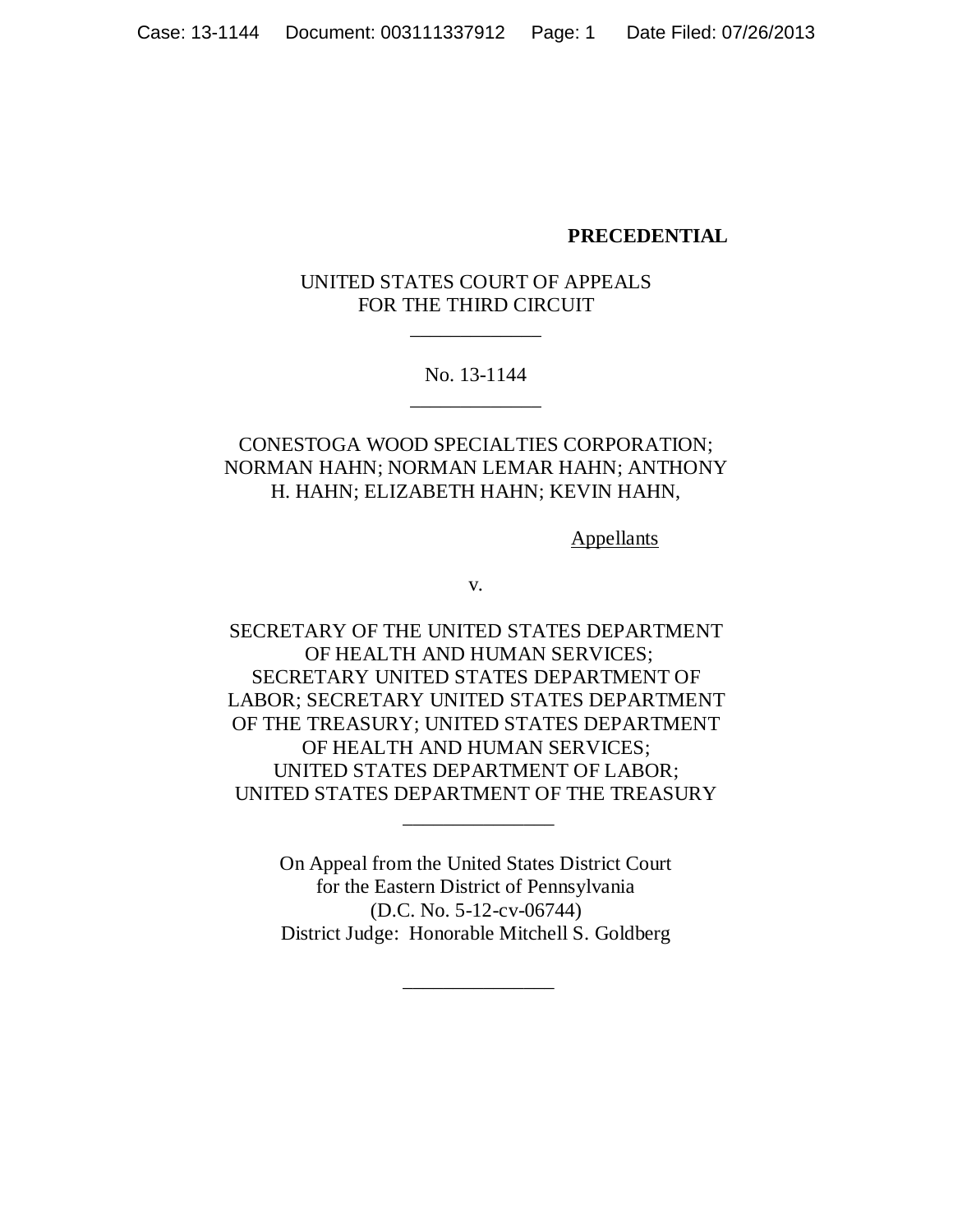### Argued May 30, 2013

## BEFORE: JORDAN, VANASKIE and COWEN, Circuit Judges

(Filed: July 26, 2013)

Charles W. Proctor, III, Esq. (Argued) Law Offices of Proctor, Lindsay & Dixon 1204 Baltimore Pike, Suite 200 Chadds Ford, PA 19317

Randall L. Wenger, Esq. Independence Law Center 23 North Front Street Harrisburg, PA 17101

Counsel for Appellants

Michelle Renee Bennett, Esq. United States Department of Justice Civil Division, Federal Programs Branch 20 Massachusetts Avenue, N.W., Rm. 7130 Washington, DC 20530

Alisa B. Klein, Esq. (Argued) Mark B. Stern, Esq. United States Department of Justice Civil Division 950 Pennsylvania Avenue, N.W., Rm. 7531 Washington, DC 20530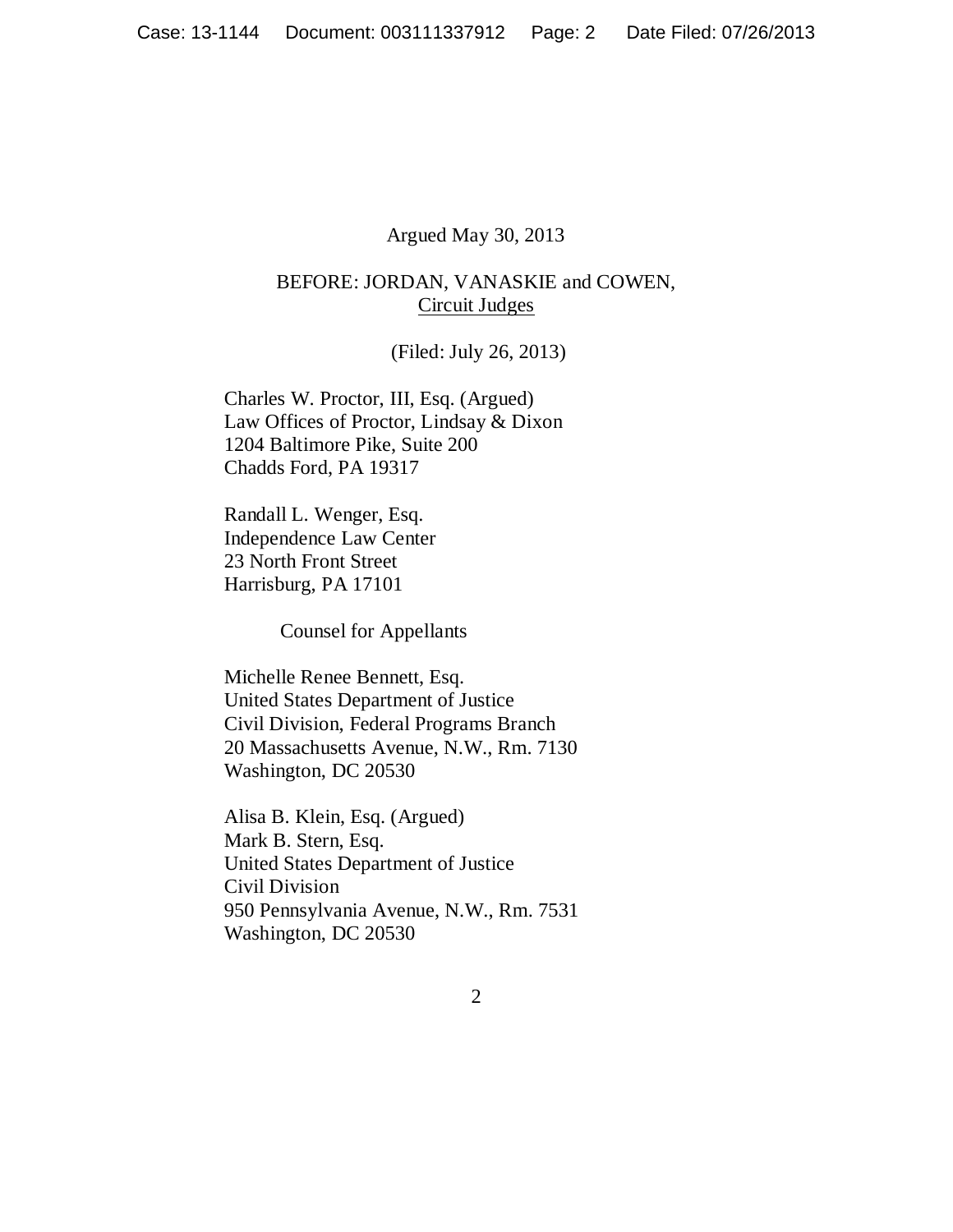Counsel for Appellees

Angela C. Thompson, Esq. P.O. Box 163461 Sacramento, CA 95816

> Counsel for United States Justice Foundation Amicus on Behalf of Appellants

Ayesha N. Khan, Esq. Gregory M. Lipper, Esq. Americans United for the Separation of Church and State 1301 K Street, N.W. Suite 850, East Tower Washington, DC 20005

> Counsel for Americans United for Separation of Church and State; Union for Reform Judaism; Central Conference of American Rabbis; Hindu American Foundation; Women of Reform Judaism Amici on Behalf of Appellees

Travis S. Weber, Esq. Boyle Litigation 4660 Trindle Road, Suite 200 Camp Hill, PA 17011

Counsel for Democrats For Life of America;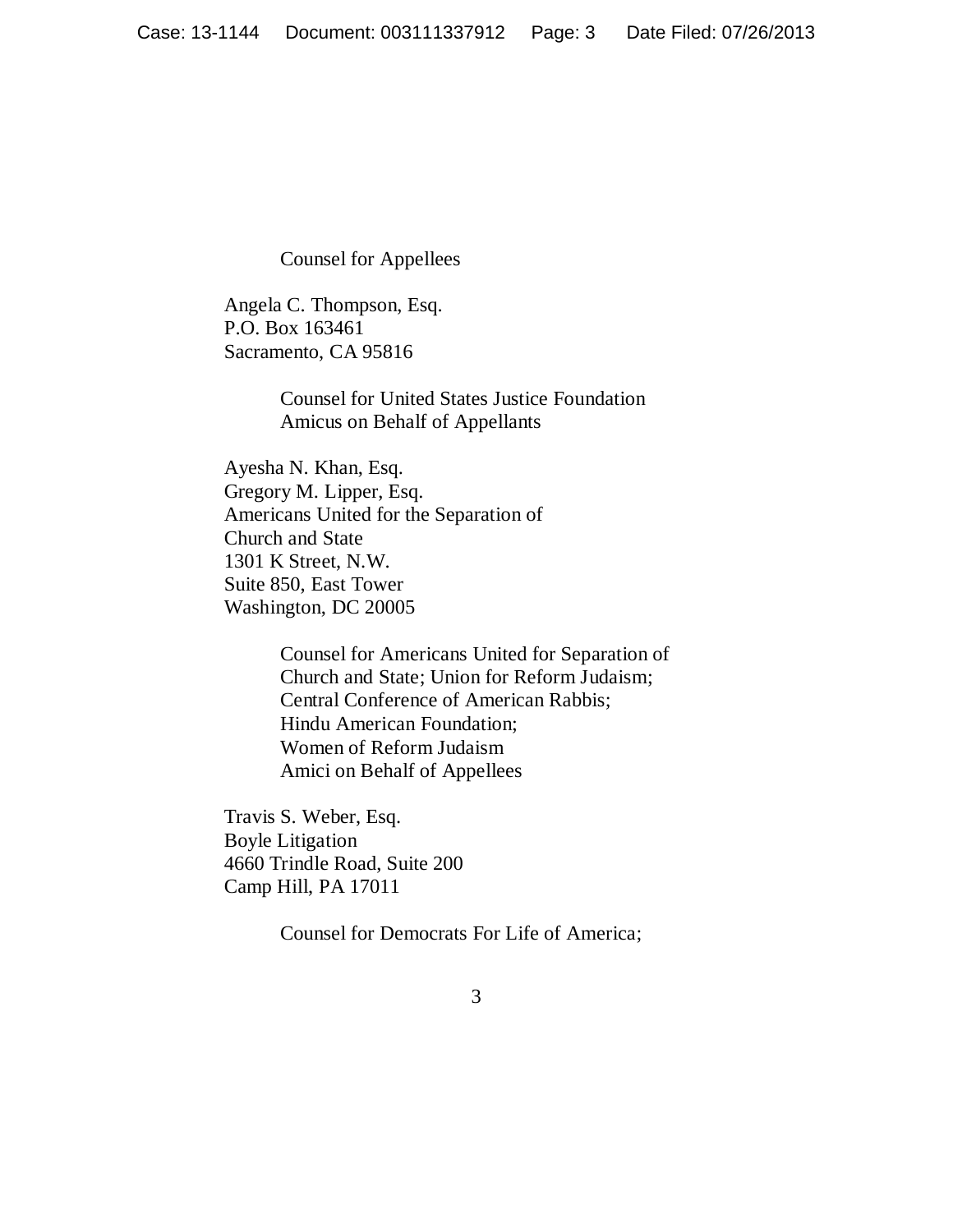Bart Stupak Amici on Behalf of Appellants

Mailee R. Smith, Esq. Americans United for Life 655 Fifteenth Street, N.W. Suite 410 Washington, DC 20005

> Counsel for Association of American Physicians and Surgeons; American Association of Pro Life Obstetricians and Gynecologists; Christian Medical Association; Catholic Medical Association; Physicians for Life; National Catholic Bioethics; National Association of Pro Life Nurses Amici on Behalf of Appellants

Bruce H. Schneider, Esq. Stroock, Stroock & Lavan 180 Maiden Lane, 38<sup>th</sup> Floor New York, NY 10038

> Counsel for American Society for Reproductive Medicine; Society for Adolescent Health and Medicine; American Medical Women's Association; National Association of Nurse Practitioners in Women's Health; Society of Family Planning; James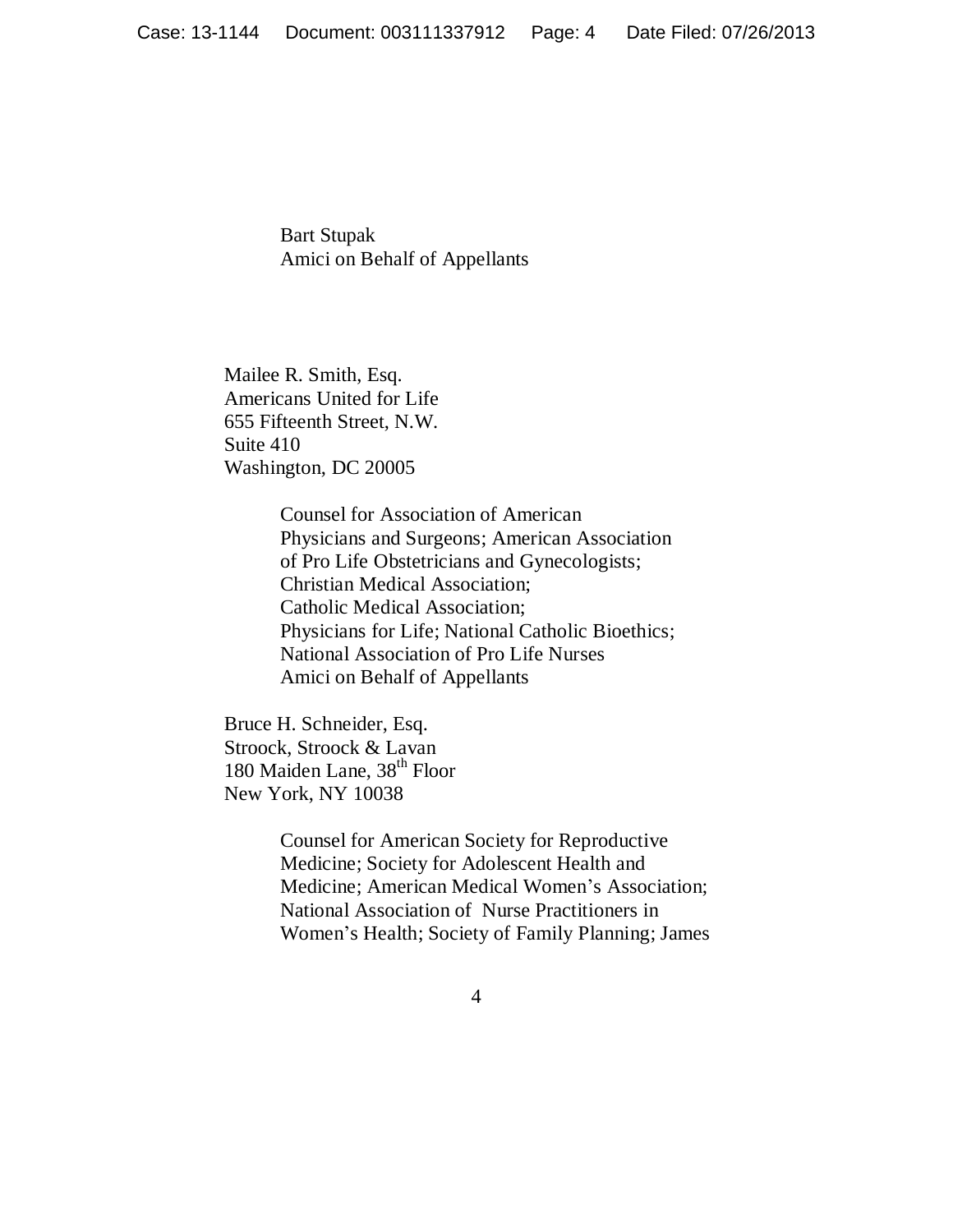Trussell; Susan F. Wood; Don Downing; Kathleen Besinque; American Society for Emergency Contraception; Association of Reproductive Health Professionals; American College of Obstetricians and Gynecologists; Physicians for Reproductive Choice and Health Amici on Behalf of Appellees

Lisa S. Blatt, Esq. Arnold & Porter 555 Twelfth Street, N.W. Washington, DC 20004

> Counsel for Center for Reproductive Rights; American Public Health Association; Guttmacher Institute; National Family Planning and Reproductive Health Association; National Latina Institute for Reproductive Health; National Womens Health Network; Reproductive Health Technologies Project; R Alta Charo Amici on Behalf of Appellees

Kimberlee W. Colby, Esq. Christian Legal Society Center for Law & Religious Freedom 8001 Braddock Road, Suite 302 Springfield, VA 22151

> Counsel for Institutional Religious Freedom Alliance; C12 Group; Christian Legal Society; Ethics and Religious Liberty Commission of the Southern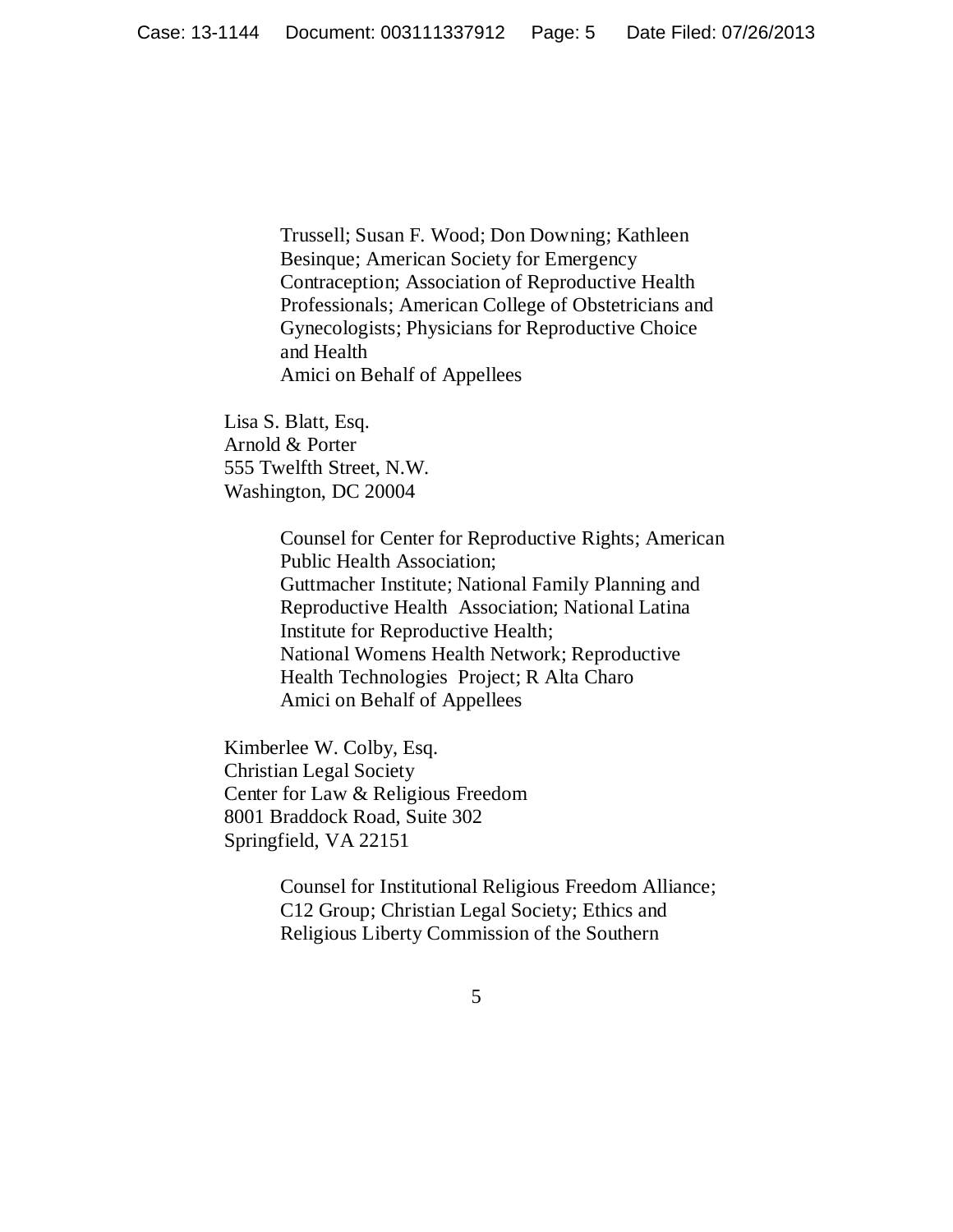Baptist Convention; Association of Christian Schools; Association for Gospel Rescue Missions; National Association of Evangelicals; Patrick Henry College; Prison Fellowship Ministries Amici on Behalf of Appellants

Sarah Somers, Esq. National Health Law Program 101 East Weaver Street Carrboro, NC 27510

> Counsel for Asian Pacific American Legal Center; Black Women's Health Imperative; Campaign to End Aids; Forward Together; Housing Works; Mexican American Legal Defense and Educational Fund; National Health Program; National Hispanic Medical Association; National Women and AIDS Collective; Sexuality Information & Education Council of the United States; IPAS; HIV Law Project Amici on Behalf of Appellants

Brendan M. Walsh, Esq. Pashman Stein 21 Main Street Court Plaza South, Suite 100 Hackensack, NJ 07601

> Counsel for Orrin G. Hatch; James M. Inhofe; Daniel R. Coats; Mitch McConnell; Rob Portman; Pat Roberts Amici on Behalf of Appellants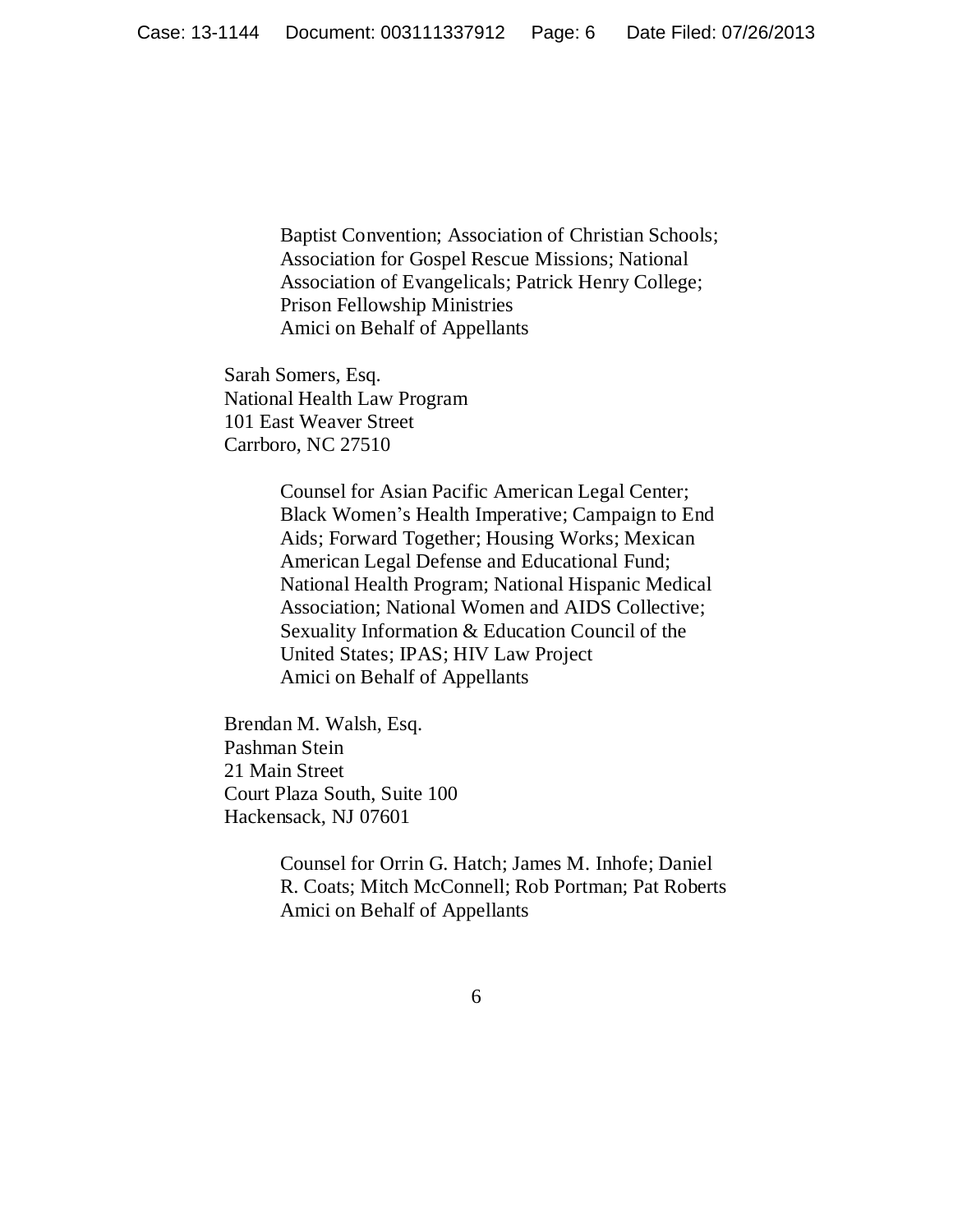Deborah J. Dewart, Esq. 620 East Sabiston Drive Swansboro, NC 28584

> Counsel for Liberty Life and Law Foundation Amicus on Behalf of Appellants

Jason P. Gosselin, Esq. Richard M. Haggerty, Jr., Esq. Drinker, Biddle & Reath 18<sup>th</sup> and Cherry Streets One Logan Square, Suite 2000 Philadelphia, PA 19103

> Counsel for New Jersey Family Policy Council Amicus on Behalf of Appellants

Steven W. Fitschen, Esq. The National Legal Foundation 2224 Virginia Beach Blvd., Suite 204 Virginia Beach, VA 23454

> Counsel for National Legal Foundation; Bradley P. Jacob; Texas Center for Defense of Life Amici on Behalf of Appellees

Charles E. Davidow, Esq. Paul, Weiss, Rifkind, Wharton & Garrison 2001 K Street, N.W., Suite 600 Washington, DC 20006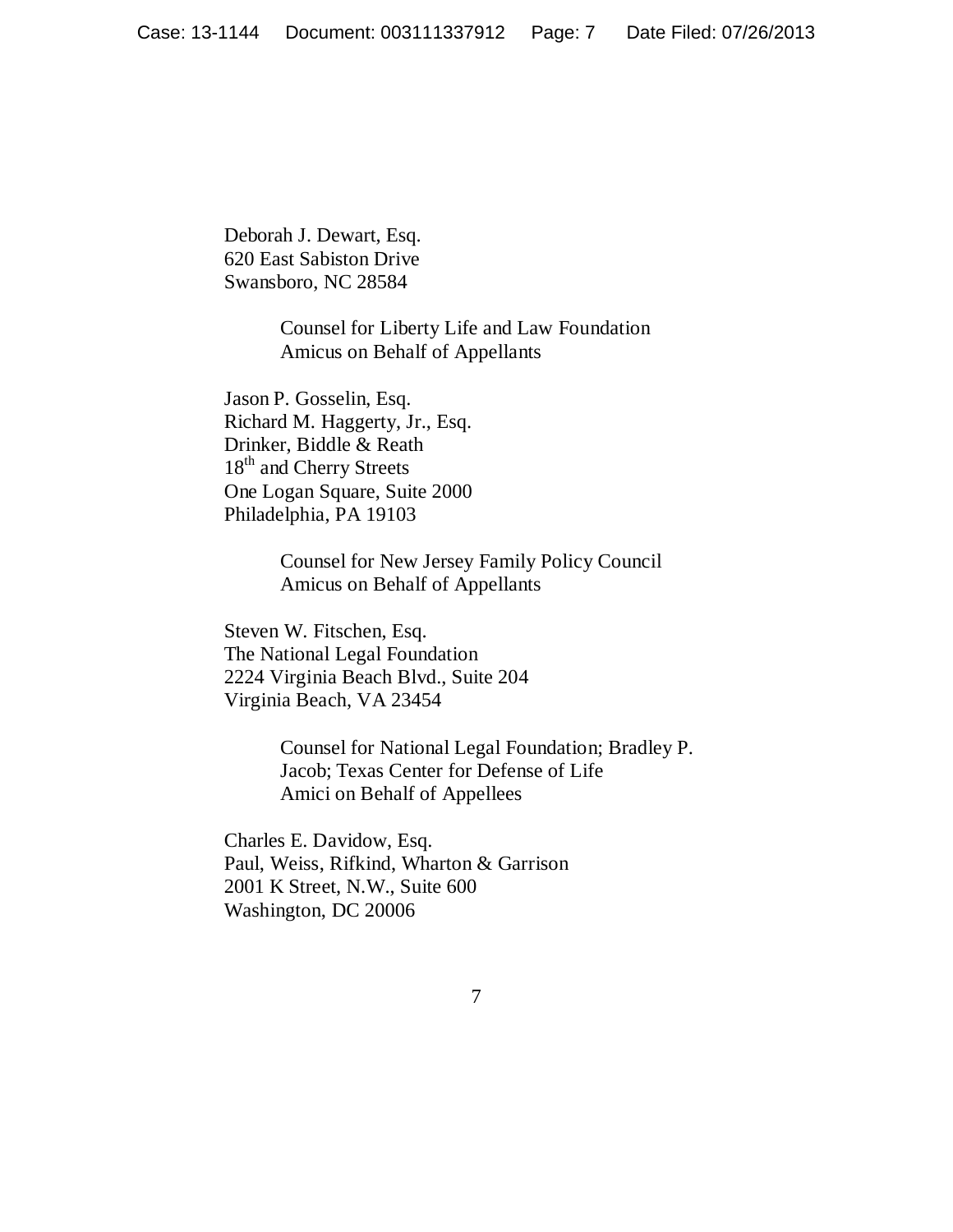Counsel for National Organization for Women Foundation; National Women's Law Center; Population Connection; Service Employees International Union; Ibis Reproductive Health; MergerWatch; Naral Pro Choice America; Planned Parenthood Association of the Mercer Area Inc.; Planned Parenthood of Central Pennsylvania; Planned Parenthood of Delaware Inc.; Planned Parenthood of Northeast Middle Pennsylvania and Bucks County; Planned Parenthood of Southeastern Pennsylvania; Planned Parenthood of Western Pennsylvania; Raising Women's Voices for the Health Care We Need; Women's Law Project; American Association University Women Amici on Behalf of Appellees

Emily M. Bell, Esq. Clymer, Musser, Brown & Conrad 408 West Chestnut Street Lancaster, PA 17603

> Counsel for Breast Cancer Prevention Institute Coalition on Abortion Breast Cancer; Polycarp Research Institute; Amici on Behalf of Appellants

Daniel Mach, Esq. American Civil Liberties Union 915  $15<sup>th</sup>$  Street, N.W.,  $6<sup>th</sup>$  Floor Washington, DC 20005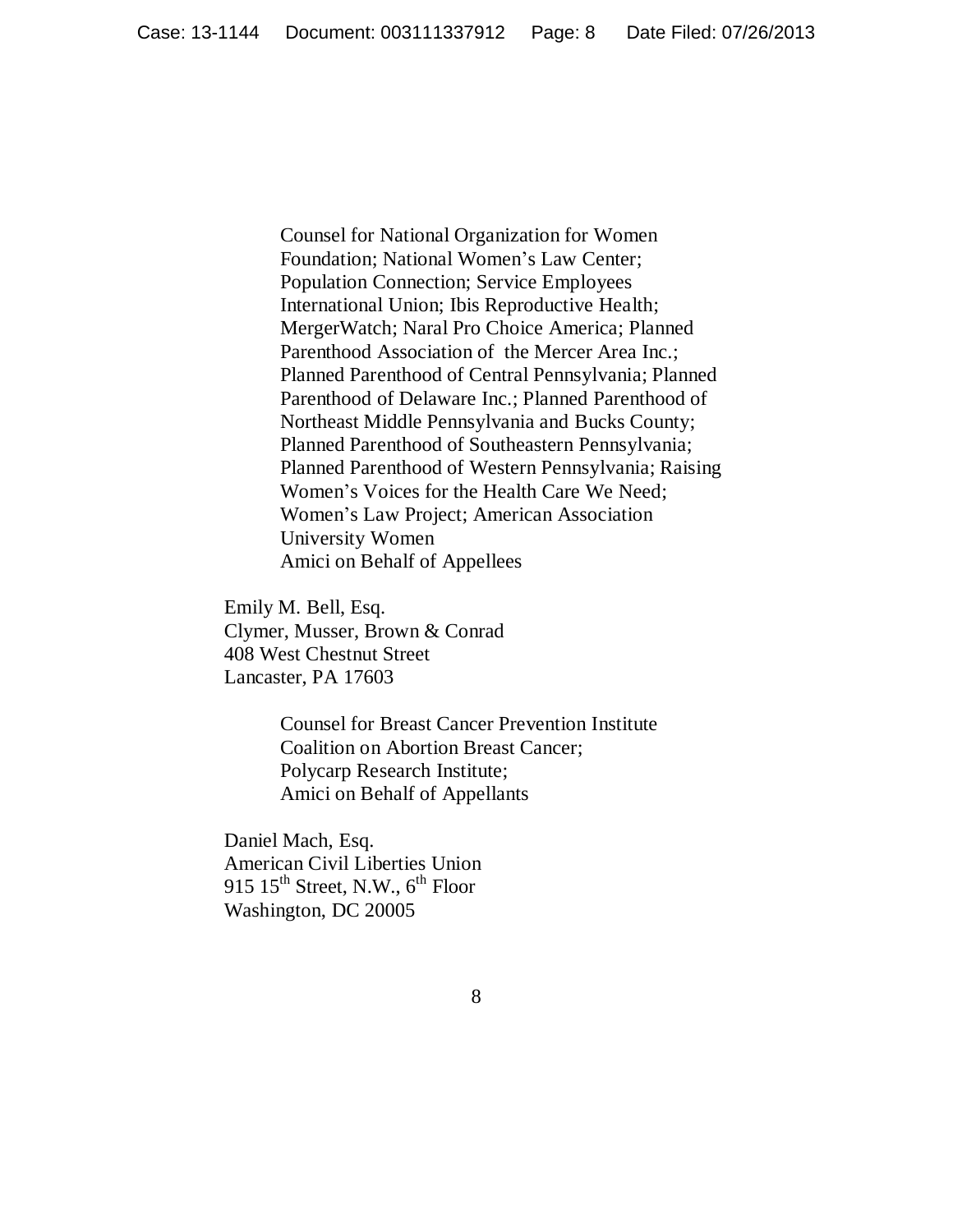Counsel for American Civil Liberties Union; American Civil Liberties Union of Pennsylvania; Anti Defamation League; Catholics for a Free Choice; Hadassah; Women's Zionist Organization of America Inc. Interfaith Alliance Foundation; National Coalition of American Nuns; National Council of Women Inc. Religious Coalition for Reproductive Choice Religious Institute; Unitarian Universalist Association; Unitarian Universalist Women's Federation Amici on Behalf of Appellees

Thomas W. Ude, Esq. Lambda Legal Defense & Education Fund, Inc. 120 Wall Street,  $19<sup>th</sup>$  Floor New York, NY 10005

> Counsel for Lambda Legal Defense & Education Fund Inc. Amicus on Behalf of Appellees

## OPINION \_\_\_\_\_\_\_\_\_\_\_\_\_\_\_

\_\_\_\_\_\_\_\_\_\_\_\_\_\_

COWEN, Circuit Judge.

Appellants Conestoga Wood Specialties Corporation (―Conestoga‖), Norman Hahn, Elizabeth Hahn, Norman Lemar Hahn, Anthony Hahn, and Kevin Hahn (collectively, "the Hahns") appeal from an order of the District Court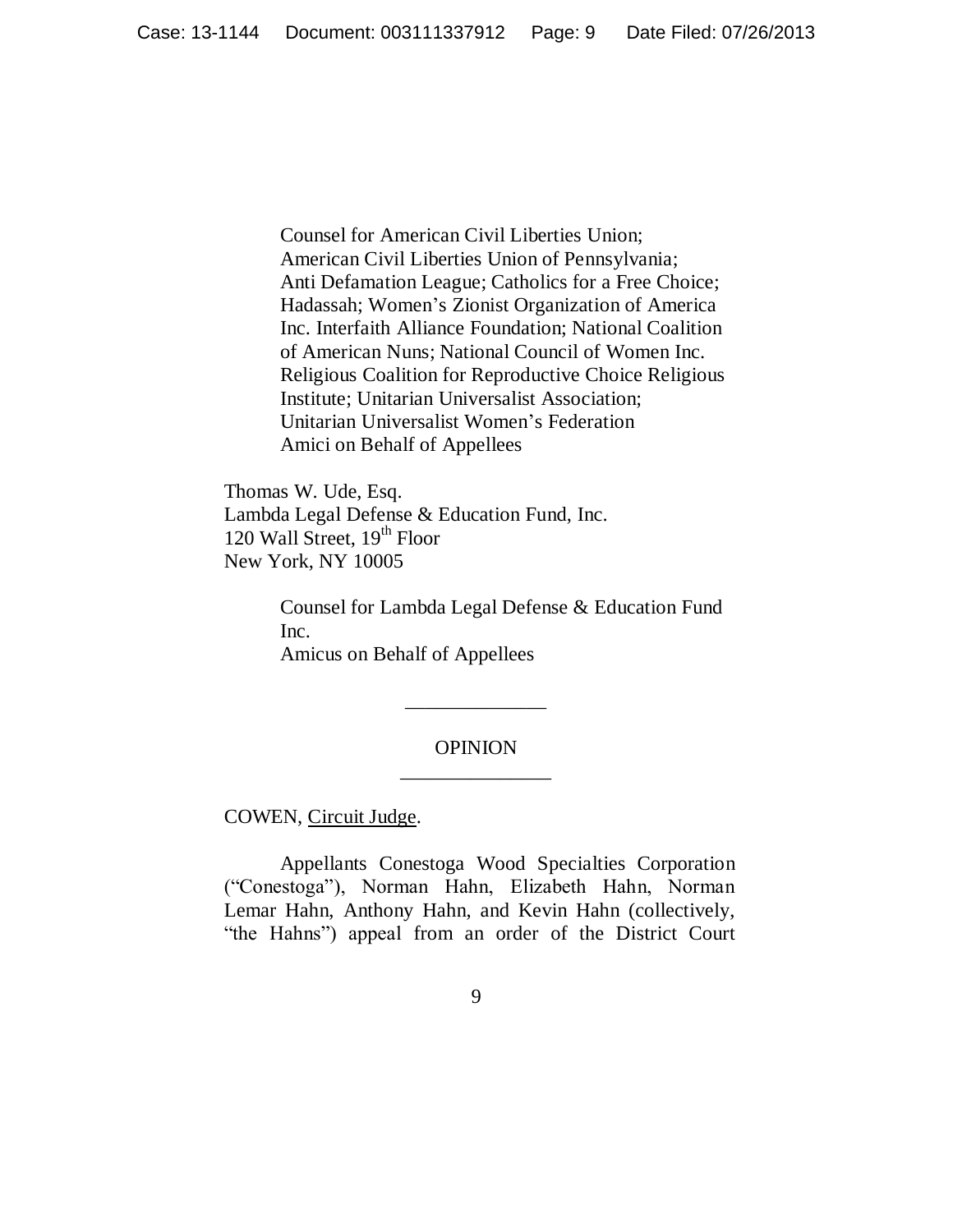denying their motion for a preliminary injunction. In their Complaint, Appellants allege that regulations promulgated by the Department of Health and Human Services ("HHS"), which require group health plans and health insurance issuers to provide coverage for contraceptives, violate the Religious Freedom Restoration Act, 42 U.S.C. § 2000bb ("RFRA") and the Free Exercise Clause of the First Amendment of the United States Constitution.<sup>1</sup> The District Court denied a preliminary injunction, concluding that Appellants were unlikely to succeed on the merits of their claims. *See Conestoga Wood Specialties Corp. v. Sebelius*, No. 12-CV-6744, 2013 WL 140110 (E.D. Pa. Jan. 11, 2013). Appellants then filed an expedited motion for a stay pending appeal with this Court, which was denied. *See Conestoga Wood Specialties Corp. v. Sec'y of the United States Dep't of Health & Human Servs.*, No. 13-1144, 2013 WL 1277419 (3d Cir. Feb. 8, 2013). Now, we consider the fully briefed appeal from the District Court's denial of a preliminary injunction.

Before we can even reach the merits of the First Amendment and RFRA claims, we must consider a threshold issue: whether a for-profit, secular corporation is able to

<sup>&</sup>lt;sup>1</sup> The Complaint also alleges that the regulations violate the Establishment Clause, the Free Speech Clause, the Due Process Clause, and the Administrative Procedure Act. While the District Court's opinion addressed some of these additional claims, Appellants have limited their appeal to whether the regulations violate the RFRA and the Free Exercise Clause.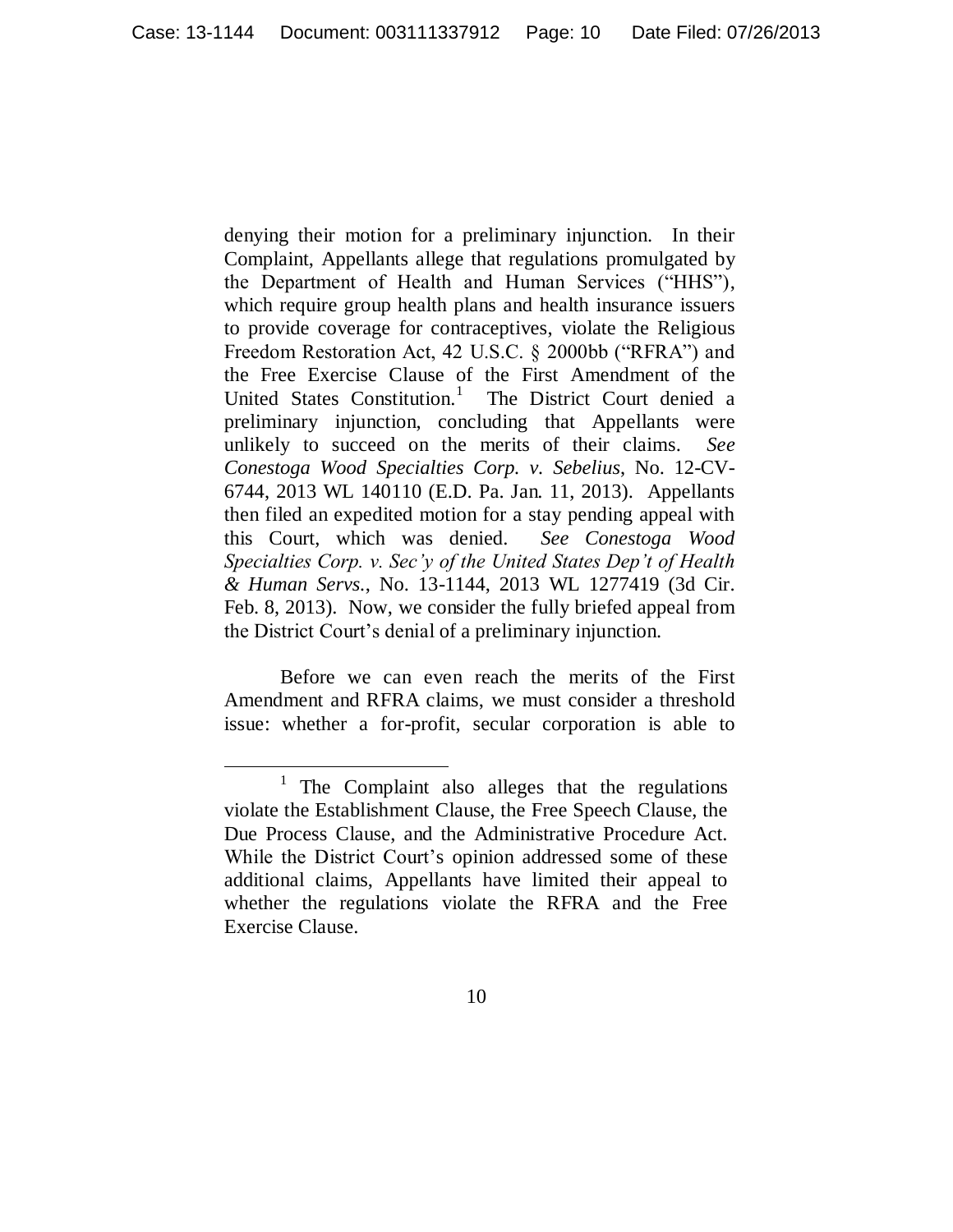engage in religious exercise under the Free Exercise Clause of the First Amendment and the RFRA. As we conclude that forprofit, secular corporations cannot engage in religious exercise, we will affirm the order of the District Court.

I.

In 2010, Congress passed the Patient Protection and Affordable Care Act, Pub. L. No. 111-148 (March 23, 2010) ("ACA"). The ACA requires employers with fifty or more employees to provide their employees with a minimum level of health insurance. The ACA requires non-exempt group plans to provide coverage without cost-sharing for preventative care and screening for women in accordance with guidelines created by the Health Resources and Services Administration ("HRSA"), a subagency of HHS. *See* 42 U.S.C. § 300gg-13(a)(4).

The HRSA delegated the creation of guidelines on this issue to the Institute of Medicine ("IOM"). The IOM recommended that the HRSA adopt guidelines that require non-exempt group plans to cover "[a]ll Food and Drug Administration approved contraceptive methods, sterilization procedures, and patient education and counseling for women with reproductive capacity. $n^2$  These recommended guidelines

 $\overline{a}$ 

<sup>2</sup> *See* Women's Preventive Services: Required Health Plan Coverage Guidelines*, available at* www.hrsa.gov/womensguidelines (last visited July 25, 2013).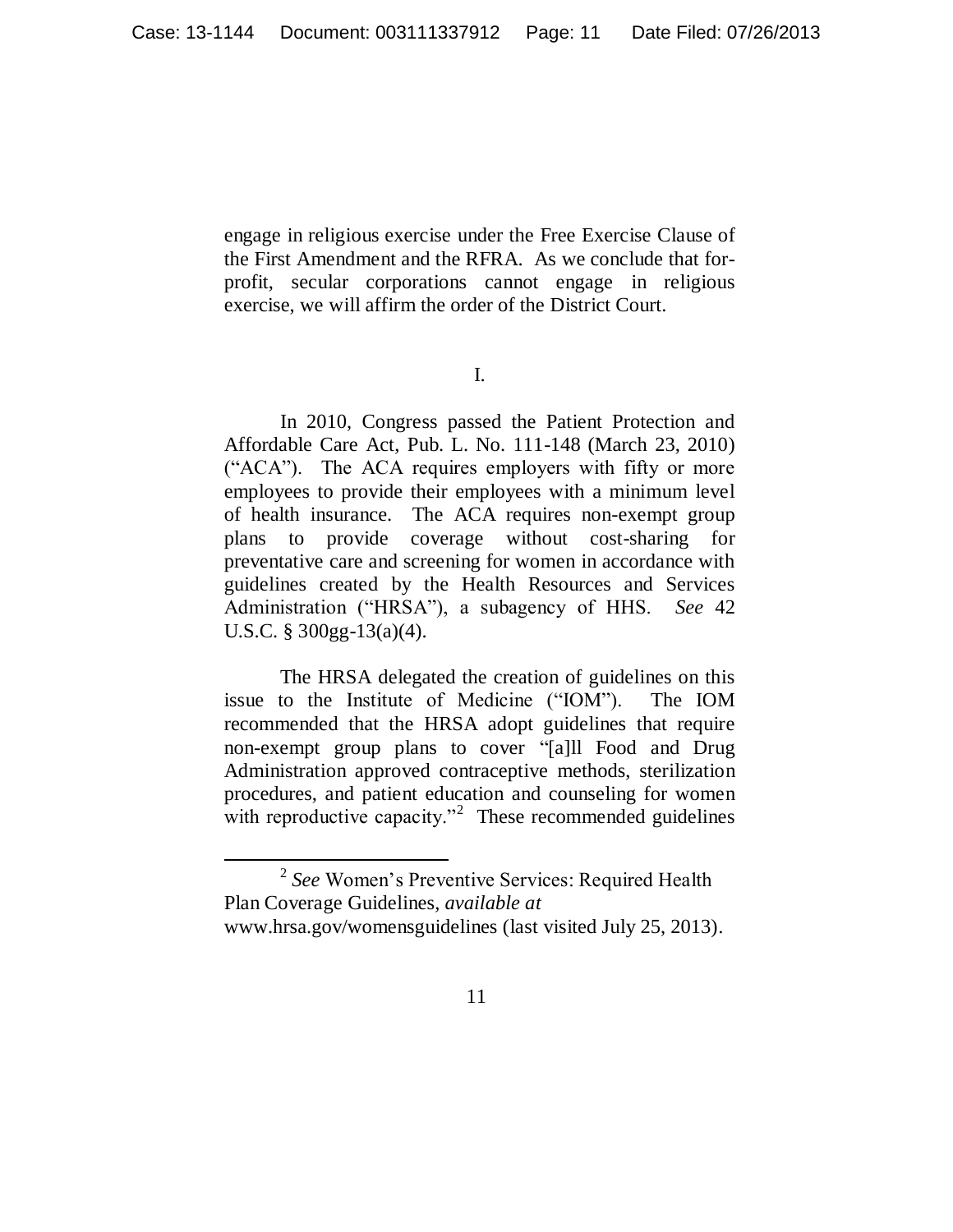were approved by the HRSA. On February 15, 2012, HHS, the Department of the Treasury, and the Department of Labor published final rules memorializing the guidelines. *See* 77 Fed. Reg.  $8725$  (Feb. 15, 2012).<sup>3</sup> Under the regulations, group health plans and health insurance issuers are required to provide coverage consistent with the HRSA guidelines in plan years beginning on or after August 1, 2012, unless the employer or the plan is exempt.<sup>4</sup> Appellants refer to this requirement as the "Mandate," and we use this term throughout this opinion. Employers who fail to comply with the Mandate face a penalty of \$100 per day per offending employee. *See* 26 U.S.C. § 4980D. The Department of Labor and plan participants may also bring a suit against an employer that fails to comply with the Mandate. *See* 29 U.S.C. § 1132.

II.

 $\overline{a}$ 

3 These regulations were updated on July 2, 2013. *See*  78 Fed. Reg. 39870 (July 2, 2013). The recent changes have no impact on this litigation.

<sup>4</sup> The exemptions encompass "grandfathered" plans, which are plans that were in existence on March 23, 2010, *see*  45 C.F.R. § 147.140 and "religious employers," see 45 C.F.R.  $§$  147.130(a)(1)(iv)(B). Additionally, the ACA requirement to provide employer sponsored health insurance to employees is entirely inapplicable to employers that have fewer than 50 employees. *See* 26 U.S.C. § 4980H(a), (c)(2)(A).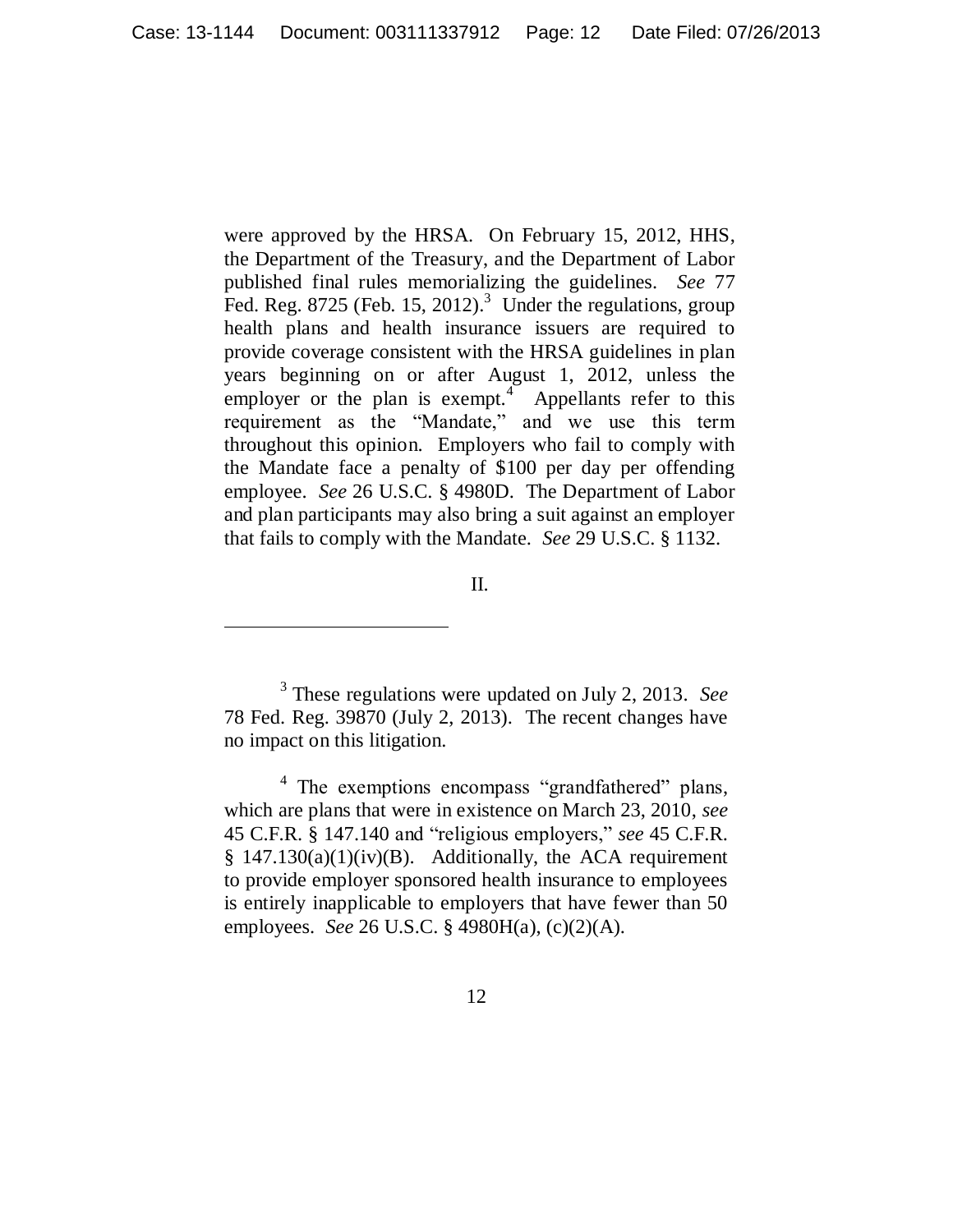The Hahns own 100 percent of the voting shares of Conestoga. Conestoga is a Pennsylvania for-profit corporation that manufactures wood cabinets and has 950 employees. The Hahns practice the Mennonite religion. According to their Amended Complaint, the Mennonite Church "teaches that taking of life which includes anything that terminates a fertilized embryo is intrinsic evil and a sin against God to which they are held accountable." (Am. Compl.  $\P$  30.)<sup>5</sup> Specifically, the Hahns object to two drugs that must be provided by group health plans under the Mandate that "may cause the demise of an already conceived but not yet attached human embryo." (*Id.* at ¶ 45.) These are "emergency" contraception" drugs such as Plan B (the "morning after pill") and *ella* (the "week after pill"). The Amended Complaint alleges that it is immoral and sinful for Appellants to intentionally participate in, pay for, facilitate, or otherwise support these drugs. (*Id.* at ¶ 32.) Conestoga has been subject to the Mandate as of January 1, 2013, when its group health plan came up for renewal. As a panel of this Court previously

 $\overline{a}$ 

<sup>&</sup>lt;sup>5</sup> In addition, on October 31, 2012, Conestoga's Board of Directors adopted "The Hahn Family Statement on the Sanctity of Human Life," which provides, amongst other things, that "The Hahn Family believes that human life begins at conception (at the point where an egg and sperm unite) and that it is a sacred gift from God and only God has the right to terminate human life. Therefore, it is against our moral conviction to be involved in the termination of human life through abortion, suicide, euthanasia, murder, or any other acts that involve the taking of human life.‖ (*Id.* at ¶ 92.)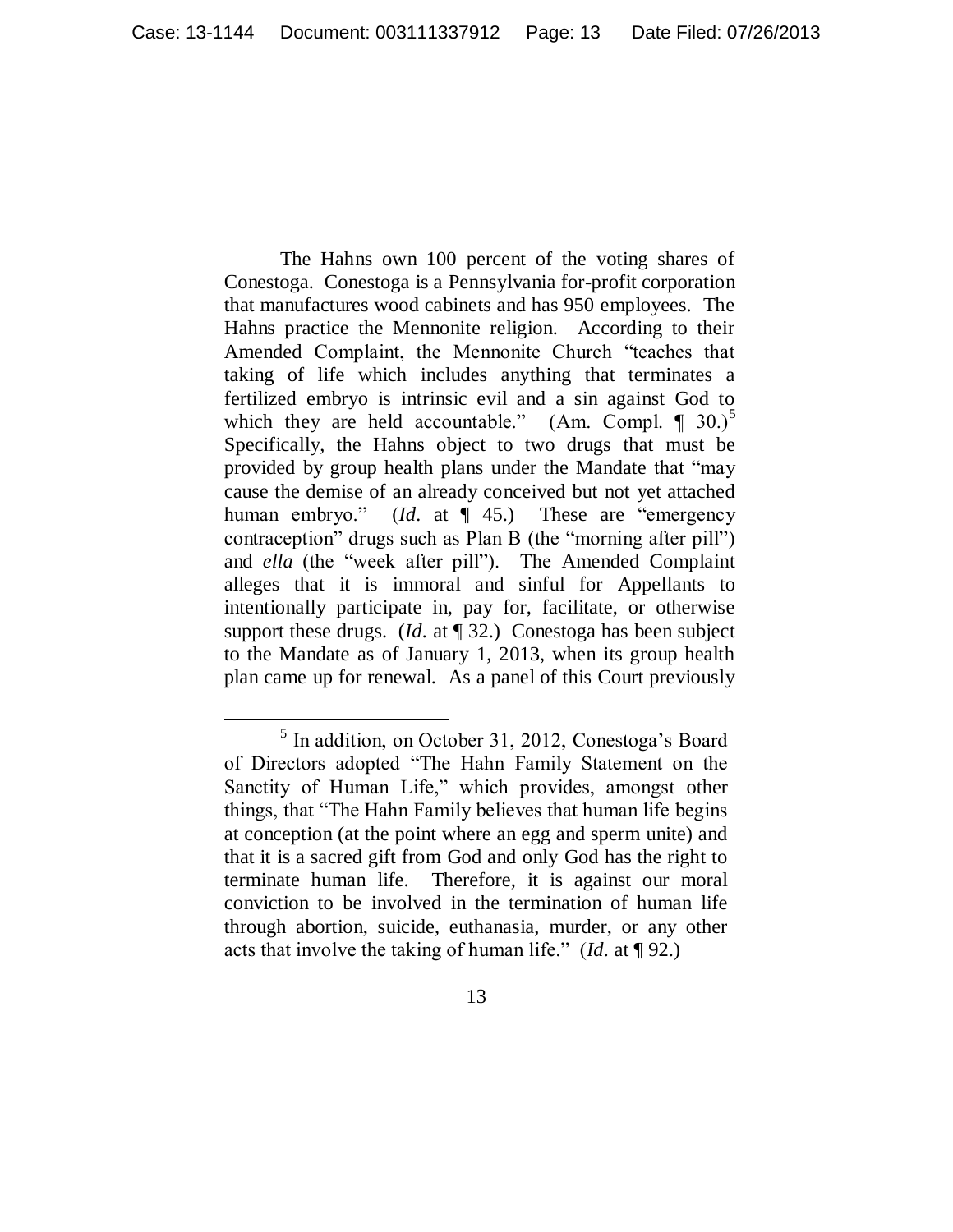denied an injunction pending appeal, Conestoga is currently subject to the Mandate, and in fact, Appellants' counsel represented during oral argument that Conestoga is currently complying with the Mandate.

### III.

We review a district court's denial of a preliminary injunction for abuse of discretion, but review the underlying factual findings for clear error and questions of law de novo. *Am. Express Travel Related Servs. v. Sidamon-Eristoff*, 669 F.3d 359, 366 (3d Cir. 2012). The District Court had jurisdiction over this case under 28 U.S.C. § 1331. This Court has appellate jurisdiction under 28 U.S.C. § 1292(a)(1).

―A party seeking a preliminary injunction must show: (1) a likelihood of success on the merits; (2) that it will suffer irreparable harm if the injunction is denied; (3) that granting preliminary relief will not result in even greater harm to the nonmoving party; and (4) that the public interest favors such relief.‖ *Kos Pharms, Inc. v. Andrx Corp.*, 369 F.3d 700, 708 (3d Cir. 2004). A plaintiff seeking an injunction must meet all four criteria, as "[a] plaintiff's failure to establish any element in its favor renders a preliminary injunction inappropriate." *NutraSweet Co. v. Vit-Mar Enters., Inc.*, 176 F.3d 151, 153 (3d Cir. 1999). This is the same standard applied in the District Court, and, on appeal, no party has questioned its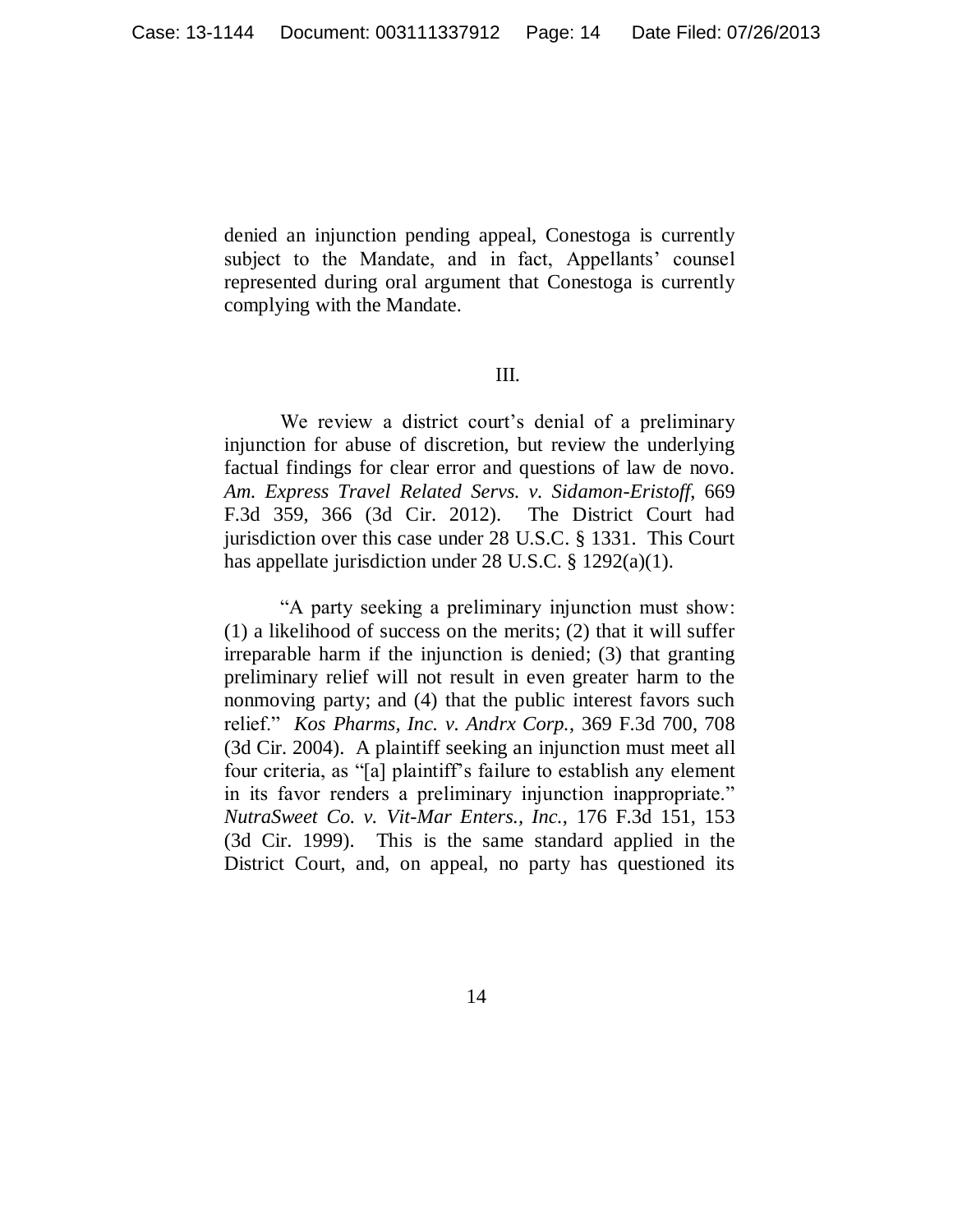accuracy. 6 We will first consider whether Appellants are likely to succeed on the merits of their claim, beginning with the claims asserted by Conestoga, a for-profit, secular corporation.

#### IV.

#### A.

First, we turn to Conestoga's claims under the First Amendment. Under the First Amendment, "Congress shall make no law respecting the establishment of religion or prohibiting the free exercise thereof." The threshold question for this Court is whether Conestoga, a for-profit, secular corporation, can exercise religion. In essence, Appellants offer two theories under which we could conclude that Conestoga can exercise religion: (a) directly, under the Supreme Court's recent decision in *Citizens United*, and (b) indirectly, under the "passed through" method that has been articulated by the Court of Appeals for the Ninth Circuit. We will discuss each theory in turn.

 $\overline{a}$ 

<sup>&</sup>lt;sup>6</sup> The dissent has undertaken a scholarly survey of the proper standard for obtaining a preliminary injunction throughout the country. However, Appellants never took an appeal of the preliminary injunction standard applied by the District Court. (*See* Appellants' Br. at 4-6 (statement of issues presented for review).) Moreover, the dissent acknowledges that it "may be true" that the plaintiff's failure to satisfy any element in its favor renders a preliminary injunction inappropriate. (Dissenting Op. at 9.)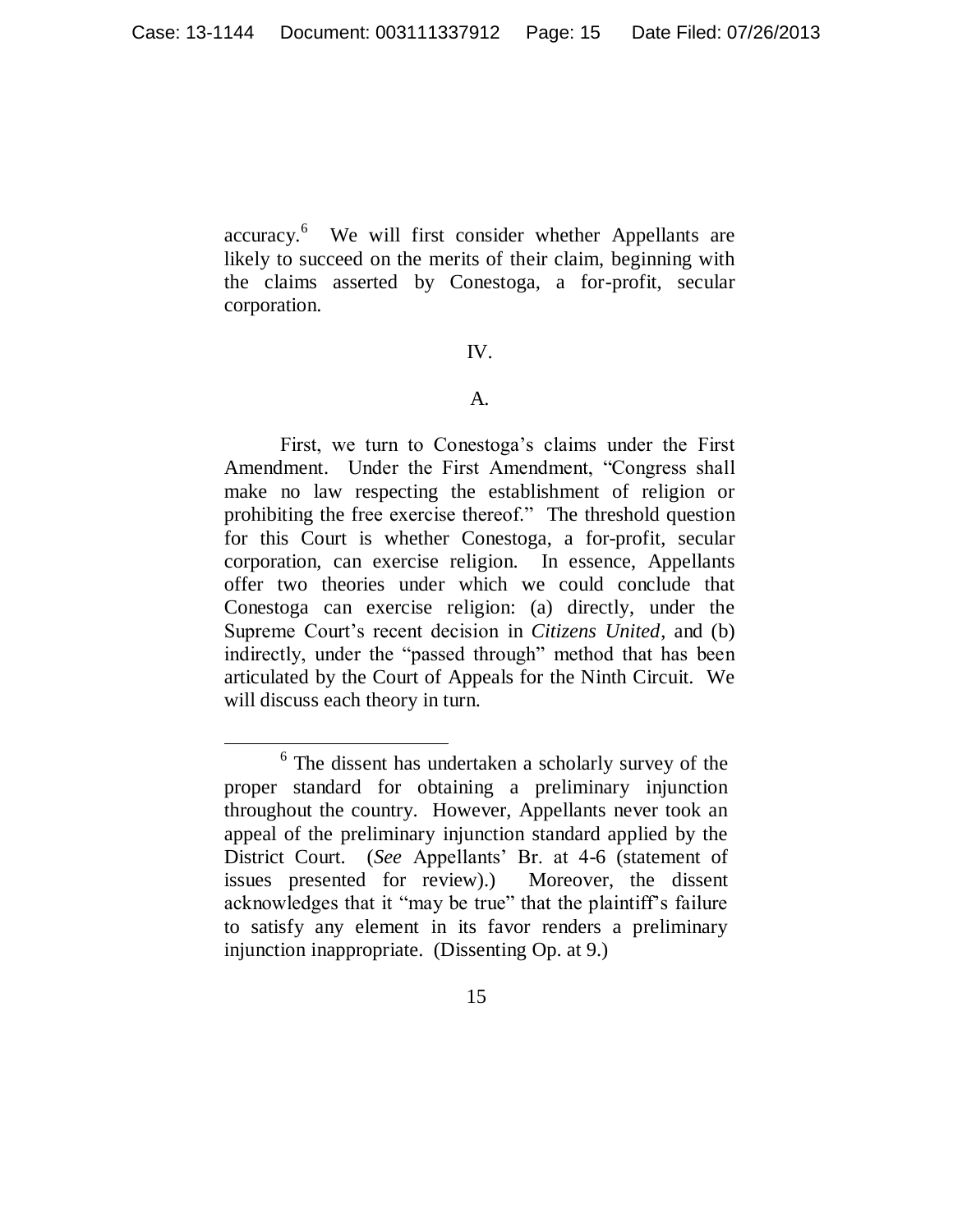In *Citizens United*, the Supreme Court held that "the Government may not suppress political speech on the basis of the speaker's corporate identity," and it accordingly struck down statutory restrictions on corporate independent expenditure. *Citizens United v. Fed. Election Comm'n*, 558 U.S. 310, 365 (2010). *Citizens United* recognizes the application of the First Amendment to corporations generally without distinguishing between the Free Exercise Clause and the Free Speech Clause, both which are contained within the First Amendment. Accordingly, whether *Citizens United* is applicable to the Free Exercise Clause is a question of first impression. *See Hobby Lobby Stores, Inc. v. Sebelius*, 133 S. Ct. 641, 643 (2012) (Sotomayor, Circuit Justice) ("This court has not previously addressed similar RFRA or free exercise claims brought by closely held for-profit corporations and their controlling shareholders  $\dots$ .").

While "a corporation is 'an artificial being, invisible, intangible, and existing only in contemplation of law,' . . . a wide variety of constitutional rights may be asserted by corporations.‖ *Consol. Edison Co. of N.Y., Inc. v. Pataki*, 292 F.3d 338, 347 (2d Cir. 2002) (quoting *Dartmouth Coll. v. Woodward*, 17 U.S. (4 Wheat.) 518, 636 (1819) (Marshall, C.J.)) In analyzing whether constitutional guarantees apply to corporations, the Supreme Court has held that certain guarantees are held by corporations and that certain guarantees are "purely personal" because "the 'historic function' of the particular guarantee has been limited to the protection of individuals.‖ *First Nat'l Bank of Boston v. Bellotti*, 435 U.S. 765, 778 n.14 (1978) (internal citation omitted). The *Bellotti*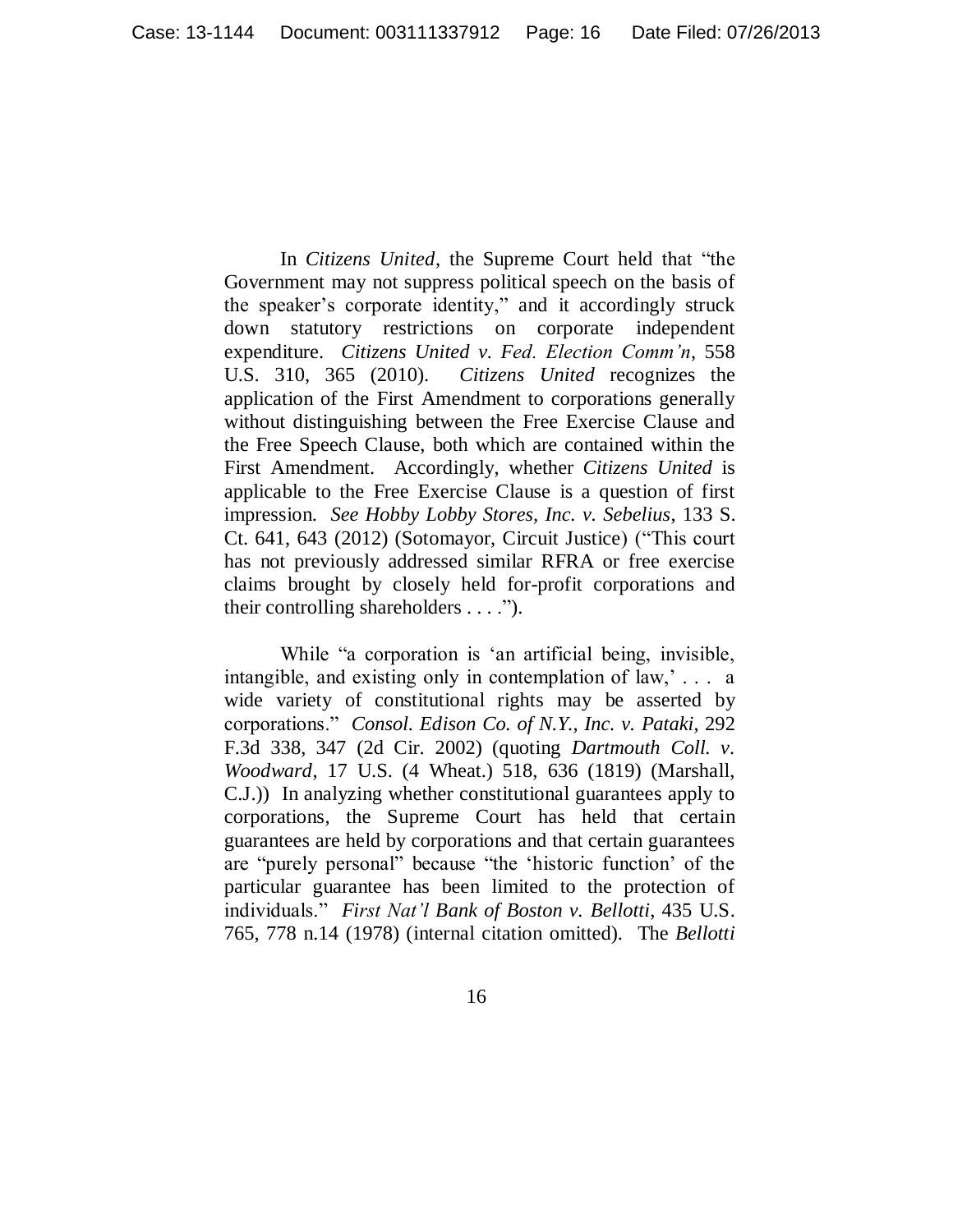Court observed:

Corporate identity has been determinative in several decisions denying corporations certain constitutional rights, such as the privilege against compulsory self-incrimination, *Wilson v. United States,* 221 U.S. 361, 382–386, 31 S. Ct. 538, 545–546, 55 L. Ed. 771 (1911), or equality with individuals in the enjoyment of a right to privacy, *California Bankers Assn. v. Shultz,* 416 U.S. 21, 65–67, 94 S. Ct. 1494, 1519–1520, 39 L. Ed. 2d 812 (1974); *United States v. Morton Salt Co.,* 338 U.S. 632, 651– 652, 70 S. Ct. 357, 368–369, 94 L. Ed. 401 (1950), but this is not because the States are free to define the rights of their creatures without constitutional limit. Otherwise, corporations could be denied the protection of all constitutional guarantees, including due process and the equal protection of the laws. Certain "purely personal" guarantees, such as the privilege against compulsory self-incrimination, are unavailable to corporations and other organizations because the "historic function" of the particular guarantee has been limited to the protection of individuals. *United States v. White,* 322 U.S. 694, 698–701, 64 S. Ct. 1248, 1251–1252, 88 L. Ed. 1542 (1944). Whether or not a particular guarantee is "purely personal" or is unavailable to corporations for some other reason depends on the nature, history, and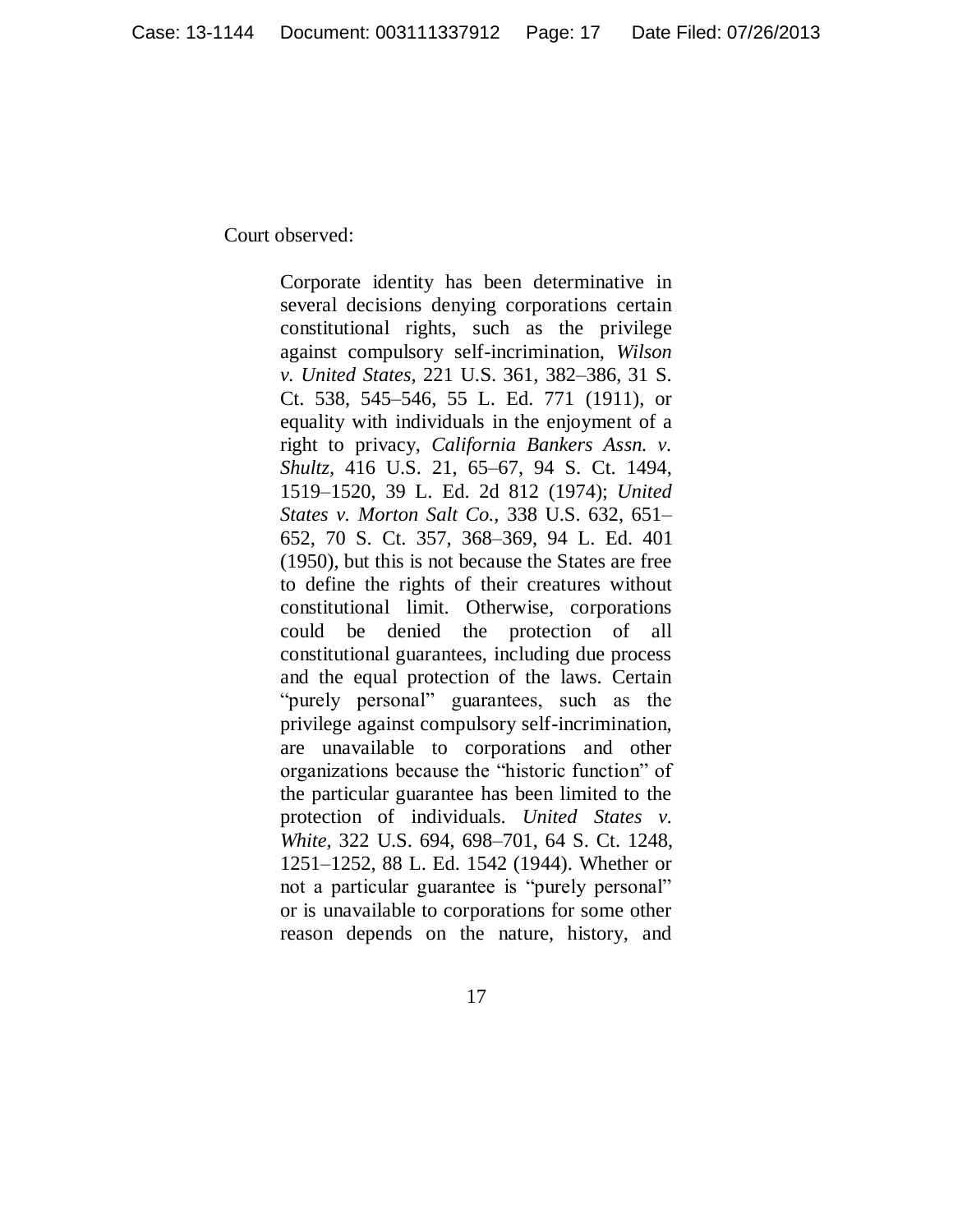purpose of the particular constitutional provision.

*Id.* Thus, we must consider whether the Free Exercise Clause has historically protected corporations, or whether the ―guarantee is ‗purely personal' or is unavailable to corporations" based on the "nature, history, and purpose of [this] particular constitutional provision." *Id.* 

In *Citizens United*, the Supreme Court pointed out that it has "recognized that First Amendment protection extends to corporations.‖ *Citizens United*, 558 U.S. at 342. It then cited to more than twenty cases, from as early as the 1950's, including landmark cases such as *New York Times Co. v. Sullivan*, 376 U.S. 254 (1964), in which the Court recognized that First Amendment free speech rights apply to corporations. *See id.* The *Citizens United* Court particularly relied on *Bellotti*, which struck down a state-law prohibition on corporate independent expenditures related to referenda issues. *Bellotti* held:

> We thus find no support in the First or Fourteenth Amendment, or in the decisions of this Court, for the proposition that speech that otherwise would be within the protection of the First Amendment loses that protection simply because its source is a corporation that cannot prove, to the satisfaction of a court, a material effect on its business or property. [That proposition] amounts to an impermissible legislative prohibition of speech based on the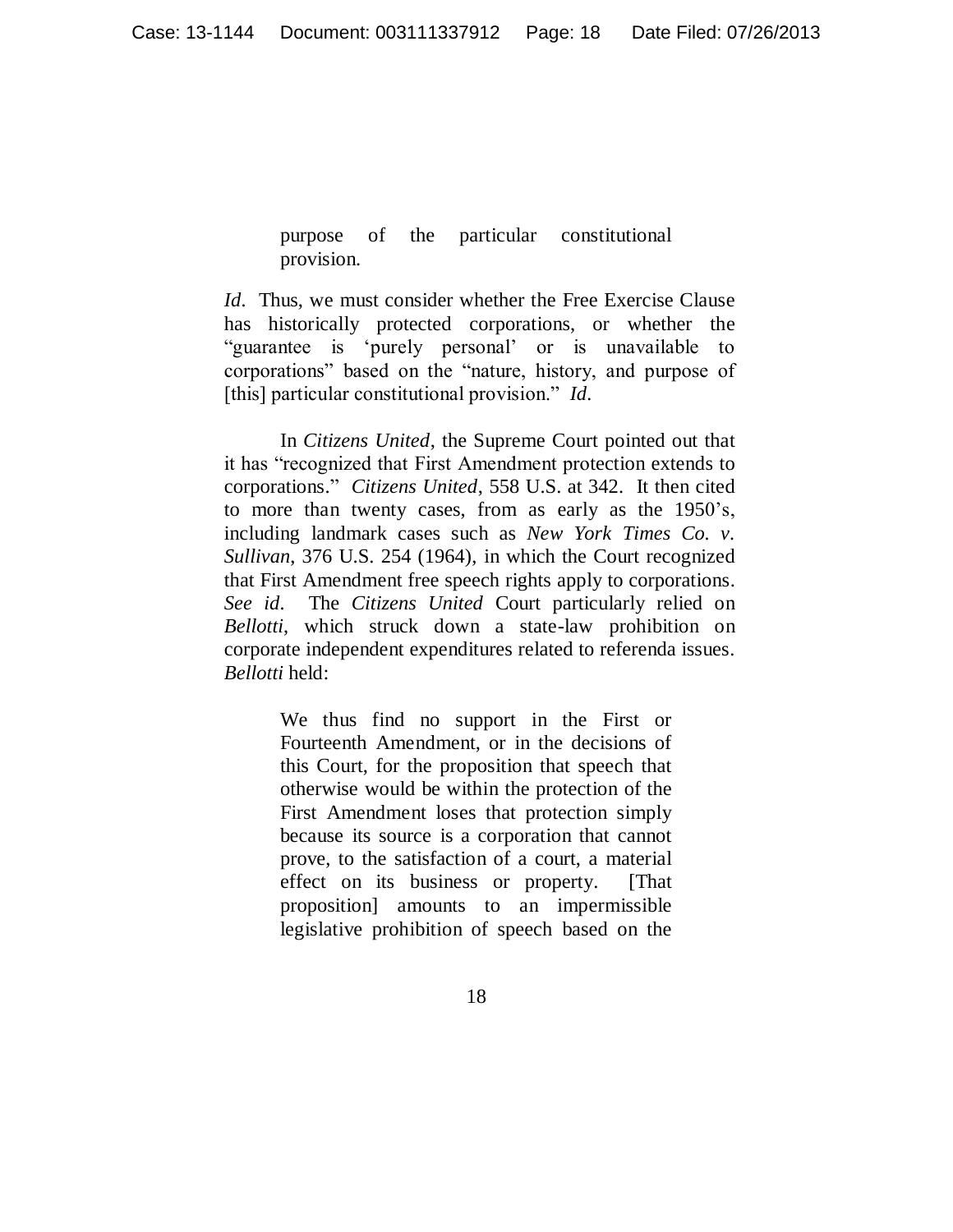identity of the interests that spokesmen may represent in public debate over controversial issues and a requirement that the speaker have a sufficiently great interest in the subject to justify communication.

*Bellotti*, 435 U.S. at 784. Discussing *Bellotti's* rationale, *Citizens United* stated that the case "rested on the principle that the Government lacks the power to ban corporations from speaking.‖ *Citizens United*, 558 U.S. at 347; *see also Pac. Gas & Elec. Co. v. Pub. Utils. Comm'n of Cal.*, 475 U.S. 1, 8 (1986) ("The identity of the speaker is not decisive in determining whether speech is protected" as "[c]orporations and other associations, like individuals, contribute to the ‗discussion, debate, and the dissemination of information and ideas' that the First Amendment seeks to foster.") (quoting *Bellotti*, 435 U.S. at 795).

*Citizens United* is thus grounded in the notion that the Court has a long history of protecting corporations' rights to free speech. *Citizens United* overruled *Austin v. Michigan Chamber of Commerce*, 494 U.S. 652 (1990), a case in which the Court had "uph[eld] a direct restriction on the independent expenditure of funds for political speech for the first time in [this Court's] history." *Citizens United*, 558 U.S. at 347 (quoting *Austin*, 494 U.S. at 695 (Kennedy, J., dissenting)). The *Citizens United* Court found that it was "confronted with conflicting lines of precedent: a pre-*Austin* line that forbids restrictions on political speech based on the speaker's corporate identify and a post-*Austin* line that permits them." *Id.* at 348. Faced with this conflict, the Court decided that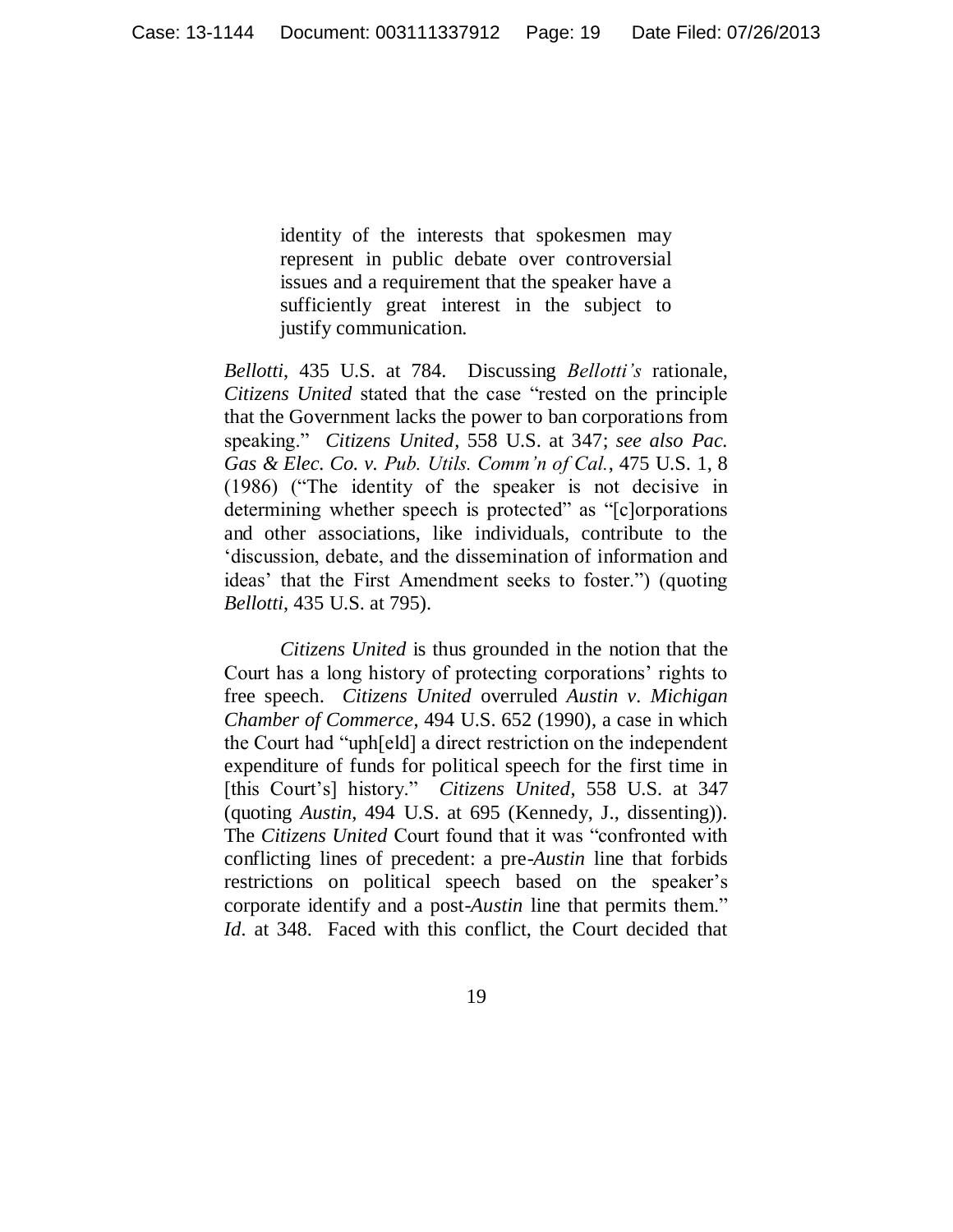*Austin* was wrongly decided, based on the otherwise consistent line of cases in which corporations were found to have free speech rights.

We must consider the history of the Free Exercise Clause and determine whether there is a similar history of courts providing free exercise protection to corporations. We conclude that there is not. In fact, we are not aware of any case preceding the commencement of litigation about the Mandate, in which a for-profit, secular corporation was itself found to have free exercise rights.<sup>7</sup> Such a total absence of caselaw takes on even greater significance when compared to the extensive list of Supreme Court cases addressing the free speech rights of corporations.

After all, as the Supreme Court observed in *Schempp*, the purpose of the Free Exercise Clause "is to secure religious liberty *in the individual* by prohibiting any invasions thereof by civil authority." *Sch. Dist. of Abington Twp. v. Schempp*, 374 U.S. 203, 223 (1963) (emphasis added). And as the District Court aptly noted in its opinion, "[r]eligious belief takes shape within the minds and hearts of individuals, and its protection is one of the more uniquely 'human' rights provided

 $\overline{a}$ 

 $7$  We acknowledge that the Court of Appeals for the Tenth Circuit, in an eight judge en banc panel, in six separate opinions, recently held that for-profit, secular corporations can assert RFRA and free exercise claims in some circumstances. *See Hobby Lobby Stores, Inc. v. Sebelius*, No. 12-6294, 2013 WL 3216103 (10th Cir. June 27, 2013). We respectfully disagree with that Court's analysis.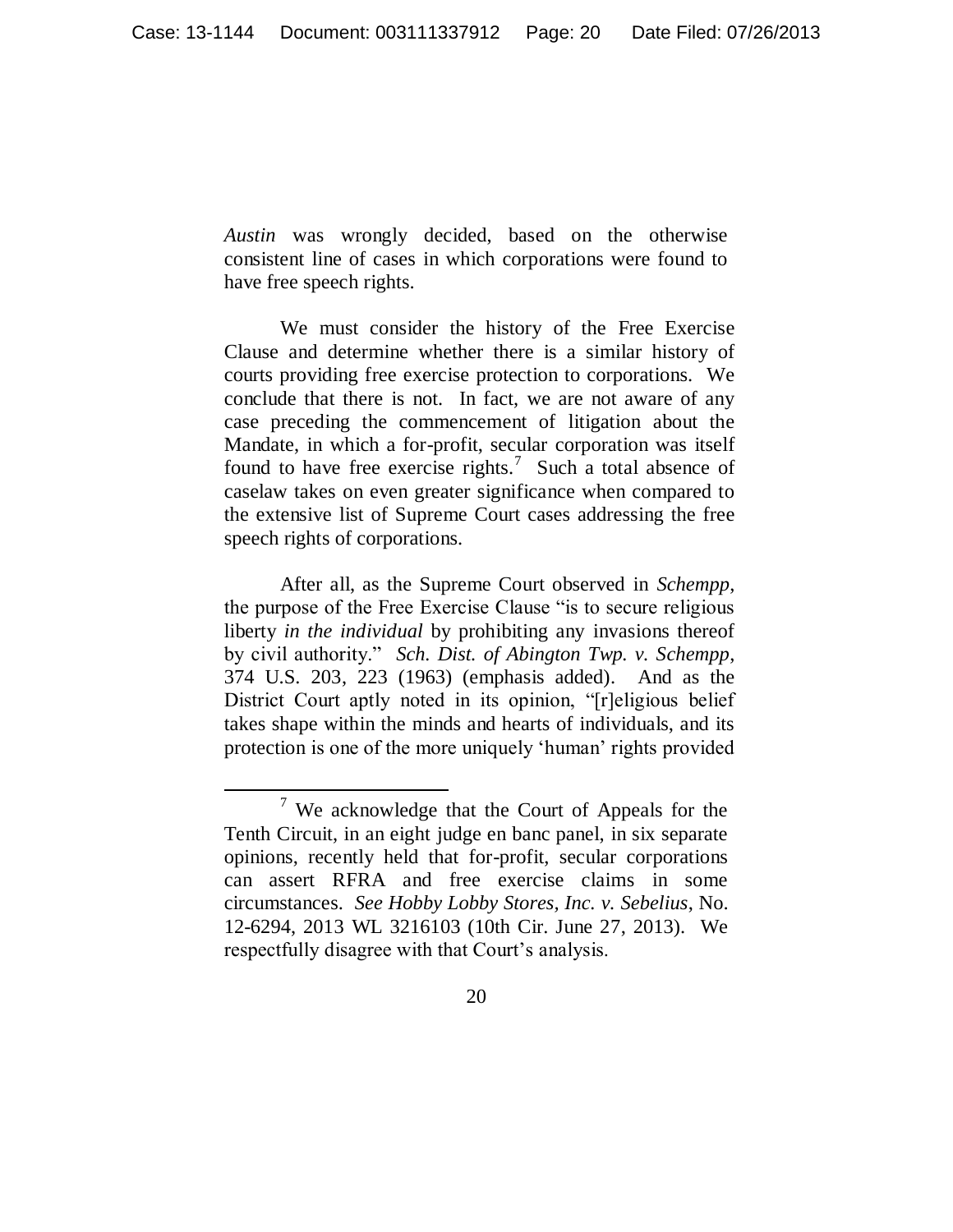by the Constitution." *Conestoga*, 2013 WL 140110, at \*7. We do not see how a for-profit "artificial being, invisible, intangible, and existing only in contemplation of law," *Consol. Edison Co.*, 292 F.3d at 346 (quoting *Dartmouth Coll.*, 17 U.S. at 636 (Marshall, C.J.)), that was created to make money could exercise such an inherently "human" right.

We are unable to determine that the "nature, history, and purpose" of the Free Exercise Clause supports the conclusion that for-profit, secular corporations are protected under this particular constitutional provision. *See Bellotti*¸ 435 U.S. at 778 n.14. Even if we were to disregard the lack of historical recognition of the right, we simply cannot understand how a for-profit, secular corporation—apart from its owners—can exercise religion. As another court considering a challenge to the Mandate noted:

> General business corporations do not, separate and apart from the actions or belief systems of their individual owners or employees, exercise religion. They do not pray, worship, observe sacraments or take other religiously-motivated actions separate and apart from the intention and direction of their individual actors.

*Hobby Lobby Stores, Inc. v. Sebelius,* 870 F. Supp. 2d 1278, 1291 (W.D. Okla. 2012), *rev'd en banc*, No. 12-6294, 2013 WL 3216103 (10th Cir. June 27, 2013); *see also Hobby Lobby Stores, Inc.*, 2013 WL 3216103, at \*51 (Briscoe, C.J., concurring in part and dissenting in part) (questioning ―whether a corporation can ‗believe' at all, *see Citizens*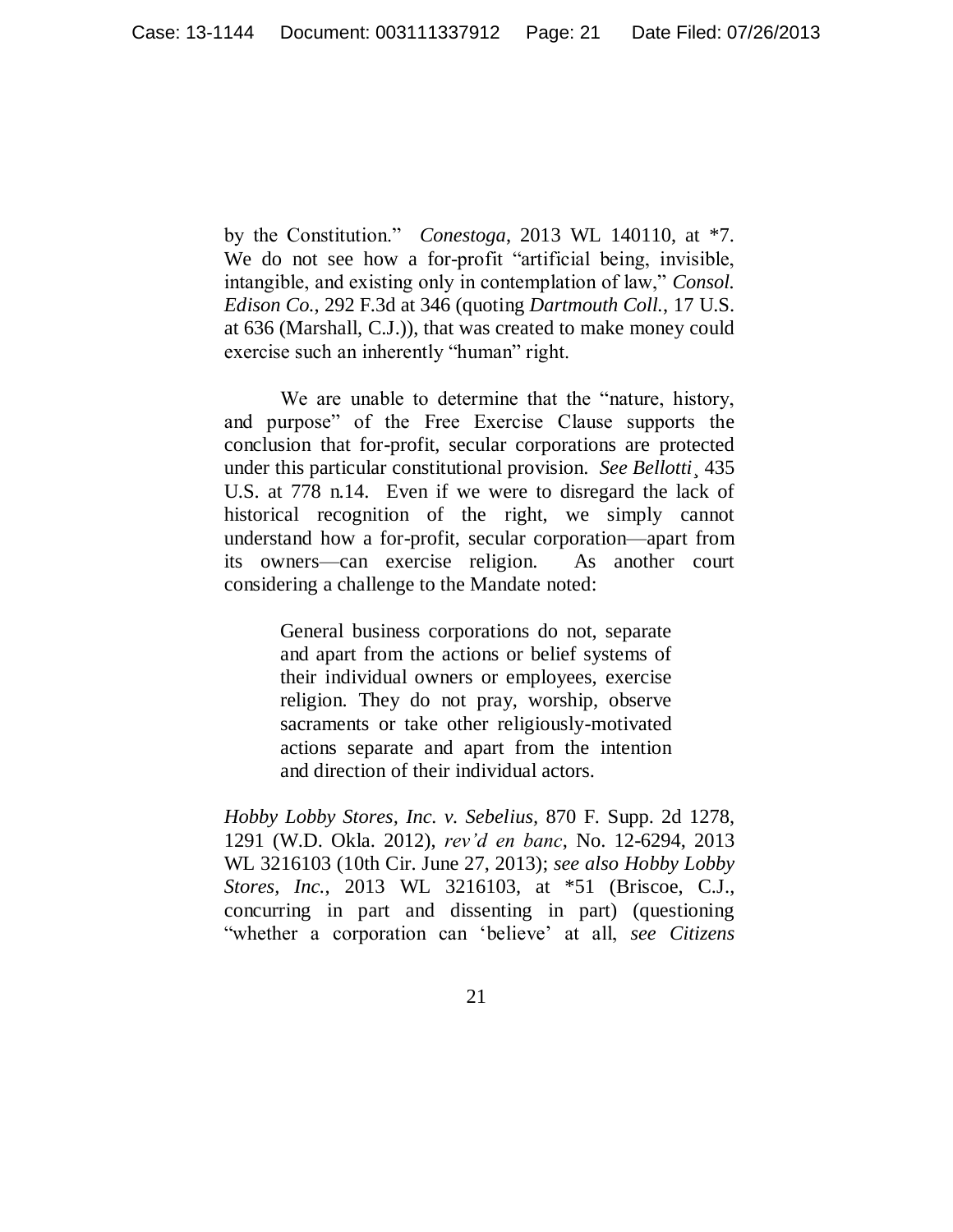*United*, 130 S.Ct. at 972 (‗It might also be added that corporations have no consciences, no beliefs, no feelings, no thoughts, no desires.') (Stevens, J., concurring in part and dissenting in part).").

In urging us to hold that for-profit, secular corporations can exercise religion, Appellants, as well as the dissent, cite to cases in which courts have ruled in favor of free exercise claims advanced by religious organizations. *See, e.g.*, *Gonzalez v. O Centro Espirita Beneficente Uniao Do Vegetal*, 546 U.S. 418 (2006); *Church of the Lukumi Babalu Aye, Inc. v. Hialeah*, 508 U.S. 520 (1993). None of the cases relied on by the dissent involve secular, for-profit corporations. We will not draw the conclusion that, just because courts have recognized the free exercise rights of churches and other religious entities, it necessarily follows that for-profit, secular corporations can exercise religion. As the Supreme Court recently noted, "the text of the First Amendment . . . gives special solicitude to the rights of religious organizations." *Hosanna-Tabor Evangelical Lutheran Church & Sch. v. EEOC*, 132 S. Ct. 694, 706 (2012). That churches—as means by which individuals practice religion—have long enjoyed the protections of the Free Exercise Clause is not determinative of the question of whether for-profit, secular corporations should be granted these same protections.

Appellants also argue that *Citizens United* is applicable to the Free Exercise Clause because "the authors of the First Amendment only separated the Free Exercise Clause and the Free Speech Clause by a semi-colon, thus showing the continuation of intent between the two." (Appellants' Br. at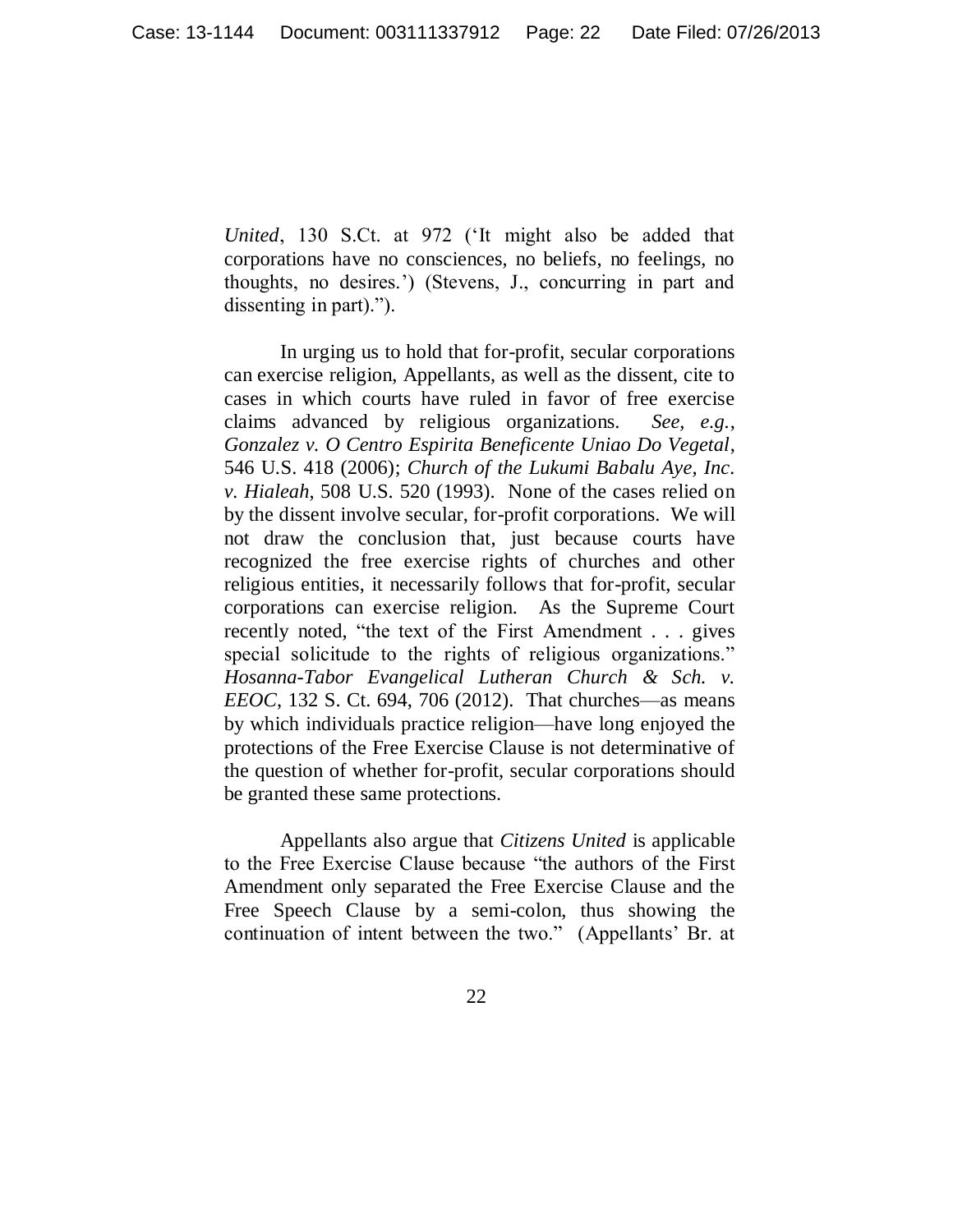34.) We are not persuaded that the use of a semi-colon means that each clause of the First Amendment must be interpreted jointly.

In fact, historically, each clause has been interpreted separately. Accordingly, the courts have developed different tests in an effort to apply these clauses. For example, while the various clauses of the First Amendment have been incorporated and made applicable to the states by the Due Process Clause of the Fourteenth Amendment, the Supreme Court did so at different times. Incorporation of the clauses of the First Amendment began with *Gitlow v. New York*, 268 U.S. 652, 666 (1925), where the Court noted that "we may and do assume that freedom of speech and of the press—which are protected by the First Amendment from abridgment by Congress—are among the fundamental rights and 'liberties' protected by the due process clause of the Fourteenth Amendment from impairment by the States." More than ten years later, in *De Jonge v. Oregon*, 299 U.S. 353 (1937), the Court incorporated the right of peaceable assembly. In doing so, the Court cited to *Gitlow*, and noted that "[t]he right of peaceable assembly is a right cognate to those of free speech and free press and is equally fundamental." *Id.* at 364. The language is important—even though the Free Speech Clause and the Petition Clause appear next to one another in the First Amendment, the Court did not find that *Gitlow* had already decided that the Petition Clause was incorporated, but rather cited *Gitlow* as precedent to expand the incorporation doctrine to cover the Petition Clause.

Several years later, in *Cantwell v. Connecticut*, 310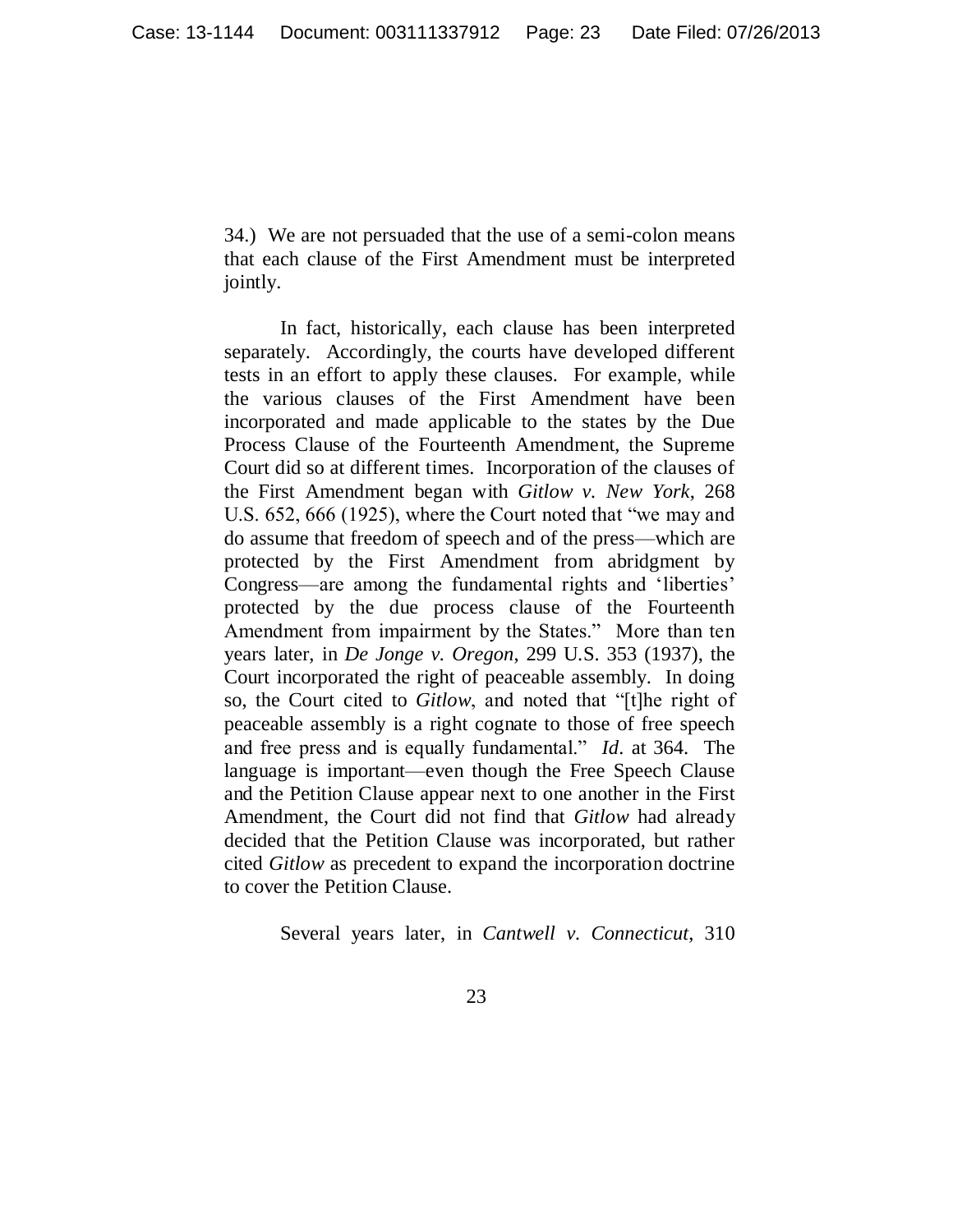U.S. 296 (1940), the Supreme Court incorporated the Free Exercise Clause. The *Cantwell* Court did not cite to *Gitlow* as authority for incorporating the Free Exercise Clause; in other words, it did not automatically follow that the Free Exercise Clause was incorporated just because the Free Speech Clause was incorporated. Seven years after *Cantwell*, in *Everson v. Board of Education*, 330 U.S. 1 (1947), the Court incorporated the Establishment Clause. In *Everson*, the Court cited to *Cantwell* and noted that the Court's interpretation of the Free Exercise Clause should be applied to the Establishment Clause. *Id.* at 15. But notably, it took seven years for the Court to hold this; and following the same pattern, *Cantwell*  did not automatically incorporate the Establishment Clause. Thus, it does not automatically follow that all clauses of the First Amendment must be interpreted identically.

Second, Appellants argue that Conestoga can exercise religion under a "passed through" theory, which was first developed by the Court of Appeals for the Ninth Circuit in *EEOC v. Townley Engineering & Manufacturing Company*, 859 F.2d 610 (9th Cir. 1988), and affirmed in *Stormans, Inc. v. Selecky*, 586 F.3d 1109 (9th Cir. 2009). In *Townley* and *Stormans*, the Ninth Circuit held that for-profit corporations can assert the free exercise claims of their owners.

In *Townley*, the plaintiff was a closely-held manufacturing company whose owners made a "covenant" with God requir[ing] them to share the Gospel with all of their employees." *Townley*, 859 F.2d at 620. Townley, the plaintiff corporation, sought an exemption, on free exercise grounds, from a provision of Title VII of the Civil Rights Act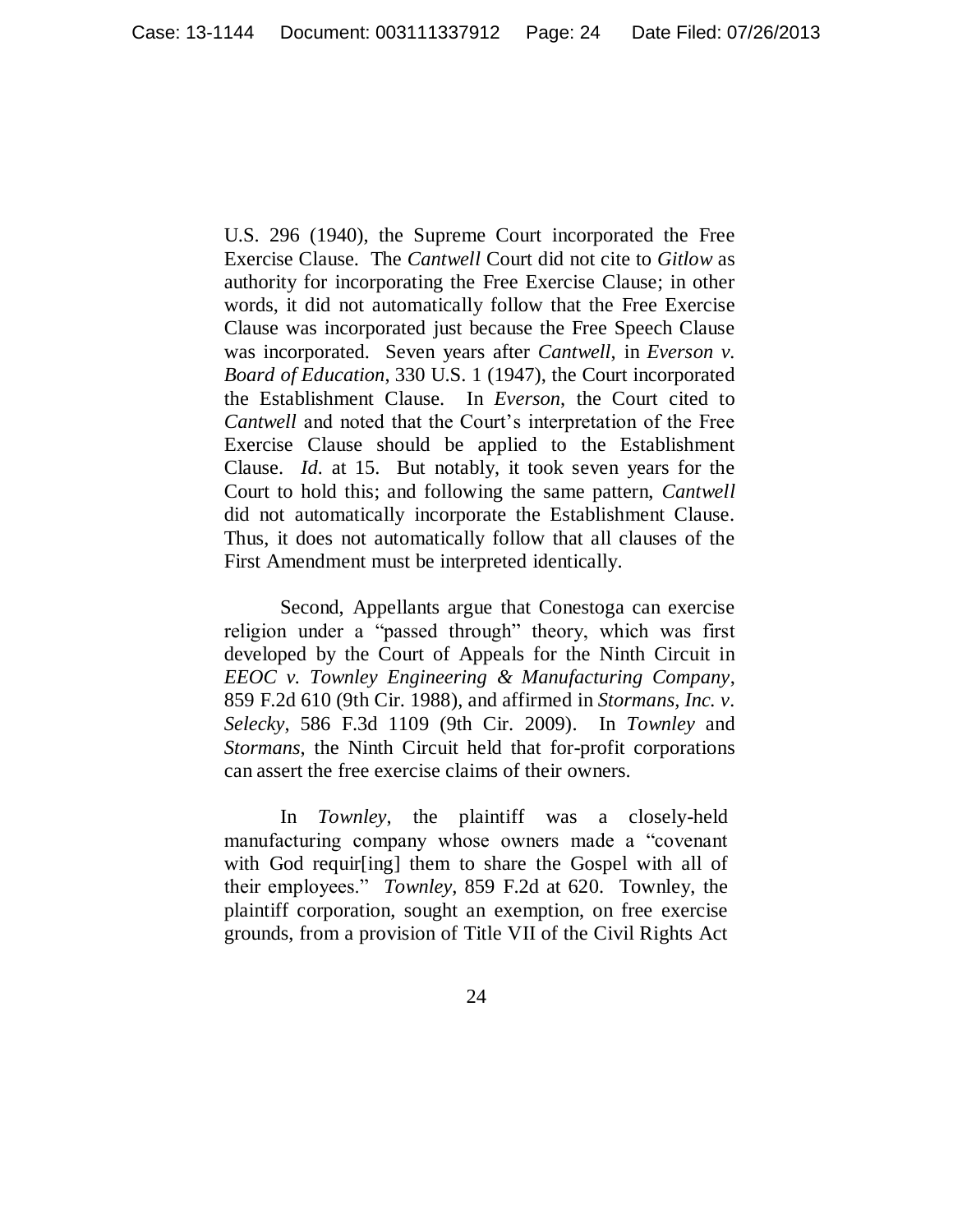that required it to accommodate employees asserting religious objections to attending the company's mandatory devotional services. Although the plaintiff urged the "court to hold that it is entitled to invoke the Free Exercise Clause on its own behalf," the Ninth Circuit deemed it "unnecessary to address the abstract issue whether a for profit corporation has rights under the Free Exercise Clause independent of those of its shareholders and officers." *Id.* at 619-20. Rather, the court concluded that, "Townley is merely the instrument through and by which Mr. and Mrs. Townley express their religious beliefs." *Id.* at 619. As "Townley presents no rights of its own different from or greater than its owners' rights," the Ninth Circuit held that "the rights at issue are those of Jake and Helen Townley." *Id.* at 620. The court then examined the rights at issue as those of the corporation's owners, ultimately concluding that Title VII's requirement of religious accommodation did not violate the Townleys' free exercise rights. *Id.* at 621.

The Ninth Circuit subsequently applied *Townley*'s reasoning in *Stormans.* There, a pharmacy brought a Free Exercise Clause challenge to a state regulation requiring it to dispense Plan B, an emergency contraceptive drug. *Stormans,* 586 F.3d at 1117. In analyzing whether the pharmacy had standing to assert the free exercise rights of its owners, the court emphasized that the pharmacy was a ―fourth-generation, family-owned business whose shareholders and directors are made up entirely of members of the Stormans family.‖ *Id.* at 1120. As in *Townley*, it "decline[d] to decide whether a for-profit corporation can assert its own rights under the Free Exercise Clause and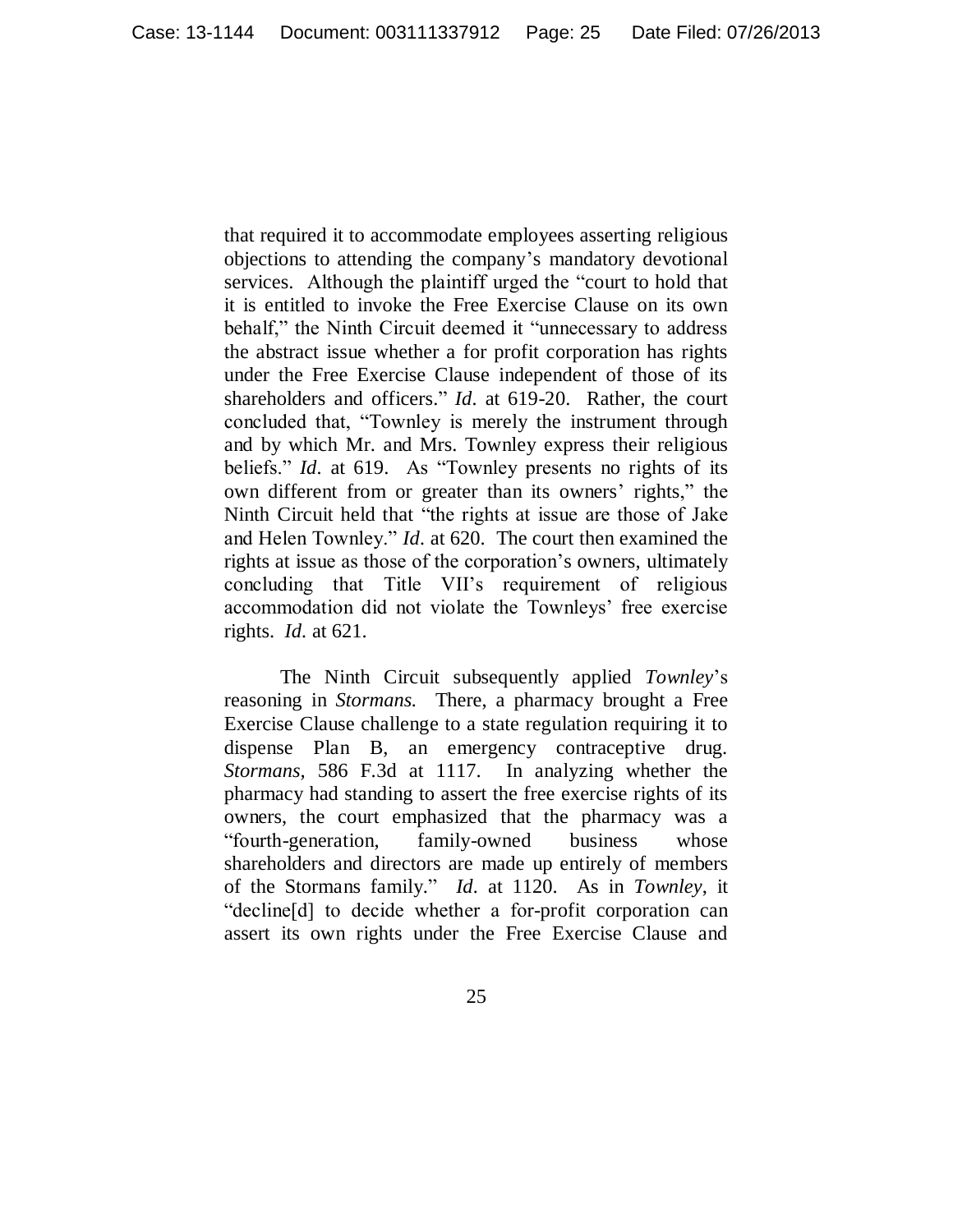instead examine[d] the rights at issue as those of the corporate owners." *Id.* at 1119. The court concluded that the pharmacy was "an extension of the beliefs of members of the Stormans family, and that the beliefs of the Stormans family are the beliefs of" the pharmacy. *Id.* at 1120. Because the pharmacy did "not present any free exercise rights of its own different from or greater than its owners' rights," the Ninth Circuit held, as it had in *Townley*, that the company had "standing to assert the free exercise rights of its owners." *Id.* 

Appellants argue that Conestoga is permitted to assert the free exercise claims of the Hahns, its owners, under the Townley/Stormans "passed through" theory. After carefully considering the Ninth Circuit's reasoning, we are not persuaded. We decline to adopt the *Townley/Stormans* theory, as we believe that it rests on erroneous assumptions regarding the very nature of the corporate form. In fact, the Ninth Circuit did not mention certain basic legal principles governing the status of a corporation and its relationship with the individuals who create and own the entity. It is a fundamental principle that "incorporation's basic purpose is to create a distinct legal entity, with legal rights, obligations, powers, and privileges different from those of the natural individuals who created" the corporation. *Cedric Kushner Promotions, Ltd. v. King*, 533 U.S. 158, 163 (2001). The "passed through" doctrine fails to acknowledge that, by incorporating their business, the Hahns themselves created a distinct legal entity that has legally distinct rights and responsibilities from the Hahns, as the owners of the corporation. *See Barium Steel Corp. v. Wiley*, 108 A.2d 336, 341 (Pa. 1954) ("It is well established [under Pennsylvania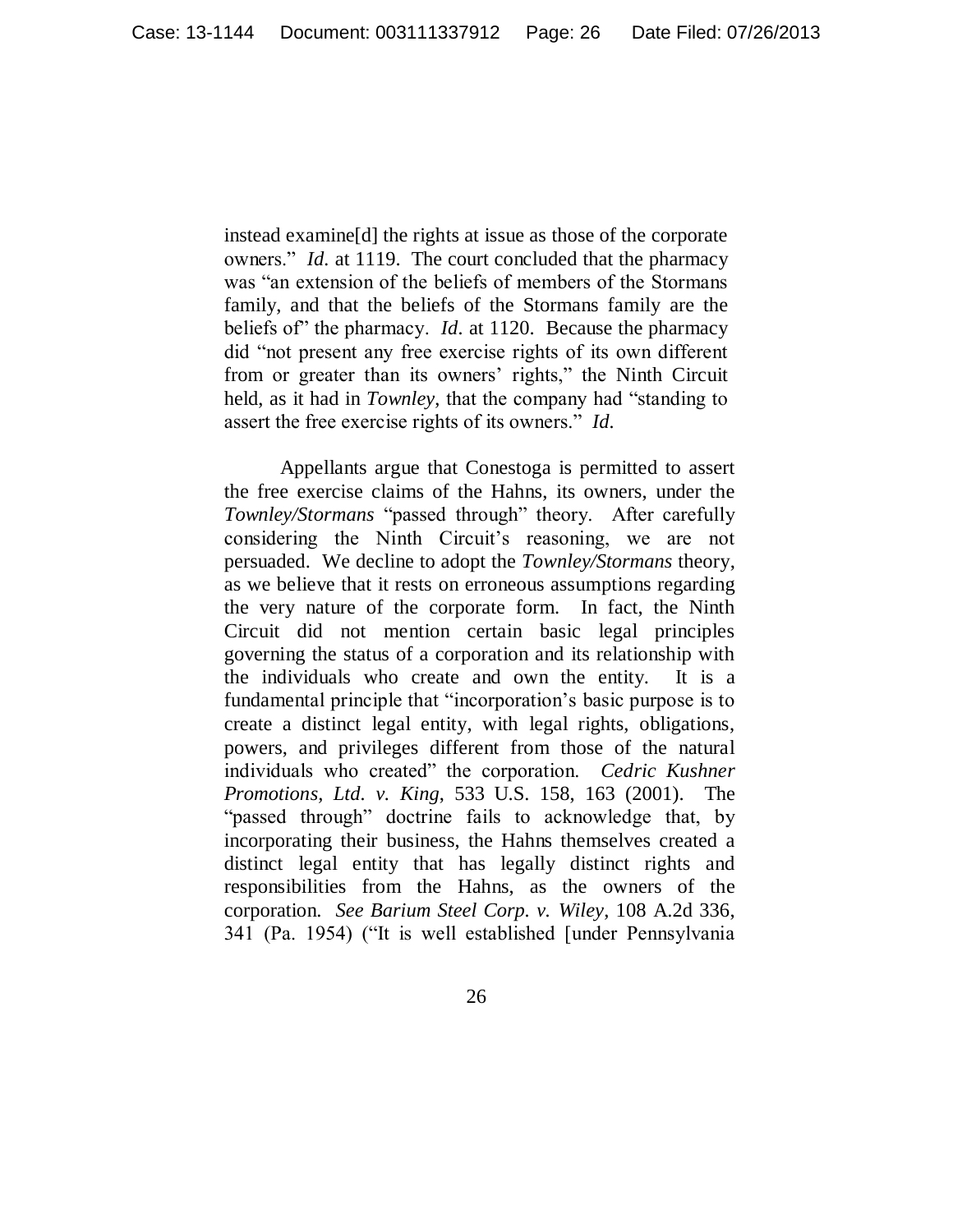law] that a corporation is a distinct and separate entity, irrespective of the persons who own all its stock.‖). The corporate form offers several advantages "not the least of which was limitation of liability," but in return, the shareholder must give up some prerogatives, "including that of direct legal action to redress an injury to him as primary stockholder in the business." *Kush v. Am. States Ins. Co.*, 853 F.2d 1380, 1384 (7th Cir. 1988). Thus, under Pennsylvania law—where Conestoga is incorporated—"[e]ven when a corporation is owned by one person or family, the corporate form shields the individual members of the corporation from personal liability.‖ *Kellytown Co. v. Williams*, 426 A.2d 663, 668 (Pa. Super. Ct. 1981).

Since Conestoga is distinct from the Hahns, the Mandate does not actually require *the Hahns* to do anything. All responsibility for complying with the Mandate falls on *Conestoga.* Conestoga "is a closely-held, family-owned firm, and [we] suspect there is a natural inclination for the owners of such companies to elide the distinction between themselves and the companies they own." *Grote v. Sebelius*, 708 F.3d 850, 857 (7th Cir. 2013) (Rovner, J., dissenting). But, it is Conestoga that must provide the funds to comply with the Mandate—not the Hahns. We recognize that, as the sole shareholders of Conestoga, ultimately the corporation's profits will flow to the Hahns. But, "[t]he owners of an LLC or corporation, even a closely-held one, have an obligation to respect the corporate form, on pain of losing the benefits of that form should they fail to do so." *Id.* at 858 (Rovner, J., dissenting). "The fact that one person owns all of the stock does not make him and the corporation one and the same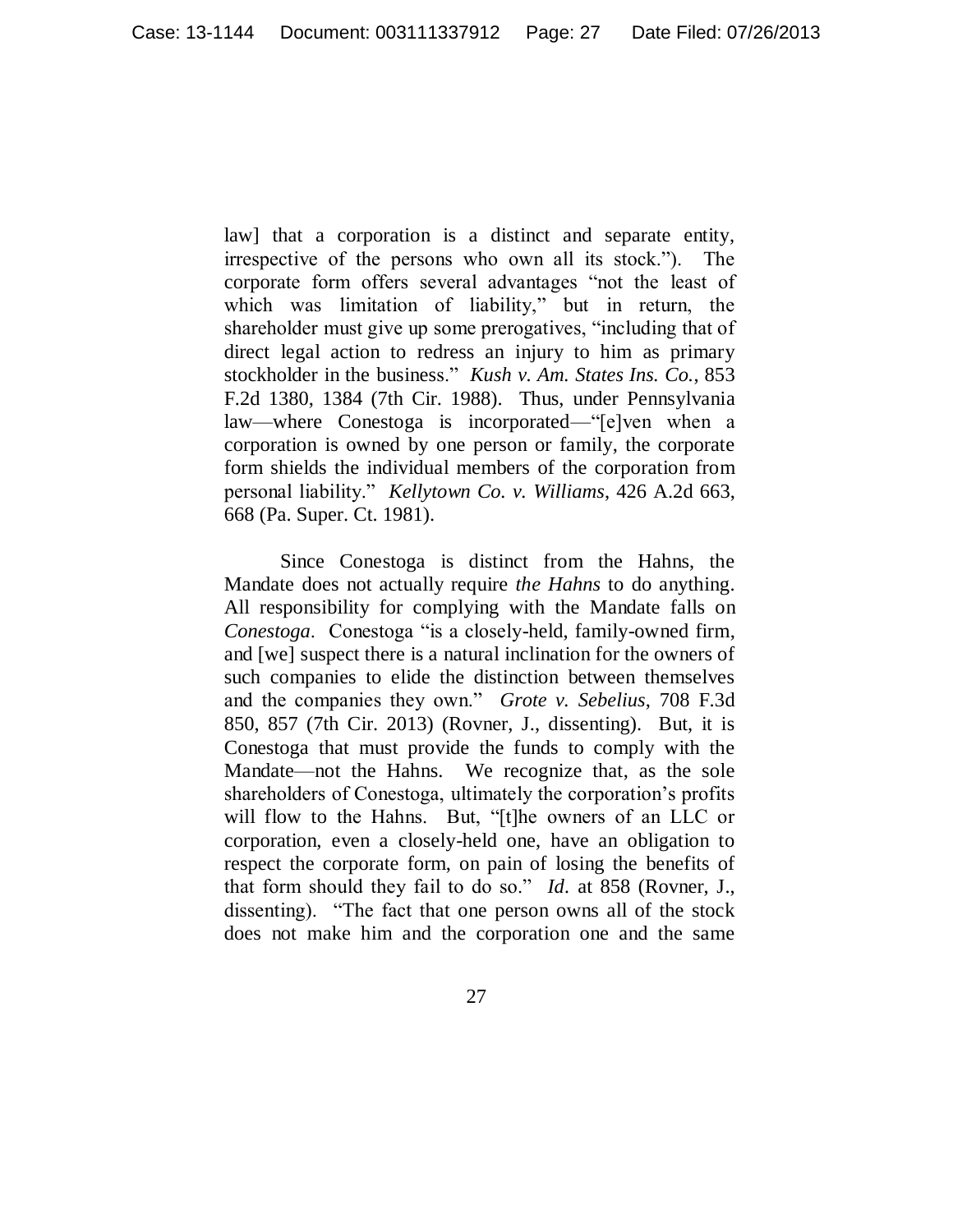person, nor does he thereby become the owner of all the property of the corporation.‖ *Wiley*, 108 A.2d at 341. The Hahn family chose to incorporate and conduct business through Conestoga, thereby obtaining both the advantages and disadvantages of the corporate form. We simply cannot ignore the distinction between Conestoga and the Hahns. We hold contrary to *Townley* and *Stormans*—that the free exercise claims of a company's owners cannot "pass through" to the corporation.

B.

Next, we consider Conestoga's RFRA claim. Under the RFRA, "[g]overnment shall not substantially burden a person's exercise of religion even if the burden results from a rule of general applicability [unless the burden] (1) is in furtherance of a compelling governmental interest; and (2) is the least restrictive means of furthering that compelling governmental interest." 42 U.S.C.  $\S$ § 2000bb-1(a)-(b). As with the inquiry under the Free Exercise Clause, our preliminary inquiry is whether a for-profit, secular corporation can assert a claim under the RFRA. Under the plain language of the statute, the RFRA only applies to a "person's exercise of religion.‖ *Id.* at § 2000bb-1(a).

Our conclusion that a for-profit, secular corporation cannot assert a claim under the Free Exercise Clause necessitates the conclusion that a for-profit, secular corporation cannot engage in the exercise of religion. Since Conestoga cannot exercise religion, it cannot assert a RFRA claim. We thus need not decide whether such a corporation is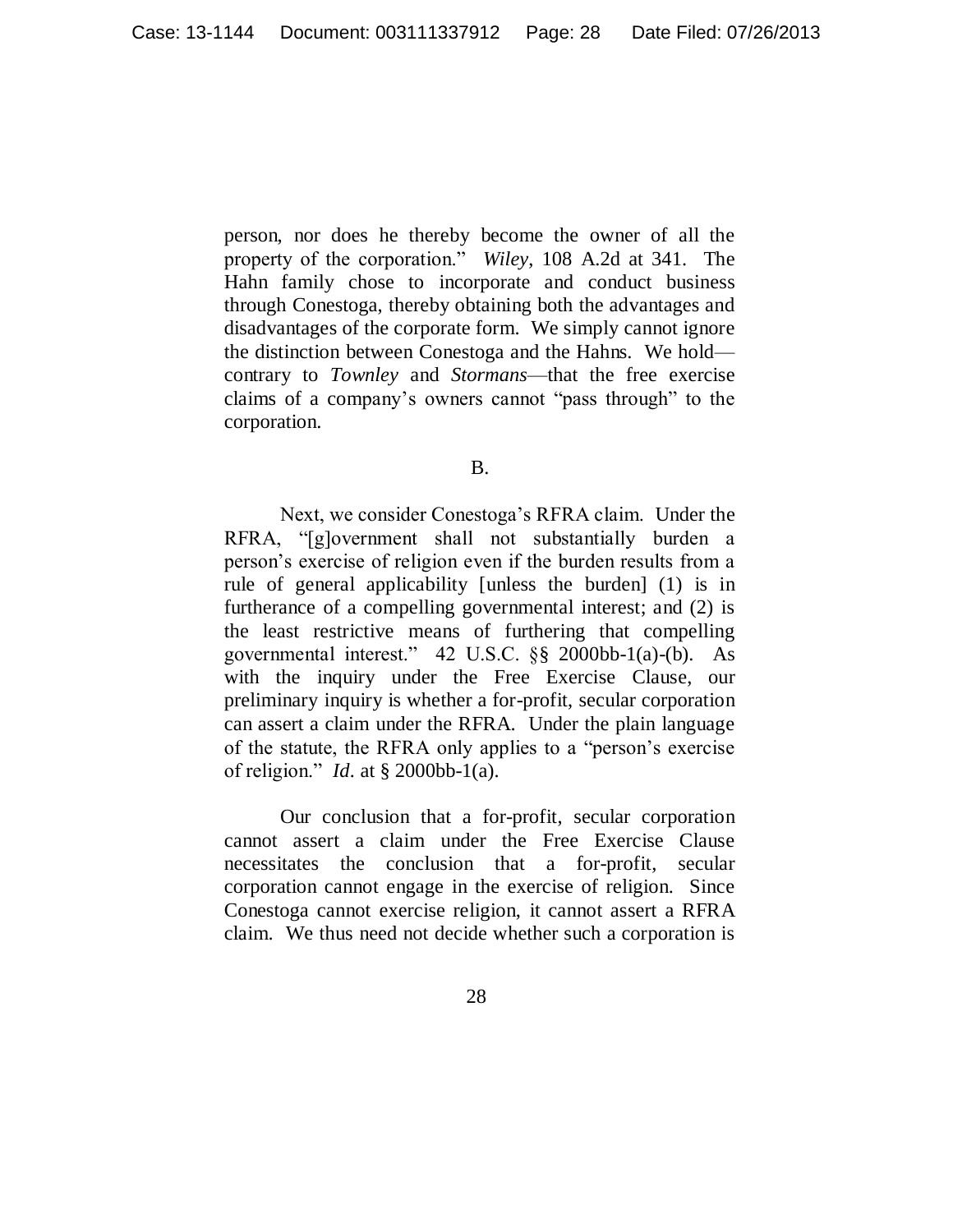a "person" under the RFRA.

#### V.

Finally, we consider whether the Hahns, as the owners of Conestoga, have viable Free Exercise Clause and RFRA claims on their own. For the same reasons that we concluded that the Hahns' claims cannot "pass through" Conestoga, we hold that the Hahns do not have viable claims. The Mandate does not impose any requirements on the Hahns. Rather, compliance is placed squarely on Conestoga. If Conestoga fails to comply with the Mandate, the penalties—including fines, *see* 26 U.S.C. § 4980D, and civil enforcement, *see* 29 U.S.C. § 1132—would be brought against Conestoga, not the Hahns. As the Hahns have decided to utilize the corporate form, they cannot "move freely between corporate and individual status to gain the advantages and avoid the disadvantages of the respective forms." *Potthoff v. Morin*, 245 F.3d 710, 717 (8th Cir. 2001) (quoting *Kush*, 853 F.2d at 1384). Thus, we conclude that the Hahns are not likely to succeed on their free exercise and RFRA claims.

### VI.

As Appellants have failed to show that they are likely to succeed on the merits of their Free Exercise Clause and RFRA claims, we need not decide whether Appellants have shown that they will suffer irreparable harm, that granting preliminary relief will not result in even greater harm to the Government, and that the public interest favors the relief of a preliminary injunction. *See NutraSweet Co.*, 176 F.3d at 153 ("A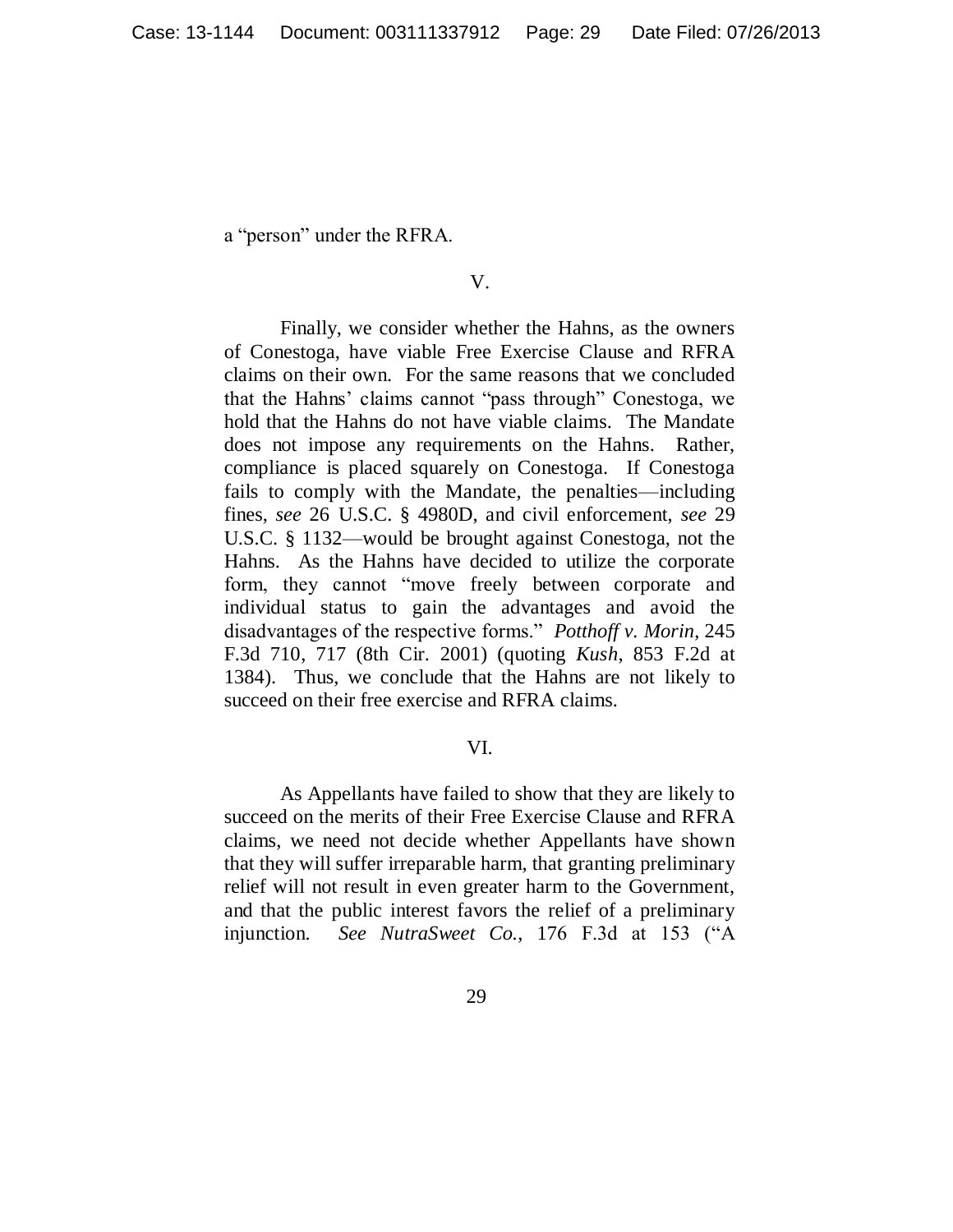plaintiff's failure to establish any element in its favor renders a preliminary injunction inappropriate."). Therefore, we will affirm the District Court's order denying Appellants' motion for a preliminary injunction.

\* \* \*

We recognize the fundamental importance of the free exercise of religion. As Congress stated, in passing the RFRA and restoring the compelling interest test to laws that substantially burden religion, "the framers of the Constitution, recognizing free exercise of religion as an unalienable right, secured its protection in the First Amendment to the Constitution." 42 U.S.C.  $\S$  2000bb(a). Thus, our decision here is in no way intended to marginalize the Hahns' commitment to the Mennonite faith. We accept that the Hahns sincerely believe that the termination of a fertilized embryo constitutes an "intrinsic evil and a sin against God to which they are held accountable," (Compl.  $\llbracket 30$ ), and that it would be a sin to pay for or contribute to the use of contraceptives which may have such a result. We simply conclude that the law has long recognized the distinction between the owners of a corporation and the corporation itself. A holding to the contrary—that a for-profit corporation can engage in religious exercise—would eviscerate the fundamental principle that a corporation is a legally distinct entity from its owners.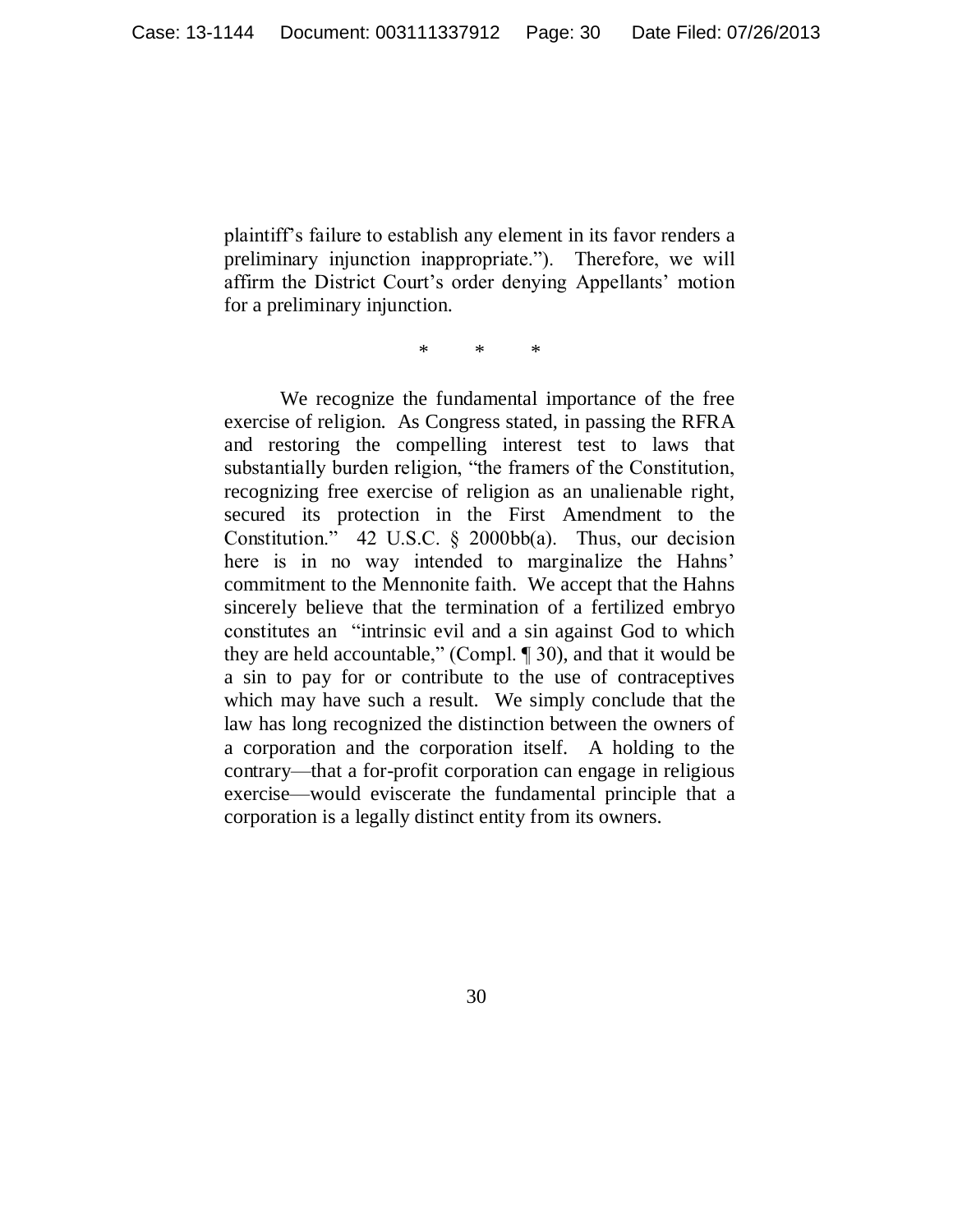*Conestoga Wood Specialties Corp., et al. v. U.S. Dep't of Health & Human Servs., et al.*, (No. 13-1144)

JORDAN, *Circuit Judge*, dissenting.

Having previously dissented from the denial of a stay pending appeal in this case, I now have a second opportunity to consider the government"s violation of the religious freedoms of Conestoga Wood Specialties Corporation ("Conestoga") and its owners, the Hahns, a family of devout Mennonite Christians who believe in the sanctity of human life. The Hahns do not want to be forced to pay for other people to obtain contraceptives and sterilization services, particularly the drugs known as "Plan B" (or the "morning after pill") and "Ella" (or the "week after pill"), which they view as chemical killers of actual lives in being. Sadly, the outcome for the Hahns and their business is the same this time as it was the last time they were before us. My colleagues, at the government"s urging, are willing to say that the Hahns" choice to operate their business as a corporation carries with it the consequence that their rights of conscience are forfeit.

That deeply disappointing ruling rests on a cramped and confused understanding of the religious rights preserved by Congressional action and the Constitution. The government takes us down a rabbit hole where religious rights are determined by the tax code, with non-profit corporations able to express religious sentiments while for-profit corporations and their owners are told that business is business and faith is irrelevant. Meanwhile, up on the surface, where people try to live lives of integrity and purpose, that kind of division sounds as hollow as it truly is. I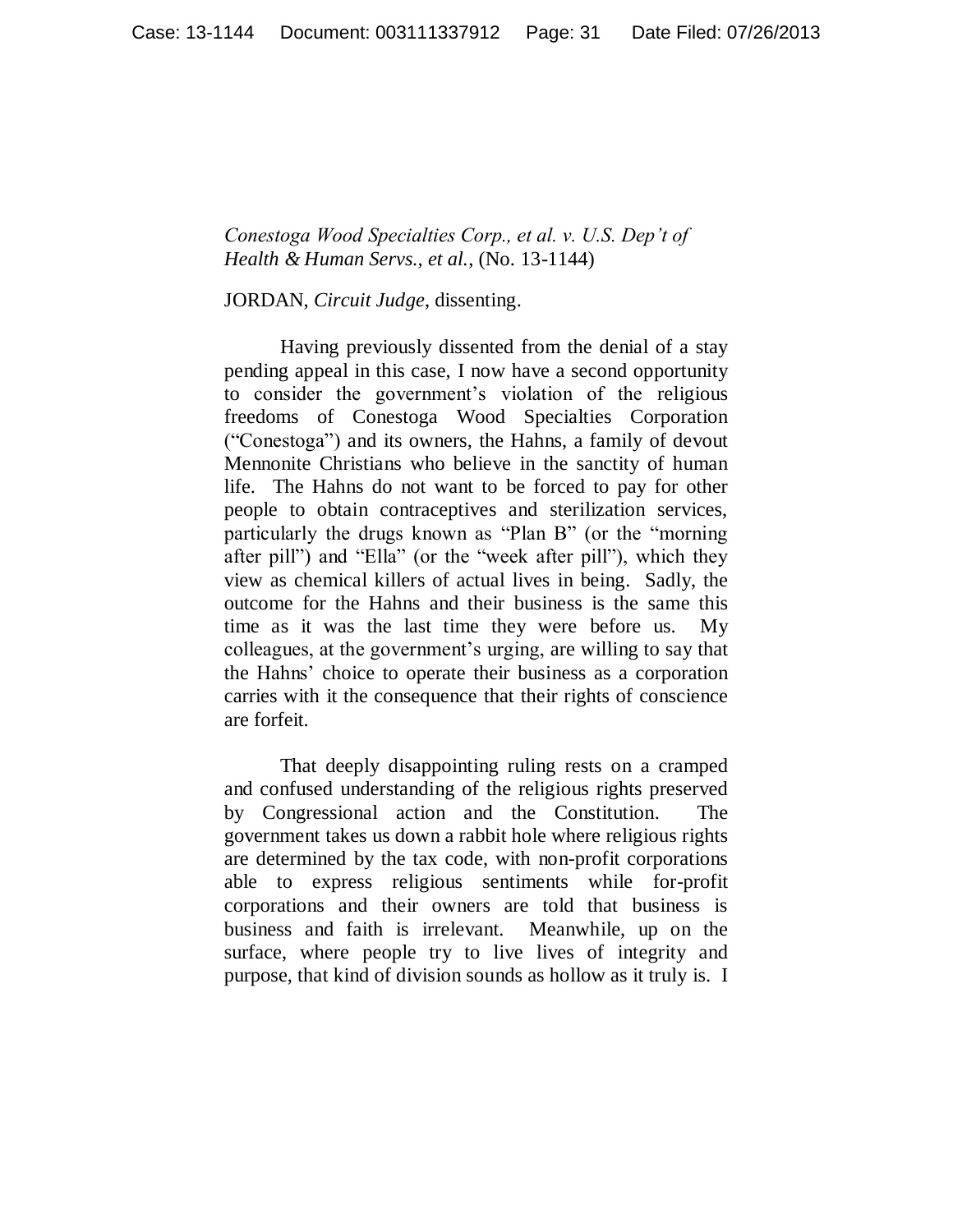do not believe my colleagues or the District Court judge whose opinion we are reviewing are ill-motivated in the least, but the outcome of their shared reasoning is genuinely tragic, and one need not have looked past the first row of the gallery during the oral argument of this appeal, where the Hahns were seated and listening intently, to see the real human suffering occasioned by the government's determination to either make the Hahns bury their religious scruples or watch while their business gets buried. So, as I did the last time this case was before us, I respectfully dissent.

# **I. Background**

Five members of the Hahn family – Norman, Elizabeth, Norman Lemar, Anthony, and Kevin – own 100 percent of Conestoga, which Norman founded nearly fifty years ago and which, as noted by the Majority, is a Pennsylvania corporation that manufactures wood cabinets. (Maj. Op. at 12.) The Hahns are hands-on owners. They manage their business and try to turn a profit, with the help of Conestoga"s 950 full-time employees. It is undisputed that the Hahns are entirely committed to their faith, which influences all aspects of their lives. They feel bound, as the District Court observed, "to operate Conestoga in accordance with their religious beliefs and moral principles." *Conestoga Wood Specialties Corp. v. Sebelius*, No. 12-6744, 2013 WL 140110, at \*3 (E.D. Pa. Jan. ll, 2013). One manifestation of that commitment is the "Statement on the Sanctity of Human Life" adopted by Conestoga"s Board of Directors on October 31, 2012, proclaiming that

> [t]he Hahn Family believes that human life begins at conception (at the point where an egg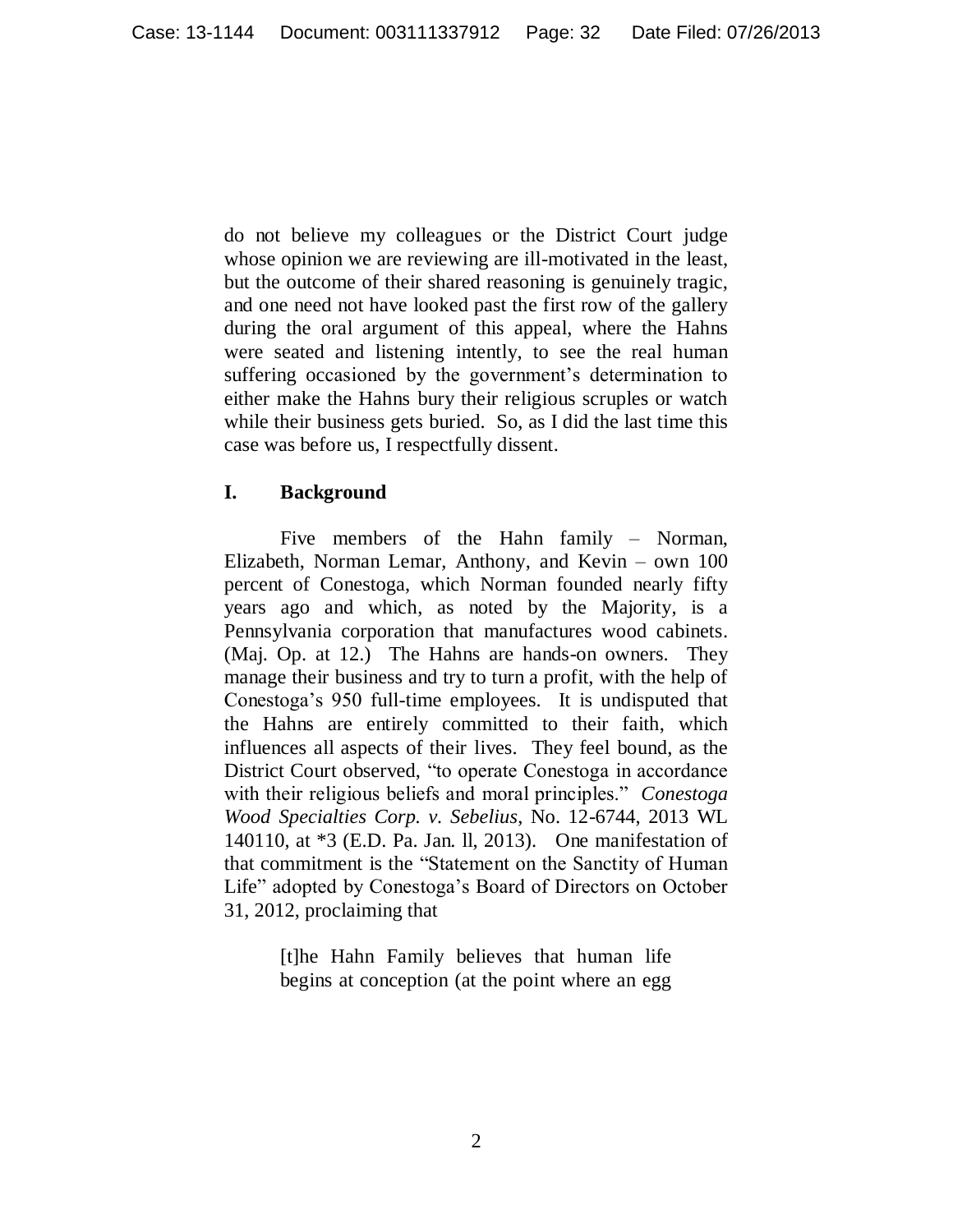and sperm unite) and that it is a sacred gift from God and only God has the right to terminate human life. Therefore it is against our moral conviction to be involved in the termination of human life through abortion, suicide, euthanasia, murder, or any other acts that involve the deliberate taking of human life.

*Id.* at \*18 n.5.

 $\overline{a}$ 

Accordingly, the Hahns believe that facilitating the use of contraceptives, especially ones that destroy a fertilized ovum,<sup>1</sup> is a violation of their core religious beliefs. (Am.

<sup>1</sup> Their concern seems aimed particularly at contraceptives that work after conception (*see* Am. Compl. at 9 (noting concern over mandated "drugs or devices that may cause the demise of an already conceived but not yet attached human embryo, such as 'emergency contraception' or 'Plan B' drugs (the so called 'morning after' pill)"), and the concern apparently increases the further along in the development of the fertilized egg that the contraceptive action of a drug or device takes place (*see id.* at 10 (discussing objections to "a drug called "ella" (the so called "week after" pill), which studies show can function to kill embryos even after they have attached to the uterus, by a mechanism similar to the abortion drug RU-486"). Being forced to assist in the acquisition and use of abortifacients is obviously of great concern to them. (*See* Appellants" Opening Br. at 10-11 ("[T]he Hahns believe that it would be sinful and immoral for them to intentionally participate in, pay for, facilitate, or otherwise support any contraception with an abortifacient effect through health insurance coverage they offer at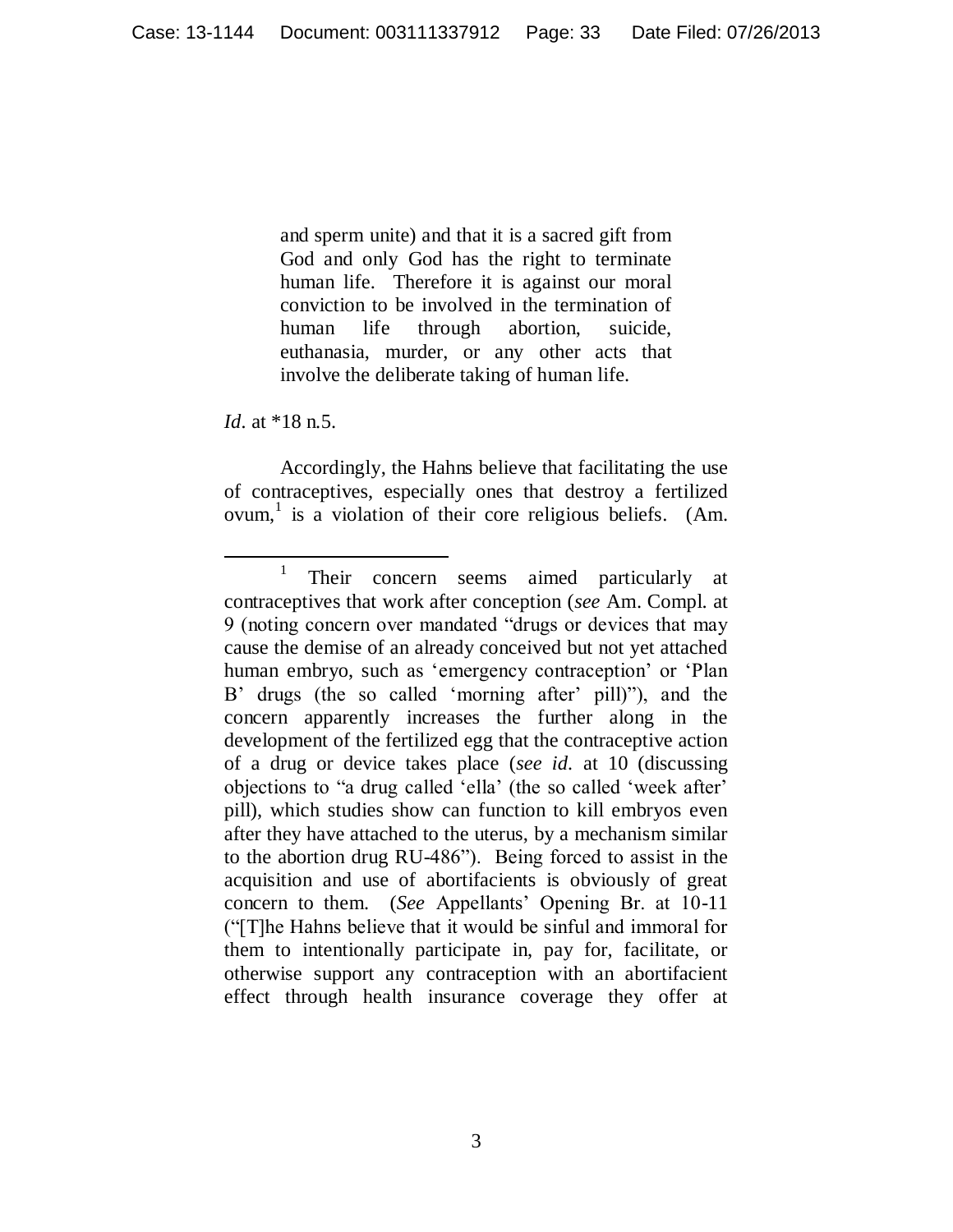Conestoga.").)

 $\overline{a}$ 

At oral argument, counsel for the government insisted that "abortifacient" is a "theological term," and that, "for federal law purposes, a device that prevents a fertilized egg from implanting in the uterus," like Plan B and Ella, "is not an abortifacient." (Oral Arg. at 37:13-37:45.) There was something telling in that lecture, and not what counsel intended. One might set aside the highly questionable assertion that "abortifacient" is a "theological" and not a scientific medical term, which must come as a surprise to the editors of dictionaries that include entries like the following: "abortifacient [MED] Any agent that induces abortion." McGraw-Hill Dictionary of Scientific and Technical Terms, 6th ed. (2003). And one could further ignore what appears to be an ongoing debate on whether drugs like Ella are technically abortifacients. (*See Amicus* Br. of Ass"n of Am. Physicians & Surgeons at 11 (arguing that "the low pregnancy rate for women who take *ella* four or five days after intercourse suggests that the drug *must* have an 'abortifacient' quality"); D.J. Harrison & J.G. Mitroka, *Defining Reality: The Potential Role of Pharmacists in Assessing the Impact of Progesterone Receptor Modulators and Misoprostol in Reproductive Health*, 45 Annals Pharmacotherapy 115, 116 (Jan. 2011) (cited in Ass'n of Am. Physicians & Surgeons et al. Amicus Br. at 10 n.15) (concluding that, based on data, "it can be reasonably expected that the [FDA-approved] dose of ulipristal [Ella] will have an abortive effect on early pregnancy in humans".) Though the Hahns" objections to contraception may be more intense as a zygote matures and implants, the point of this case, after all, is not who among contending doctors and scientists may be correct about the abortion-inducing qualities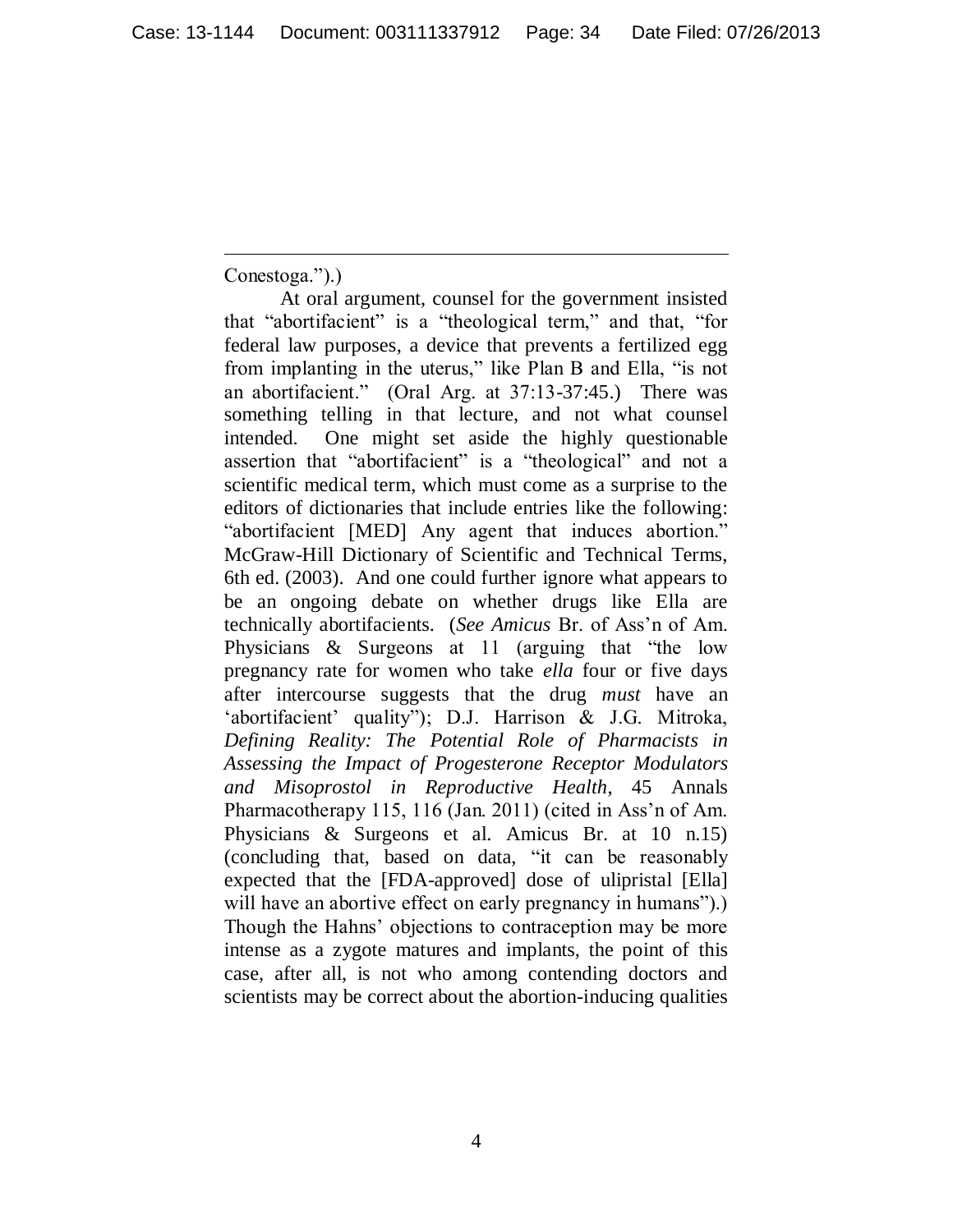Compl. ¶ 30, 32.) Conestoga, at the Hahns" direction, had previously provided health insurance that omitted coverage for contraception. (Am. Compl. ¶ 3.) Then came the Patient

 $\overline{a}$ 

of Ella or other drugs that the government wants to make the Hahns and their business buy for employees through forced insurance coverage. Whether a fertilized egg, being acted upon by a drug or device, is aborted after implantation or is never implanted at all is not pertinent to the Hahns" belief that a human life comes into being at conception and therefore the destruction of that entity is the taking of a human life. That belief is the point of this case, and the government is in no position to say anything meaningful about the Hahns" perspective on when life begins. But counsel"s comment during argument does say something meaningful about the government"s desire to avoid anything that might smack of religion in this case involving questions of religious freedom. The government evidently would like to drain the debate of language that might indicate the depth of feeling the Hahns have about what they are being coerced to do. "Keep the conversation as dry and colorless as possible," is the message. Don"t let anything that sounds like "abortion" come up, lest the weight of that word disturb a happily bland consideration of corporate veils and insurance contracts. Like it or not, however, big issues – life and death, personal conscience, religious devotion, the role of government, and liberty – are in play here, and the government's effort to downplay the stakes is of no help. It does, however, highlight the continuing importance of the First Amendment, which "is an effort, not entirely forlorn, to interpose a bulwark between the prejudices of any official, legislator or judge and the stirrings of the spirit." *EEOC v. Townley Eng'g & Mfg. Co.*, 859 F.2d 610, 624 (9th Cir. 1988) (Noonan, J., dissenting).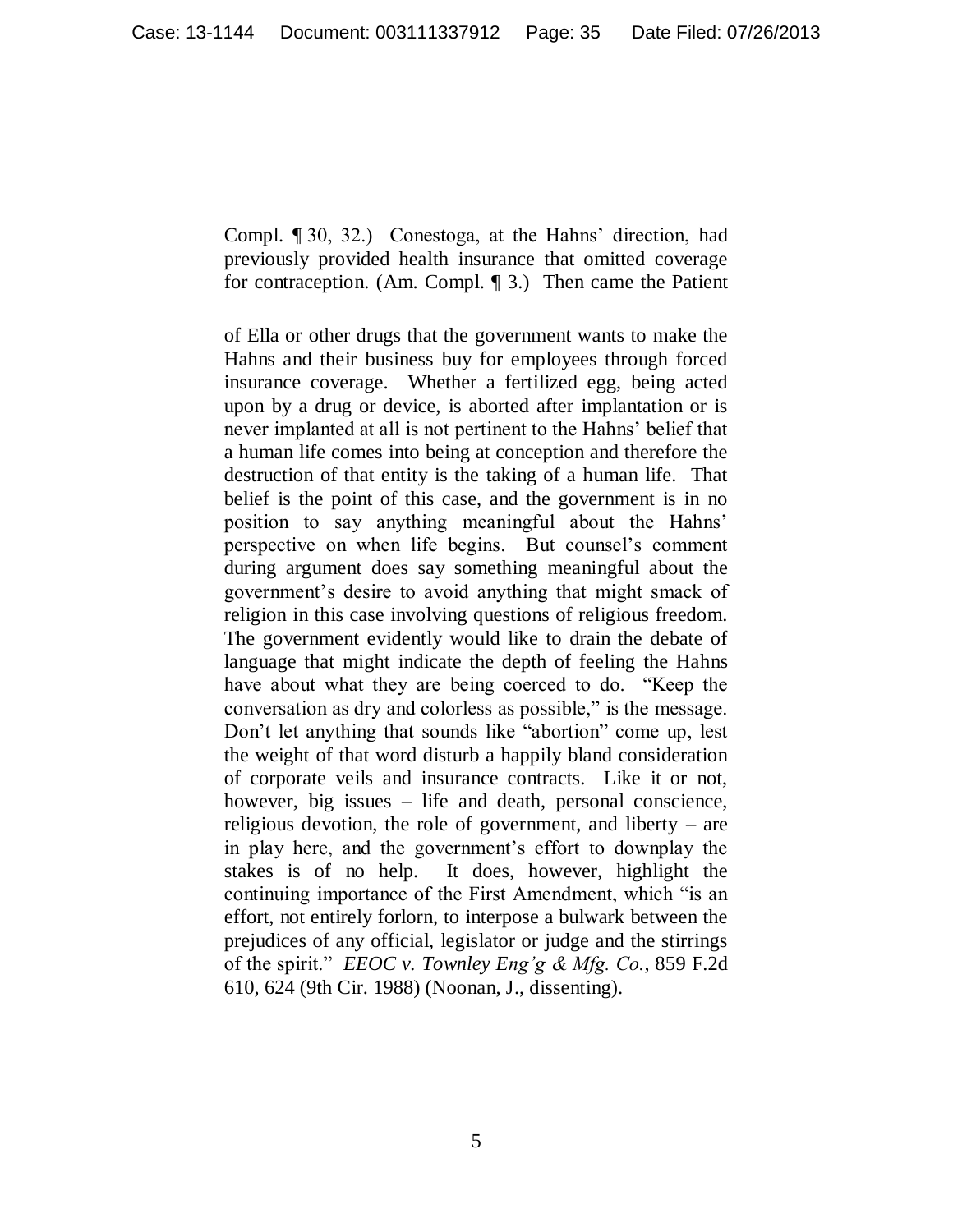Protection and Affordable Care Act (the "ACA") and related regulations, and the Hahns" previous decisions about employee benefits were no longer something the government would tolerate. Under rules effectively written by an entity called the "Institute of Medicine," corporations like Conestoga must purchase employee health insurance plans

 $\overline{a}$  $2^2$  To attribute the rules to government personnel is unduly generous. As the Majority obliquely observes (*see*  Maj. Op. at 11), the rules in question here are not the product of any legislative debate, with elected representatives considering the political sensitivities and constitutional ramifications of telling devout Mennonites to fund the destruction of what they believe to be human lives. They are not even the result of work within an administrative agency of the United States. They are instead the result of the ACA assigning regulatory authority to a subunit of the Department of Health and Human Services ("HHS") known as the Health Resources and Services Administration, 42 U.S.C. § 300gg- $13(a)(4)$ , which in turn turned the drafting over to the Institute of Medicine. (*See* Maj. Op. at 11.) What the Majority does not do is identify what the Institute of Medicine is. It is not an agency of the United States government, or of any other public entity. It is a private organization that, according to its website, "works outside of government to provide unbiased and authoritative advice to decision makers and the public." *See* About the IOM, http://www.iom.edu/About-IOM.aspx (last visited July 25, 2013). That self-serving declaration of its qualifications will not be of much comfort to those who wonder how a private organization, not answerable to the public, has ended up dictating regulations that the government insists overrides the Appellants" constitutional rights to religious liberty.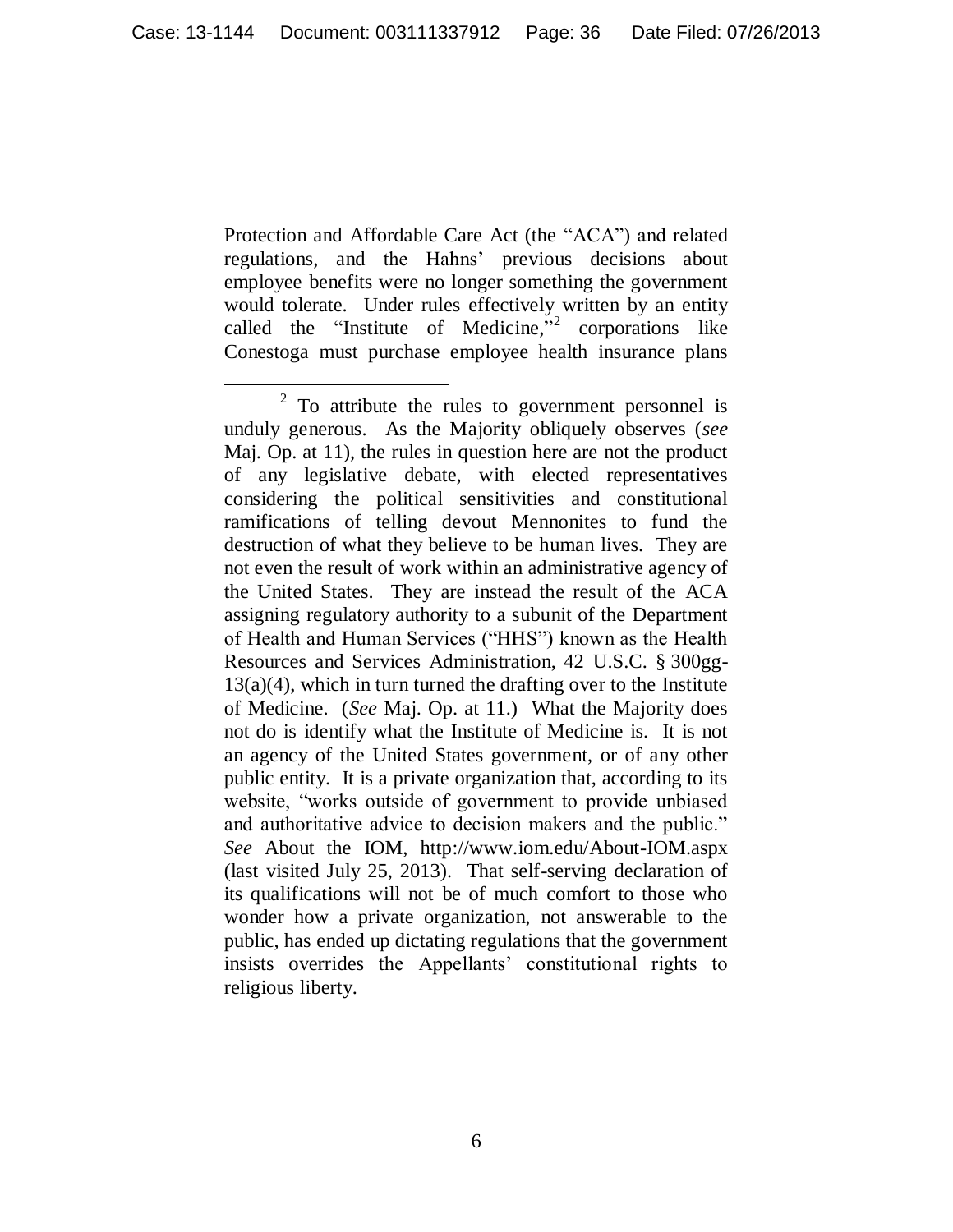that include coverage for "[a]ll Food and Drug Administration [("FDA")] approved contraceptive methods, sterilization procedures, and patient education and counseling" – including so-called emergency contraceptives such as Plan B and Ella – "for all women with reproductive capacity, as prescribed by a provider." 77 Fed. Reg. 8725, 8725 (Feb. 15, 2012) (alterations in original) (internal quotation marks omitted). This is what has been dubbed the "contraception mandate" (the "Mandate"), and it brooks no exception for those, like the Appellants, who believe that supporting the use of certain contraceptives is morally reprehensible and contrary to God's word. $3$  If the Hahns fail to have Conestoga submit to the offending regulations, the company will be subject to a "regulatory tax" – a penalty or fine – that will amount to about \$95,000 per day and will rapidly destroy the business and the 950 jobs that go with it.<sup>4</sup>

 $3$  There are plenty of other exceptions, however, as I will discuss later. *See infra* Part III.A.2.b.i.

<sup>&</sup>lt;sup>4</sup> According to 26 U.S.C. § 4980D(a), "[t]here is ... a tax on any failure of a group health plan to meet the requirements of chapter 100 (relating to group health plan requirements)." The \$95,000 estimate of the penalty takes account only of Conestoga"s 950 employees. The actual penalty could amount to much more, given that the statute subjects noncompliant companies to a \$100 per-day penalty for "any failure" to provide the mandated coverage "with respect to each individual to whom such failure relates." *Id.* § 4980D(b)(1). Presumably, ""individual" means each individual insured" by the company, *Hobby Lobby Stores, Inc. v. Sebelius*, \_\_ F.3d \_\_, 2013 WL 3216103, at \*5 (10th Cir. 2013) (en banc), including employees' family members. Regardless, dead is dead, and Conestoga would as surely die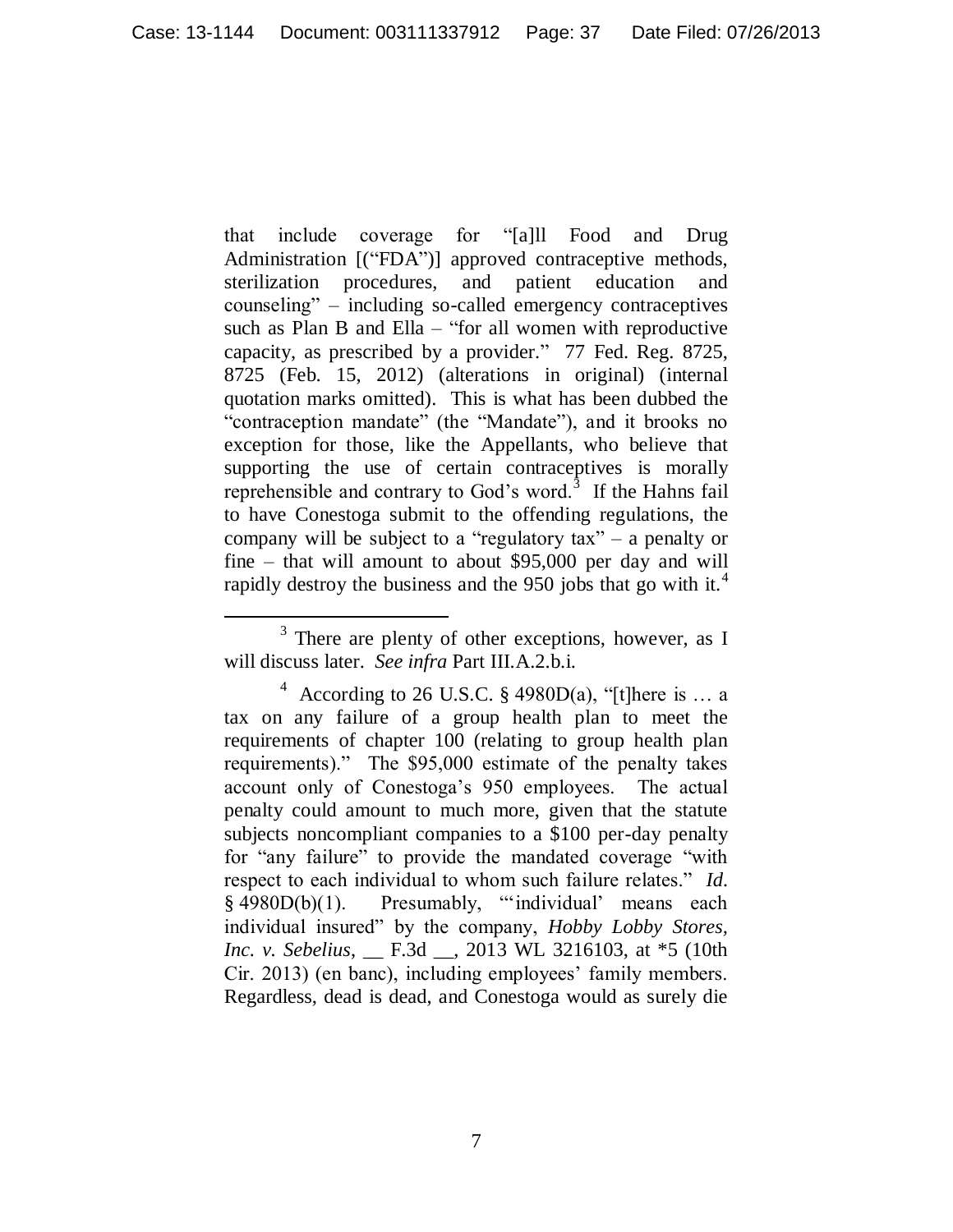(*See* Maj. Op. at 13 (noting that "Conestoga is currently complying with the Mandate").)

Conestoga and the Hahns now argue that the Mandate is forcing them, day by day, to either disobey their religious convictions or to incur ruinous fines. That Hobson"s choice, they say, violates both the First Amendment and the Religious Freedom Restoration Act of 1993 ("RFRA"), 42 U.S.C. § 2000bb-1. I agree.

#### **II. Standard of Review**

 $\overline{a}$ 

To qualify for preliminary injunctive relief, a litigant must demonstrate "(1) a likelihood of success on the merits; (2) that it will suffer irreparable harm if the injunction is denied; (3) that granting preliminary relief will not result in even greater harm to the nonmoving party; and (4) that the public interest favors such relief." *Kos Pharm., Inc. v. Andrx Corp.*, 369 F.3d 700, 708 (3d Cir. 2004). "We review the denial of a preliminary injunction for an abuse of discretion, an error of law, or a clear mistake in the consideration of proof," and "any determination that is a prerequisite to the issuance of an injunction is reviewed according to the

In the alternative, Conestoga presumably could drop employee health insurance altogether, and it would then face a reduced fine of \$2,000 per full-time employee per year (totaling \$1.9 million). *See* 26 U.S.C. § 4980H. Neither party has briefed that option, and it is unclear what additional consequences might follow from such action, including upward pressure on wages, etc.

a rapid death under the weight of \$95,000 per-day fines as it would under even higher fines.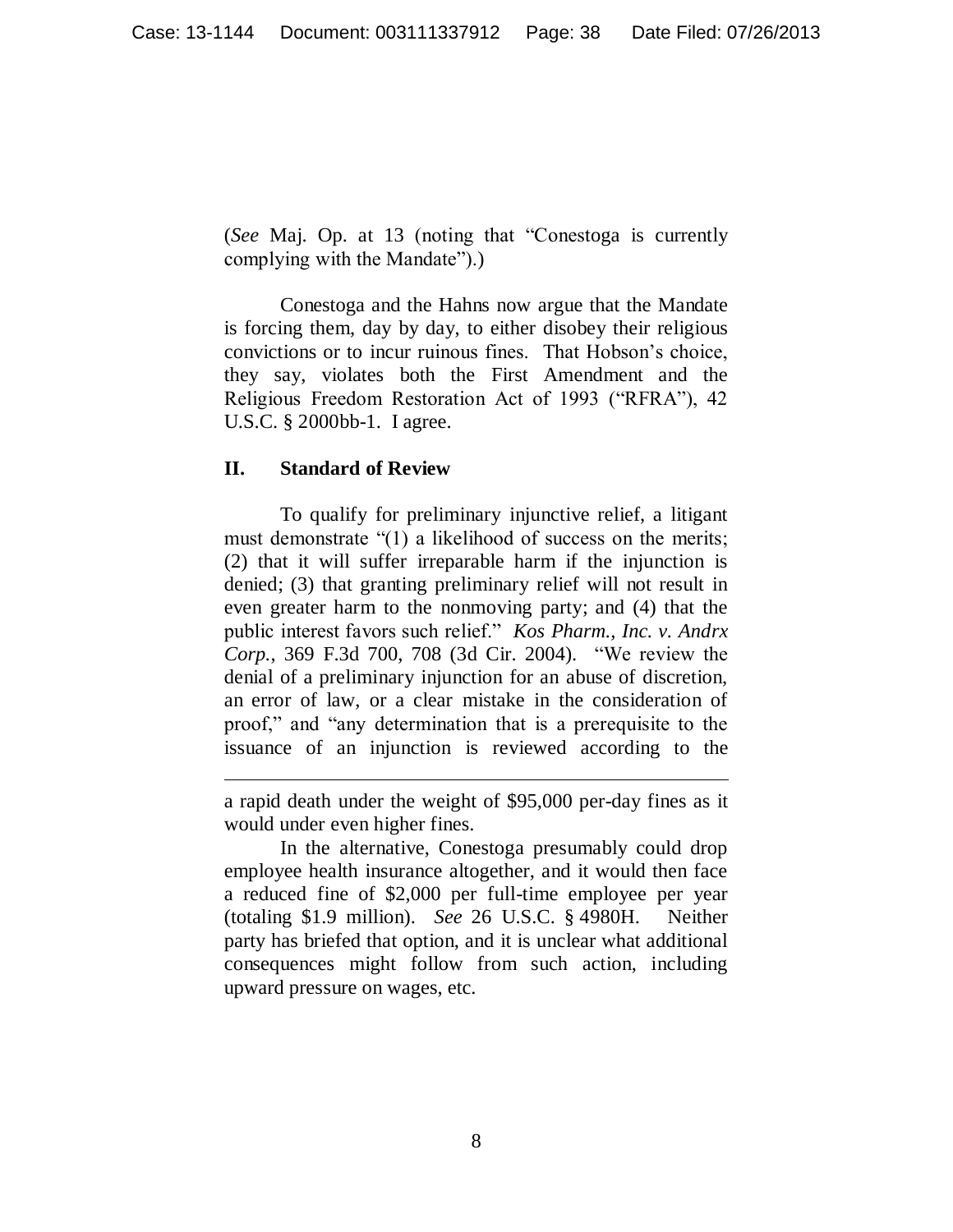standard applicable to that particular determination." *Id.* (alterations and internal quotation marks omitted). We therefore "exercise plenary review over the district court"s conclusions of law and its application of law to the facts … ." *Id.* (internal quotation marks omitted). Highly relevant to this case, "a court of appeals must reverse if the district court has proceeded on the basis of an erroneous view of the applicable law." *Id.* (internal quotation marks omitted).

The Majority gives short shrift to the dispute over the standard of review that emerged during the earlier appeal in this case. My colleagues say simply that "[a] plaintiff"s failure to establish any element in its favor renders a preliminary injunction inappropriate." (Maj. Op. at 14 (quoting *NutraSweet Co. v. Vit-Mar Enters., Inc.*, 176 F.3d 151, 153 (3d Cir. 1999)) (alteration in original) (internal quotation marks omitted)). That may be true, but it fails to address the problem that arose from the District Court"s erroneous application of a more rigid standard than our case law requires. In explaining away the numerous decisions around the country that have decided that the government should be preliminarily enjoined from enforcing the Mandate, the Court claimed that those other decisions were the result of "a less rigorous standard" for the granting of preliminary injunctive relief than the standard in this Circuit. *Conestoga Wood Specialties Corp.*, 2013 WL 140110, at \*4. More specifically, the Court said that those decisions "applied a sliding scale approach,' whereby an unusually strong showing of one factor lessens a plaintiff's burden in demonstrating a different factor."<sup>5</sup> *Id.* It then contrasted that

 $\overline{a}$ 5 *See Korte v. Sebelius*, No. 12-3841, 2012 WL 6757353, at \*2 (7th Cir. Dec. 28, 2012) (noting that "[t]he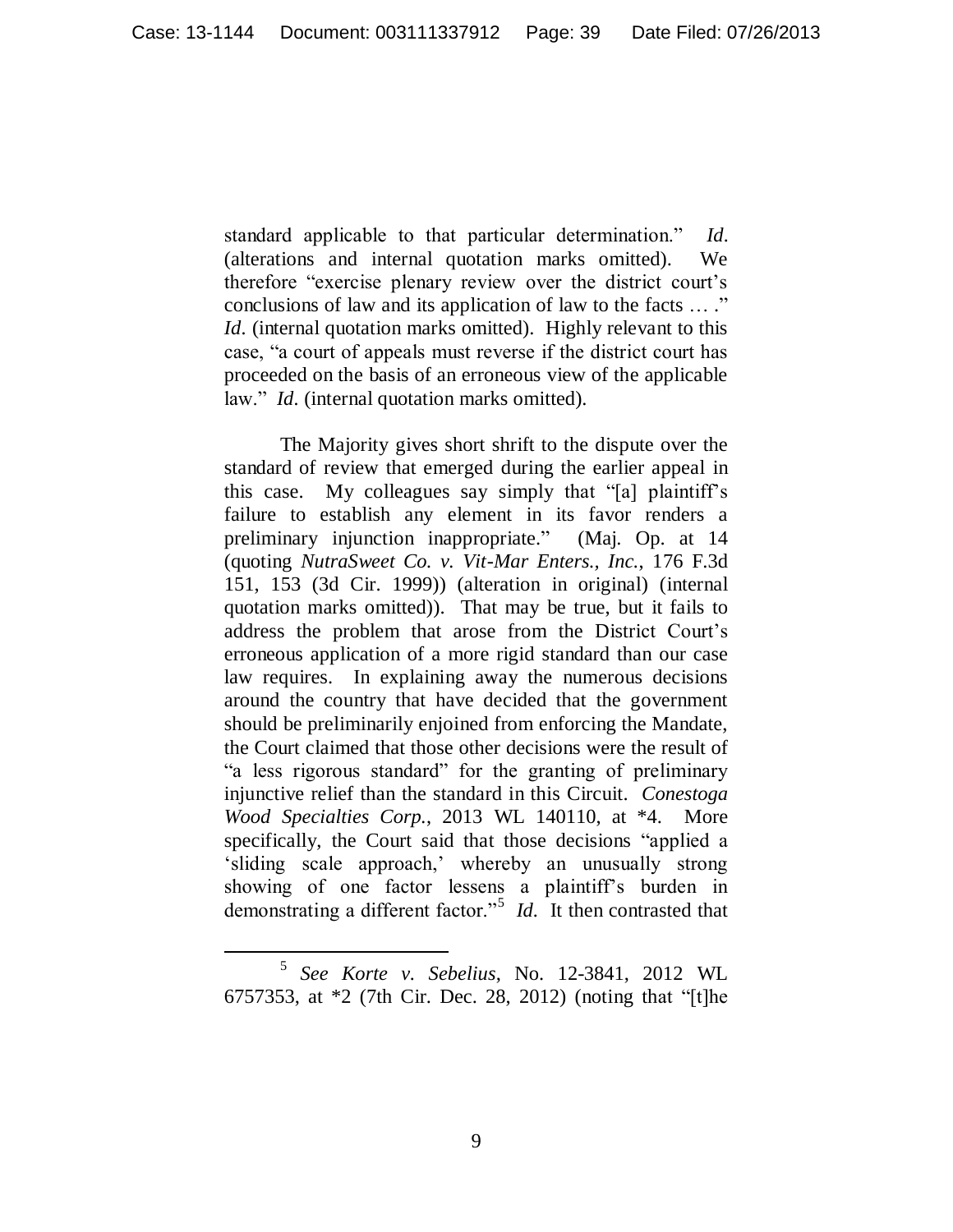approach with what it characterized as this Court's approach, saying, "the Third Circuit ... has no such 'sliding scale' standard, and Plaintiffs must show that all four factors favor preliminary relief." *Id.* The Majority hardly mentions the District Court's mistaken belief that our standard is more

l more the balance of harms tips in favor of an injunction, the lighter the burden on the party seeking the injunction to demonstrate that it will ultimately prevail," and granting preliminary injunction pending appeal); *Grote v. Sebelius*, 708 F.3d 850, 853 n.2 (7th Cir. 2013) (adopting the reasoning of *Korte* and applying the same "sliding scale" standard); *Monaghan v. Sebelius*, \_\_ F. Supp. 2d \_\_, 2012 WL 6738476, at \*3 (E.D. Mich. Dec. 30, 2012) ("Courts ... may grant a preliminary injunction even where the plaintiff fails to show a strong or substantial probability of success on the merits, but where he at least shows serious questions going to the merits and irreparable harm which decidedly outweighs any potential harm to the defendant if the injunction is issued."); *Am. Pulverizer Co. v. U.S. Dep't of Health & Human Servs.*, No. 12-3459, 2012 WL 6951316, at \*5 (W.D. Mo. Dec. 20, 2012) (applying a sliding scale standard and concluding that "the balance of equities tip strongly in favor of injunctive relief in this case and that Plaintiffs have raised questions concerning their likelihood of success on the merits that are so serious and difficult as to call for more deliberate investigation"); *Tyndale House Publishers, Inc. v. Sebelius*, 904 F. Supp. 2d 106, 113 (D.D.C. 2012) (applying a sliding scale standard by which, "[i]f the movant makes an unusually strong showing on one of the factors, then it does not necessarily have to make as strong a showing on another factor" (alteration in original) (internal quotation marks omitted)).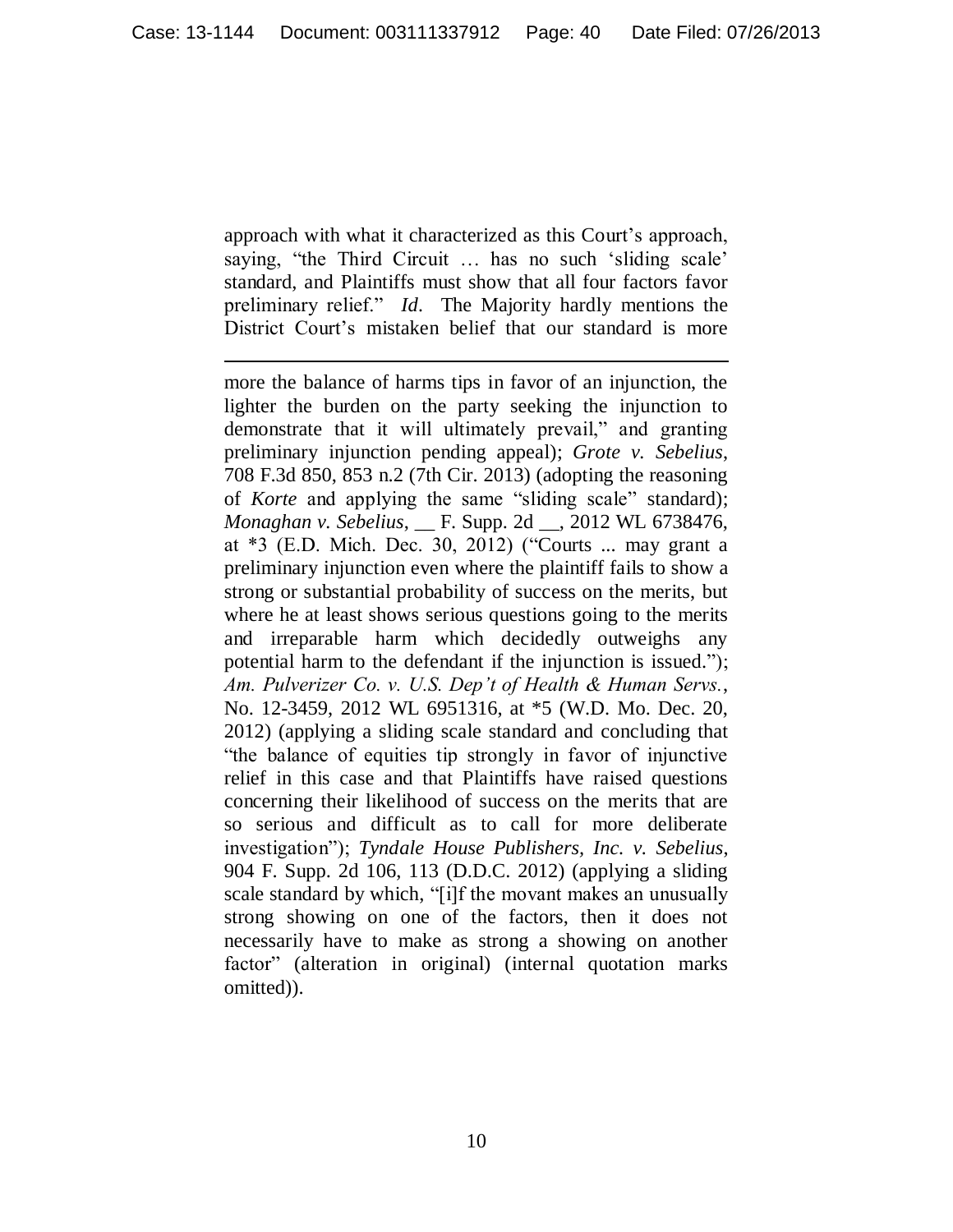daunting than the standard employed by other courts, nor that the District Court failed to apply binding precedent in which we have adopted the functional equivalent of a sliding scale standard.

It is true that we have not used the label "sliding scale" to describe our standard for preliminary injunctions, as numerous other circuit courts of appeals have.<sup>6</sup> But we have

 $\overline{a}$ <sup>6</sup> At least six circuits have explicitly adopted a "sliding" scale" approach for evaluating a motion for a preliminary injunction. *See McCormack v. Hiedeman*, 694 F.3d 1004, 1016 n.7 (9th Cir. 2012) ("[T]he "sliding scale" approach to preliminary injunctions remains valid: A preliminary injunction is appropriate when a plaintiff demonstrates that serious questions going to the merits were raised and the balance of hardships tips sharply in the plaintiff's favor." (alteration and internal quotation marks omitted)); *Davis v. Pension Benefit Guar. Corp.*, 571 F.3d 1288, 1291-92 (D.C. Cir. 2009) ("The four factors have typically been evaluated on a "sliding scale." If the movant makes an unusually strong showing on one of the factors, then it does not necessarily have to make as strong a showing on another factor."); *Cavel Int'l, Inc. v. Madigan*, 500 F.3d 544, 547 (7th Cir. 2007) (endorsing a ""sliding scale" approach" pursuant to which "if the appeal has some though not necessarily great merit, then the showing of harm of … [great] magnitude … would justify the granting of an injunction pending appeal provided … that the defendant would not suffer substantial harm from the granting of the injunction"); *In re Microsoft Corp. Antitrust Litig.*, 333 F.3d 517, 526 (4th Cir. 2003) ("In applying th[e] four-factor test, the irreparable harm to the plaintiff and the harm to the defendant are the two most important factors.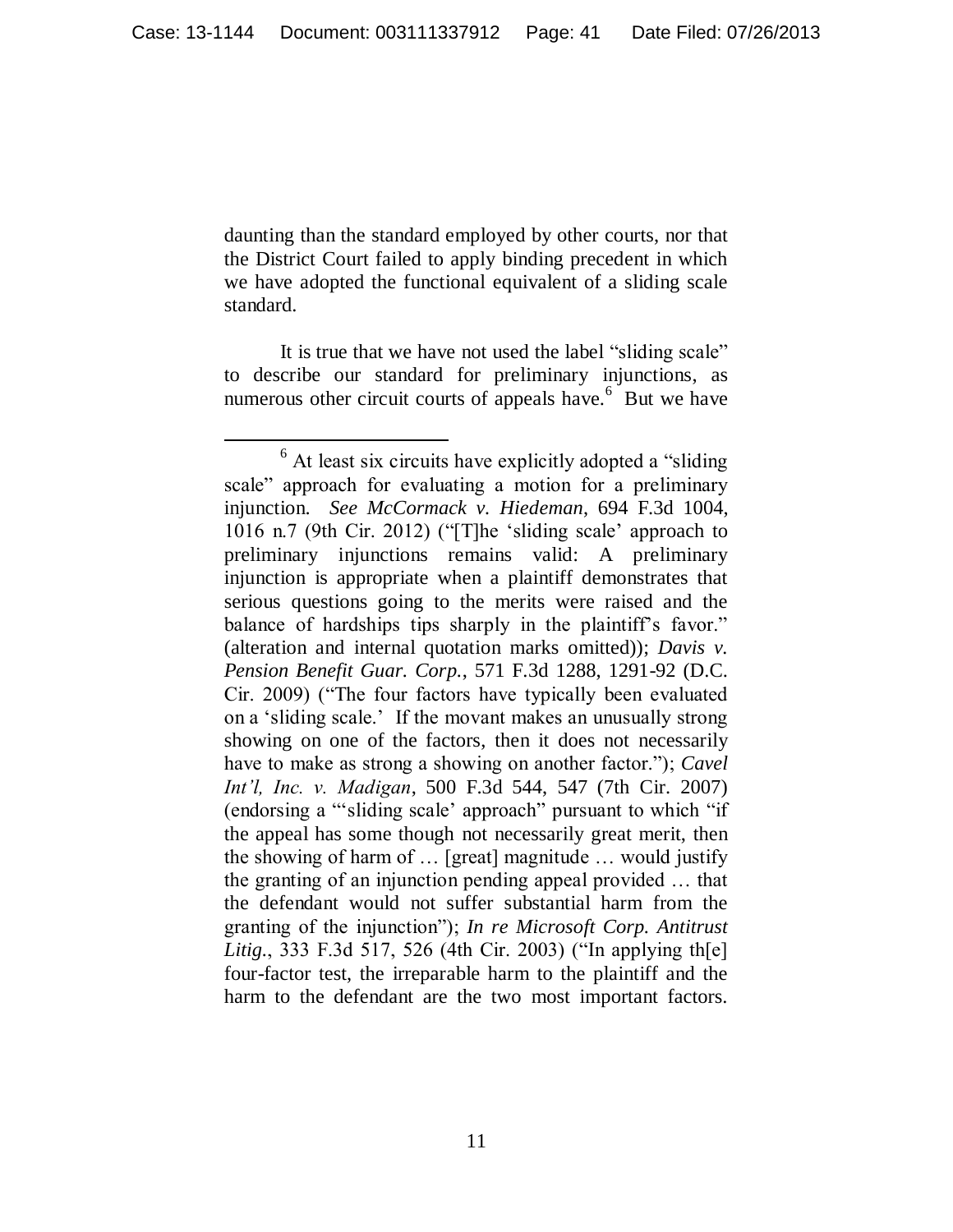said that, "in a situation where factors of irreparable harm, interests of third parties and public considerations strongly favor the moving party, an injunction might be appropriate even though plaintiffs did not demonstrate as strong a likelihood of ultimate success as would generally be required." *Constructors Ass'n of W. Pa. v. Kreps*, 573 F.2d 811, 815 (3d Cir. 1978). On another occasion, we observed that "[a]ll of [the four preliminary injunction] factors often are weighed together in the final decision and the strength of the plaintiff"s showing with respect to one may affect what will suffice with respect to another." *Marxe v. Jackson*, 833 F.2d 1121, 1128 (3d Cir. 1987). And again, we have said, "proper judgment entails a 'delicate balancing' of all elements." *Eli Lilly & Co. v. Premo Pharm. Labs., Inc.*, 630 F.2d 120, 136 (3d Cir. 1980) (quoting *Kreps*, 573 F.2d at 815)

 $\overline{a}$ 

Emphasis on the balance of these first two factors results in a sliding scale that demands less of a showing of likelihood of success on the merits when the balance of hardships weighs strongly in favor of the plaintiff, and vice versa." (alteration and internal quotation marks omitted)); *Gately v. Commonwealth of Massachusetts*, 2 F.3d 1221, 1232 (1st Cir. 1993) (noting "the general principle that irreparable harm is subject to a sliding scale analysis, such that the showing of irreparable harm required of a plaintiff increases in the presence of factors ... which cut against a court's traditional authority to issue equitable relief"); *Fla. Med. Ass'n, Inc. v. U.S. Dep't of Health, Educ. & Welfare*, 601 F.2d 199, 203 n.2 (5th Cir. 1979) (when evaluating a motion for a preliminary injunction, "a sliding scale can be employed, balancing the hardships associated with the issuance or denial of a preliminary injunction with the degree of likelihood of success on the merits").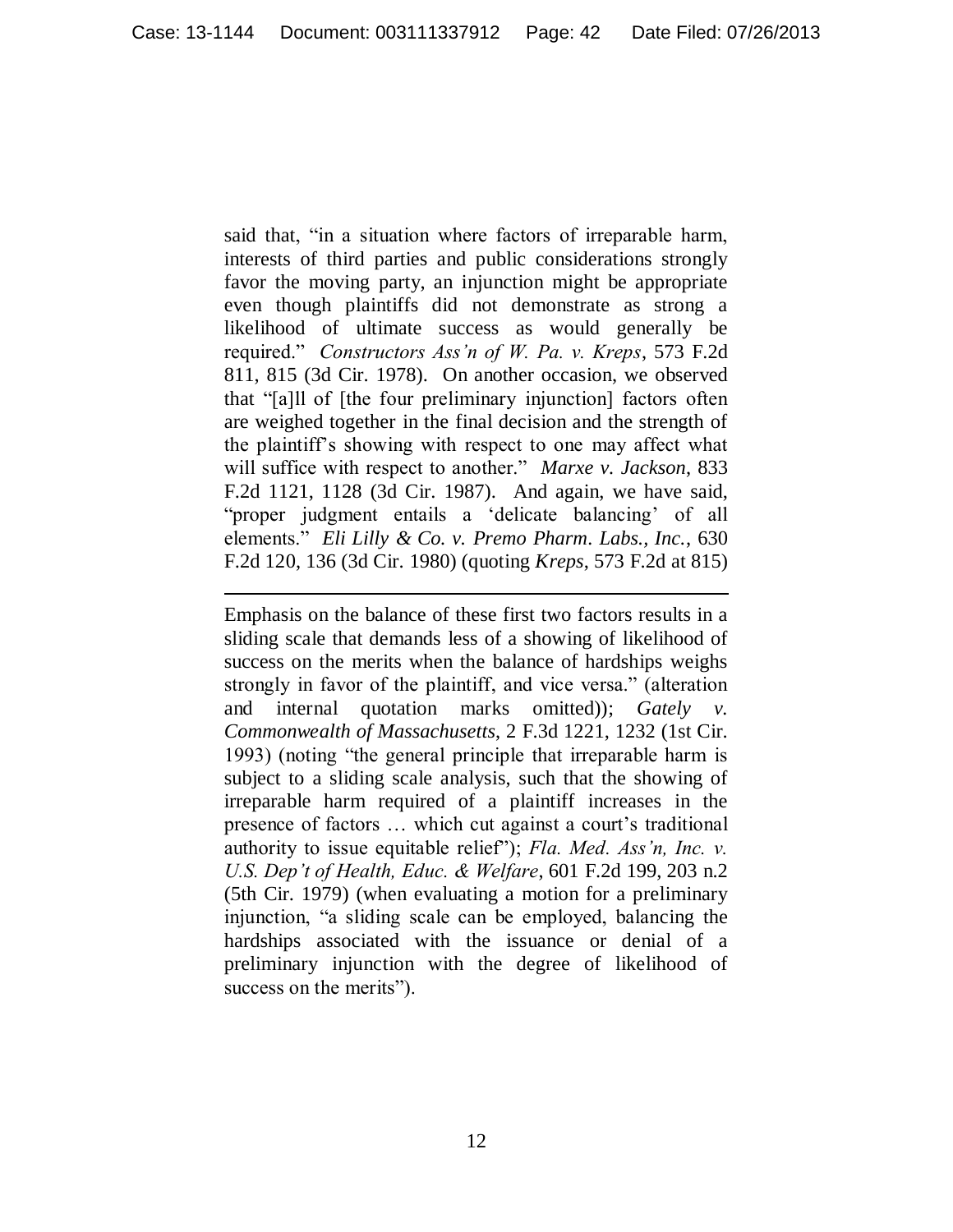(internal quotation marks omitted).<sup>7</sup> If those precedents are not the expression and application of a sliding scale, allowing

 $\overline{a}$ <sup>7</sup> As noted, *see supra* note 6, six circuits have used the label "sliding scale" to describe their approach to reviewing requests for preliminary injunctions. Almost all of the remaining circuits have, like us, adopted an approach that, if not in name, mirrors the so-called sliding scale approach. *See Lankford v. Sherman*, 451 F.3d 496, 503 (8th Cir. 2006) ("No single factor is dispositive, as the district court must balance all factors to determine whether the injunction should issue."); *Doe v. Sundquist*, 106 F.3d 702, 707 (6th Cir. 1997) ("We are mindful that even when a plaintiff"s probability of success on the merits of a claim is not very high, a preliminary injunction may be appropriate if the plaintiff is in serious danger of irreparable harm absent an injunction. Thus we have observed that the degree of likelihood of success that need be shown to support a preliminary injunction varies inversely with the degree of injury the plaintiff might suffer."); *Roso-Lino Beverage Distribs., Inc. v. Coca-Cola Bottling Co. of N.Y., Inc.*, 749 F.2d 124, 125 (2d Cir. 1984) (per curiam) ("In our circuit a preliminary injunction will be issued when there is a showing of (a) irreparable harm and (b) either (1) likelihood of success on the merits or (2) sufficiently serious questions going to the merits to make them a fair ground for litigation and a balance of hardships tipping decidedly toward the party requesting the preliminary relief." (internal quotation marks omitted)); *Otero Sav. & Loan Ass'n v. Fed. Reserve Bank of Kansas City, Mo.*, 665 F.2d 275, 278 (10th Cir. 1981) ("The Tenth Circuit has adopted the Second Circuit"s liberal definition of the 'probability of success' requirement. When the other three requirements for a preliminary injunction are satisfied, it will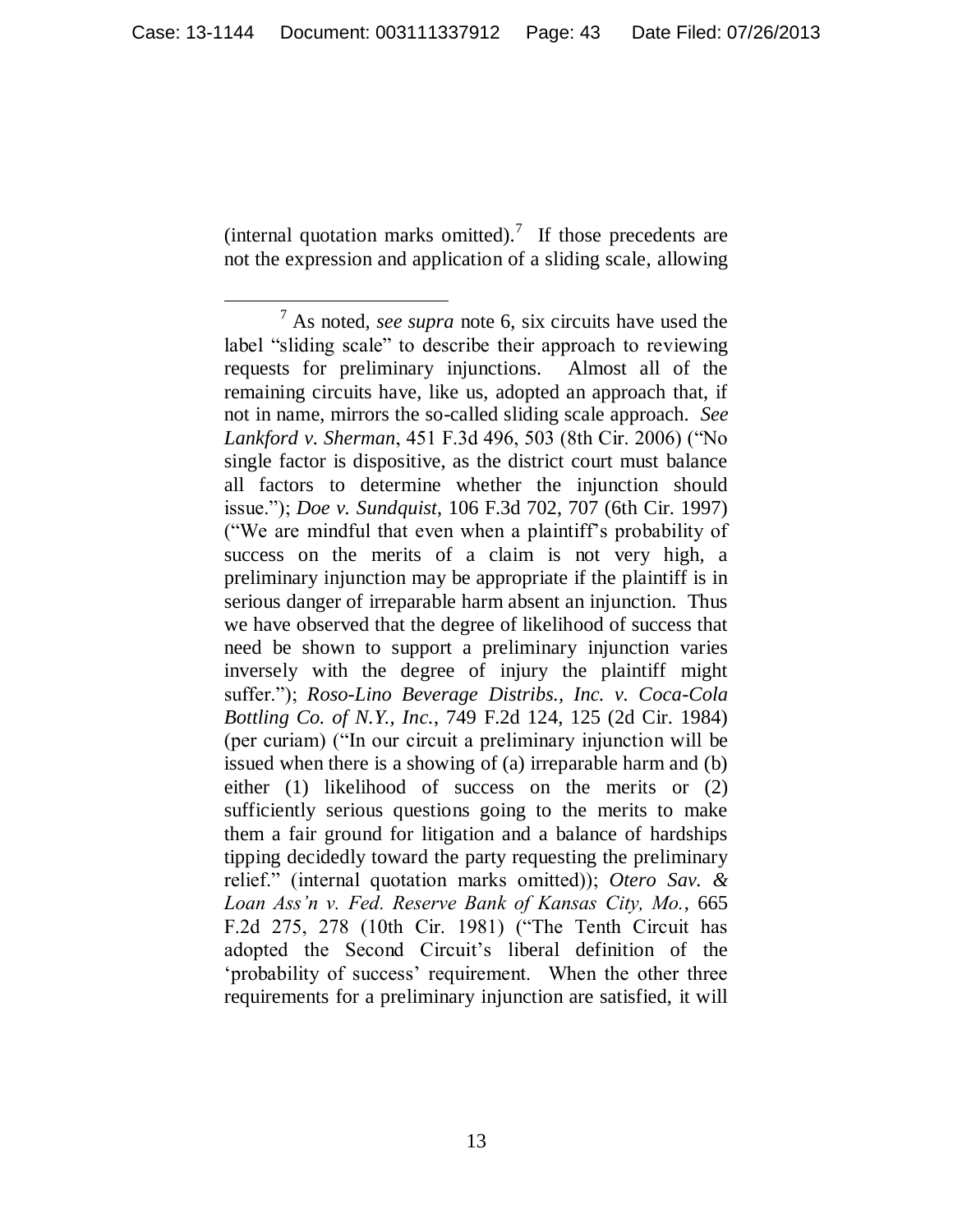the strength of a showing on one factor to compensate for a weaker but still positive showing on another, I confess I do not know what to make of them. The District Court ignored the import of *Kreps*, *Marxe*, and *Eli Lilly*, despite our saying that a party can succeed in gaining injunctive relief if the threatened harm is particularly great and offsets a showing on "likelihood of success" that is less than might ordinarily be required. The Court thus erred, and we should say so.

Unlike the Majority, which tacitly endorses the District Court"s application of an incorrect and unduly restrictive standard of review, I would apply the standard mandated by our own case law and used in the vast majority of our sister circuits. 8

ordinarily be enough that the plaintiff has raised questions going to the merits so serious, substantial, difficult and doubtful, as to make them a fair ground for litigation and thus for more deliberate investigation." (internal quotation marks omitted)).

 $\overline{a}$ 

Only one circuit appears to have rejected a balancing approach outright. The Eleventh Circuit "has not recognized" a sliding scale approach where there are "sufficiently serious questions going to the merits [that] make them a fair ground for litigation *and* [where there is] a balance of hardships tipping decidedly toward the party requesting preliminary relief." *Snook v. Trust Co. of Ga. Bank of Savannah, N.A.*, 909 F.2d 480, 483 n.3 (11th Cir. 1990) (internal quotation marks omitted).

<sup>8</sup> I have discussed the correct standard of review at length only to emphasize that, in view of the particularly heavy and irreparable harm that the Hahns and Conestoga are now suffering and will continue to suffer as a result of the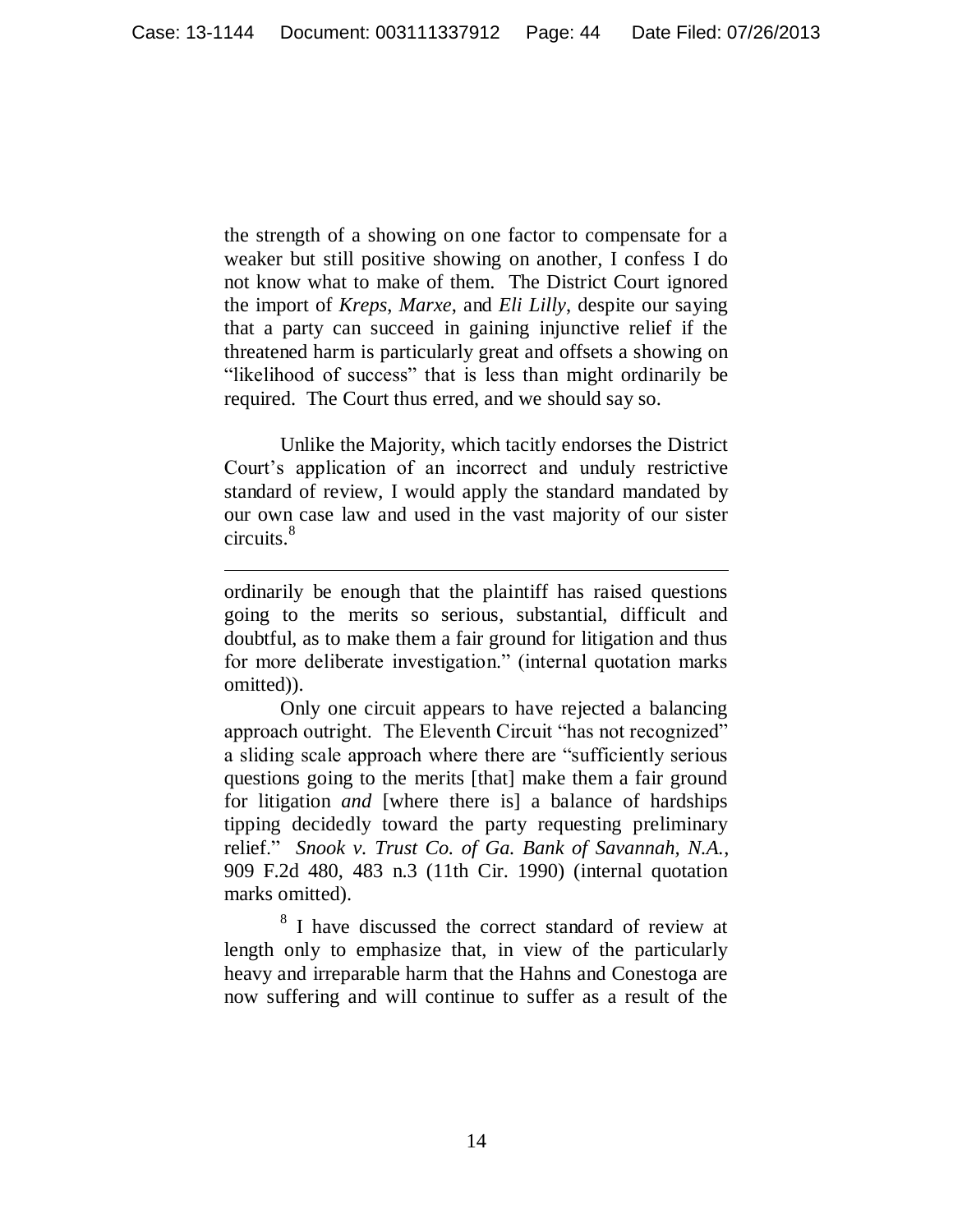#### **III. Discussion**

 $\overline{a}$ 

The Majority, like the District Court, evaluates only one of the four preliminary injunction factors: the likelihood of the Hahns' and Conestoga's success on the merits.<sup>9</sup> Holding that the "Appellants have failed to show that they are

Majority"s holding, *see infra* Part III.B, this case clearly meets the requirements for a preliminary injunction. But even under the stricter standard applied by the District Court, I would still hold, for the reasons I provide in the remainder of this dissent, that the Hahns and Conestoga have made the necessary showing. *See Hobby Lobby*, 2013 WL 3216103, at \*8 ("[W]e need not resolve whether this relaxed standard would apply here, given that a majority of the court holds that Hobby Lobby and Mardel have satisfied the likelihood-ofsuccess prong under the traditional standard.").

<sup>&</sup>lt;sup>9</sup> The government has not asserted that the Anti-Injunction Act, which precludes judicial consideration of suits seeking to "restrain[] the assessment or collection of any [federal] tax," 26 U.S.C.  $\S$  7421(a), applies to this case. As a result, that line of argument is waived. *See Hobby Lobby*, 2013 WL 3216103, at \*35 (Gorsuch, J., concurring) ("[A] waivable defense … is all the [Anti-Injunction Act] provides."). At any rate, I would hold with the en banc ruling of the United States Court of Appeals for the Tenth Circuit that the Anti-Injunction Act does not apply in a case like this. *See id.* at \*7 ("[The for-profit corporate appellants] are not seeking to enjoin the collection of taxes or the execution of any IRS regulation; they are seeking to enjoin the enforcement, by whatever method, of one HHS regulation that they claim violates their RFRA rights.").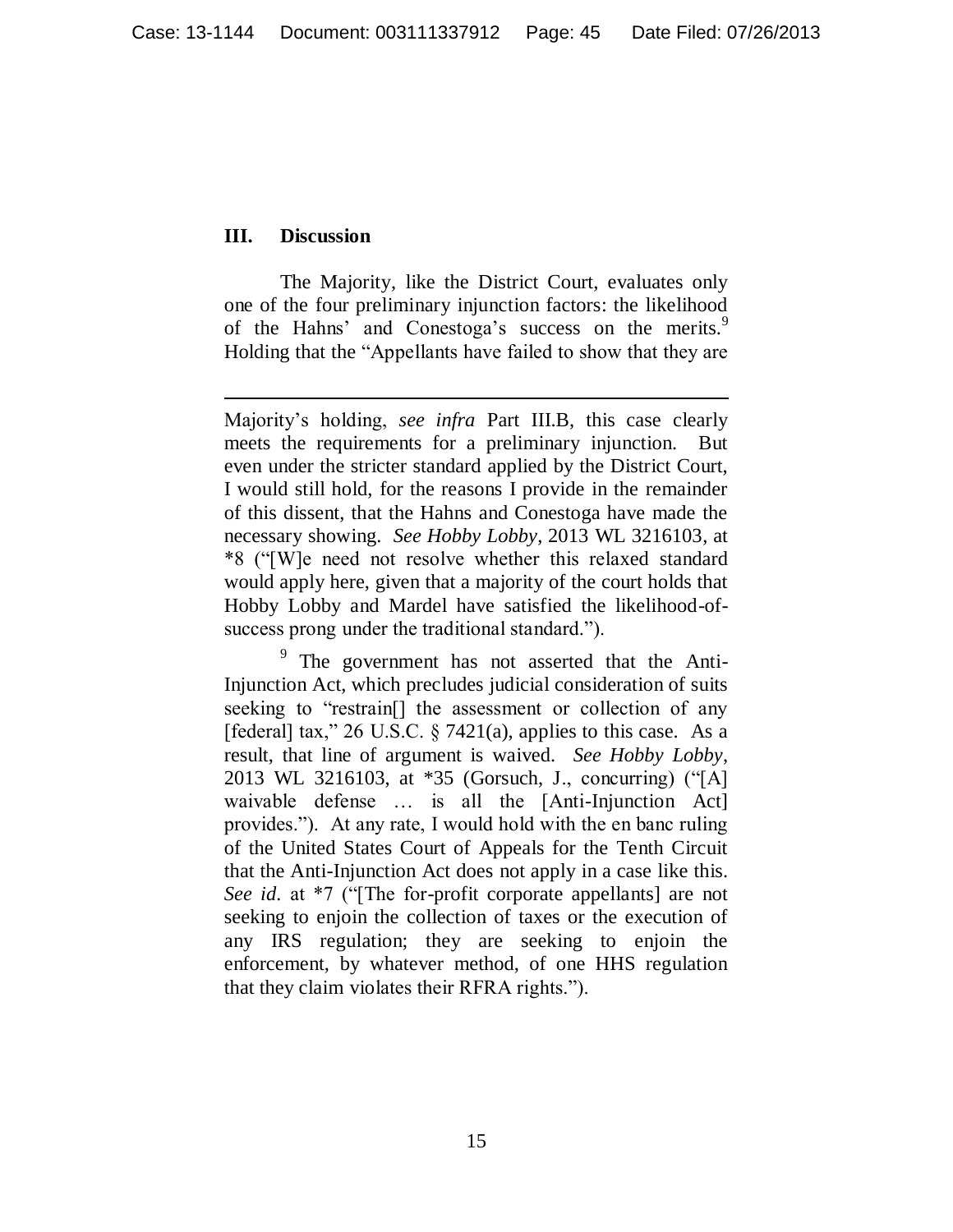likely to succeed on the merits of their Free Exercise Clause and RFRA claims," the Majority "[does] not decide whether Appellants have shown that they will suffer irreparable harm, that granting preliminary relief will not result in even greater harm to the Government, [or] that the public interest favors the relief of a preliminary injunction." (Maj. Op. at 29.) My colleagues thereby avoid addressing, let alone weighing, the additional factors. I believe that they are wrong about the likelihood of success that both the Hahns and Conestoga should be credited with, and I am further persuaded that the remaining three factors, particularly the showing of irreparable harm, weigh overwhelmingly in favor of relief, as I will endeavor to explain.

## A. *Likelihood of Success on the Merits*

 $\overline{a}$ 

This case is one of many filed against the government in recent months by for-profit corporations and their owners seeking protection from the Mandate. *Conestoga Wood Specialties Corp.*, 2013 WL 140110, at \*5. So far, most of those cases have reached the preliminary injunction stage only, and a clear majority of courts has determined that temporary injunctive relief is in order.<sup>10</sup> I join that consensus,

<sup>10</sup> *See Gilardi v. U.S. Dep't of Health & Human Servs.*, No. 1:13-cv-00104-EGS, slip op. at 1 (D.C. Cir. Mar. 29, 2013) (granting on court"s own motion injunction pending appeal after first denying plaintiffs' motion on March 21, 2013); *Annex Med., Inc. v. Sebelius*, No. 13-1118, slip op. at 6 (8th Cir. Feb. 1, 2013) (granting injunction pending appeal); *Grote v. Sebelius*, 708 F.3d 850, 855 (7th Cir. 2013) (same); *Korte*, 2012 WL 6757353, at \*2 (granting motion for injunction pending appeal because appellants "have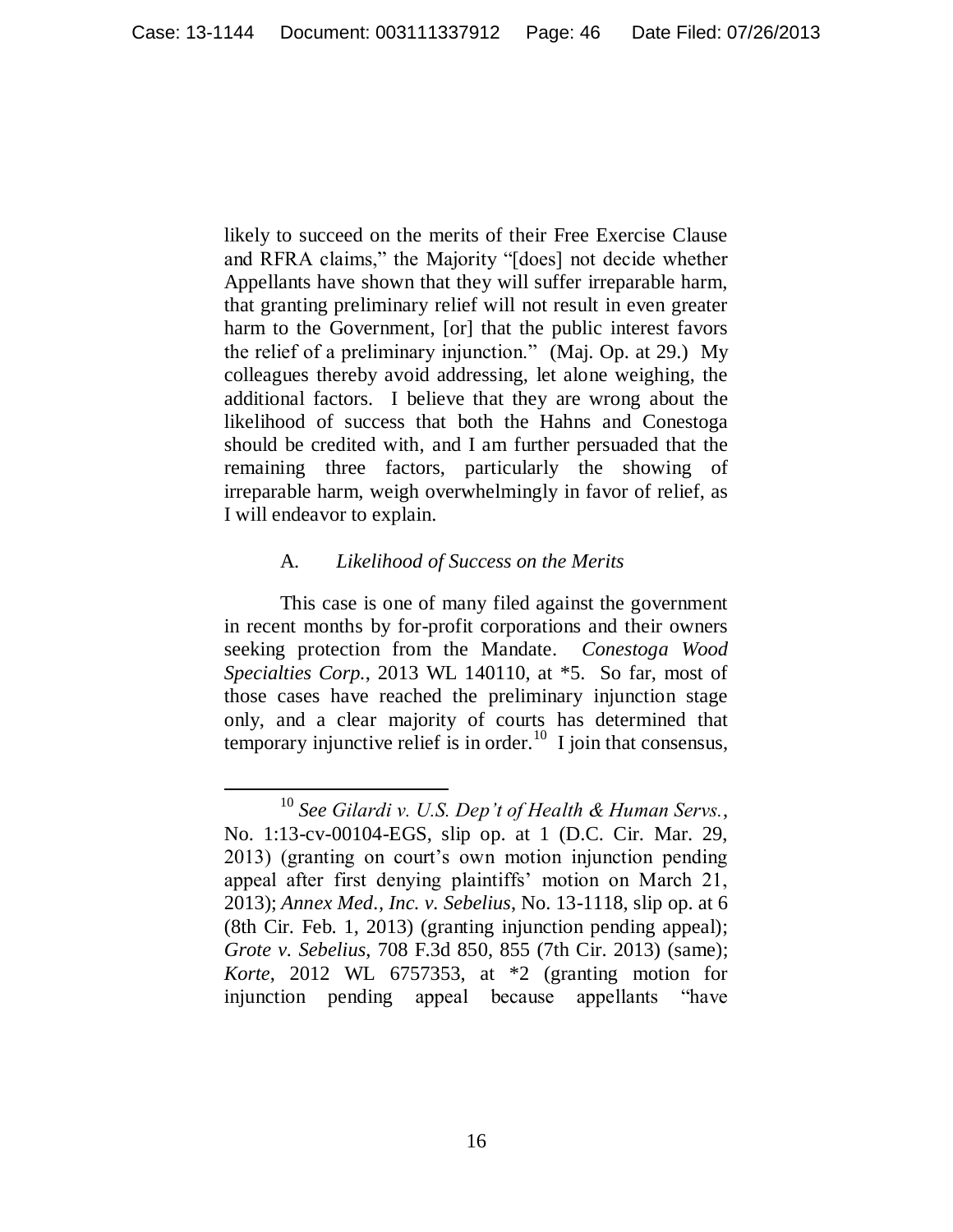established both a reasonable likelihood of success on the merits and irreparable harm, and [because] the balance of harms tips in their favor"); *O'Brien v. U.S. Dep't of Health & Human Servs.*, No. 12-3357, slip op. at 1 (8th Cir. Nov. 28, 2012) (granting "[a]ppellants" motion for stay pending appeal," without further comment); *Hobby Lobby Stores, Inc. v. Sebelius*, No. 5:12-cv-01000-HE, slip op. at 3 (W.D. Okla. July 19, 2013) (enjoining government "from any effort to apply or enforce, as to plaintiffs, the substantive requirements imposed in 42 U.S.C.  $\S 300gg-13(a)(4)$  and at issue in this case, or the penalties related thereto"); *Beckwith Elec. Co. v. Sebelius*, No. 8:13-cv-0648, 2013 WL 3297498, at \*19 (M.D. Fla. June 25, 2013) (holding that religious rights are "not relinquished by efforts to engage in free enterprise under the corporate form," and granting motion for preliminary injunction); *Geneva Coll. v. Sebelius*, No. 2:12-cv-00207, 2013 WL 3071481, at \*12 (W.D. Pa. June 18, 2013) (granting motion for preliminary injunction); *Hartenbower v. U.S. Dep't of Health & Human Servs.*, No. 1:13-CV-02253 (N.D. Ill. Apr. 18, 2013) (granting unopposed motion for preliminary injunction); *Hall v. Sebelius*, No. 13-0295 (D. Minn. Apr. 2, 2013) (granting unopposed motion for preliminary injunction); *Tonn & Blank Constr., LLC v. Sebelius*, No. 1:12-CV-325 (N.D. Ind. Apr. 1, 2013) (granting unopposed motion for preliminary injunction); *Bick Holding, Inc. v. Sebelius*, No. 4:13-cv-00462-AGF (E.D. Mo. Apr. 1, 2013) (granting unopposed motion for preliminary injunction); *Lindsay v. U.S. Dep't of Health & Human Servs.*, No. 13-c-1210, slip op. at 1 (N.D. Ill. Mar. 20, 2013) (preliminary injunction granted with "agreement of the parties"); *Monaghan v. Sebelius*, \_\_ F. Supp. 2d \_\_, 2013 WL 1014026, at \*11 (granting preliminary injunction because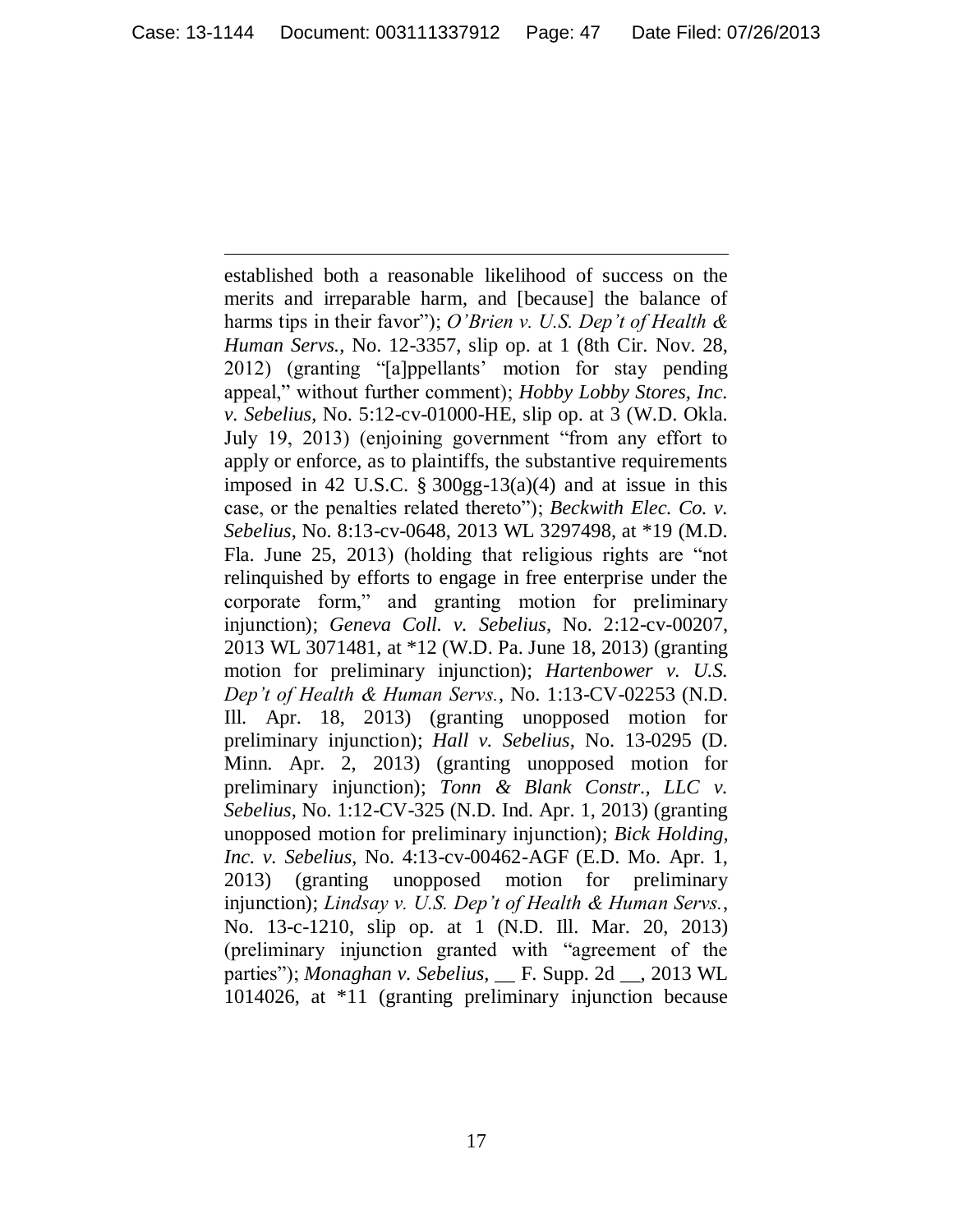"[t]he Government has failed to satisfy its burden of showing that its actions were narrowly tailored to serve a compelling interest," and plaintiffs therefore "established at least some likelihood of succeeding on the merits of their RFRA claim"); *Sioux Chief Mfg. Co. v. Sebelius*, No. 13-0036, slip op. (W.D. Mo. Feb. 28, 2013) (granting unopposed motion for preliminary injunction); *Triune Health Grp., Inc. v. U.S. Dep't of Health & Human Servs.*, No. 12-06756, slip op. at 1 (N.D. Ill. Jan. 3, 2013) (granting motion for preliminary injunction); *Sharpe Holdings, Inc. v. U.S. Dep't of Health & Human Servs.*, No. 2:12-CV-92-DDN, 2012 WL 6738489, at \*7 (E.D. Mo. Dec. 31, 2012) (holding that "plaintiffs are entitled to injunctive relief that maintains the status quo until the important relevant issues have been more fully heard"); *Am. Pulverizer*, 2012 WL 6951316, at \*5 (granting preliminary injunction because "the balance of equities tip strongly in favor of injunctive relief in this case and [because] Plaintiffs have raised questions concerning their likelihood of success on the merits that are so serious and difficult as to call for more deliberate investigation"); *Tyndale*, 904 F. Supp. 2d at 129 (granting preliminary injunction to publishing corporation and its president because they had "shown a strong likelihood of success on the merits of their RFRA claim," and because the other preliminary injunction factors favored granting the motion); *Legatus v. Sebelius*, 901 F. Supp. 2d 980, 999 (E.D. Mich. 2012) (granting preliminary injunction to for-profit, family-owned and operated corporation and holding that "[t]he harm in delaying the implementation of a statute that may later be deemed constitutional must yield to the risk presented here of substantially infringing the sincere exercise of religious beliefs"); *Newland v. Sebelius*, 881 F. Supp. 2d 1287, 1299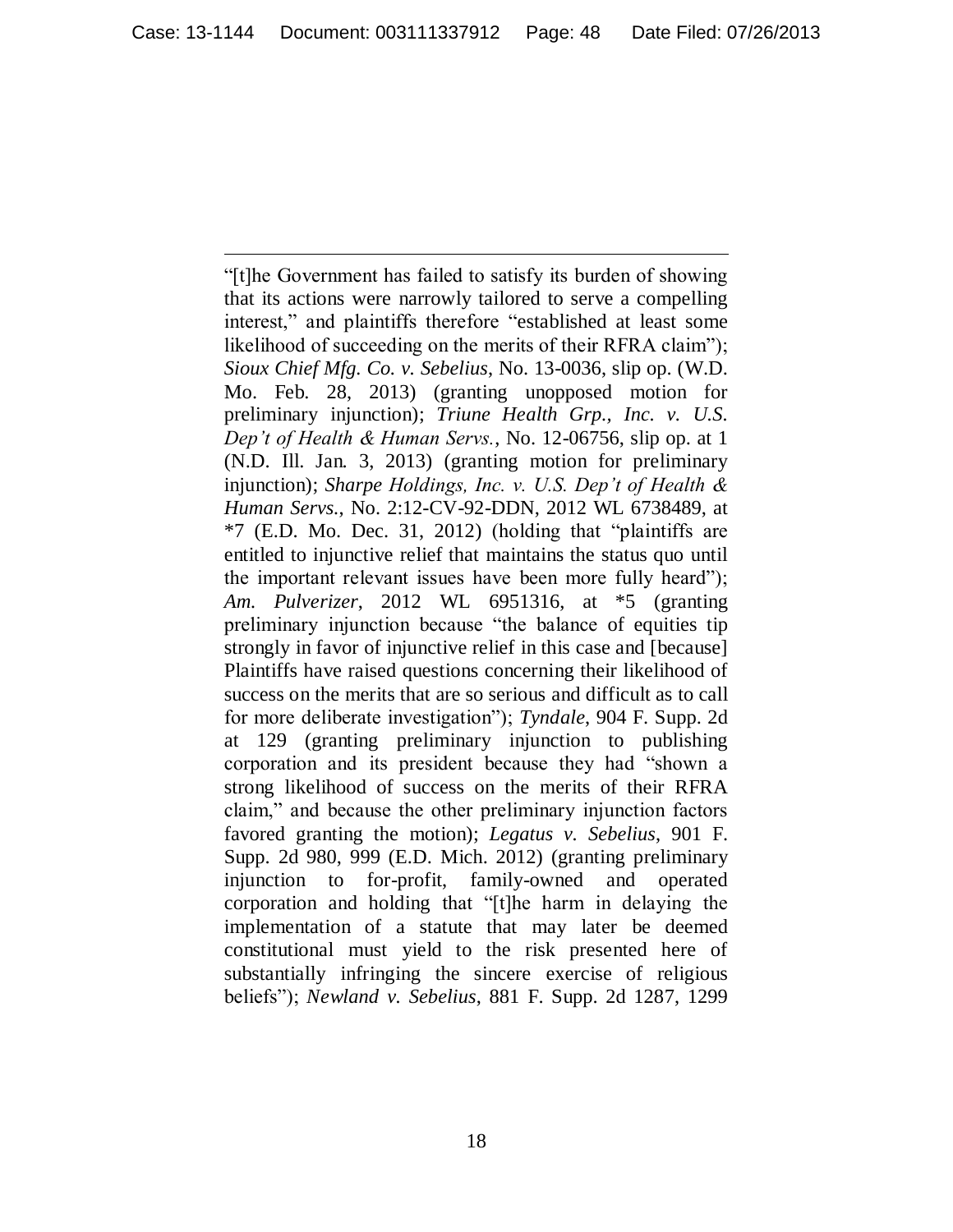(D. Colo. 2012) (granting preliminary injunction, holding that "[t]he balance of the equities tip strongly in favor of injunctive relief in this case"). *But see Eden Foods, Inc. v. Sebelius*, No. 13-1677, slip op. at 2 (6th Cir. June 28, 2013) (denying injunction pending appeal and stating that it is "not persuaded, at this stage of the proceedings, that a for-profit corporation has rights under the RFRA" and that burden to company"s owner "is too attenuated"); *Autocam Corp. v. Sebelius*, No. 12-2673, slip op. at 3 (6th Cir. Dec. 28, 2012) (denying motion for injunction pending appeal); *Mersino Mgmt. Co. v. Sebelius*, No. 13-cv-11296, slip op. at 2 (E.D. Mich. July 11, 2013) (denying motion for preliminary injunction); *Armstrong v. Sebelius*, No. 13-cv-00563 (D. Colo. May 10, 2013) (denying motion for preliminary injunction); *MK Chambers Co. v. U.S. Dep't of Health & Human Servs.*, No. 13-11379, 2013 WL 1340719, at \*7 (E.D. Mich. Apr. 3, 2013) (denying request for a temporary restraining order); *Briscoe v. Sebelius*, No. 13-00285, 2013 WL 755413, at \*5 (D. Colo. Feb. 27, 2013) (relying on recently overturned *Hobby Lobby* decisions to deny temporary restraining order).

In addition to those cases, the Fourth Circuit recently declined to rule on a challenge to the contraception Mandate in a case remanded to it by the Supreme Court, because the plaintiffs "did not challenge these regulations, or make any argument related to contraception or abortifacients, in the district court, in their first appeal … , or in their Supreme Court briefs." *Liberty Univ., Inc. v. Lew*, No. 10-2347, slip op. at 58, \_\_ F.3d \_\_ (4th Cir. July 11, 2013).

The Sixth Circuit's order denying preliminary injunctive relief in *Autocam* is of little persuasive value. In its order, the court acknowledged "conflicting decisions," but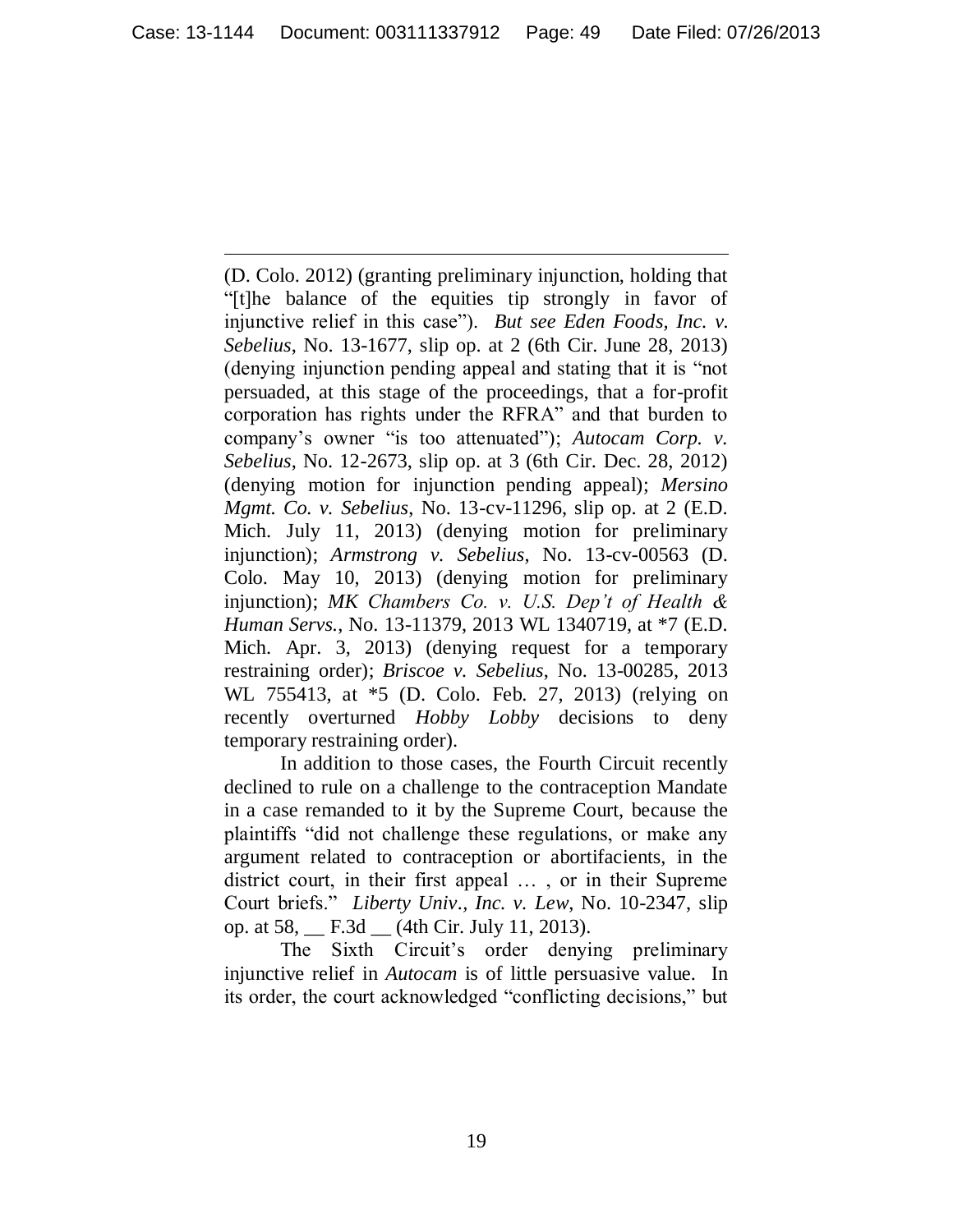and note also the recent en banc decision of the United States Court of Appeals for the Tenth Circuit holding that two forprofit companies had "established [that] they are likely to succeed on their RFRA claim" and that the Mandate threatened them with irreparable harm.<sup>11</sup> *Hobby Lobby Stores, Inc. v. Sebelius*, \_\_ F.3d \_\_, 2013 WL 3216103, at \*24 (10th Cir. June 27, 2013) (en banc).

 $\overline{a}$ 

it denied injunctive relief because the district court in that case issued a "reasoned opinion" and because "the Supreme Court[] [had] recent[ly] deni[ed] … an injunction pending appeal in *Hobby Lobby*." *Autocam*, No. 12-2673, slip op. at 2 (citing *Hobby Lobby Stores, Inc. v. Sebelius*, 133 S. Ct. 641 (Dec. 26, 2012) (Sotomayor, J., as Circuit Justice). The Supreme Court opinion the *Autocam* court referred to was an in-chambers decision by Justice Sotomayor, acting alone, denying the plaintiffs" motion for an injunction pending appellate review. *Hobby Lobby Stores*, 133 S. Ct. 641. She denied the motion under the particular standard for issuance of an extraordinary writ by the Supreme Court, *id.* at 643, which differs significantly from our standard for evaluating a motion for a preliminary injunction. Under that more demanding standard, the entitlement to relief must be ""indisputably clear."" *Id.* (quoting *Lux v. Rodrigues*, 131 S. Ct. 5, 6 (Sept. 30, 2010) (Roberts, C.J., as Circuit Justice)). The *Autocam* court's reliance on her opinion is therefore misplaced, and its decision is otherwise devoid of explanation.

<sup>11</sup> The *Hobby Lobby* court remanded the case for a determination regarding the remaining two preliminary injunction factors. *Id.* at \*26.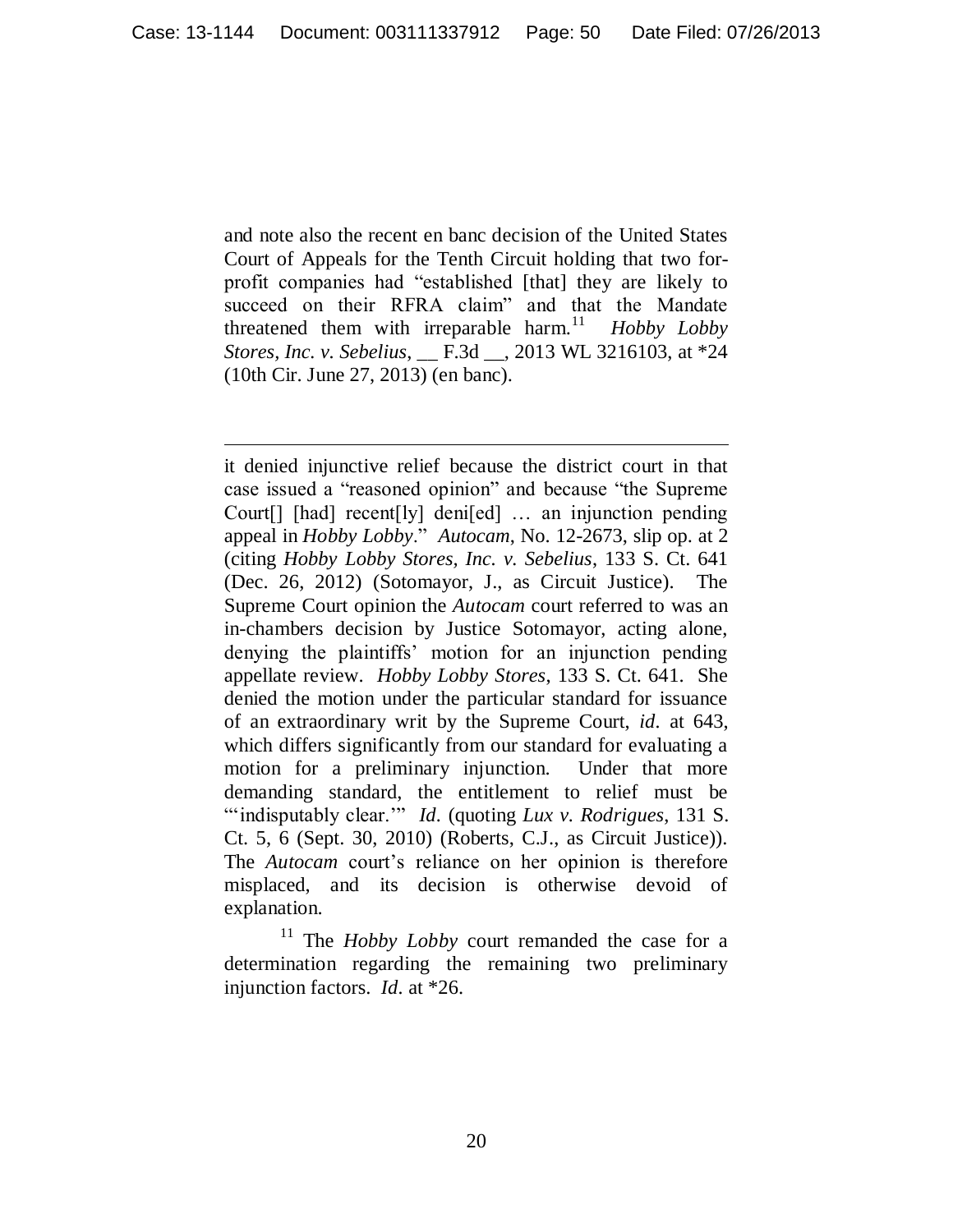To demonstrate a likelihood of success on the merits, a "plaintiff need only prove a prima facie case, not a certainty that he or she will win." *Highmark, Inc. v. UPMC Health Plan, Inc.*, 276 F.3d 160, 173 (3d Cir. 2001). "[L]ikelihood of success" means that a plaintiff has "a reasonable chance, or probability, of winning." *Singer Mgmt. Consultants, Inc. v. Milgram*, 650 F.3d 223, 229 (3d Cir. 2011) (en banc). It "does not mean more likely than not."<sup>12</sup> *Id*. In the sense pertinent here, the term "likelihood" embodies "[t]he quality of offering a *prospect* of success," or showing some promise. Oxford English Dictionary, Vol. I, at 1625 (compact ed., 1986) (emphasis added). The Appellants have shown the requisite prospect of success.

# 1. *Conestoga's Right to Assert RFRA and First Amendment Claims*

I begin where the Majority begins and ends, with the issue of Conestoga's claim to religious liberty.<sup>13</sup> This may be thought of as a question of standing, and, though it was not couched that way in the briefing or argument before us, it has been addressed as such by other courts. *E.g.*, *Hobby Lobby*,

<sup>&</sup>lt;sup>12</sup> Indeed, because the showing necessary for an injunction falls well below certainty, we have held that "this 'probability' ruling" is insufficient to establish that a party has "prevail[ed]" based solely on its being awarded a preliminary injunction. *Milgram*, 650 F.3d at 229.

 $13$  As I am addressing the Majority's reasoning, I begin with this point rather than the statutory question of whether Conestoga is a "person" under RFRA. As I explain below, *see infra* note 23, I believe that it is.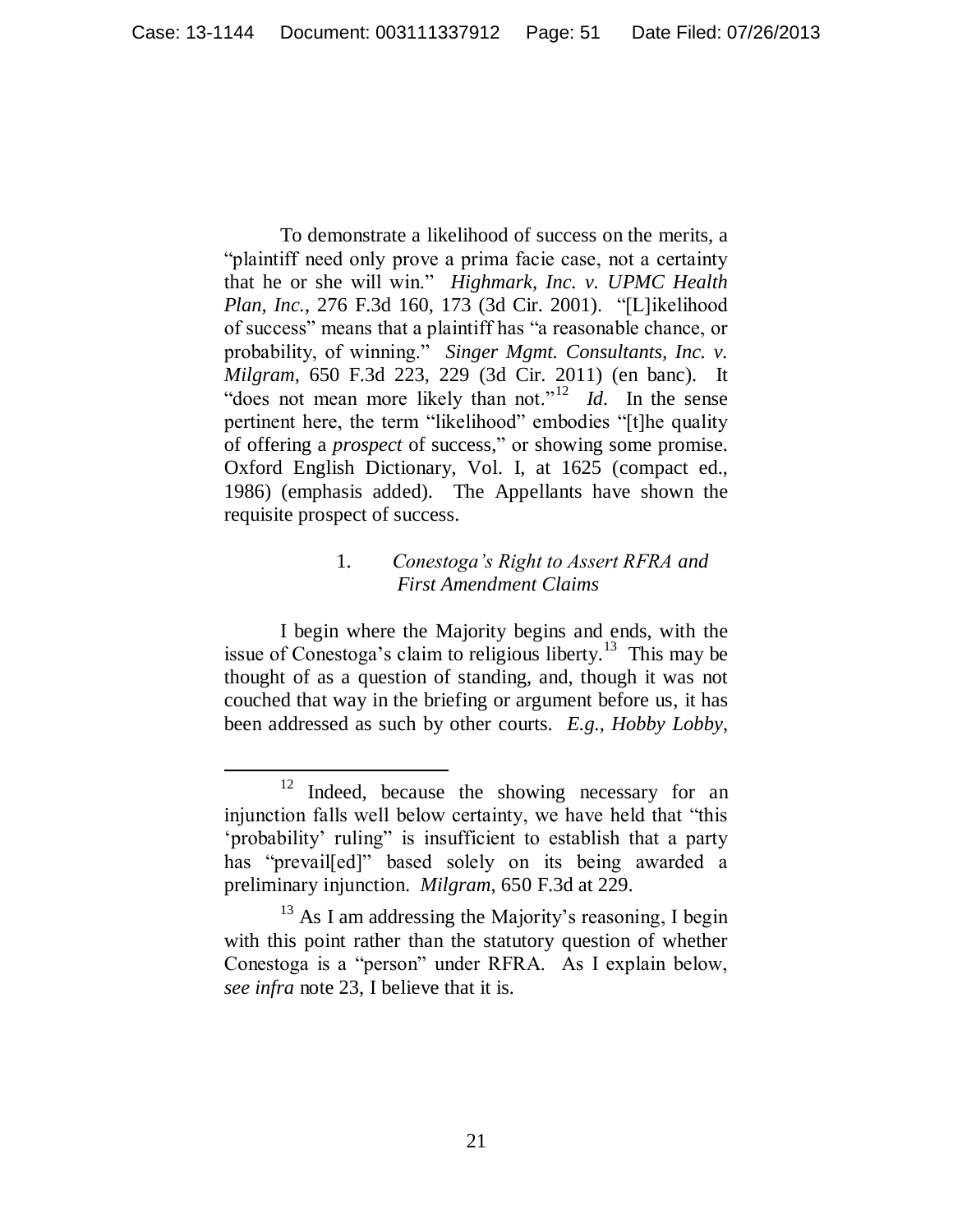2013 WL 3216103, at \*6; *Tyndale House Publishers, Inc. v. Sebelius*, 904 F. Supp. 2d 106, 114-19 (D.D.C. 2012); *Legatus v. Sebelius*, 901 F. Supp. 2d 980, 987-90 (E.D. Mich. 2012). However it may be framed, the government"s assertion and the Majority"s conclusion that Conestoga lacks any right to the free exercise of religion is flawed because the Constitution nowhere makes the "for-profit versus non-profit" distinction invented by the government, and the language and logic of Supreme Court jurisprudence justify recognizing that for-profit corporations like Conestoga are entitled to religious liberty.

The Majority declares that there is no "history of courts providing free exercise protection to corporations." (Maj. Op. at 20.) As my colleagues see it, ""[r]eligious belief takes shape within the minds and hearts of individuals, and its protection is one of the more uniquely human rights provided by the Constitution"" (*id.* at 20-21 (quoting *Conestoga Wood Specialties Corp.*, 2013 WL 140110, at \*7)), so religion must be "an inherently 'human' right" that cannot be exercised by a corporation like Conestoga (*id*. at 21). That reasoning fails for several reasons. First, to the extent it depends on the assertion that collective entities, including corporations, have no religious rights, it is plainly wrong, as numerous Supreme Court decisions have recognized the right of corporations to enjoy the free exercise of religion. <sup>14</sup> *See*, *e.g.*, *Church of the* 

<sup>&</sup>lt;sup>14</sup> The Majority thinks it important that corporations lack the anthropomorphic qualities of individual religious devotion – ""[t]hey do not pray, worship, observe sacraments or take other religiously-motivated actions separate and apart from the intention and direction of their individual actors."" (Maj. Op. at 21 (quoting *Hobby Lobby Stores, Inc. v.*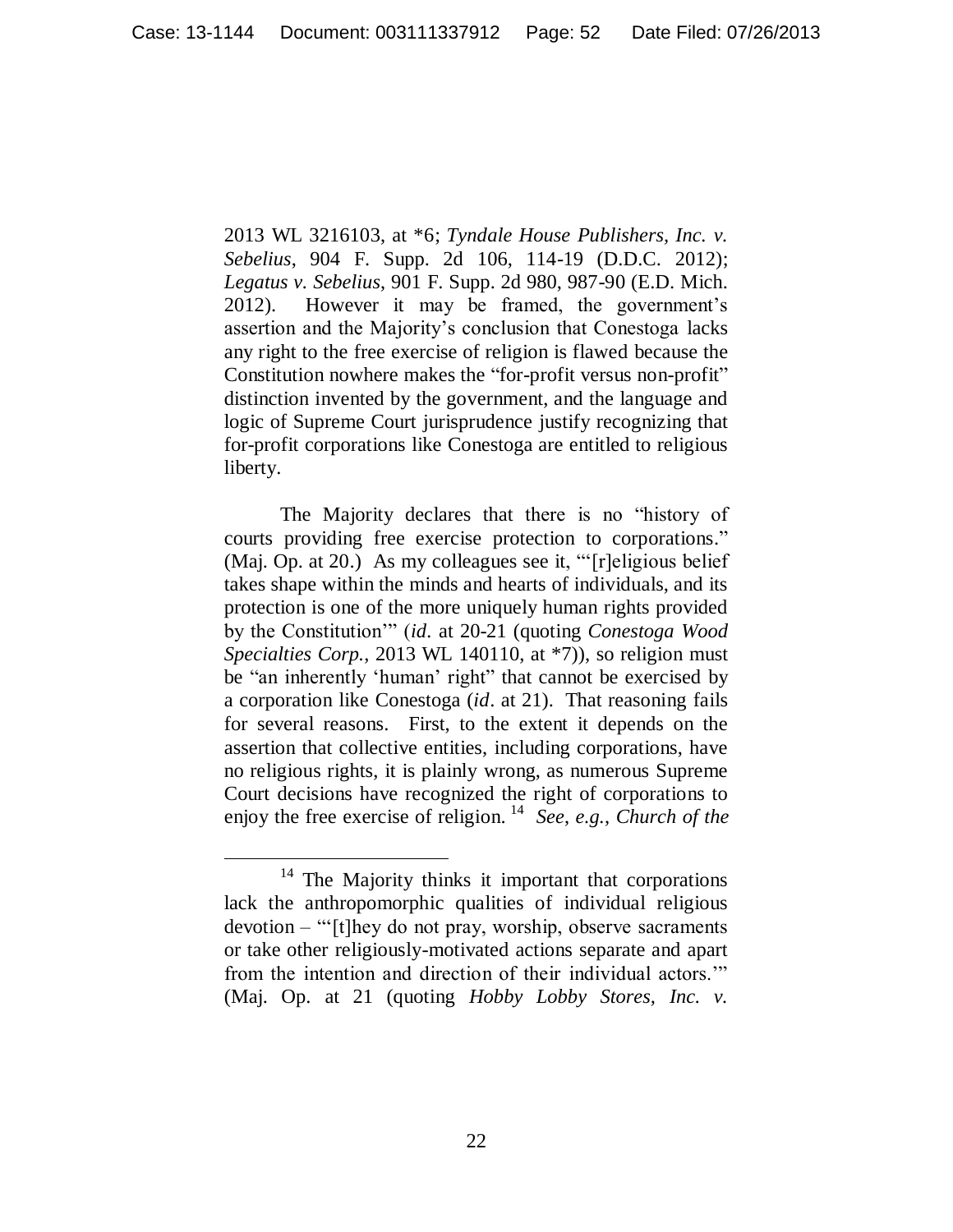*Lukumi Babalu Aye, Inc. v. City of Hialeah*, 508 U.S. 520, 525-26 (1993) (recognizing the petitioner as a corporation whose congregants practiced the Santeria religion, and concluding that city ordinances violated the corporation"s and its members" free exercise rights); *Corp. of Presiding Bishop of the Church of Jesus Christ of Latter-day Saints v. Amos*,

 $\overline{a}$ 

*Sebelius*, 870 F. Supp. 2d 1278, 1291 (W.D. Okla. 2012), *rev'd en banc*, No. 12-6294, 2013 WL 3216103 (10th Cir. June 27, 2013)); *see also id.* (citing *Hobby Lobby*, 2013 WL 3216103, at \*51 (Briscoe, C.J., concurring in part and dissenting in part) (questioning "whether a corporation can "believe" at all")); *id.* at 21-22 (citing *Citizens United v. Fed. Election Comm'n*, 558 U.S. 310, 466 (2010) (Stevens, J., concurring in part and dissenting in part) ("It might also be added that corporations have no consciences, no beliefs, no feelings, no thoughts, no desires.")).) Of course, corporations do not picket, or march on Capitol Hill, or canvas door-todoor for moral causes either, but the Majority would not claim that corporations do not have First Amendment rights to free speech or to petition the government. Corporations have those rights not because they have arms and legs but because the people who form and operate them do, and we are concerned in this case with people, even when they operate through the particular form of association called a corporation. *See infra* note 17. It is perhaps no accident that the only support my colleagues put forward to show that a corporation"s lack of body parts deprives it of religious liberty is a district court case that has been reversed, a dissent in a court of appeals case, and a dissent in a Supreme Court case. An argument that has lost three times is not necessarily wrong for that record, but maybe the record says something about the argument.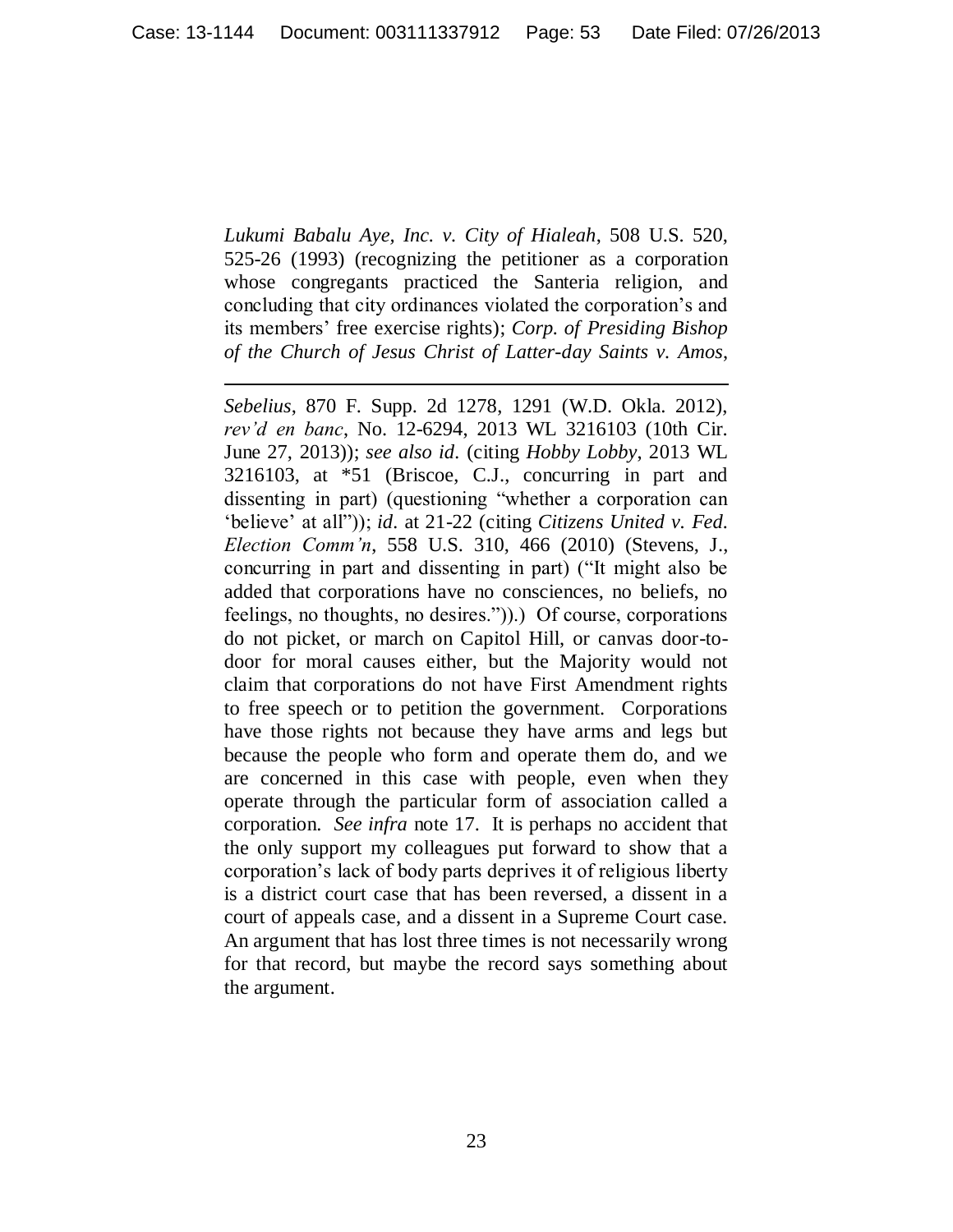483 U.S. 327, 330 (1987) (recognizing the petitioner as a corporation in a case concerning free exercise rights); *Bob Jones Univ. v. United States*, 461 U.S. 574, 604 n.29 (1983) (allowing two corporations that operated schools but could not be characterized as "churches or other purely religious institutions" to assert free exercise rights).

Taking the argument to be somewhat narrower, though – that it is only for-profit corporations that are sealed off from First Amendment religious liberty  $-$  it still fails. There is no reason to suppose that a profit motive places a corporation further away from what is "inherently human" than other sorts of motives, so the distinction the Majority draws has no intrinsic logic to recommend it. It also places far too much weight on a supposed lack of precedent. While authority is admittedly scanty, that is in all probability because there has never before been a government policy that could be perceived as intruding on religious liberty as aggressively as the Mandate, so there has been little reason to address the issue.<sup>15</sup> And, in any event, there is an obvious counterpoint to the Majority"s observation: there may not be directly supporting case law, but the "conclusory assertion that a corporation has no constitutional right to free exercise of religion is [also] unsupported by any cited authority." *McClure v. Sports & Health Club*, 370 N.W.2d 844, 850

<sup>&</sup>lt;sup>15</sup> The press reports are not in the record, but one would have to have been cut off from all media to miss the uproar created by the Mandate. *See, e.g.*, Ethan Bronner, *A Flood of Suits Fights Coverage of Birth Control*, New York Times, Jan. 26, 2013, at A1 (describing "a high-stakes clash between religious freedom and health care access that appears headed to the Supreme Court").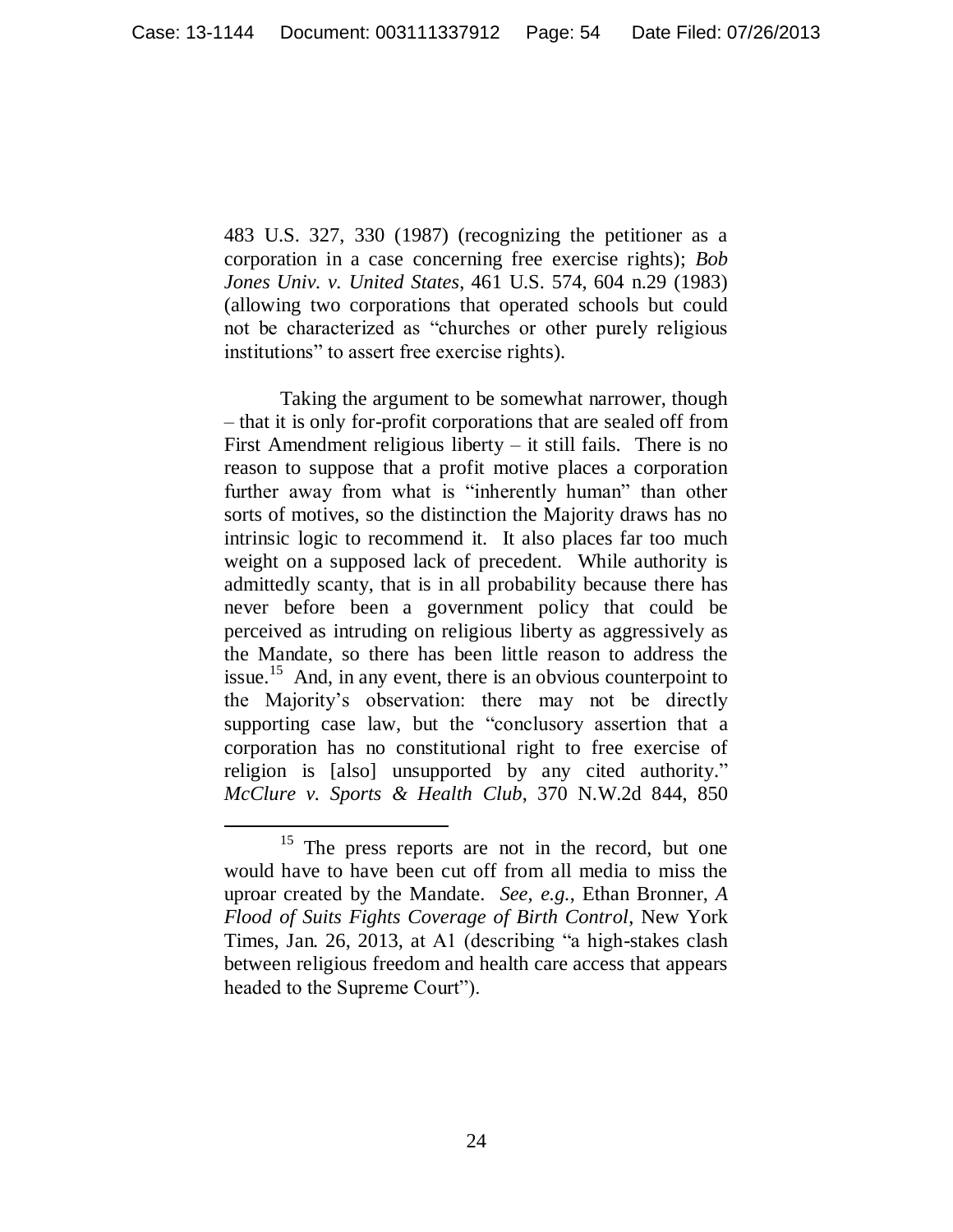(Minn. 1985). In fact, it appears that, far from rejecting the proposition that for-profit corporations may have religious liberty interests, the Supreme Court has reserved the issue for a later time. *Cf. First Nat'l Bank of Boston v. Bellotti*, 435 U.S. 765, 777 (1978) (declining to "address the abstract question whether corporations have the full measure of rights that individuals enjoy under the First Amendment"); *Amos*, 483 U.S. at 345 n.6 (Brennan, J., concurring in the judgment) (noting that "[i]t is also conceivable that some for-profit activities could have a religious character," and leaving open the issue of whether for-profit enterprises could have a religious exemption from Title VII of the Civil Rights Act of 1964); *id.* at 349 (O"Connor, J., concurring in the judgment) (expressly leaving open the same question).

The Majority slips away from its own distinction between for-profit and non-profit entities when it tries to support its holding with a citation to the Supreme Court's observation that the Free Exercise Clause ""secure[s] religious liberty in the individual by prohibiting any invasions thereof by civil authority."" (Maj. Op. at 20 (quoting *Sch. Dist. of Abington Twp. v. Schempp*, 374 U.S. 203, 223 (1963)) (emphasis omitted).) If that out-of-context clause really meant, as the Majority argues, that the right was limited to individuals, then all groups would be left in the cold, not just for-profit corporations. But that is manifestly not what the quoted language means. Not only does the Majority"s interpretation fly in the face of the already cited authority establishing that groups of people have free exercise rights as surely as each individual does, it falters simply as a matter of reason. To recognize that religious convictions are a matter of individual experience cannot and does not refute the collective character of much religious belief and observance.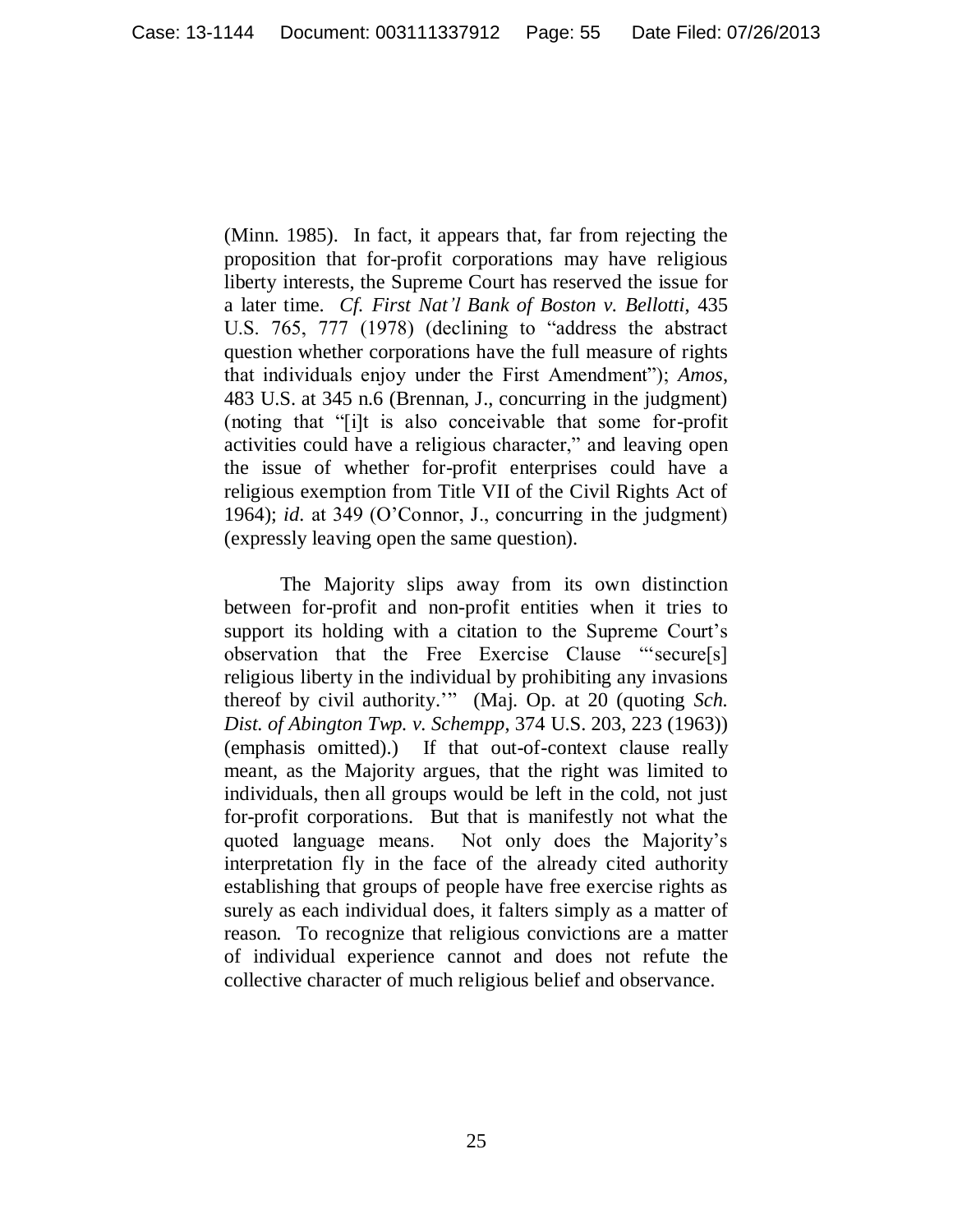Religious opinions and faith are in this respect akin to political opinions and passions, which are held and exercised both individually and collectively. "An individual's freedom to speak, to worship, and to petition the government for the redress of grievances could not be vigorously protected from interference by the State unless a correlative freedom to engage in group effort toward those ends were not also guaranteed." *Roberts v. U.S. Jaycees*, 468 U.S. 609, 622 (1984). And just as the Supreme Court has described the free exercise of religion as an "individual" right, *see Schempp*, 374 U.S. at 223, it has previously said the same thing of the freedom of speech, *see Gitlow v. New York*, 268 U.S. 652, 666 (1925) (calling freedom of speech a "fundamental personal right[]"), and still, notwithstanding that occasional characterization, there are a multitude of cases upholding the free speech rights of corporations. *E.g.*, *Citizens United v. Fed. Election Comm'n*, 558 U.S. 310, 342 (2010) (recognizing that "First Amendment protection extends to corporations" and listing cases to that effect). Indeed, the Supreme Court has specifically "rejected the argument that political speech of corporations or other associations should be treated differently under the First Amendment simply because such associations are not "natural persons."" *Id.* at 343 (quoting *Bellotti*, 435 U.S. at 776). It thus does nothing to advance the discussion to say that the Free Exercise Clause secures religious liberty to individuals. Of course it does. That does not mean that associations of individuals, including corporations, lack free exercise rights.

I am not suggesting that corporations enjoy all of the same constitutionally grounded rights as individuals do. They do not, as the Supreme Court noted in *First National Bank of Boston v. Bellotti*, saying, "[c]ertain purely personal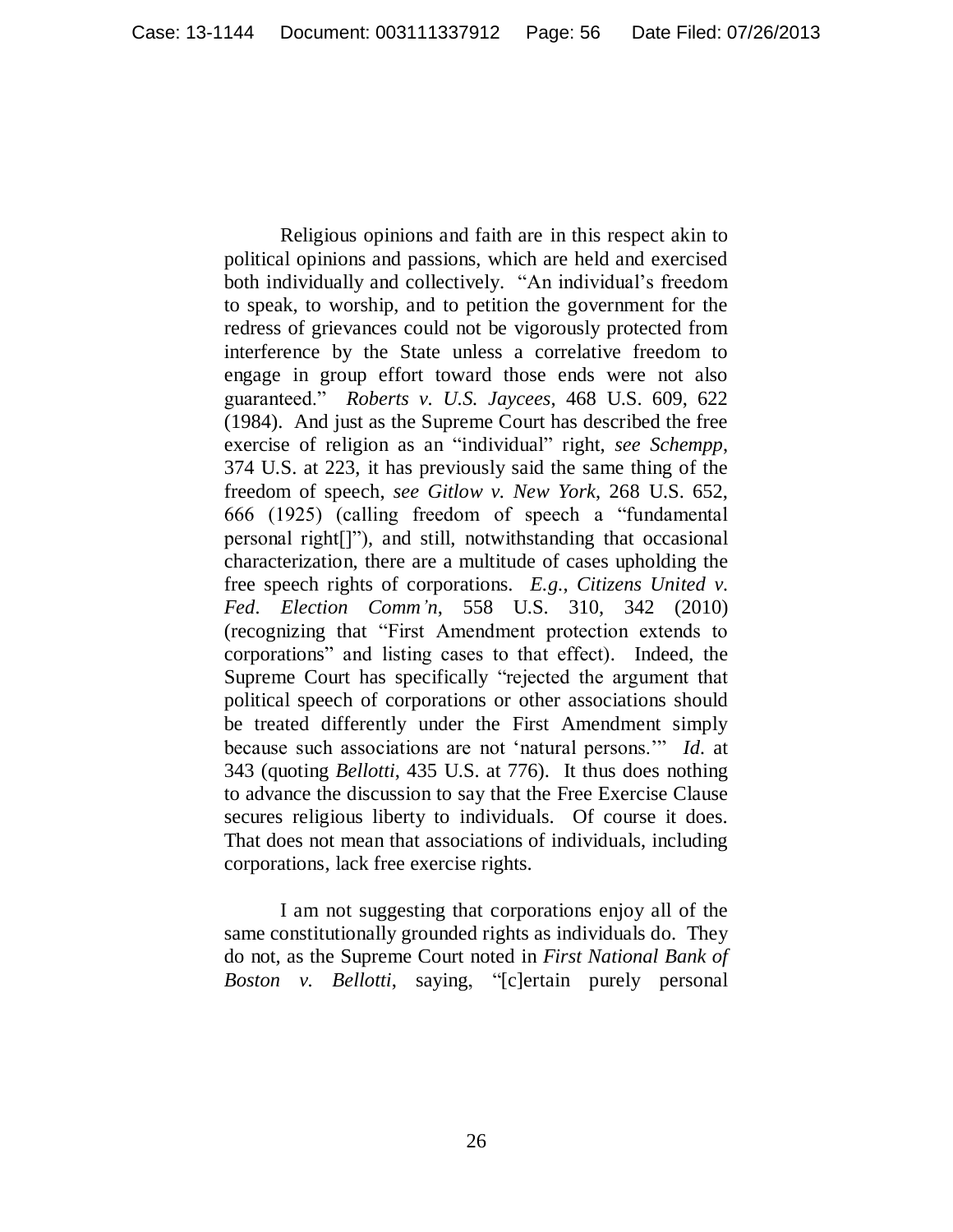guarantees … are unavailable to corporations and other organizations because the historic function of the particular guarantee has been limited to the protection of individuals." 435 U.S. at 778 n.14 (internal quotation marks omitted); *see Cal. Bankers Ass'n v. Shultz*, 416 U.S. 21, 65-67 (1974) (declining to extend to a corporation the right to privacy to the same extent as individuals); *Wilson v. United States*, 221 U.S. 361, 382-86 (1911) (finding that the privilege against self-incrimination does not apply to corporations). The question in a case like this thus becomes "[w]hether or not a particular guarantee is "purely personal."" *Bellotti*, 435 U.S. at 778 n.14. And that, in turn, "depends on the nature, history, and purpose of the particular constitutional provision." *Id.*

Contrary to the Majority"s conclusion, there is nothing about the "nature, history, and purpose" of religious exercise that limits it to individuals. Quite the opposite; believers have from time immemorial sought strength in numbers. They lift one another"s faith and, through their combined efforts, increase their capacity to meet the demands of their doctrine. The use of the word "congregation" for religious groups developed for a reason. Christians, for example, may rightly understand the Lord"s statement that, "where two or three are gathered together in my name, there am I in the midst of them," Matt. 18:20, to be not only a promise of spiritual outpouring but also an organizational directive. It thus cannot be said that religious exercise is a purely personal right, one that "cannot be utilized by or on behalf of any organization, such as a corporation." *United States v. White*, 322 U.S. 694, 699 (1944). It is exercised by organizations all the time.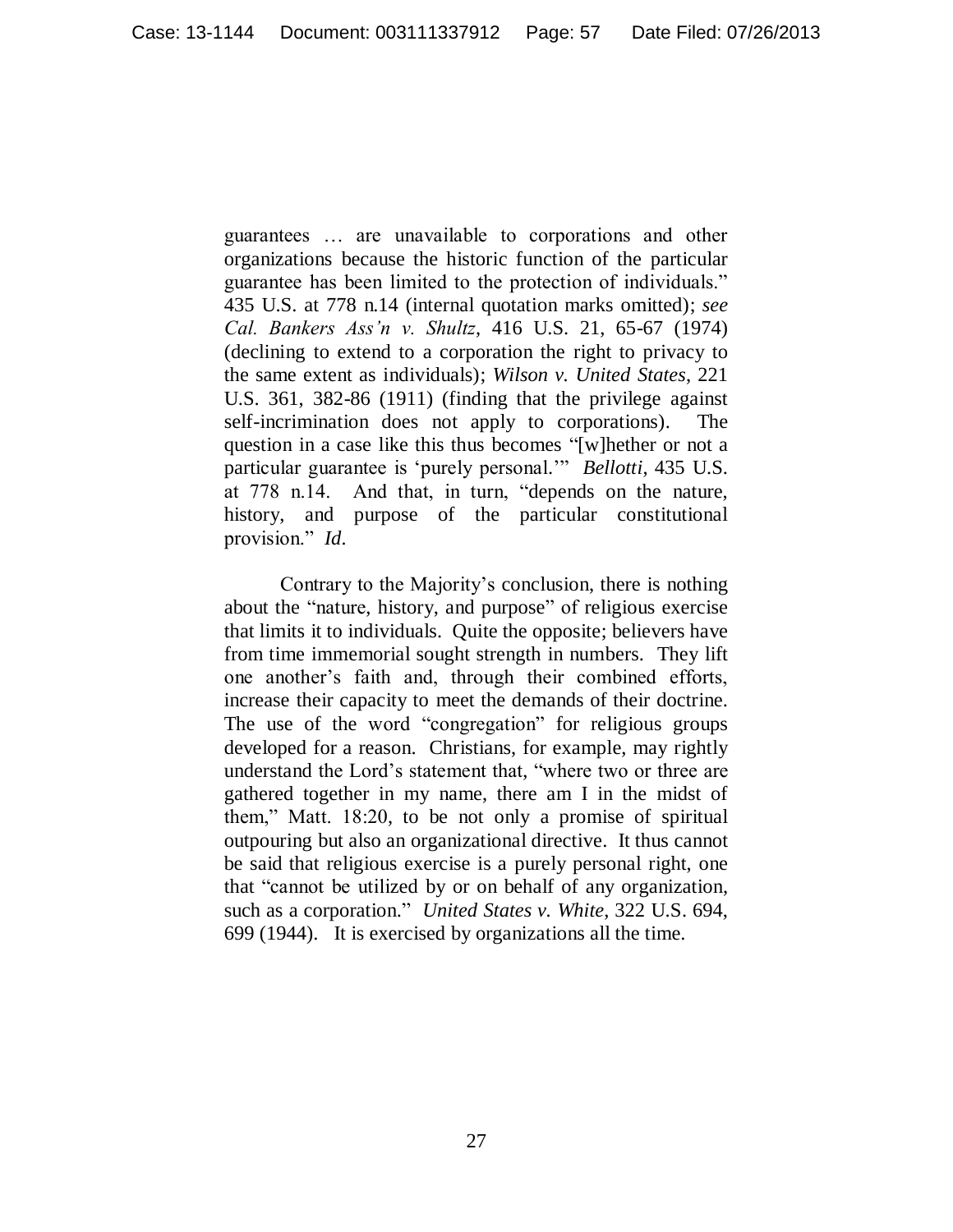Wait, says the government in response to such reasoning; don"t get carried away by facts; any collective right to religious exercise must be limited to organizations that are specifically and exclusively dedicated to religious ends. As the government and the Majority see it, religious rights are more limited than other kinds of First Amendment rights. All groups can enjoy secular free expression and rights to assembly, but only "religious organizations" have a right to religious liberty. (*See* Appellee"s Br. at 17 ("[W]hereas the First Amendment freedoms of speech and association are "right[s] enjoyed by religious and secular groups alike,' the First Amendment's Free Exercise Clause 'gives special solicitude to the rights of religious organizations."" (quoting *Hosanna-Tabor Evangelical Lutheran Church & Sch. v. EEOC*, 132 S. Ct. 694, 706, 713  $(2012))$ ; Maj. Op. at 18, 22 (acknowledging that "First" Amendment free speech rights apply to corporations," but declining to "draw the conclusion that, just because courts have recognized the free exercise rights of churches and other religious entities, it necessarily follows that for-profit, secular corporations can exercise religion").) Of course, that view leaves it to the government to decide what qualifies as a "religious organization," which ought to give people serious pause since one of the central purposes of the First Amendment is to keep the government out of the sphere of religion entirely. *Cf. Illinois ex rel. McCollum v. Bd. of Educ. of Sch. Dist. No. 71*, 333 U.S. 203, 212 (1948) ("[T]he First Amendment rests upon the premise that both religion and government can best work to achieve their lofty aims if each is left free from the other within its respective sphere.").

Assuming, however, that the government had the competence to decide who is religious enough to qualify as a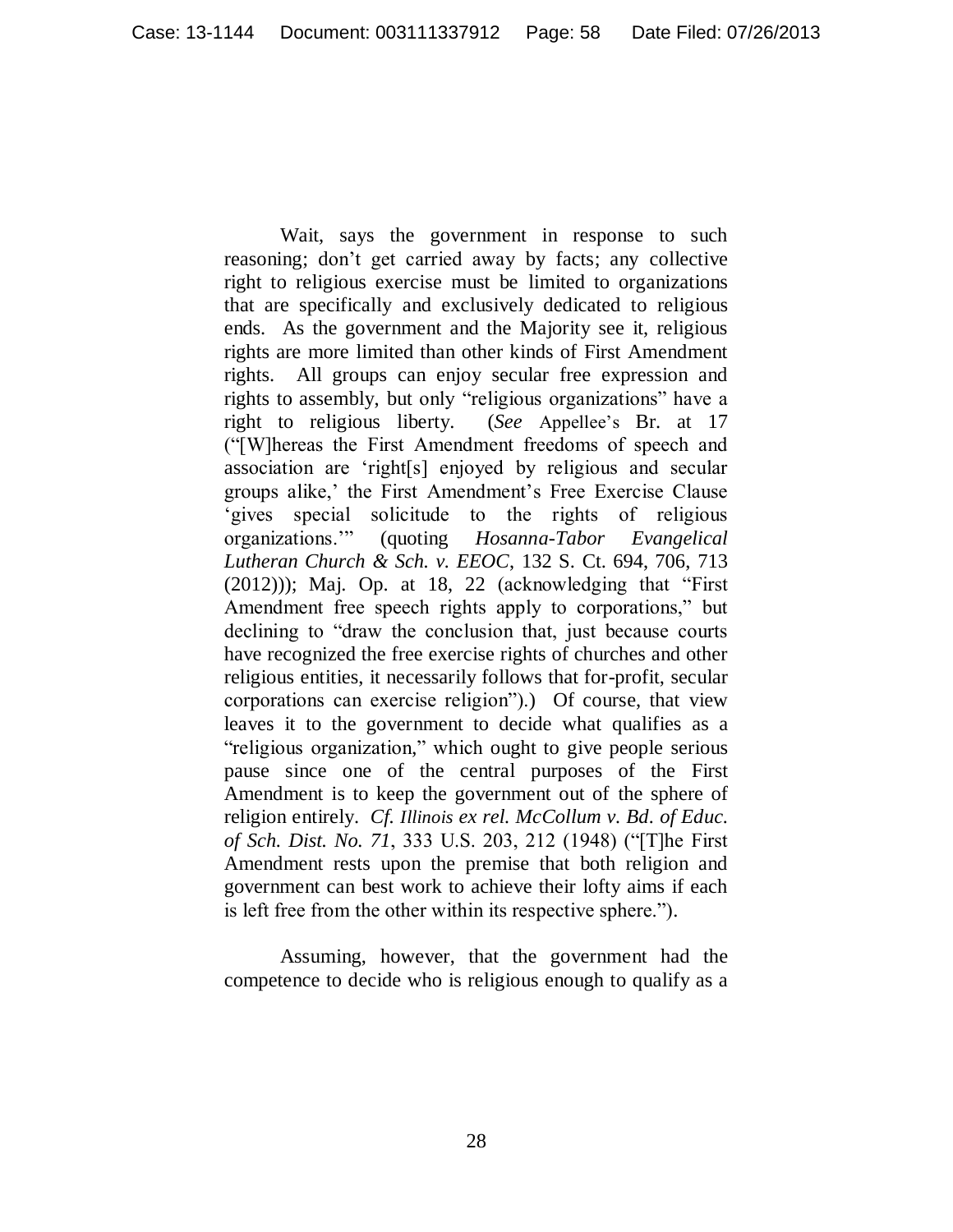"religious organization,"<sup>16</sup> there is no reason to suppose that the Free Exercise guarantee is as limited as the government

In contrast to that rather broad view of whether an organization qualifies for a religious exemption under Title VII, the definition of the term "religious employer" in the Mandate was notably cramped. *See* 45 C.F.R.  $§ 147.130(a)(1)(iv)(B)$  (defining "religious employers" as "organization[s] that meet[] all of the following criteria: (1) The inculcation of religious values is the purpose of the organization. (2) The organization primarily employs persons

 $\overline{a}$ <sup>16</sup> Some wading into those waters has become inevitable. A handful of federal statutes create exemptions for "a religious corporation, association, educational institution, or society." 42 U.S.C. § 2000e-1(a) (Title VII); *see also id.* § 12113(d)(1), (2) (similar language in the Americans with Disabilities Act). In *LeBoon v. Lancaster Jewish Community Center Ass'n*, 503 F.3d 217 (3d Cir. 2007), we examined whether a Jewish community center qualified as a "religious organization" for purposes of Title VII to determine whether it was exempt from compliance with the religious discrimination provisions of Title VII"s Section 702. Under a multi-factor test, we determined that the community center qualified as a "religious corporation, organization, or institution," because (1) "religious organizations may engage in secular activities without forfeiting protection under Section 702"; (2) "religious organizations need not adhere absolutely to the strictest tenets of their faiths to qualify for Section 702 protection"; (3) "religious organizations may declare their intention not to discriminate ... without losing the protection of Section 702"; and (4) "the organization need not enforce an across-theboard policy of hiring only coreligionists." *Id.* at 229-30.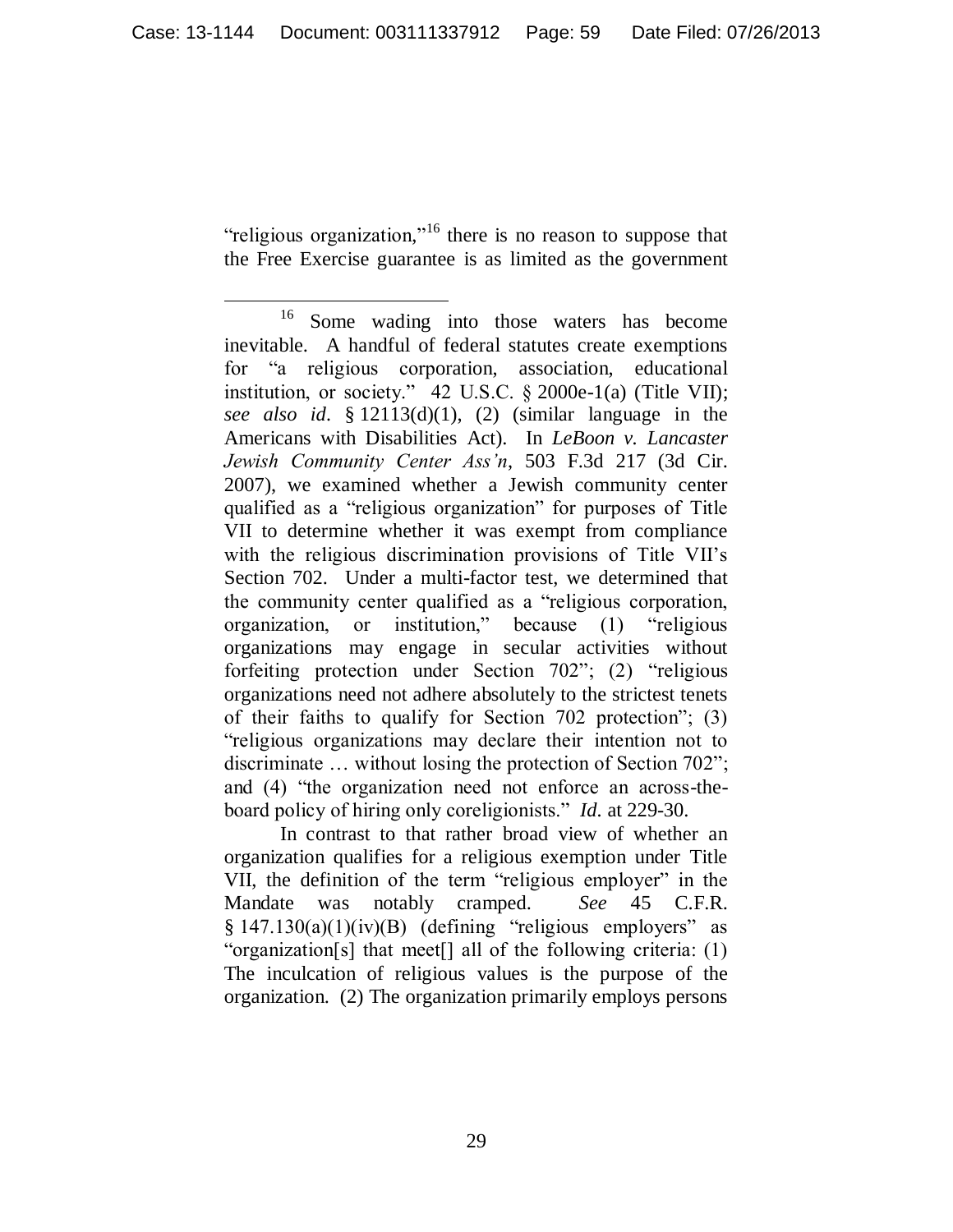claims or the Majority accepts. Our Constitution recognizes the free exercise of religion as something in addition to other kinds of expression, not because it requires less deference, but arguably because it requires more. At the very least, it stands on an equal footing with the other protections of the First Amendment. *See Prince v. Massachusetts*, 321 U.S. 158, 164 (1944) ("[I]t may be doubted that any of the great liberties insured by the First Article can be given higher place than the others. All have preferred position in our basic scheme. All are interwoven there together."); *Cantwell v. Connecticut*, 310 U.S. 296, 310 (1940) ("[T]he people of this nation have ordained in the light of history, that … these liberties [religious faith and political belief] are, in the long view, essential to enlightened opinion and right conduct on the part of the citizens of a democracy. The essential characteristic of these liberties is, that under their shield many types of life, character, opinion and belief can develop unmolested and unobstructed."). The values protected by the religious freedom clauses of the First Amendment "have been zealously protected, sometimes even at the expense of other interests of admittedly high social importance." *Wisconsin v. Yoder*, 406 U.S. 205, 214 (1972).

who share the religious tenets of the organization. (3) The organization serves primarily persons who share the religious tenets of the organization. (4) The organization is a nonprofit organization as described in section  $6033(a)(1)$  and section  $6033(a)(3)(A)(i)$  or (iii) of the Internal Revenue Code of 1986, as amended."). HHS recently promulgated a new rule which purports to broaden the definition of "religious employer" to some extent. *See* 78 F.R. 39870-01.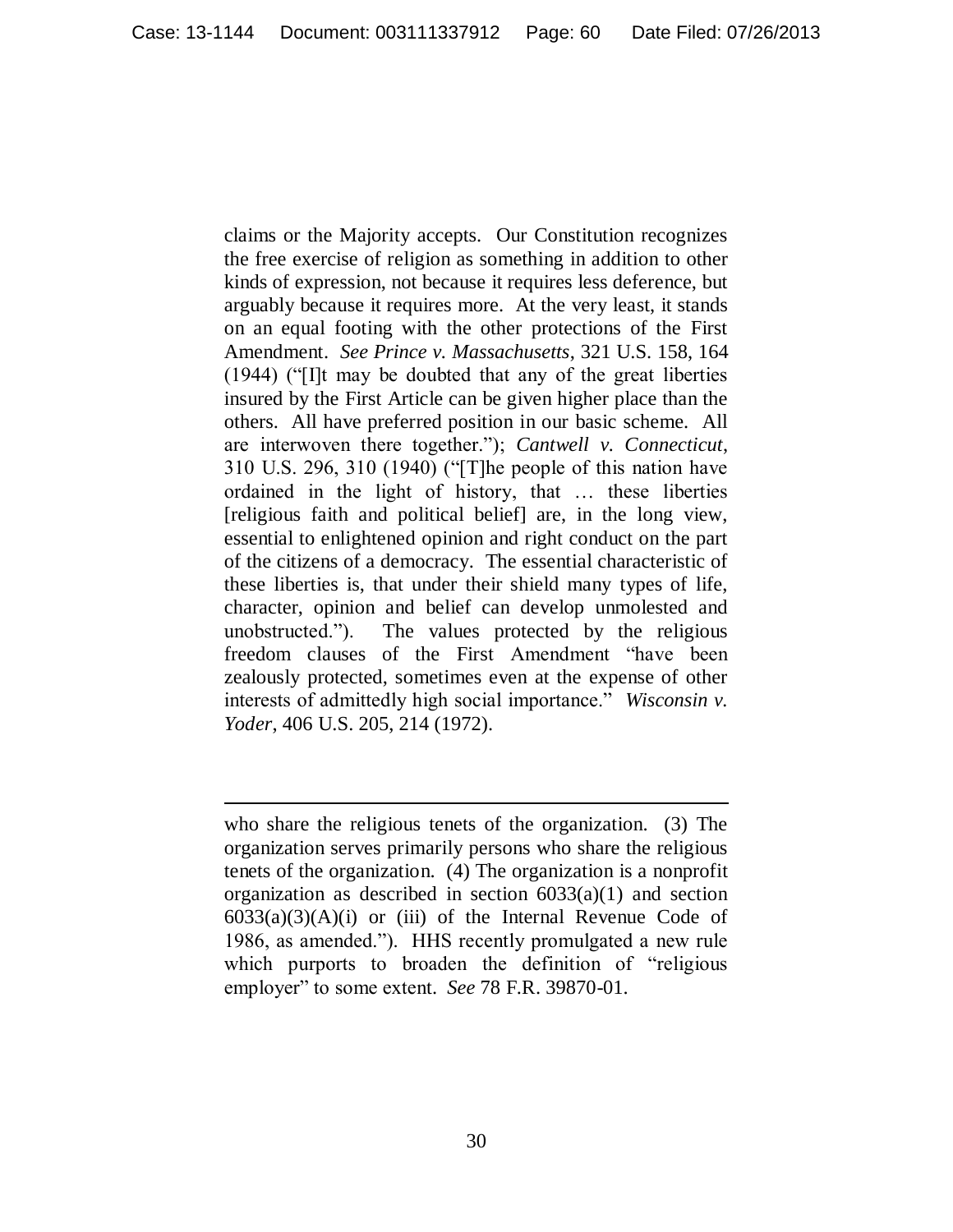In spite of that history of zealous protection, the Majority relegates religious liberty to second-class status, saying that, because Supreme Court case law incorporated the Free Exercise and Free Speech Clauses into the Fourteenth Amendment's Due Process clause at different times, "it does not automatically follow that all clauses of the First Amendment must be interpreted identically." (Maj. Op. at 24.) Implicit in the Majority"s position is that the Free Exercise Clause may be afforded less protection than the Free Speech Clause, and that is indeed the effect of the Majority"s ruling. I wholeheartedly disagree with that inversion of the special solicitude historically shown for the free exercise of religion. And to any who might try to obfuscate what has happened today by saying, "different doesn't mean worse," please note: courts in this Circuit and elsewhere have never questioned the First Amendment rights of corporations advancing abortion rights, *Planned Parenthood of Se. Pa. v. Casey*, 947 F.2d 682, 705-06 (3d Cir. 1991) (considering whether a statute requiring physicians to disclose certain information to women seeking abortions violated the First Amendment rights of Planned Parenthood, a corporation), *rev'd in part on other grounds*, 505 U.S. 833 (1992); *Planned Parenthood Ass'n of Hidalgo Cnty. Tex., Inc. v. Suehs*, 692 F.3d 343, 349 (5th Cir. 2012) (considering whether a state "restriction on promoting elective abortions" violated Planned Parenthood's First Amendment rights), while today's ruling denies First Amendment protection to one opposed to abortifacients, because that opposition is grounded in religious conviction.

Given the special place the First Amendment plays in our free society, the Supreme Court in *Bellotti* instructed that, instead of focusing on "whether corporations "have" First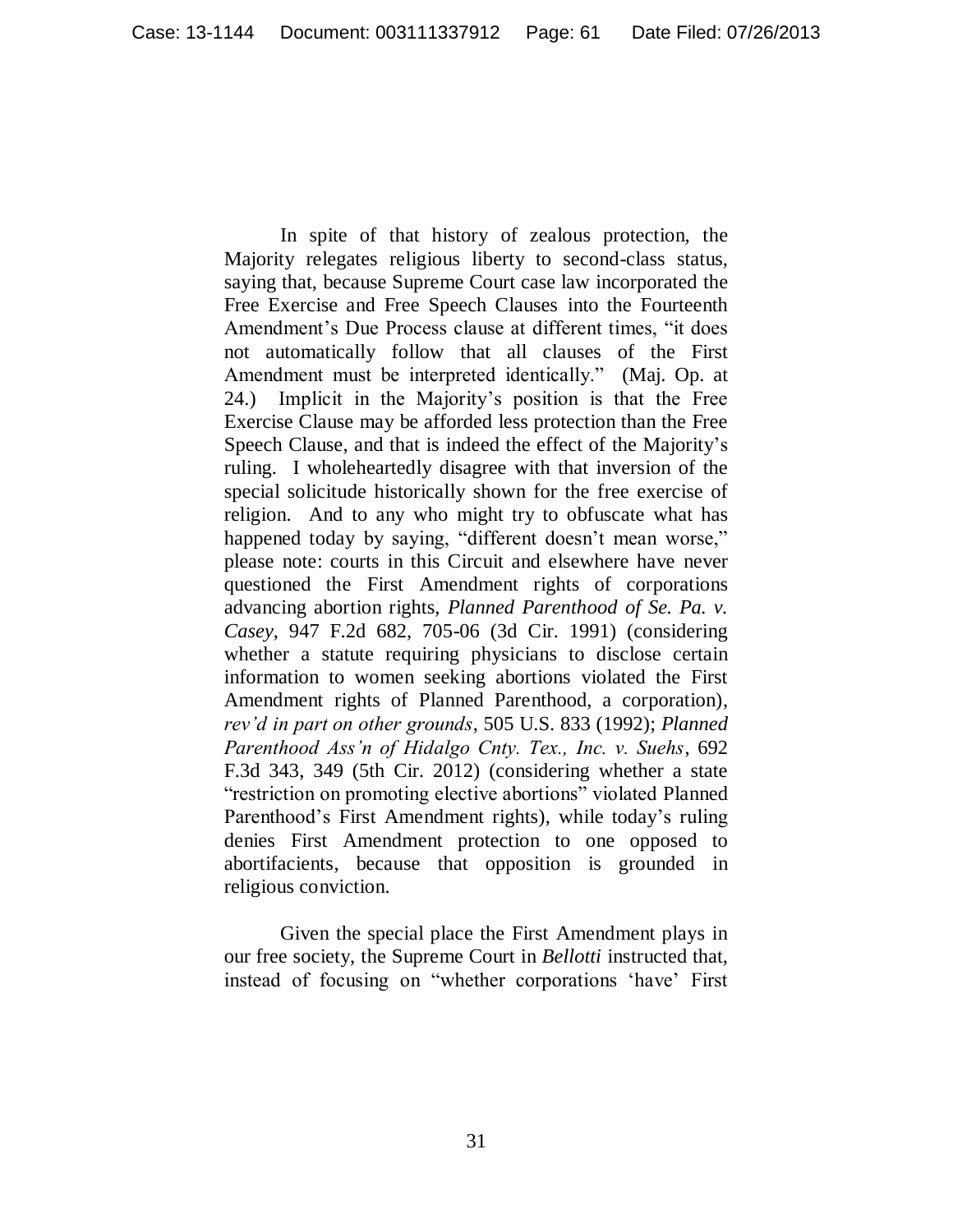Amendment rights and, if so, whether they are coextensive with those of natural persons," "the question must be whether" the activity at issue falls within an area "the First" Amendment was meant to protect." 435 U.S. at 776. In other words, the operative question under the First Amendment is what is being done – whether there is an infringement on speech or the exercise of religion – not on who is speaking or exercising religion. Hence, in the political speech context that it then faced, the *Bellotti* Court emphasized that, "[i]f the speakers here were not corporations, no one would suggest that the State could silence their proposed speech. It is the type of speech indispensable to decisionmaking in a democracy, and this is no less true because the speech comes from a corporation rather than an individual." *Id.* at 777. Likewise here, the right to object on religious grounds to funding someone else"s reproductive choices is no less legitimate because the objector is a corporation rather than an individual.

But even if it were appropriate to ignore the Supreme Court"s advice and focus on the person asserting the right rather than on the right at stake, there is a blindness to the idea that an organization like a closely held corporation is something other than the united voices of its individual members. The Majority detects no irony in its adoption of the District Court's comment that "'[r]eligious belief takes shape within the minds and hearts of individuals, and its protection is one of the more uniquely human rights provided by the Constitution"" (Maj. Op. at 20-21 (quoting *Conestoga Wood Specialties Corp.*, 213 WL 140110, at \*7)), while it is simultaneously denying religious liberty to Conestoga, an entity that is nothing more than the common vision of five individuals from one family who are of one heart and mind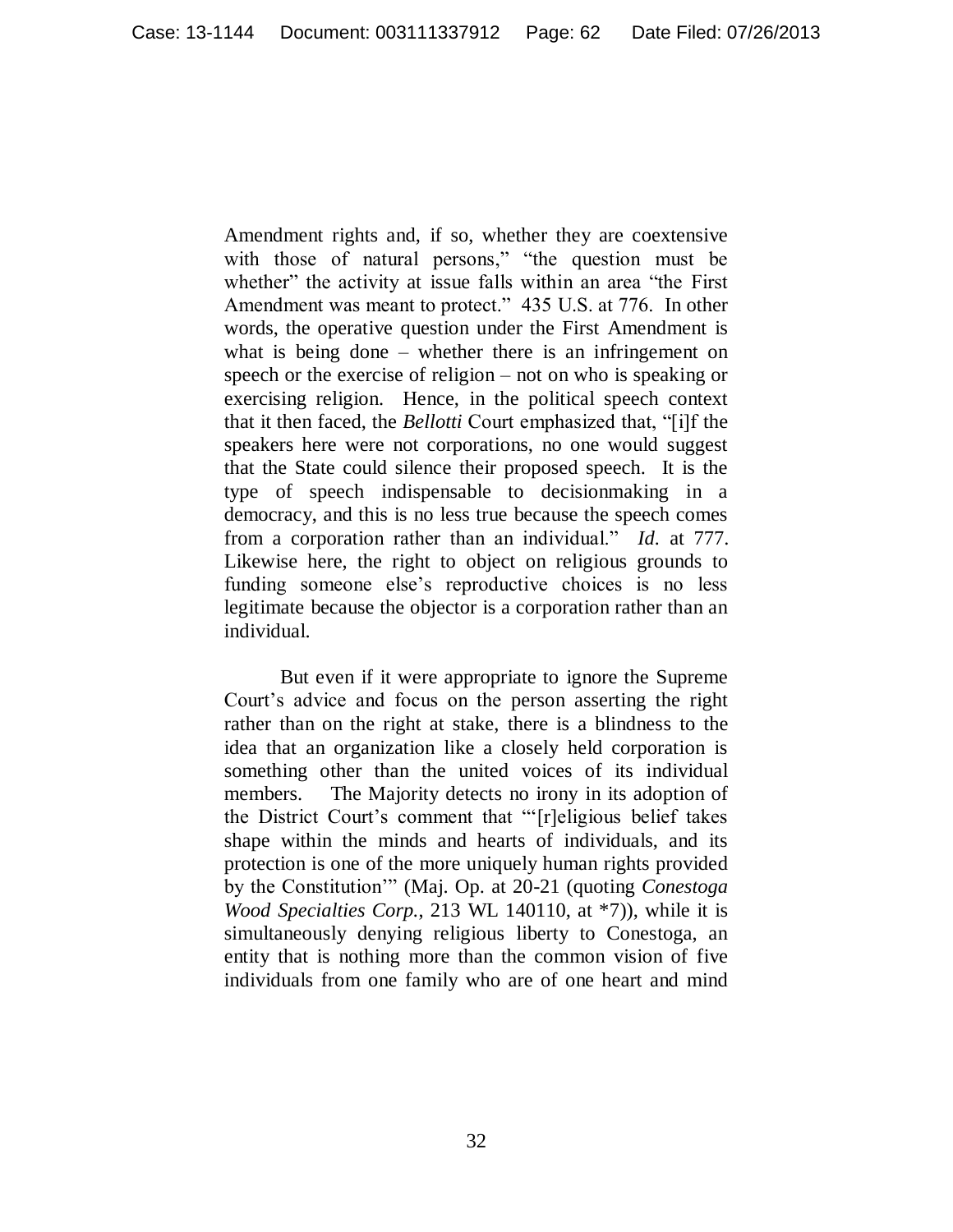about their religious belief.<sup>17</sup> Acknowledging "the Hahns" commitment to the Mennonite faith" (*id.* at 30), on one hand, while on the other acting as if the Hahns do not even exist and are not having their "uniquely human rights" trampled on is more than a little jarring.

And what is the rationale for this "I can't see you" analysis? It is that for-profit corporations like Conestoga were "created to make money." (*Id.* at 21.) It is the profitmaking character of the corporation, not the corporate form itself, that the Majority treats as decisively disqualifying Conestoga from seeking the protections of the First Amendment or RFRA. (*See id.* at 22 ("We will not draw the conclusion that, just because courts have recognized the free exercise rights of churches and other religious entities, it necessarily follows that for-profit, secular corporations can exercise religion.").) That argument treats the line between profit-motivated and non-profit entities as much brighter than it actually is, since for-profit corporations pursue non-profit goals on a regular basis.<sup>18</sup> More important for present

 $17$  We are dealing here with a closely held corporation, and we need not determine whether or how a publicly traded corporation, with widely distributed ownership, might endeavor to exercise religion. Those issues can be left for another day.

<sup>&</sup>lt;sup>18</sup> It is commonplace for corporations to have mission statements and credos that go beyond profit maximization. When people speak of "good corporate citizens" they are typically referring to community support and involvement, among other things. Beyond that, recent developments in corporate law regarding "Benefit" or "B" corporations significantly undermine the narrow view that all for-profit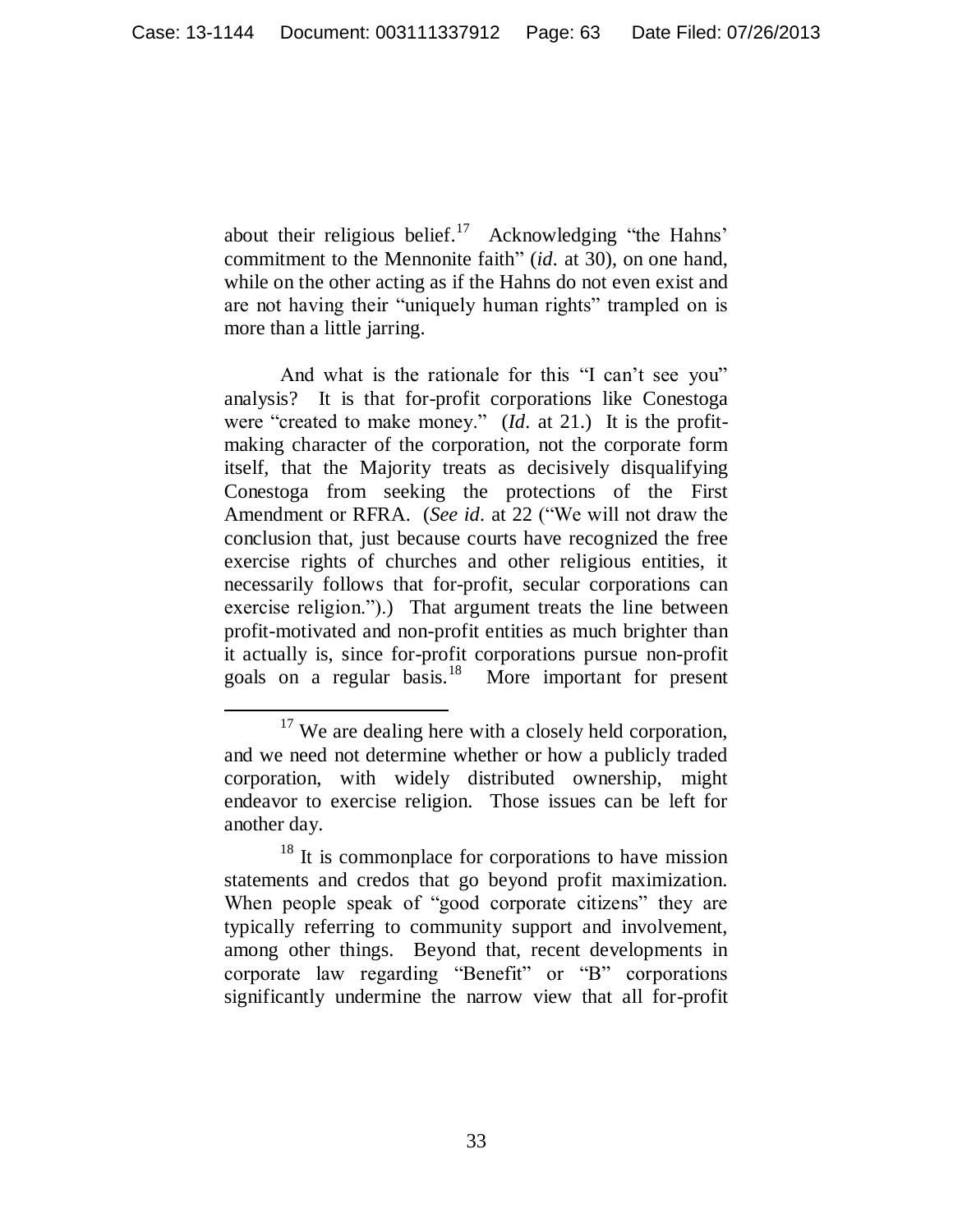corporations are concerned with profit maximization alone. As one academic has said, "[o]n a secular level, society appears to have already recognized this, giving form to the yearning of investors, customers, employees, and officers to combine and form businesses consistent with their particular values and convictions. This is evidenced by developments both in the marketplace and in state legislatures, such as the promulgation of "Benefit Corporation" statutes and the "B Corporation" movement." Ronald J. Colombo, *The Naked Private Square* at 57-58, 51 Houston L. Rev. (forthcoming 2013), *available* http://papers.ssrn.com/sol3/papers.cfm?abstract\_id=2173801 &download=yes; *see also* Margaret Blair, *The Four Functions of Corporate Personhood* at 31, Public Law & Legal Theory, Working Paper No. 12-15, *available at*  http://ssrn.com/abstract=2037356 (noting that corporations "support the building, preserving, and sustaining of *human institutions*. … [L]arge corporations nearly always have broader purposes than just the enrichment of shareholders, purposes such as providing safe and reliable products, good jobs for employees, new treatments for diseases, investment options for small investors, financing for housing or college, or access to communication networks that link individuals around the globe, make vast amounts of information available to them, and give them an outlet for self-expression. While investors in these institutions expect, and deserve, to get a return on their investment, profits for shareholders are clearly not the only value being created by such enterprises."); Christopher Lacovara, *Strange Creatures: A Hybrid Approach to Fiduciary Duty in Benefit Corporations*, 2011 Colum. Bus. L. Rev. 815 (discussing "[b]enefit corporations, or "B-Corps," [which] represent a new corporate legal form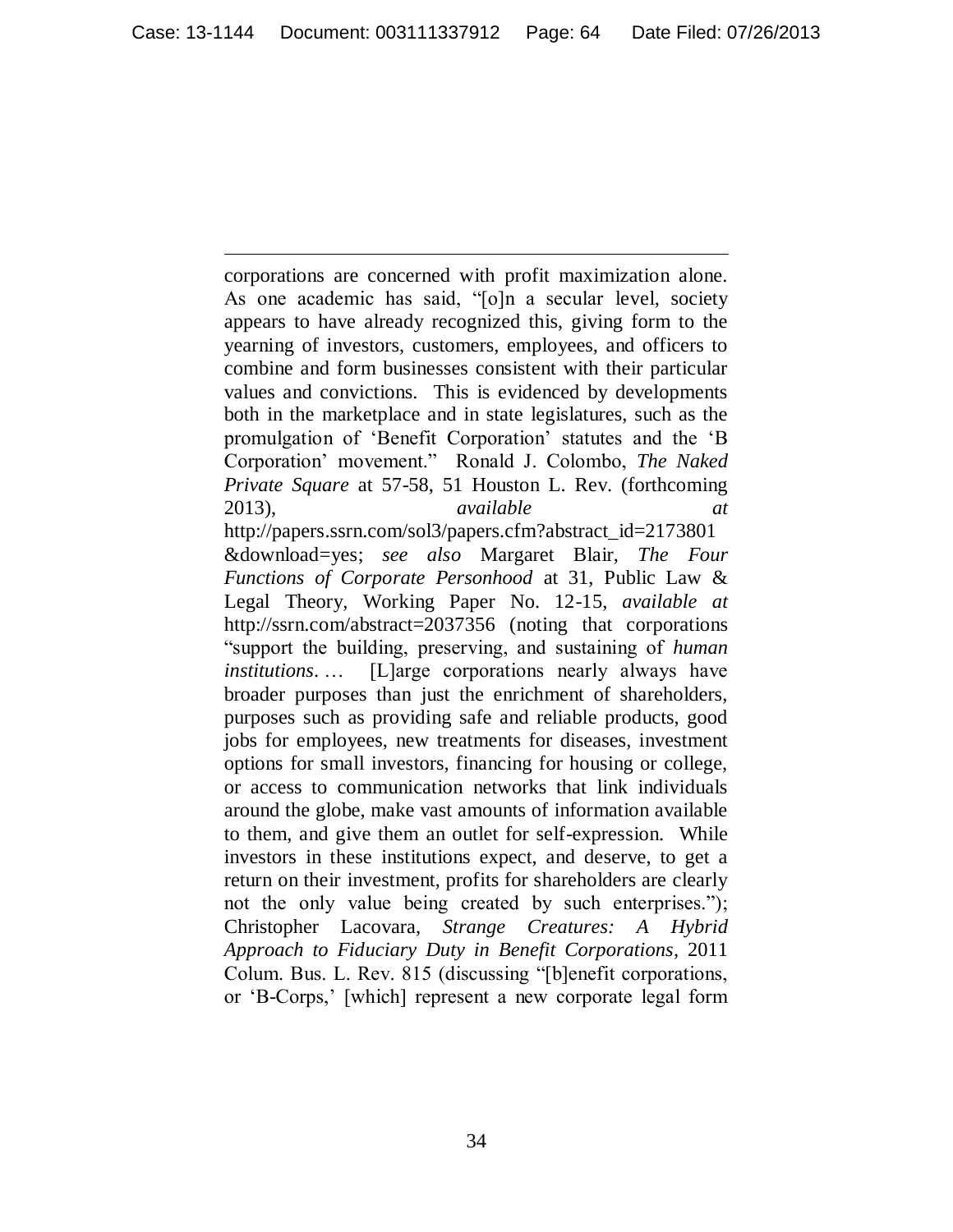purposes, however, the kind of distinction the majority draws between for-profit corporations and non-profit corporations has been considered and expressly rejected in other First Amendment cases.

In *Citizens United v. Federal Election Commission*, for example, the Supreme Court said, "[b]y suppressing the speech of manifold corporations, *both for-profit and nonprofit*, the Government prevents their voices and viewpoints from reaching the public and advising voters on which persons or entities are hostile to their interests." 558 U.S. at 354 (emphasis added); *see also Perry v. Los Angeles Police Dep't*, 121 F.3d 1365, 1371 (9th Cir. 1997) ("Once it is decided that the activity here is expressive activity, fully protected by the First Amendment, the fact that plaintiffs are not nonprofit organizations does not affect the level of protection accorded to their speech."); *Transp. Alts., Inc. v. City of New York*, 218 F. Supp. 2d 423, 444 (S.D.N.Y. 2002) ("[D]rawing distinctions between organizations based on forprofit or non-profit sponsorship in determining how much to charge to hold an event [in a public park] runs afoul of the First Amendment."). Because the First Amendment protects speech and religious activity generally, an entity's profitseeking motive is not sufficient to defeat its speech or free exercise claims. *See Hobby Lobby*, 2013 WL 3216103, at

designed to accommodate the dual profit-making and public benefit goals of the social enterprise movement"). There is absolutely no evidence that Conestoga exists solely to make money. It is operated, rather, to accomplish the specific vision of its deeply religious owners. While making money is part of that vision, the government has effectively conceded that Conestoga has more than profit on its corporate agenda.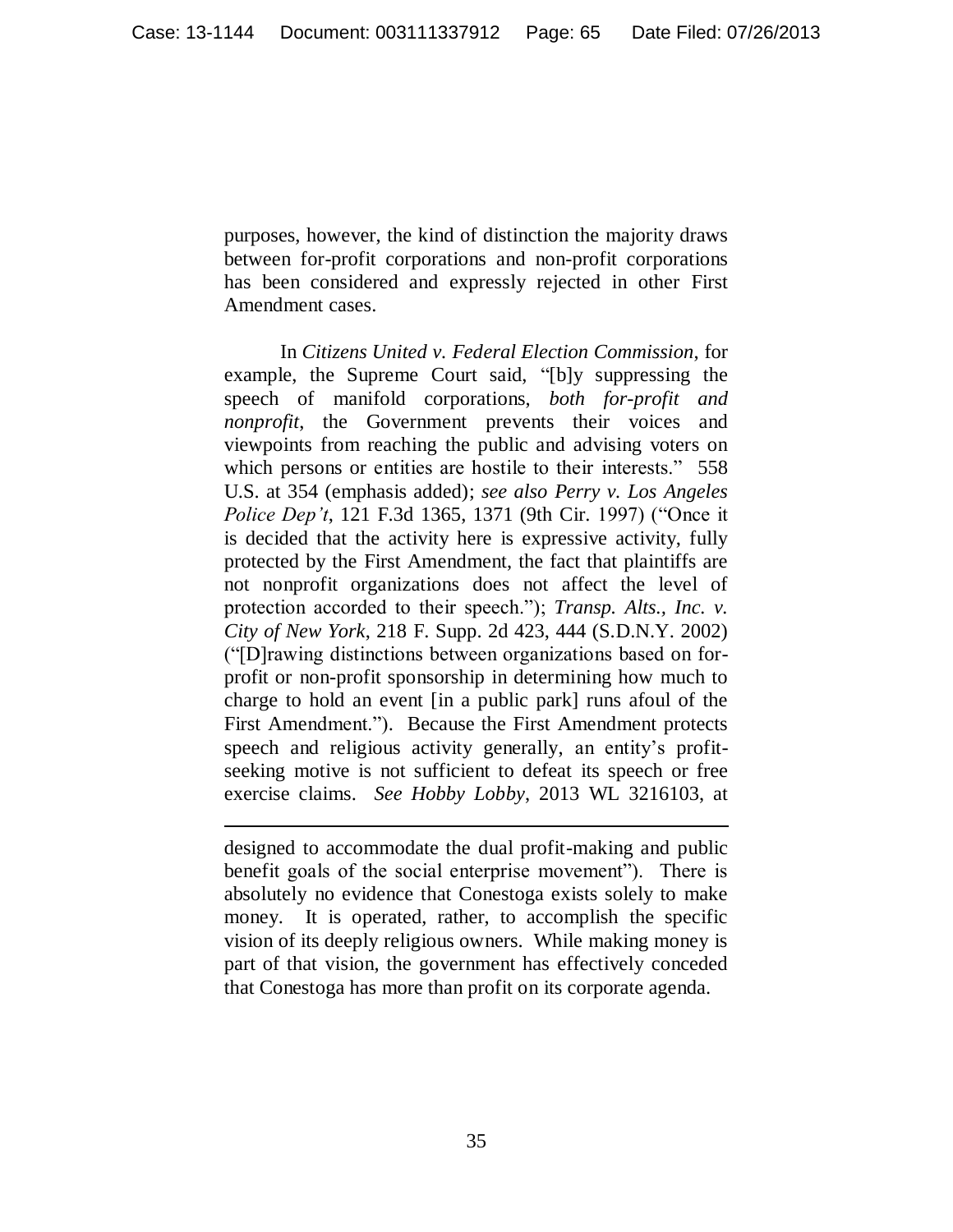\*15 ("We see no reason the Supreme Court would recognize constitutional protection for a corporation"s political expression but not its religious expression.").

The forceful dissent of Judge John T. Noonan, Jr., in *EEOC v. Townley Eng'g & Mfg. Co.*, 859 F.2d 610 (9th Cir. 1988), put the point plainly:

> The First Amendment, guaranteeing the free exercise of religion to every person within the nation, is a guarantee that [for-profit corporations may] rightly invoke[]. Nothing in the broad sweep of the amendment puts corporations outside its scope. Repeatedly and successfully, corporations have appealed to the protection the Religious Clauses afford or authorize. Just as a corporation enjoys the right of free speech guaranteed by the First Amendment, so a corporation enjoys the right guaranteed by the First Amendment to exercise religion.

> The First Amendment does not say that only one kind of corporation enjoys this right. The First Amendment does not say that only religious corporations or only not-for-profit corporations are protected. The First Amendment does not authorize Congress to pick and choose the persons or the entities or the organizational forms that are free to exercise their religion. All persons – and under our Constitution all corporations are persons – are free. A statute cannot subtract from their freedom.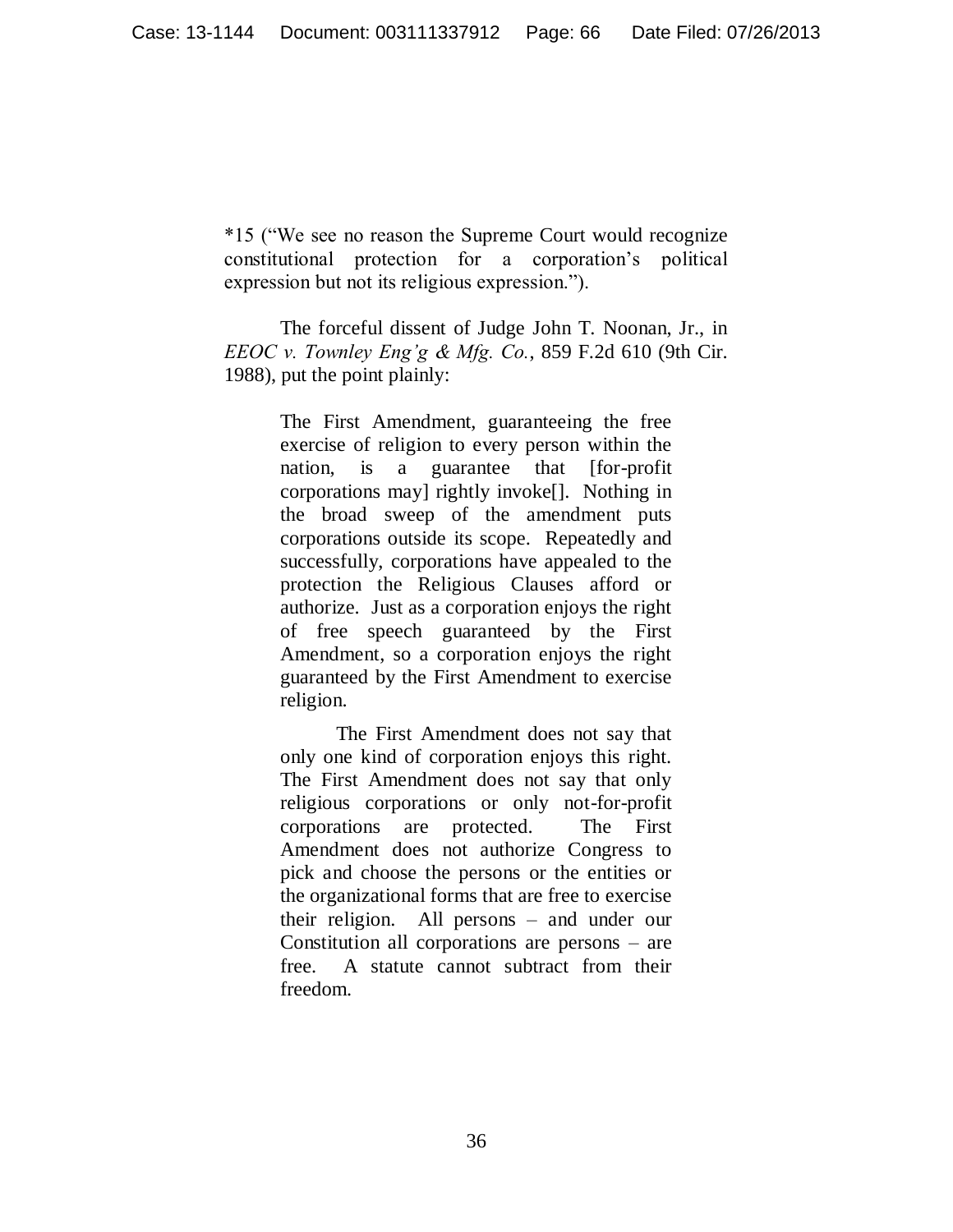*Id.* at 623 (Noonan, J., dissenting) (internal citation omitted).

Oddly, the government's opposing view, adopted by the Majority, appears to be itself a species of religion, based on the idea that seeking after filthy lucre is sin enough to deprive one of constitutional protection, and taking "[t]he theological position … that human beings should worship God on Sundays or some other chosen day and go about their business without reference to God the rest of the time." *Id.* at 625. There is certainly in the text of the Constitution no support for this peculiar doctrine, and what precedent there is on the role of religion in the world of commerce is to the contrary. *See United States v. Lee*, 455 U.S. 252, 254 (1982) (allowing Amish business owner to raise a free exercise defense to his alleged failure to pay social security taxes for his employees); *Braunfeld v. Brown*, 366 U.S. 599, 601 (1961) (allowing Jewish "merchants" in Philadelphia to challenge the city"s Sunday-closing laws because the laws allegedly infringed on their free exercise of religion). As the Tenth Circuit sitting en banc noted in *Hobby Lobby*, the Supreme Court's decisions establish that Free Exercise rights do not evaporate when one is involved in a for-profit business. *Hobby Lobby*, 2013 WL 3216103, at \*14 (citing *Lee* and *Braunfeld*). 19

 $\overline{a}$ <sup>19</sup> The government emphasizes that, in *Amos*, "the Supreme Court held that a gymnasium run by the Mormon Church was free to discharge a building engineer who failed to observe the Church"s standards," but that, in so doing, "the Court stressed that the Church did not operate the gym on a for-profit basis." (Appellee's Br. at 18.) During oral argument, counsel for the government relied on that characterization of *Amos* to imply for the first time that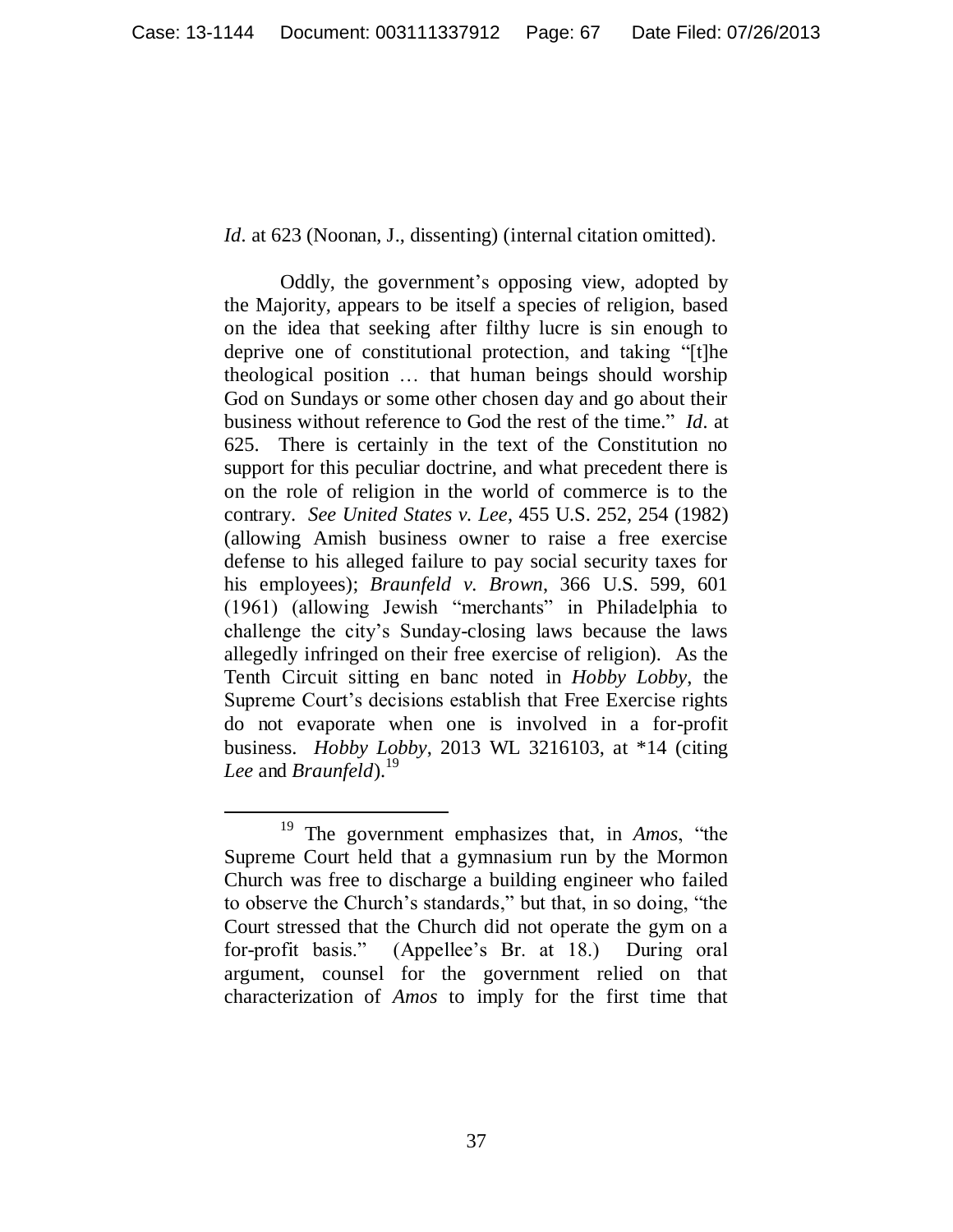granting any free exercise rights to a for-profit corporation would inevitably trigger Establishment Clause problems, as any accommodation to the corporation would come at the expense of similarly situated corporations that had not received a religious exemption. As I have already noted, *see supra* Part III.A.1, *Amos* did not turn on a for-profit versus non-profit distinction, and, in fact, the Court left open any question regarding the Establishment Clause impact of granting a religious exemption to a for-profit corporation.

 $\overline{a}$ 

More fundamentally, the government mistakes the scope of the Establishment Clause. Under the so-called "endorsement" test for evaluating Establishment Clause challenges, courts look to "whether the challenged governmental practice either has the purpose or effect of 'endorsing' religion." *Cnty. of Allegheny v. ACLU*, 492 U.S. 573, 592 (1989). "Of course, the word 'endorsement' is not self-defining," *id.* at 593, but the Supreme Court "has long recognized that the government may (and sometimes must) accommodate religious practices and that it may do so without violating the Establishment Clause," *Hobbie v. Unemployment Appeals Comm'n of Fla.*, 480 U.S. 136, 144- 45 (1987); *see also Lee v. Weisman*, 505 U.S. 577, 627-28 (Souter, J., concurring) (arguing that government "may 'accommodate' the free exercise of religion by relieving people from generally applicable rules that interfere with their religious callings," without "necessarily signify[ing] an official endorsement of religious observance over disbelief"). Otherwise, the enforcement of laws that "cut[] across religious sensibilities, as [they] often do[]," would "put[] those affected to the choice of taking sides between God and government," *id.*, a choice that will often place a substantial burden on religious devotion, *see infra* Part III.A.2.a. "In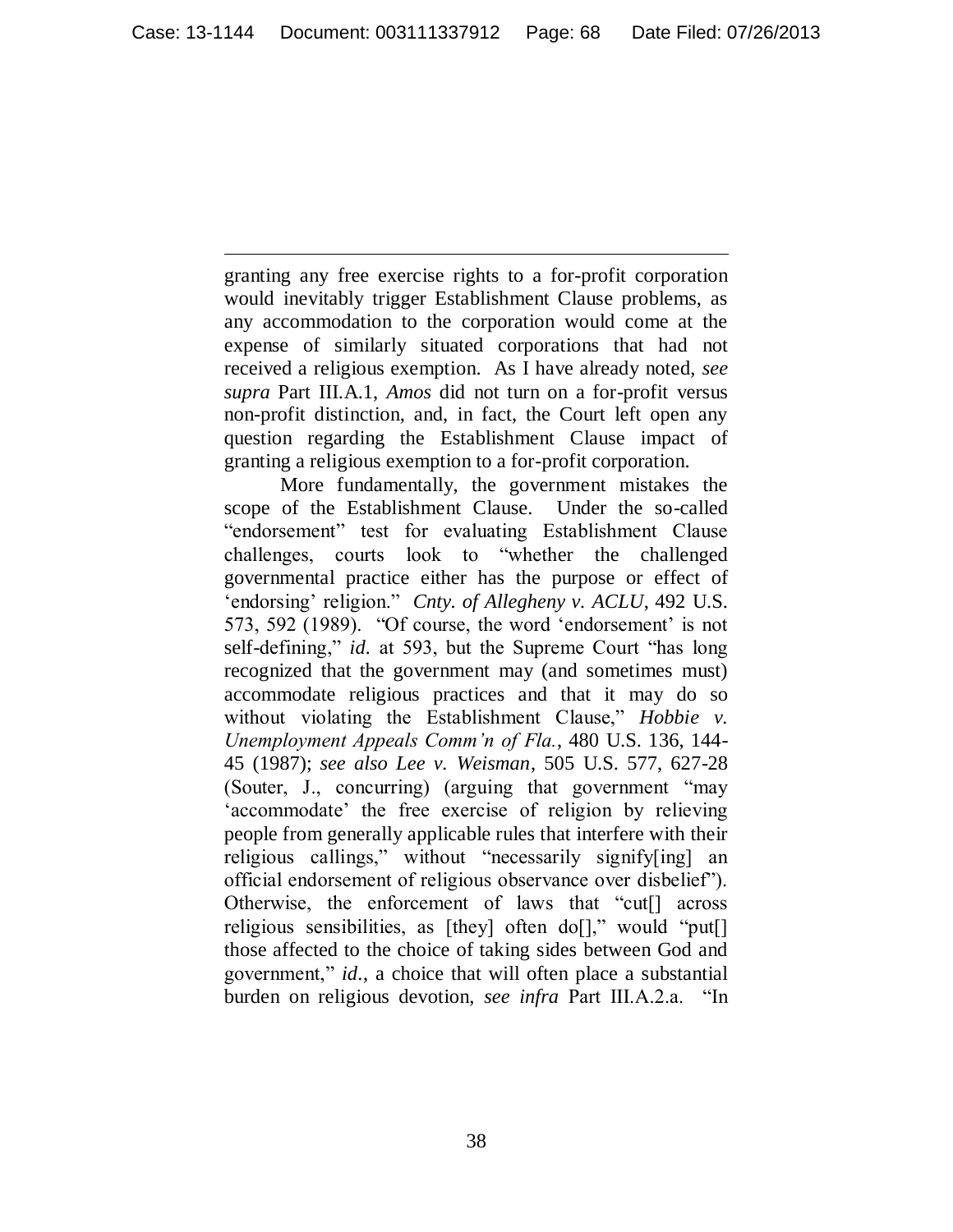So, to recap, it is not the corporate form itself that can justify discriminating against Conestoga, and it is not the pursuit of profits that can justify it. Yet somehow, by the miracle-math employed by HHS and its lawyers, those two negatives add up to a positive right in the government to discriminate against a for-profit corporation. Thus, despite the Supreme Court's insistence that "no official, high or petty,

such circumstances, accommodating religion reveals nothing beyond a recognition that general rules can unnecessarily offend the religious conscience when they offend the conscience of secular society not at all." *Weisman*, 505 U.S. at 628. If the Supreme Court were of a contrary mind, then *Amos*, *Yoder*, *Sherbert*, and a host of other cases in which the Court granted exemptions under the Free Exercise Clause would have been decided differently.

l

Thus, it cannot be, as the government seems to suggest, that a decision to accommodate the Hahns' and Conestoga"s constitutionally protected religious liberties would result in an impermissible endorsement of their religion. The Establishment Clause does not prohibit what the Free Exercise Clause demands. To be sure, the government may, under certain circumstances, "cross[] the line from permissible accommodation to unconstitutional establishment." *Id.* at 629 (concurring in majority holding that school-mandated prayer at graduation ceremony violated the Establishment Clause). But granting an exemption to Conestoga and the Hahns in this case would do nothing more than "lift a discernible burden on the[ir] free exercise of religion," *id.*, and "Government efforts to accommodate religion are permissible when they remove burdens on the free exercise of religion," *Cnty. of Allegheny*, 492 U.S. at 601 n.51.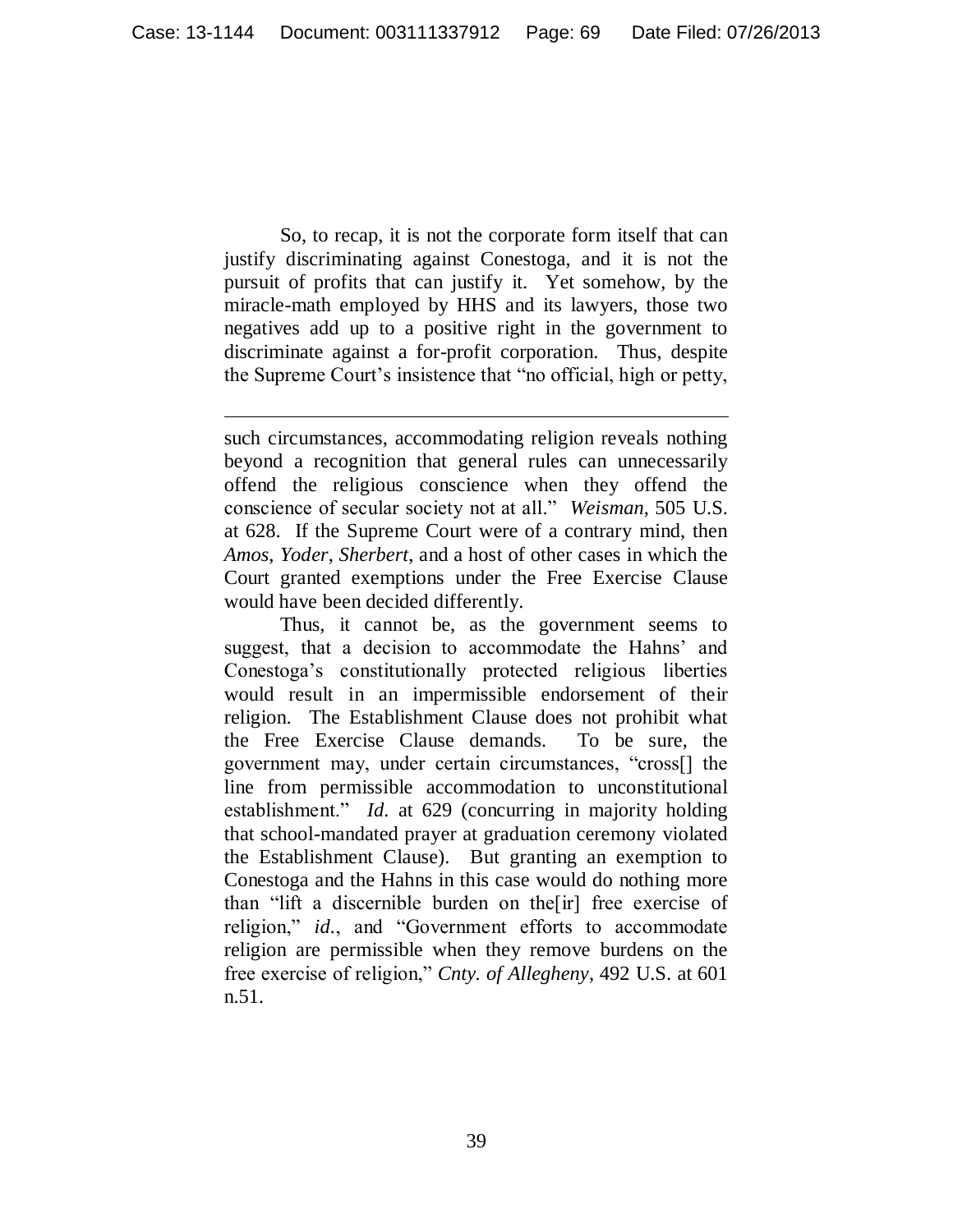can prescribe what shall be orthodox in politics, nationalism, religion, or other matters of opinion or force citizens to confess by word or act their faith therein," *W. Va. Bd. of Educ. v. Barnette*, 319 U.S. 624, 642 (1943), the government claims the right to force Conestoga and its owners to facilitate the purchase and use of contraceptive drugs and devices, including abortifacients, all the while telling them that they do not even have a basis to speak up in opposition.<sup>20</sup> Remarkable.

I reject that power grab and would hold that Conestoga may invoke the right to religious liberty on its own behalf. $^{21}$ 

<sup>20</sup> Conestoga is silenced because it is a for-profit corporation, and the Hahns must likewise sit down and be quiet because, by the government's reasoning, the Mandate really does not affect them. (*See* Appellee"s Br. at 22 (arguing that "[t]he contraceptive-coverage requirement does not compel the [Hahns] as individuals to do anything," but, rather, "[i]t is only the legally separate corporation that has any obligation under the mandate" (internal quotation marks omitted) (third alteration in original)).)

 $21$  Because of that conclusion, I need not consider at length the alternative argument that, even if Conestoga itself is without First Amendment protection, it may assert the free exercise claims of its owners, the Hahns. Suffice it to say that there is persuasive precedent for that approach in the context of close corporations. *See Commack Self-Serv. Kosher Meats, Inc. v. Hooker*, 680 F.3d 194, 200 (2d Cir. 2012) (allowing a kosher deli to press Free Exercise and Establishment Clause claims on behalf of its owners); *Stormans Inc. v. Selecky*, 586 F.3d 1109, 1120 & 1120 n.9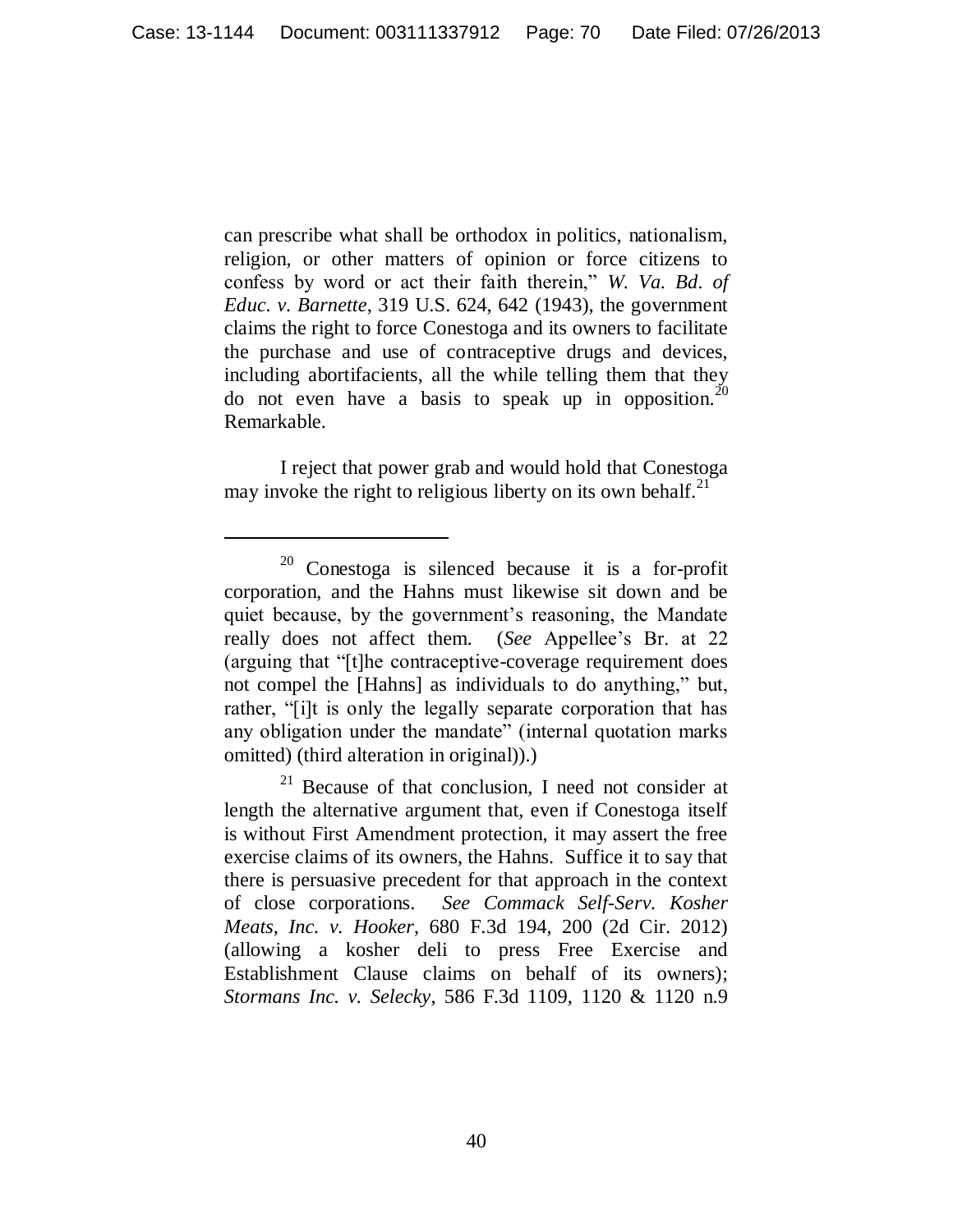(9th Cir. 2009) ("We have held that a corporation has standing to assert the free exercise right of its owners. … [A]n organization that asserts the free exercise rights of its owners need not be primarily religious … ."); *Townley*, 859 F.2d at 620 n.15 (holding that "it is unnecessary to address the abstract issue whether a for profit corporation has rights under the Free Exercise Clause independent of those of its shareholders and officers" because the corporation in question "presents no rights of its own different from or greater than its owners" rights," and allowing the corporation "standing to assert [its owners"] Free Exercise rights"); *Tyndale House Publishers, Inc. v. Sebelius*, 504 F. Supp. 2d 106, 116 (D.D.C. 2012) ("[T]he beliefs of Tyndale and its owners are indistinguishable."); *Legatus v. Sebelius*, 901 F. Supp. 2d 980, 988 (E.D. Mich. 2012) ("For the purposes of the pending motion, however, Weingartz Supply Co. may exercise standing in order to assert the free exercise rights of its president, Daniel Weingartz, being identified as "his company.""); *State ex rel. McClure v. Sports & Health Club, Inc.*, 370 N.W.2d 844, 850-51 (Minn. 1985) (holding that a "conclusory assertion that a corporation has no constitutional right to free exercise of religion is unsupported," and allowing a free exercise claim because the corporation"s owners "are the ones asserting the first amendment right to the free exercise of religion").

The Majority forecloses that line of argument, insisting that, although "[t]he corporate form offers several advantages "not the least of which was limitation of liability," ... the shareholder must give up some prerogatives" in return (Maj. Op. at 27), including, apparently, his religious convictions. That conclusion rests on a mistaken idea that the business purposes for which corporate law has developed and that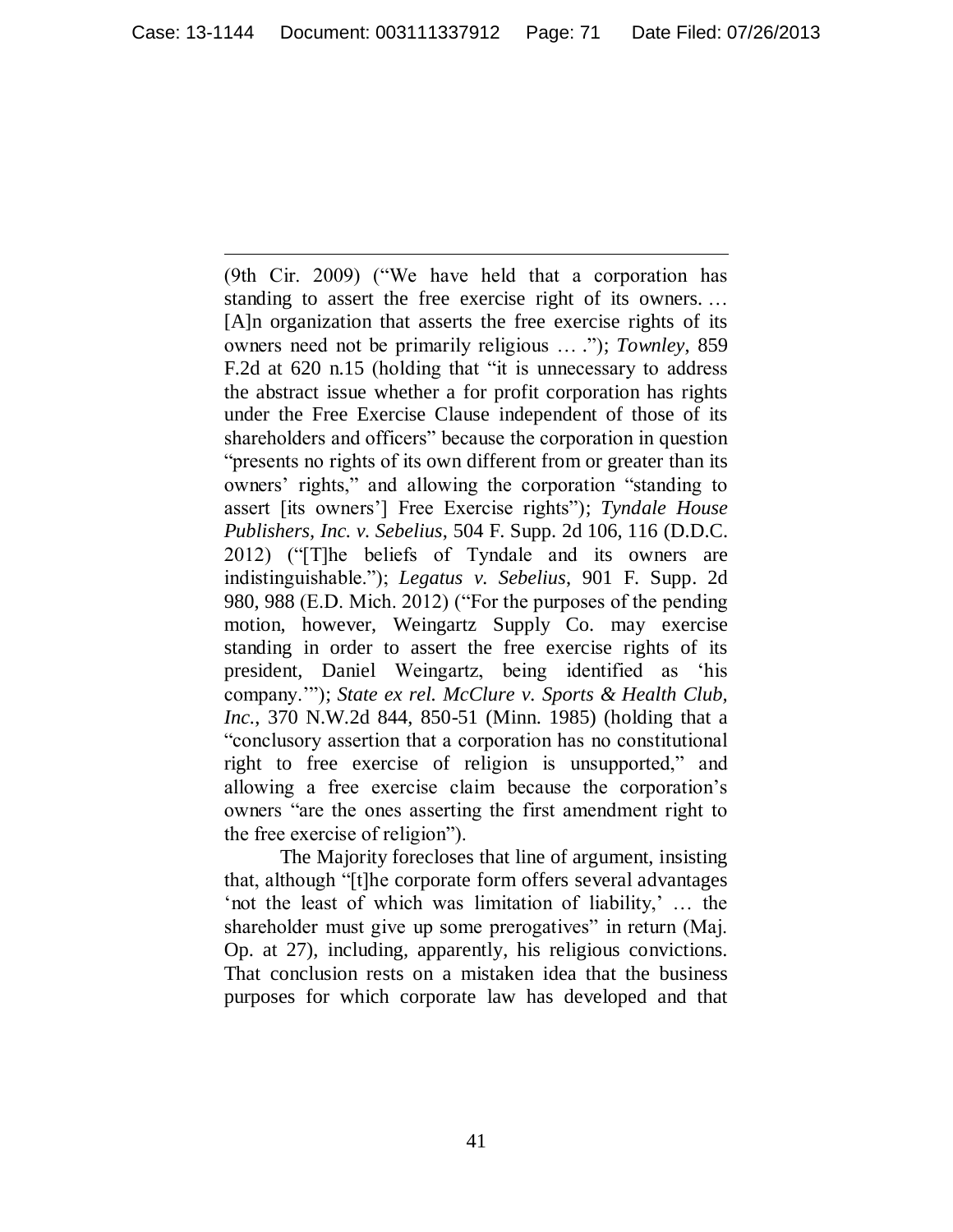## 2. *The Appellants' RFRA Claim*

Turning to the merits of the Appellants" RFRA claim, I am satisfied that both Conestoga and the Hahns have shown a likelihood of success. RFRA has been called the "most important congressional action with respect to religion since the First Congress proposed the First Amendment," Douglas Laycock & Oliver S. Thomas, *Interpreting the Religious Freedom Restoration Act*, 73 Tex. L. Rev. 209, 243 (1994), and it exists specifically to provide heightened protection to the free exercise of religion. The statute was produced by an "extraordinary ecumenical coalition in the Congress of liberals and conservatives, Republicans and Democrats, Northerners and Southerners, and in the country as a whole, a very broad coalition of groups that have traditionally defended … the various religious faiths … as well as those who champion the cause of civil liberties." *Religious Freedom Restoration Act of 1990: Hearing Before the* 

underpin the legal fiction of a corporation being separate from its owners must mean that the people behind the corporate veil are to be ignored for all purposes. That notion breezes past the very specific business objectives for which the corporate veil exists, namely, "to facilitate aggregations of capital," *Entel v. Guilden*, 223 F. Supp. 129, 131 (S.D.N.Y. 1963), and "to limit or eliminate the personal liability of corporate principals," *Goldman v. Chapman*, 844 N.Y.S.2d 126, 127 (N.Y. App. Div. 2007). Nothing in the history of the important doctrine of a corporation"s separate identity justifies the limitation on civil rights that the Majority endorses. *See Hobby Lobby*, 2013 WL 3216103, at \*27 (Hartz, J., concurring) ("What does limiting financial risk have to do with choosing to live a religious life?").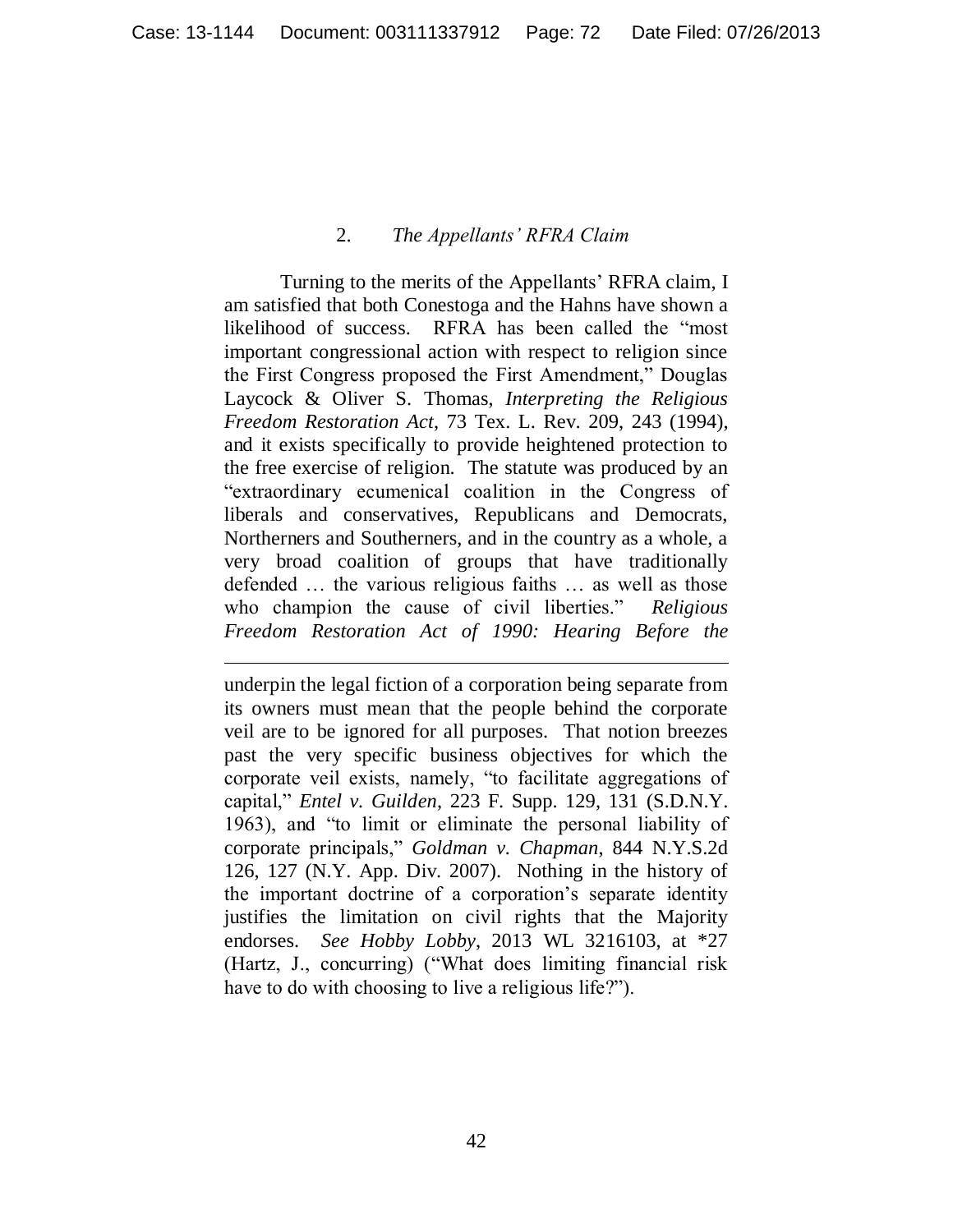*Subcomm. On Civil & Constitutional Rights of the H. Comm. on the Judiciary*, 101st Cong. 13 (1991) (statement of Rep. Solarz, chief sponsor of H.R. 5377).

Those diverse voices came together in response to the Supreme Court"s decision in *Employment Division, Department of Human Resources of Oregon v. Smith*, 494 U.S. 872 (1990), in which, while upholding a law that banned the use of peyote even for sacramental purposes, the Court held that the First Amendment's Free Exercise Clause does not require judges to engage in a case-by-case assessment of the religious burdens imposed by facially constitutional laws. *Id.* at 883-90. Congress quickly decried *Smith* as having "virtually eliminated the requirement that the government justify burdens on religious exercise imposed by laws neutral toward religion." 42 U.S.C.  $\S$  2000bb(a)(4). The stringent standard of review imposed by RFRA on government action reflects Congress's judgment that "governments should not substantially burden religious exercise without compelling justification." *Id.* § 2000bb(a)(3). It is intended "to restore the compelling interest test as set forth in *Sherbert v. Verner*, 374 U.S. 398 (1963) and *Wisconsin v. Yoder*, 406 U.S. 205 (1972) … in all cases where free exercise of religion is substantially burdened" by the Federal government, *id.*  $§ 2000bb(b)(1),<sup>22</sup>$  and we are to look to pre-*Smith* free

 $22$  Although the Supreme Court held RFRA unconstitutional as applied to state and local governments because it exceeded Congress' power under  $§ 5$  of the Fourteenth Amendment, *see City of Boerne v. Flores*, 521 U.S. 507 (1997), it "continues to apply to the Federal Government," *Sossamon v. Texas*, \_\_ U.S. \_\_, 131 S. Ct. 1651, 1656 (2011).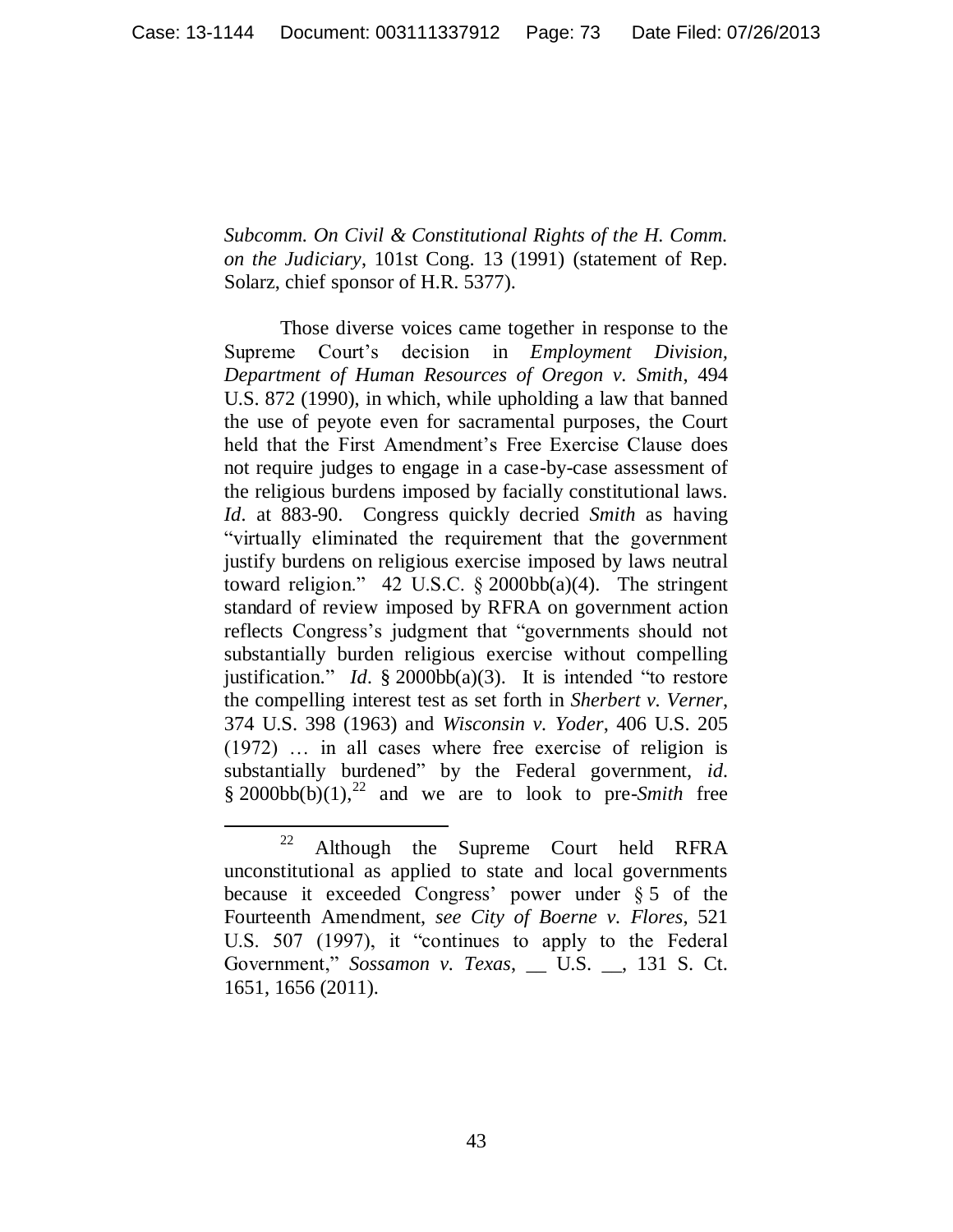exercise jurisprudence in assessing RFRA claims, *see Vill. of Bensenville v. FAA*, 457 F.3d 52, 62 (D.C. Cir. 2006).

In short, RFRA restores the judicial standard of review known as "strict scrutiny," which is "the most demanding test known to constitutional law." *City of Boerne v. Flores*, 521 U.S. 507, 534 (1997).The statute prohibits the Federal government from "substantially burden[ing] a person"s exercise of religion even if the burden results from a rule of general applicability,"<sup>23</sup> *id.* § 2000bb-1(a), except when the

 $\overline{a}$  $23$  Having determined (erroneously) that corporations, even closely held ones, do not enjoy religious liberty, the Majority declined to "decide whether such a corporation is a 'person' under the RFRA." (Maj. Op. at 28-29.) I believe that it is. Although the statute itself does not define "person," the fallback definition section in the United States Code provides that "unless the context indicates otherwise … the word[] 'person' ... include[s] corporations, companies, associations, firms, partnerships, societies, and joint stock companies, as well as individuals … ." 1 U.S.C. § 1; *see also Mohamad v. Palestinian Auth.*, 132 S. Ct. 1702, 1707 (2012) (explaining that the word "person" often includes corporations, and that Congress and the Supreme Court often use the word "individual" "to distinguish between a natural person and a corporation"); *Monell v. Dep't of Soc. Servs.*, 436 U.S. 658, 687 (1978) ("[B]y 1871, it was well understood that corporations should be treated as natural persons for virtually all purposes of constitutional and statutory analysis."). Given that corporations can assert religious exercise claims, *see supra* Part III.A.1, the District Court erred in concluding that "context indicates" that a for-profit corporation is not a "person" for purposes of RFRA.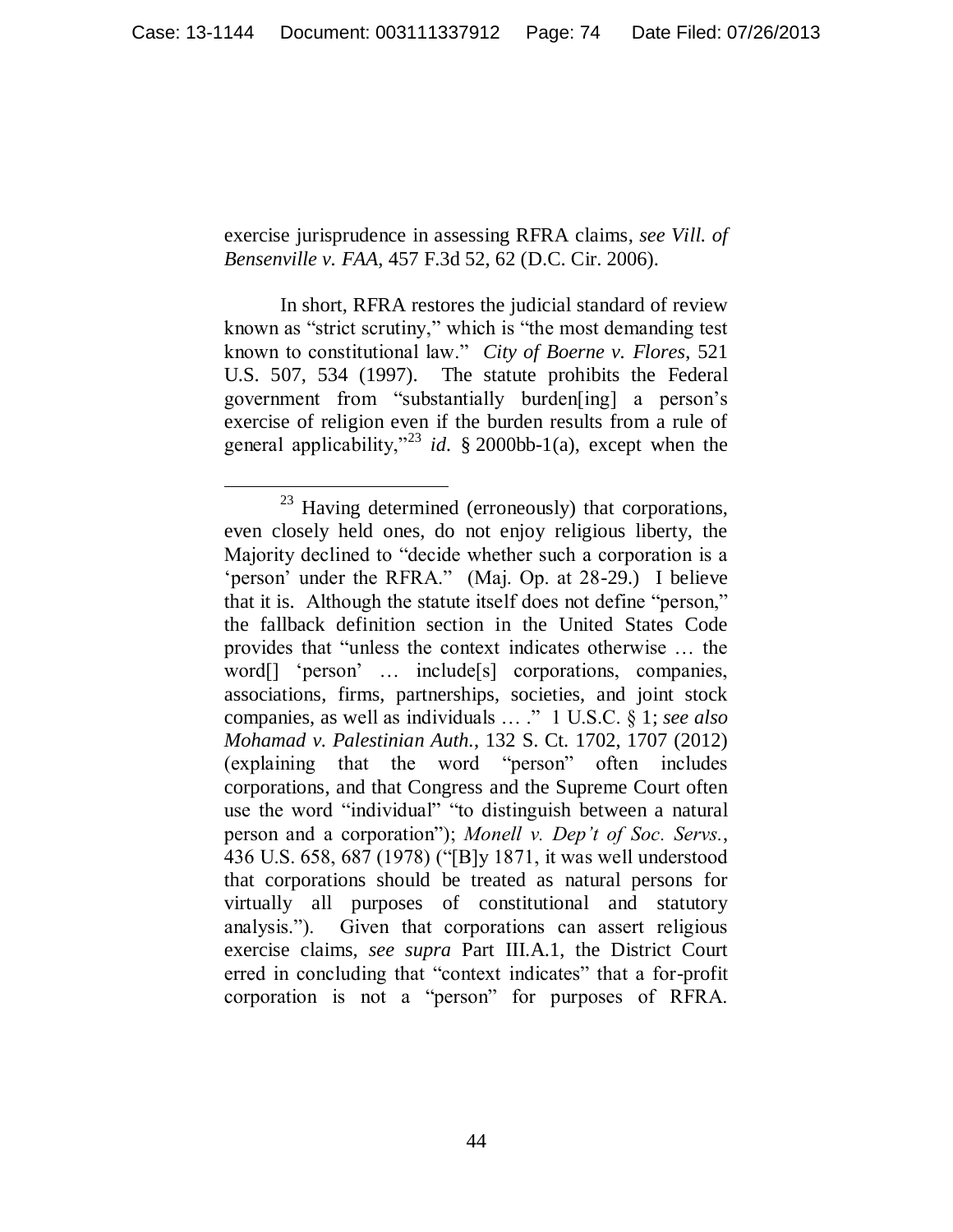government can "demonstrat[e] that application of the burden to the person  $-$  (1) is in furtherance of a compelling governmental interest; and (2) is the least restrictive means of furthering that compelling governmental interest," *id.* § 2000bb-1. The term "exercise of religion" "includes any exercise of religion, whether or not compelled by, or central to, a system of religious belief." *Id.* § 2000cc-5(7)(A), *incorporated by* 42 U.S.C. § 2000bb-2(4). A person whose religious practices are burdened in violation of RFRA "may assert that violation as a claim or defense in a judicial proceeding and obtain appropriate relief." *Id.* § 2000bb-1(c).

### a. *Substantial Burden*

Under RFRA, "a rule imposes a substantial burden on the free exercise of religion if it prohibits a practice that is both sincerely held by and rooted in the religious beliefs of the party asserting the claim." *United States v. Ali*, 682 F.3d 705, 710 (8th Cir. 2012) (internal quotation marks omitted). Within the related context of the Religious Land Use and Institutionalized Persons Act of 2000, a "substantial burden" exists where: (1) "a follower is forced to choose between following the precepts of his religion and forfeiting benefits otherwise generally available to other [persons] versus abandoning one of the precepts of his religion in order to

*Conestoga Wood Specialties Corp.*, 2013 WL 140110, at \*10. *See generally Hobby Lobby*, 2013 WL 3216103, at \*12 ("[T]he government has given us no persuasive reason to think that Congress meant "person" in RFRA to mean anything other than its default meaning in the Dictionary Act – which includes corporations regardless of their profitmaking status.").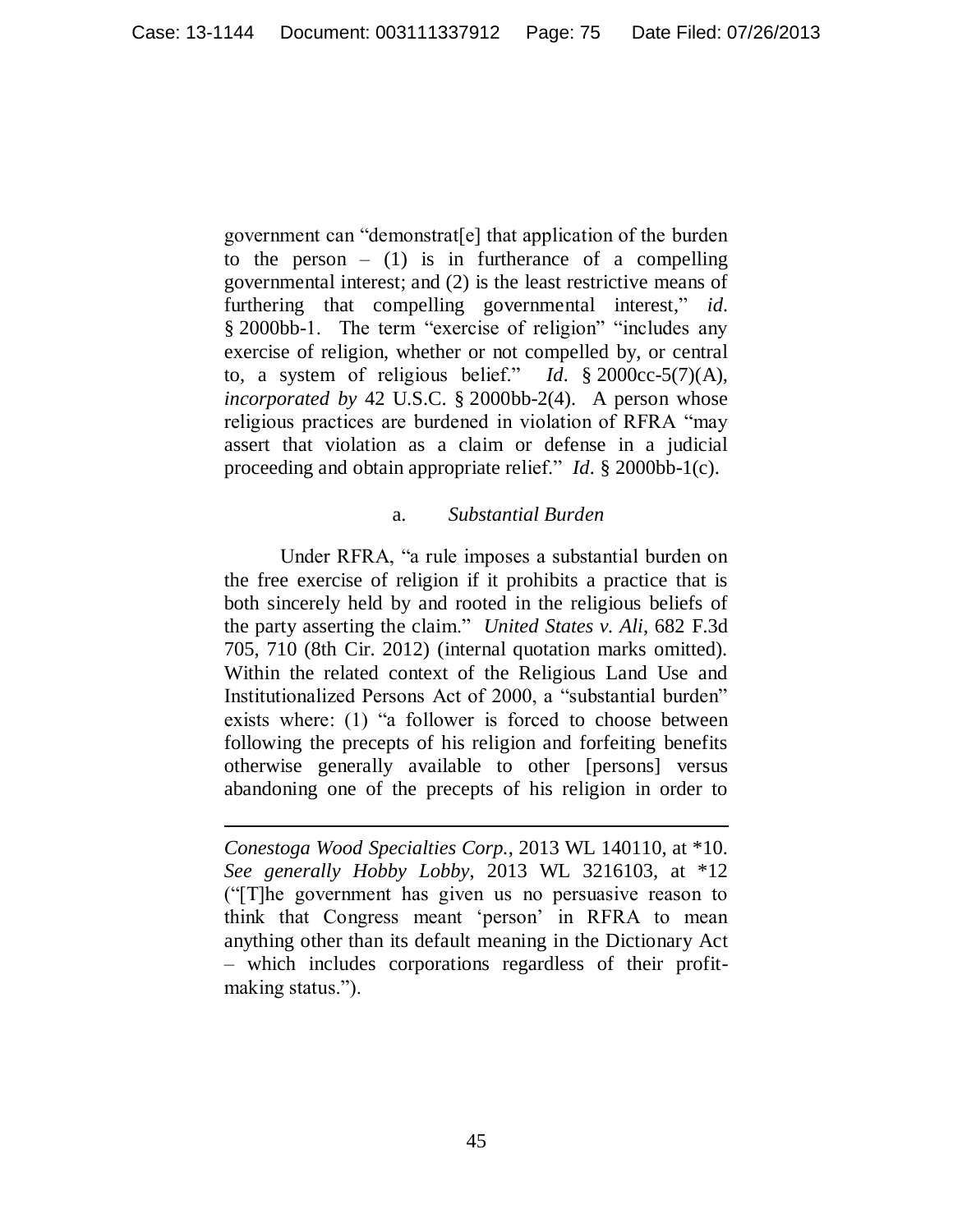receive a benefit"; or (2) "the government puts substantial pressure on an adherent to substantially modify his behavior and to violate his beliefs." *Washington v. Klem*, 497 F.3d 272, 280 (3d Cir. 2007).

The substantial burden test derives from the Supreme Court"s decisions in *Sherbert* and *Yoder*. In *Sherbert*, the Court held that a state"s denial of unemployment benefits to a Seventh-Day Adventist for refusing to work on Saturdays substantially burdened the exercise of her religious belief against working on Saturdays. The state law at issue in that case

> force[d] her to choose between following the precepts of her religion and forfeiting benefits, on the one hand, and abandoning one of the precepts of her religion in order to accept work, on the other hand. Governmental imposition of such a choice puts the same kind of burden upon the free exercise of religion as would a fine imposed against appellant for her Saturday worship.

*Sherbert*, 374 U.S. at 404. And in *Yoder* the Court held that a compulsory school attendance law substantially burdened the religious exercise of Amish parents who refused to send their children to high school. The burden in *Yoder* was a fine of between five and fifty dollars. The Court held that burden to be "not only severe, but inescapable," requiring the parents "to perform acts undeniably at odds with fundamental tenets of their religious belief." *Yoder*, 406 U.S. at 218.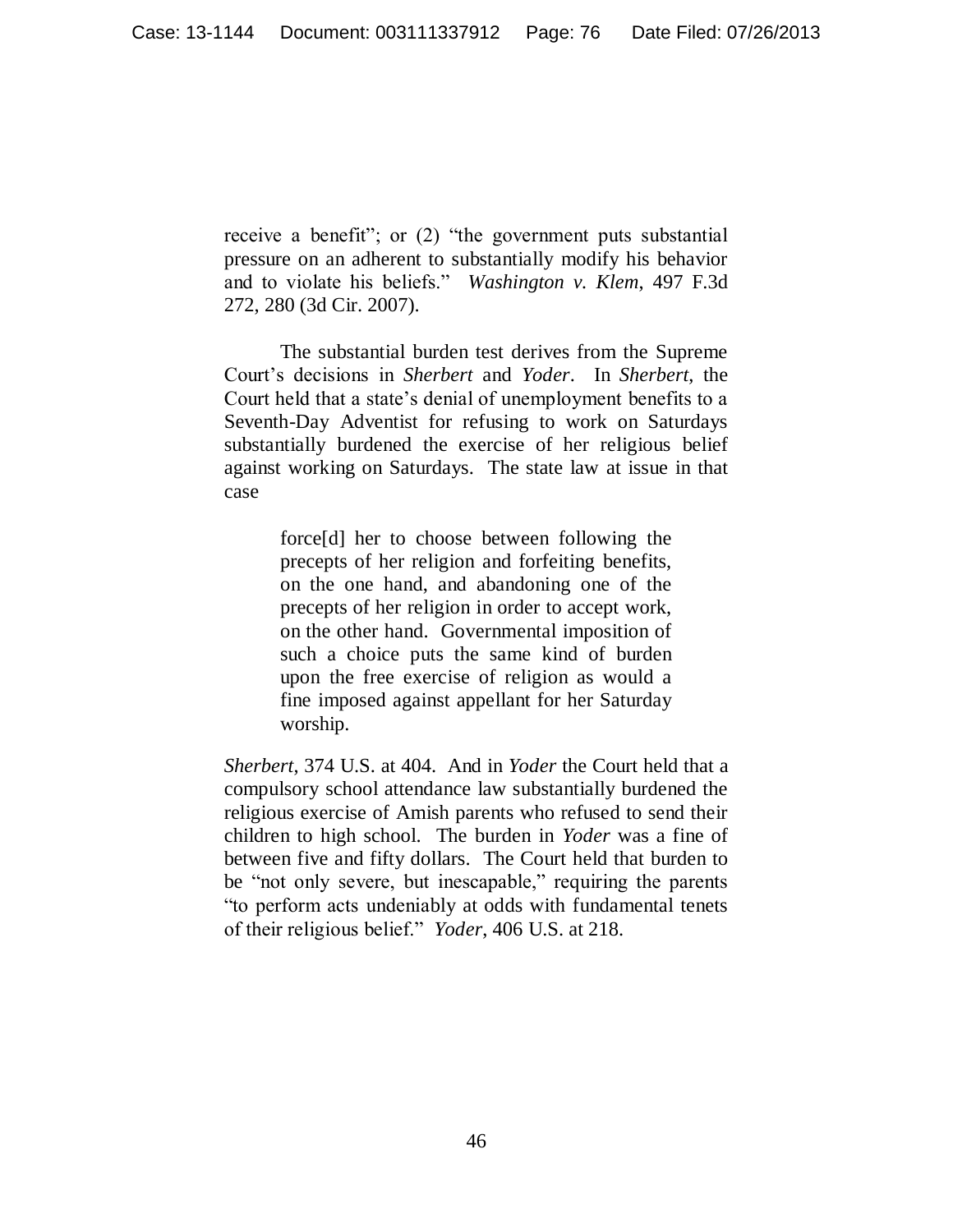The District Court here failed to appreciate the applicability of those precedents. It held, for two reasons, that the burden imposed by the Mandate on Conestoga and the Hahns was insubstantial. First, it said that Conestoga, as a for-profit corporation, lacks religious rights and so can suffer no burden on them, and, relatedly, that any harm to the Hahns' religious liberty is "too attenuated to be substantial" because it is Conestoga, not they, that must face the Mandate. *Conestoga Wood Specialties Corp.*, 2013 WL 140110, at \*12; *see also id.* at \*14 ("Conestoga"s corporate form … separates the Hahns from the requirements of the ACA, as the Women"s Preventive Healthcare regulations apply only to Conestoga, a secular corporation without free exercise rights, not the Hahns. Whatever burden the Hahns may feel from being involved with a for-profit corporation that provides health insurance that could possibly be used to pay for contraceptives, that burden is simply too indirect to be considered substantial under the RFRA."). That line of argument is fallacious, for the reasons I have just discussed and will not repeat. *See supra* Part III.A.1.

Relying on the recently reversed panel decision in *Hobby Lobby*, the District Court's second line of argument was that "the Hahns have not demonstrated that [the Mandate] constitute[s] a substantial burden upon their religion," *Conestoga Wood Specialties Corp.*, 2013 WL 140110, at \*12, because "the ultimate and deeply private choice to use an abortifacient contraceptive rests not with the Hahns, but with Conestoga's employees," *id.* at \*13. As the District Court saw it, "any burden imposed by the regulations is too attenuated to be considered substantial" because "[a] series of events must first occur before the actual use of an abortifacient would come into play," including that "the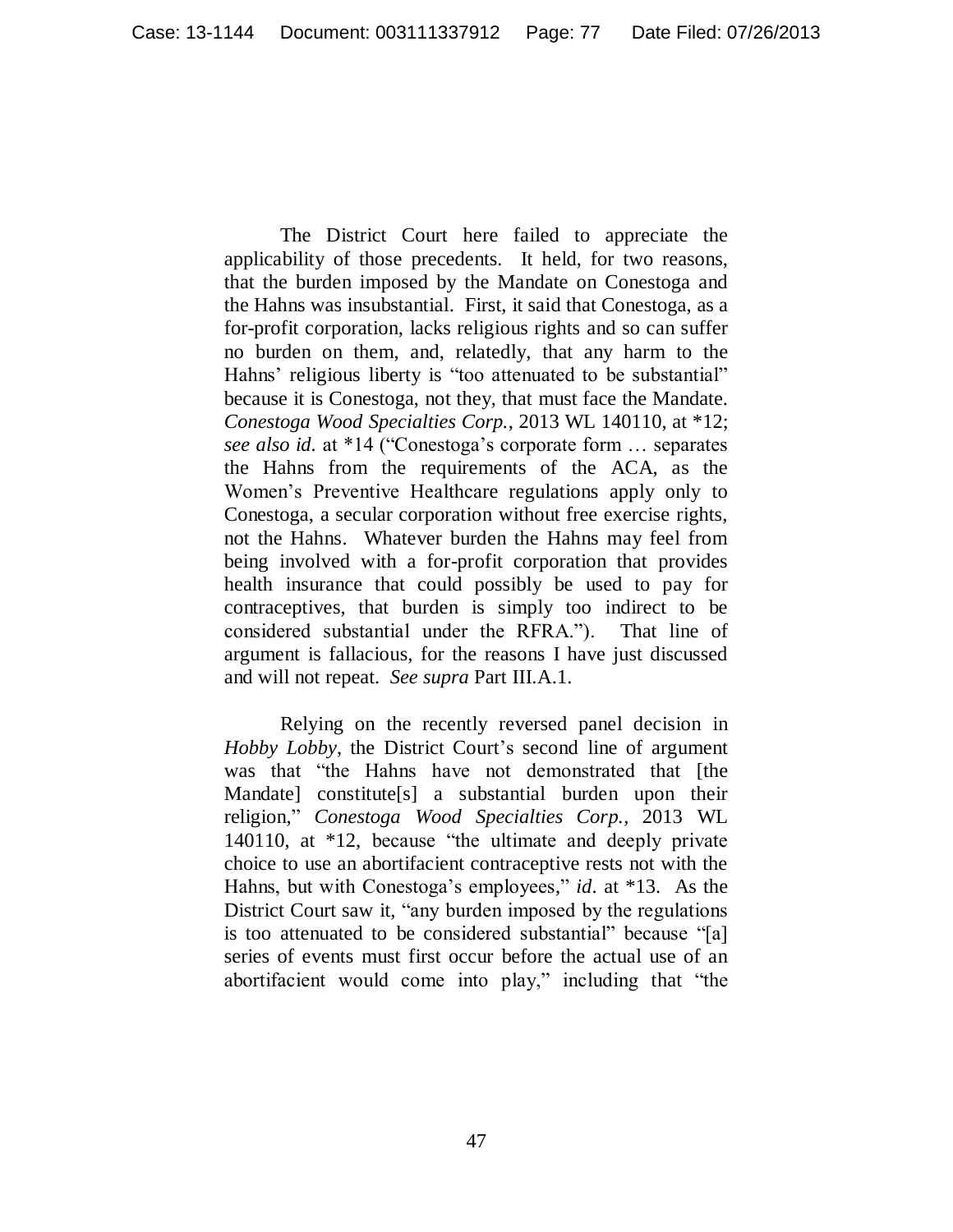payment for insurance [must be made] to a group health insurance plan that will cover contraceptive services …; the abortifacients must be made available to Conestoga employees through a pharmacy or other healthcare facility; and a decision must be made by a Conestoga employee and her doctor, who may or may not choose to avail themselves to these services." *Id.* at \*14. "Such an indirect and attenuated relationship," the Court held, "appears unlikely to establish the necessary substantial burden." *Id.* at \*12 (quoting *Hobby Lobby*, No. 12-6294, slip op. at 7, *rev'd en banc*, \_\_ F.3d \_\_, 2013 WL 3216103 (10th Cir. 2013)) (internal quotation marks omitted).

The problem with that reasoning is that it fundamentally misapprehends the substance of the Hahns' claim. As the Seventh Circuit rightly pointed out when granting an injunction in the Mandate case before it, "[t]he religious-liberty violation at issue here inheres in the *coerced coverage* of contraception, abortifacients, sterilization, and related services, *not* – or perhaps more precisely, *not only* – in the later purchase or use of contraception or related services." *Korte v. Sebelius*, No. 12-3841, 2012 WL 6757353, at \*3 (7th Cir. Dec. 28, 2012); *see also Tyndale House Publishers, Inc. v. Sebelius*, 904 F. Supp. 2d 106, 123 (D.D.C. 2012) ("Because it is the coverage, not just the use, of the contraceptives at issue to which the plaintiffs object, it is irrelevant that the use of the contraceptives depends on the independent decisions of third parties."); *Grote Indus., LLC v. Sebelius*, \_\_ F. Supp. 2d \_\_, 2012 WL 6725905, at \*6 (S.D. Ind. Dec. 27, 2012) ("We acknowledge that Plaintiffs object not just to the *use* of contraceptives, but to the *coverage* itself."). In requiring them to provide the offending insurance coverage, the Mandate requires the Hahns and Conestoga to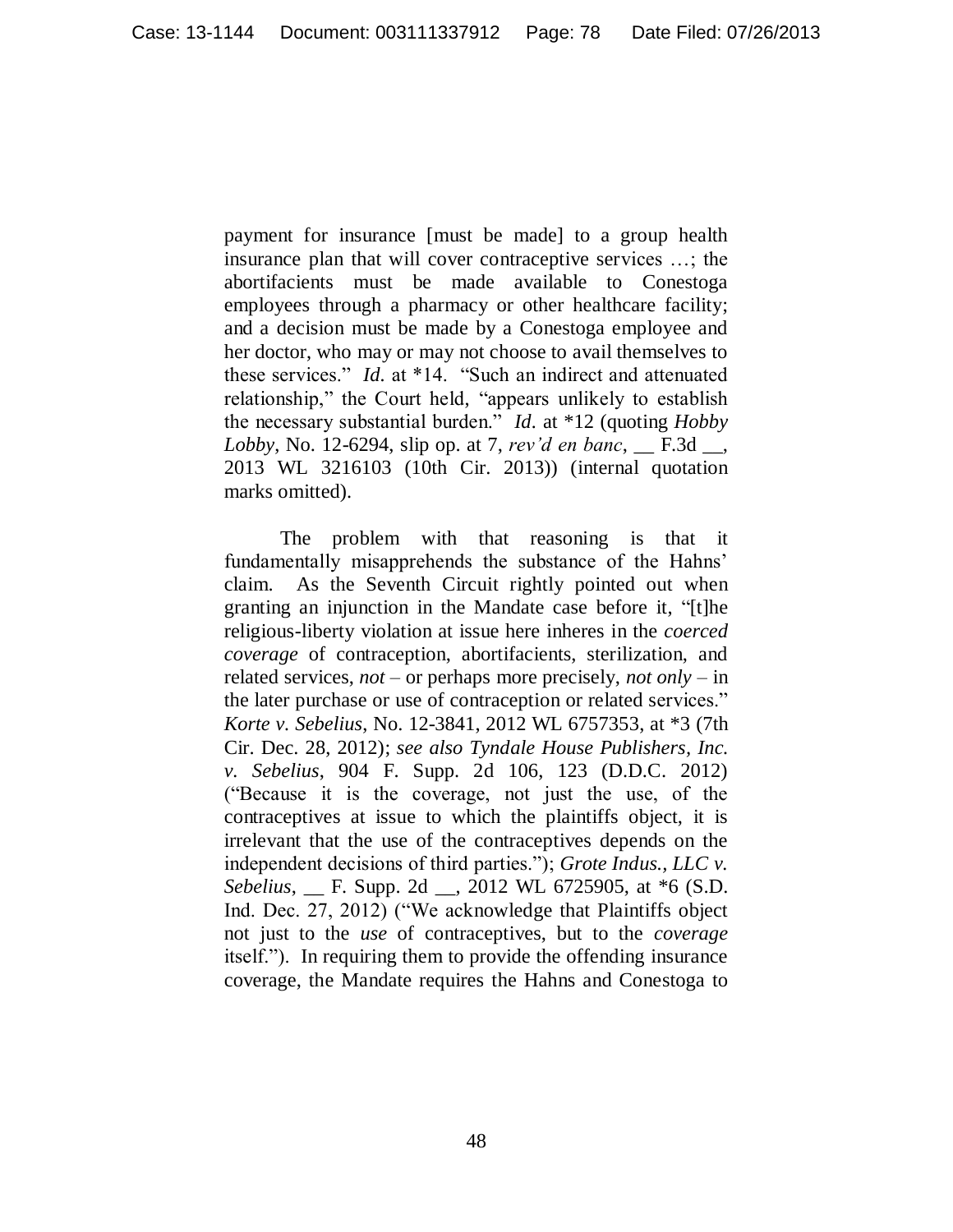take direct actions that violate the tenets of their Mennonite faith, with the threat of severe penalties for non-compliance. They face the "inescapable choice" between facilitating the provision of "drugs and services that they believe are immoral (and thereby commit[ting] an immoral act)," or "suffer[ing] severe penalties for non-compliance with the Mandate." (Appellants" Opening Br. at 26-27.) As explained in *Sherbert*  and *Yoder*, religious exercise is substantially burdened by a law that puts substantial pressure on a person to commit an act discouraged or forbidden by that person"s faith, and the Hahns" Mennonite faith forbids them not only from using certain contraceptives, but from paying for others to use them as well. *Cf. United States v. Indianapolis Baptist Temple*, 224 F.3d 627, 629 (7th Cir. 2000) ("The Free Exercise Clause … provides considerable … protection for the ability to practice (through the performance or non-performance of certain actions) one"s religion.").

Even if Conestoga's and the Hahns' only religious objection were the ultimate use of the offending contraceptives by Conestoga employees, however, the fact that the final decision on use involves a series of subdecisions does not render the burden on their religious exercise insubstantial. Nothing in RFRA suggests that indirect pressure cannot violate the statute. *See* 42 U.S.C. § 2000bb-1(a) (prohibiting not "direct" burdens, but "substantial" ones). Indeed, even though a burden may be characterized as "indirect," "the Supreme Court has indicated that indirectness is not a barrier to finding a substantial burden." *Tyndale*, 904 F. Supp. 2d at 123. The claimant in *Thomas v. Review Board of Indiana Employment Security Division*, 450 U.S. 707 (1981), quit his job because, based on his religious beliefs, he could not work in a factory that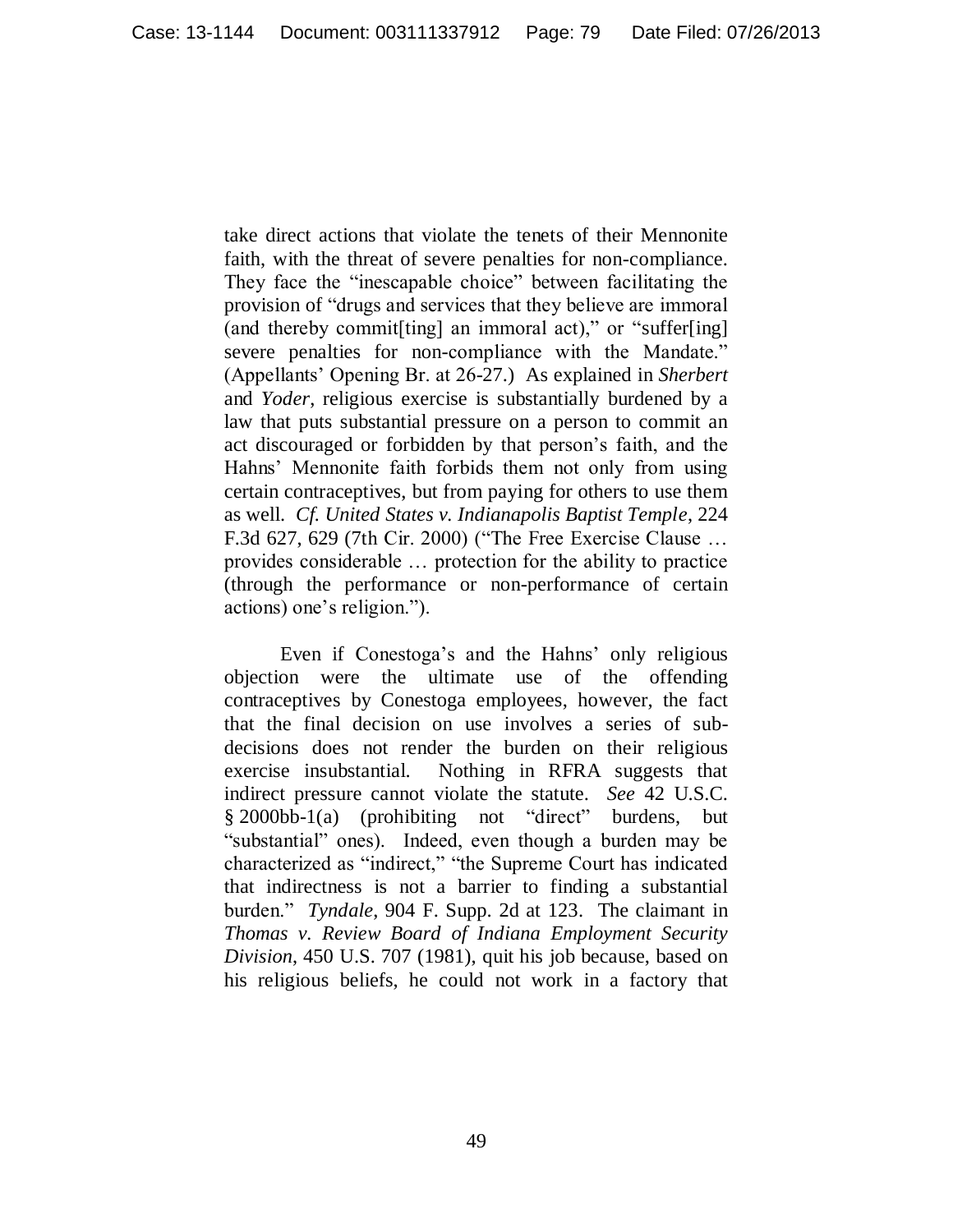produced tank turrets. The state denied him unemployment benefits and argued that his objection was unfounded because he had been willing to work in a different factory that produced materials that might be used for tanks. The Supreme Court held that, in determining whether Thomas's religious beliefs were burdened, it could not second-guess his judgment about what connection to armament production was unacceptably close for him: "Thomas drew a line, and it is not for us to say that the line he drew was an unreasonable one." *Id.* at 715. "While the compulsion may be indirect," the Court reasoned, "the infringement upon free exercise is nonetheless substantial." *Id.* at 718. The Court further instructed that "[c]ourts should not undertake to dissect religious beliefs" when analyzing substantial burden questions. *Id.* at 715. The Appellants here are entitled, just as much as Thomas was, to make judgments about when their connection with the acquisition and use of contraceptives becomes close enough to contravene their faith.

Moreover, if the indirectness of the ultimate decision to use contraceptives truly rendered insubstantial the harm to an employer, then no exemptions to the Mandate would be necessary. The harm to the Catholic Church by one of its employees' decision to use an abortifacient would be equally as indirect, and, by the District Court's logic, would pose equally as insubstantial a burden on the Church"s free exercise rights. But the Mandate does provide an exemption for so-called "religious employers," *see supra* note 16, and the regulation itself thus allows that an employee"s choice that only indirectly affects an employer can result in substantial harm to the employer. $^{24}$ 

<sup>&</sup>lt;sup>24</sup> The same logic applies to the District Court's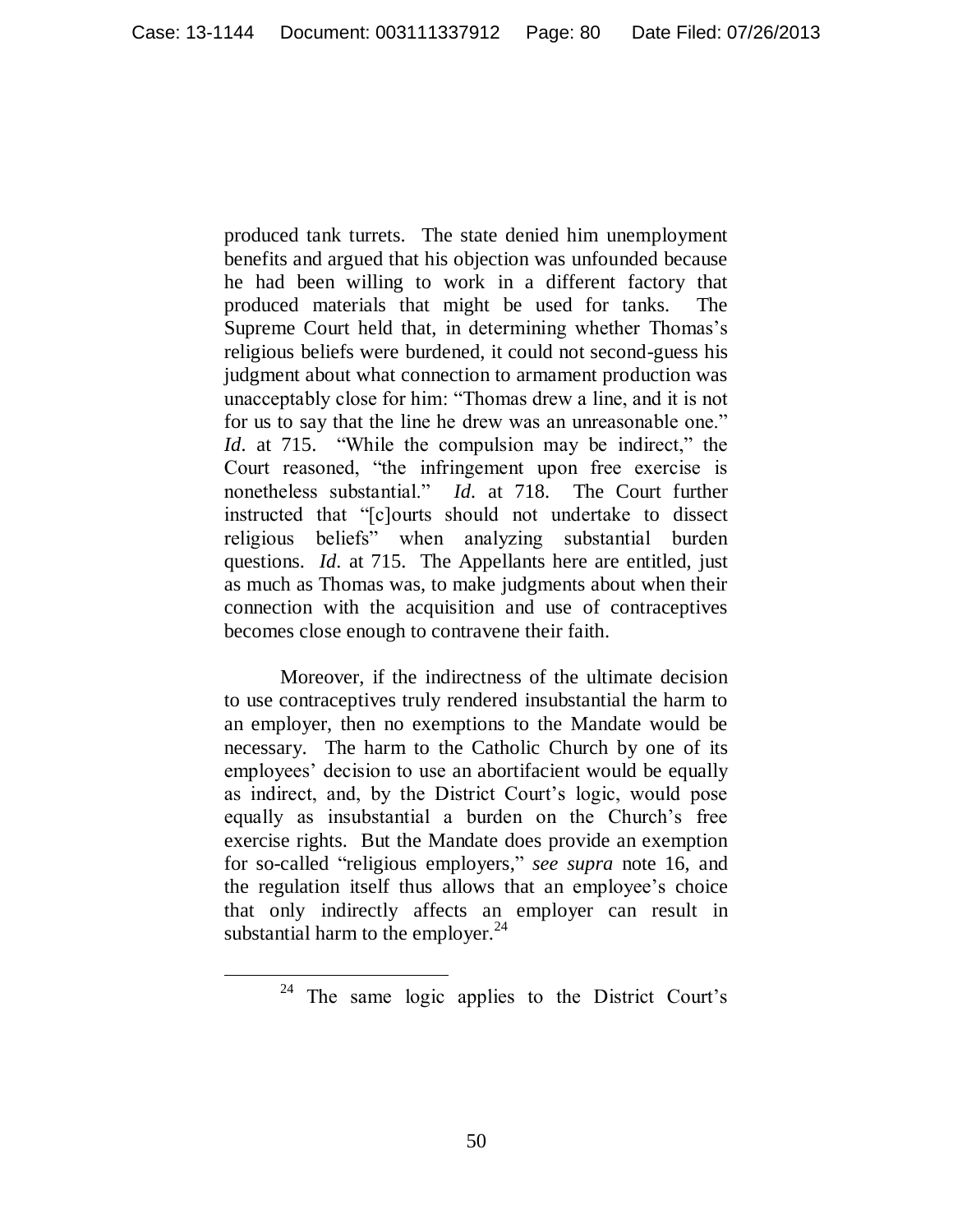It is true, as the Supreme Court cautioned in *United States v. Lee*, that "every person cannot be shielded from all the burdens incident to exercising every aspect of the right to practice religious beliefs. When followers of a particular sect enter into commercial activity as a matter of choice, the limits they accept on their own conduct as a matter of conscience and faith are not to be superimposed on the statutory schemes which are binding on others in that activity." 455 U.S. at 261. But even in *Lee*, the Court held that the requirement to pay Social Security taxes substantially burdened a for-profit Amish employer's religious exercise.<sup>25</sup> The Court held that,

 $\overline{a}$ 

statement that there is no difference to employers if, on one hand, their employees purchase contraceptives with salary or, on the other, they obtain them free of charge through company-provided health insurance. *Conestoga Wood Specialties Corp.*, 2013 WL 140110, at \*13; *see also Autocam*, No. 1:12-cv-1096, slip op. at 11 (noting that plaintiffs will be "paying indirectly for the same services through wages" that their employees may choose to use "for contraception products and services"). If that were the case, no exemptions would be required, even for religious employers. In a free society, there is a world of difference between paying money with no strings attached as compensation for an employee"s work and being forced to fund insurance coverage that expressly provides for goods and services believed to be morally reprehensible.

<sup>25</sup> The Supreme Court in *Lee* did not use the phrase "substantial burden," but, since *Lee*, the Court has consistently described its holding in that case as establishing that the government may substantially burden religious exercise only if it can show that the regulation in question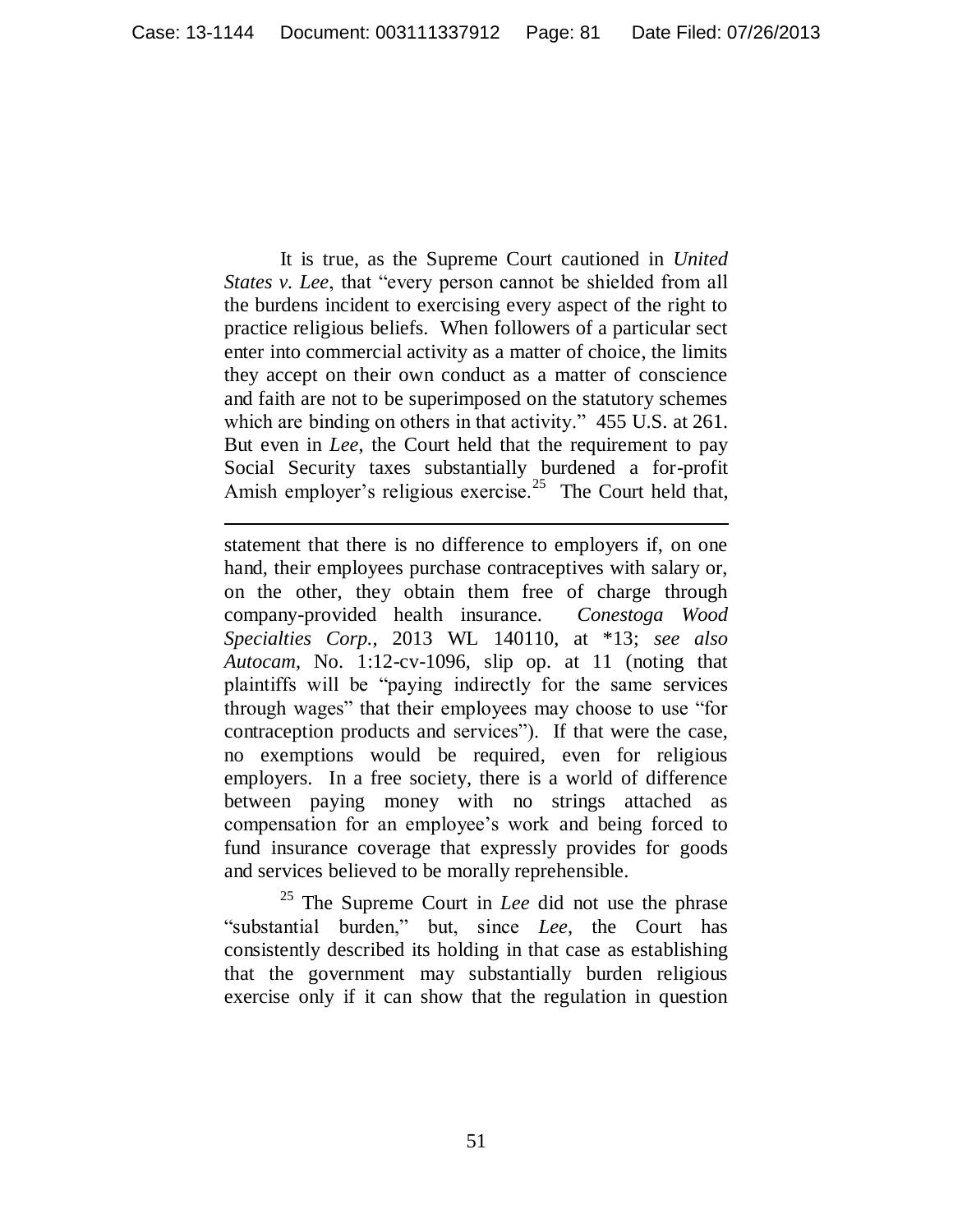"[b]ecause the payment of the taxes or receipt of benefits violates Amish religious beliefs, compulsory participation in the social security system interferes with their free exercise rights." *Id.* at 257. Although the Court held that religious adherents who enter the commercial marketplace do not have an absolute right to receive a religious exemption from all legal requirements that conflict with their faith, *id.* at 261, the fact that the Court concluded that there was a substantial burden and proceeded to apply strict scrutiny illustrates that the government does not have *carte blanche* to substantially burden the religious exercise of for-profit corporations and their owners.

Thus, I would hold that the District Court erred in concluding that the Mandate does not substantially burden Conestoga's and the Hahns' free exercise of religion.

# b. *Strict Scrutiny*

If government action "substantially burdens" religious exercise, it will be upheld under RFRA only if it "is in furtherance of a compelling governmental interest," and "is

satisfies strict scrutiny  $-$  that is, that the regulation furthers a compelling governmental interest in the least restrictive means possible. In *Hernandez v. Commissioner*, 490 U.S. 680 (1989), for example, the Court described the holding in *Lee* in the following manner: "[O]ur decision in *Lee* establishes that *even a substantial burden* would be justified by the "broad public interest in maintaining a sound tax system,' free of 'myriad exceptions flowing from a wide variety of religious beliefs."" *Id.* at 699-700 (quoting *Lee*, 455 U.S. at 260) (emphasis added).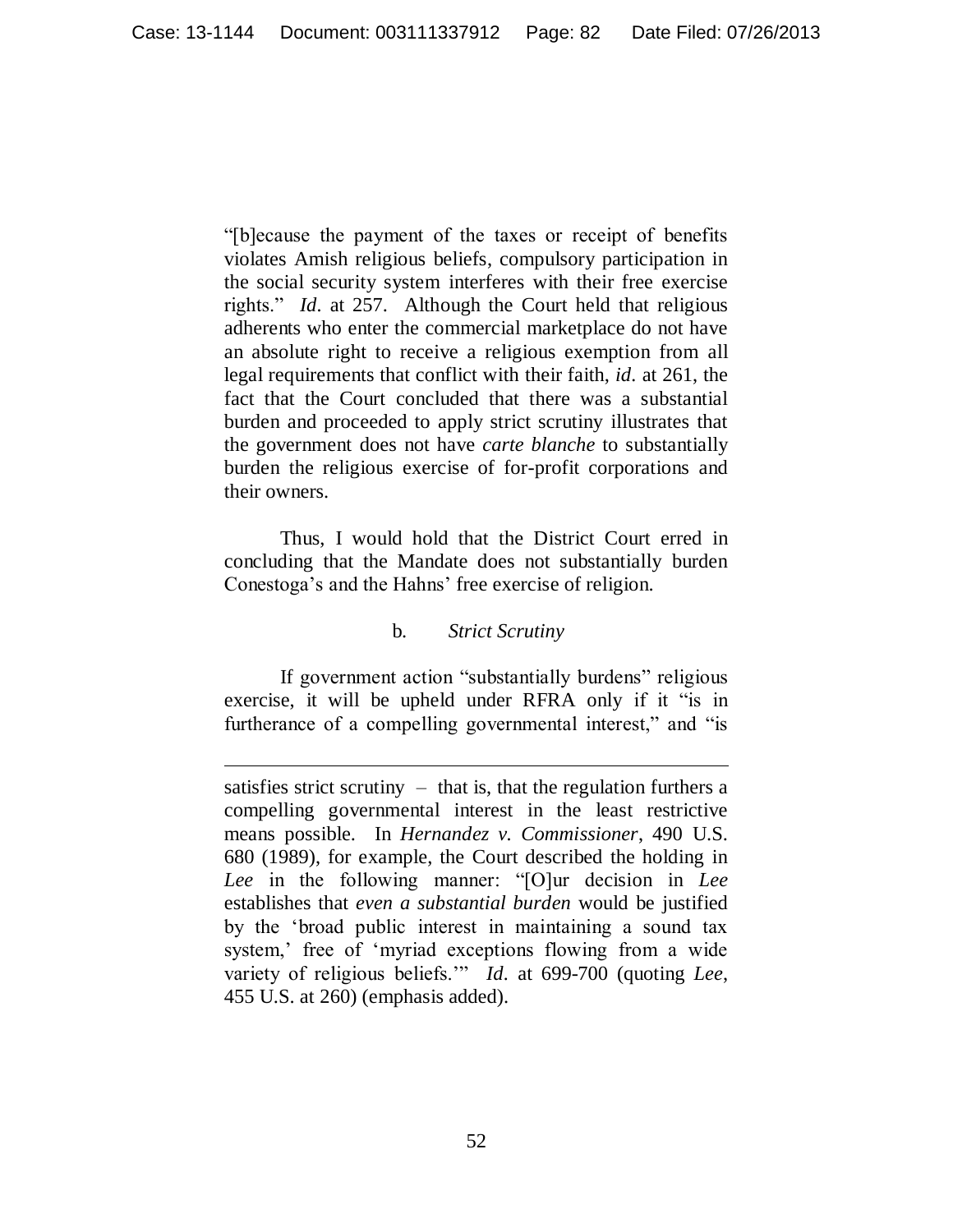the least restrictive means" of accomplishing that interest*.* 42 U.S.C. § 2000bb-1. Neither the Majority nor the District Court addressed that strict scrutiny test, because they disposed of the case on other grounds. The Supreme Court has said that strict scrutiny must not be ""strict in theory, but fatal in fact."" *Adarand Constructors, Inc. v. Pena*, 515 U.S. 200, 237 (1995). And it has recently noted that "the opposite is also true": "[s]trict scrutiny must not be strict in theory but feeble in fact." *Fisher v. Univ. of Texas at Austin*, slip op. at 13, 570 U.S. \_\_ (2013). Only the feeblest application of strict scrutiny could result in upholding the Mandate on this record.

### i. *Compelling Interest*

Compelling interests are those "of the highest order," *Church of the Lukumi Babalu Aye, Inc. v. City of Hialeah*, 508 U.S. 520, 546 (1993), or "paramount interests," *Thomas v. Collins*, 323 U.S. 516, 530 (1945). The government maintains that the Mandate advances two compelling governmental interests: "public health and gender equality." (Appellee"s Br. at 34.) In particular, it states that the "health services at issue here relate to an interest – a woman"s control over her procreation – that is so compelling as to be constitutionally protected from state interference." (Appellee"s Br. at 34-35.)

Preserving public health and ending gender discrimination are indeed of tremendous societal significance. The government can certainly claim "a compelling interest in safeguarding the public health by regulating the health care and insurance markets." *Mead v. Holder*, 766 F. Supp. 2d 16, 43 (D.D.C. 2011). And, as it is of undoubted "importance, both to the individual and to society, [to] remov[e] the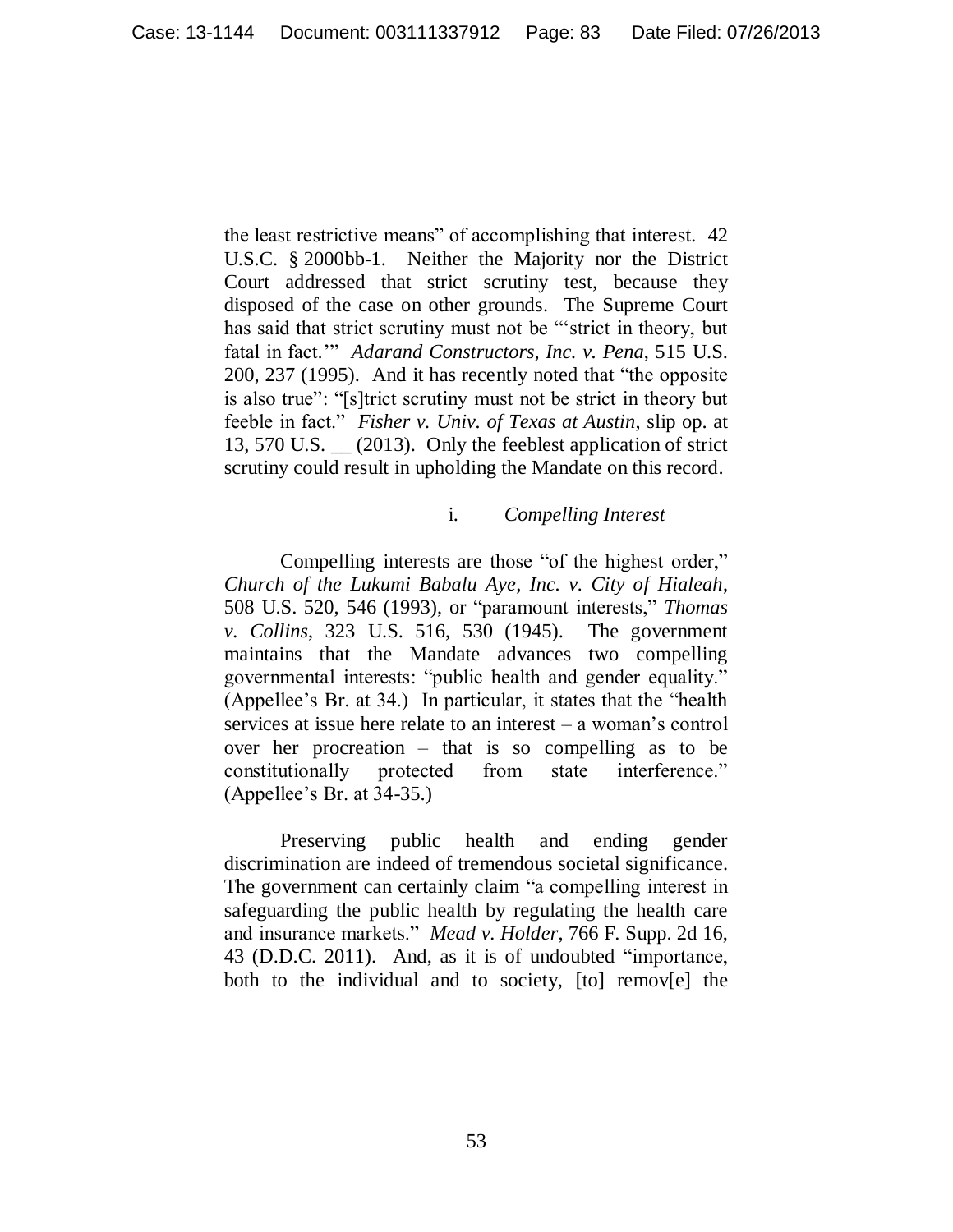barriers to economic advancement and political and social integration that have historically plagued certain disadvantaged groups, including women," *Roberts v. U.S. Jaycees*, 468 U.S. 609, 626 (1984), there is a compelling interest in "[a]ssuring women equal access to … goods, privileges, and advantages" enjoyed by men, *id.*

Assuming for the sake of discussion that the Mandate may actually advance those interests, it must nevertheless be observed that the mere "invocation" of a "general interest in promoting public health and safety [or, for that matter, gender equality] … is not enough" under RFRA. *Gonzales v. O Centro Espirita Beneficente Uniao do Vegetal*, 546 U.S. 418, 438 (2006). The government must show that the application of the Mandate to the Hahns and Conestoga in particular furthers those compelling interests. 42 U.S.C. § 2000bb-1(b)(1); *see Tyndale*, 904 F. Supp. 2d at 125 (providing that the government "must show that requiring [appellants] to provide the contraceptives to which they object … will further the government's compelling interests in promoting public health and in providing women equal access to health care"); *see also O Centro*, 546 U.S. at 430 ("RFRA requires the Government to demonstrate that the compelling interest test is satisfied through application of the challenged law "to the person" – the particular claimant whose sincere exercise of religion is being substantially burdened." (quoting 42 U.S.C.  $\S$  2000bb-1(b))). Courts are required to "look[] beyond broadly formulated interests justifying the general applicability of government mandates and scrutinize[] the asserted harm of granting specific exemptions to particular religious claimants." *Id.* at 431; *see also Yoder*, 406 U.S. at 236 ("[I]t was incumbent on the State to show with more particularity how its admittedly strong interest in compulsory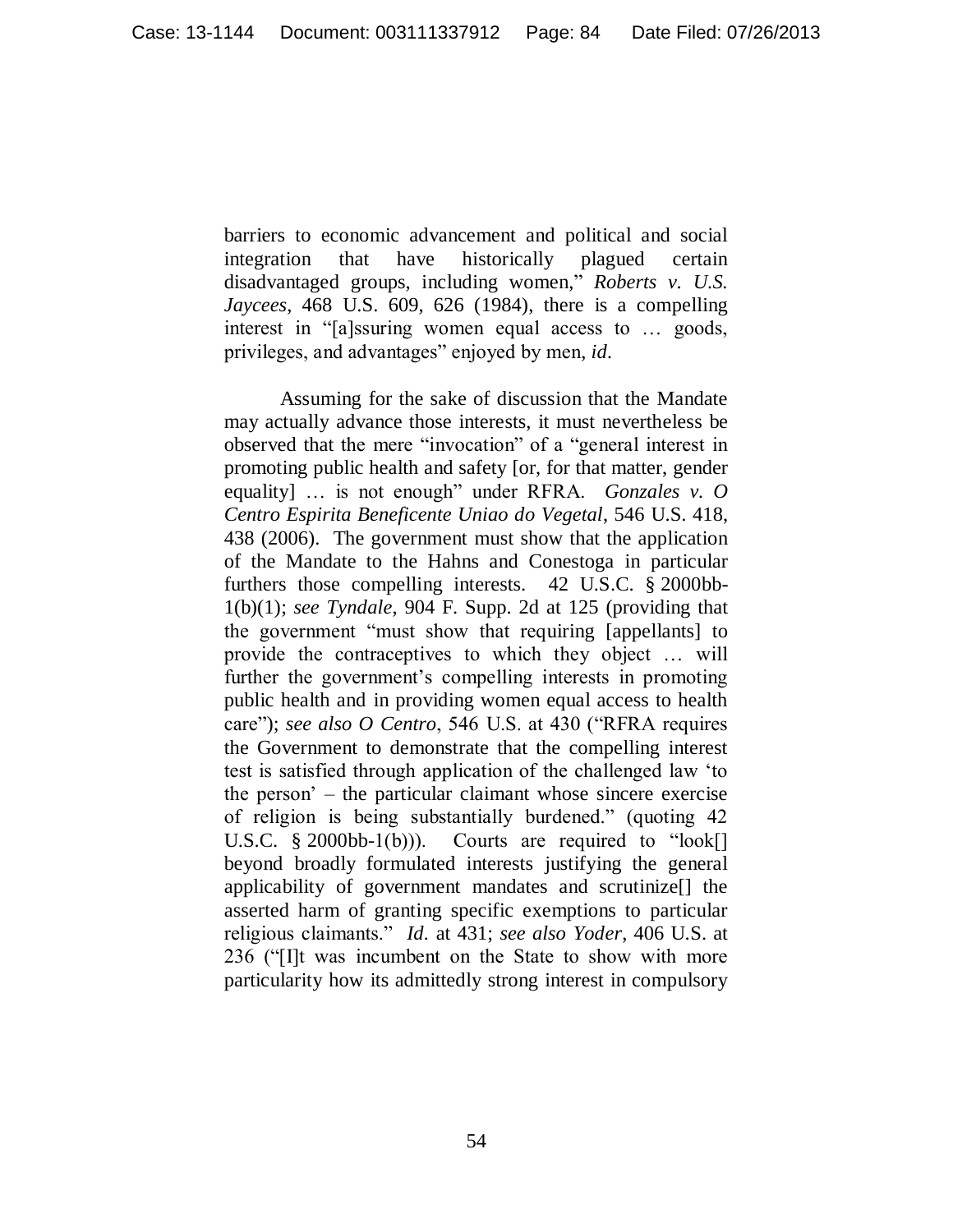education would be adversely affected by granting an exemption to the Amish."). The government must "offer[] evidence that granting the requested religious accommodations would seriously compromise its ability to administer" its contraceptive Mandate. *O Centro*, 546 U.S. at 435. It has failed to do that.

The government's arguments against accommodating the Hahns and Conestoga are "undermined by the existence of numerous exemptions [it has already made] to the ... mandate." *Newland v. Sebelius*, 881 F. Supp. 2d 1287, 1297 (D. Colo. 2012). By its own choice, the government has exempted an enormous number of employers from the Mandate, including "religious employers" who appear to share the same religious objection as Conestoga and the Hahns, leaving tens of millions of employees and their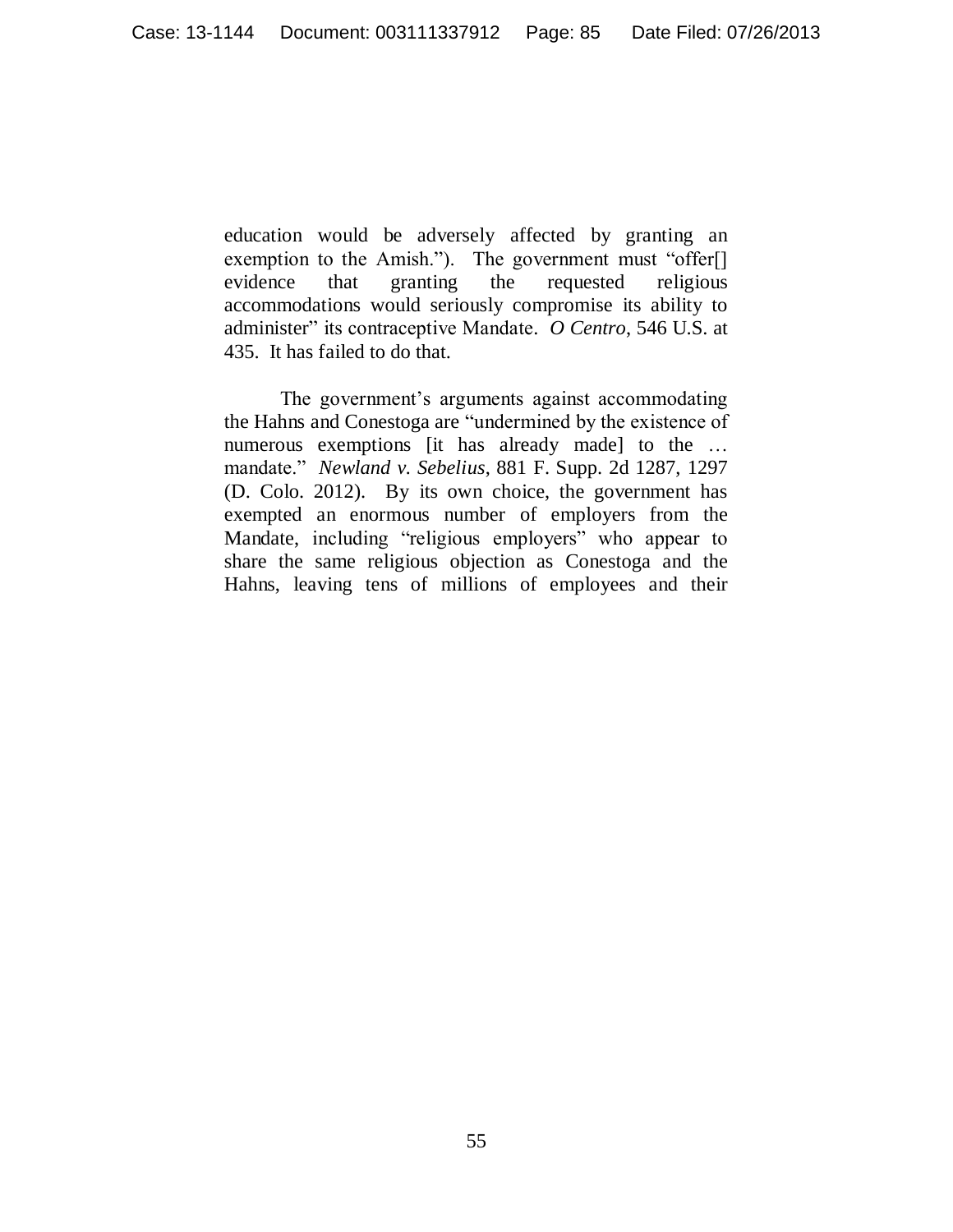families untouched by it.<sup>26</sup> "[A] law cannot be regarded as protecting an interest of the highest order when it leaves

With respect to the Mandate, as a result of the multiple and wide-reaching exemptions, millions of individuals – perhaps upwards of 190 million, *see Newland*, 881 F. Supp. 2d at 1298 ("The government has exempted over 190 million health plan participants ... from the preventive care coverage

 $\overline{a}$ <sup>26</sup> The sheer number of employers exempted from the Mandate distinguishes this case from *United States v. Lee*. In that case, the Supreme Court held that, although the "compulsory participation in the social security system interfere<sup>[d]</sup> with [the plaintiff Amish employer's] free exercise rights," 455 U.S. at 257, the social security system nonetheless satisfied strict scrutiny as applied to the Amish employer, regardless of Congress"s having exempted from social security taxes "self-employed members of other religious groups with similar beliefs," *id.* at 255 (citation omitted). As the Court described it, that provision exempted only a "narrow category" of "[s]elf-employed persons" who are members of "a religious community" that, like the Amish, "ha[s] its own 'welfare' system," *id.* at 261, a small group to say the least.

By way of comparison, the Supreme Court held in *O Centro* that the government had failed to make a showing that a ban on the use of a hallucinogenic substance served a compelling interest as applied to a Native American tribe that used the substance as part of its religious services. 546 U.S. at 439. The Court relied heavily on similar religious exemptions granted with respect to the use of peyote by "hundreds of thousands" of members of the Native American Church, and found that such broad exemptions weighed heavily against finding a compelling interest. *Id.* at 433-34.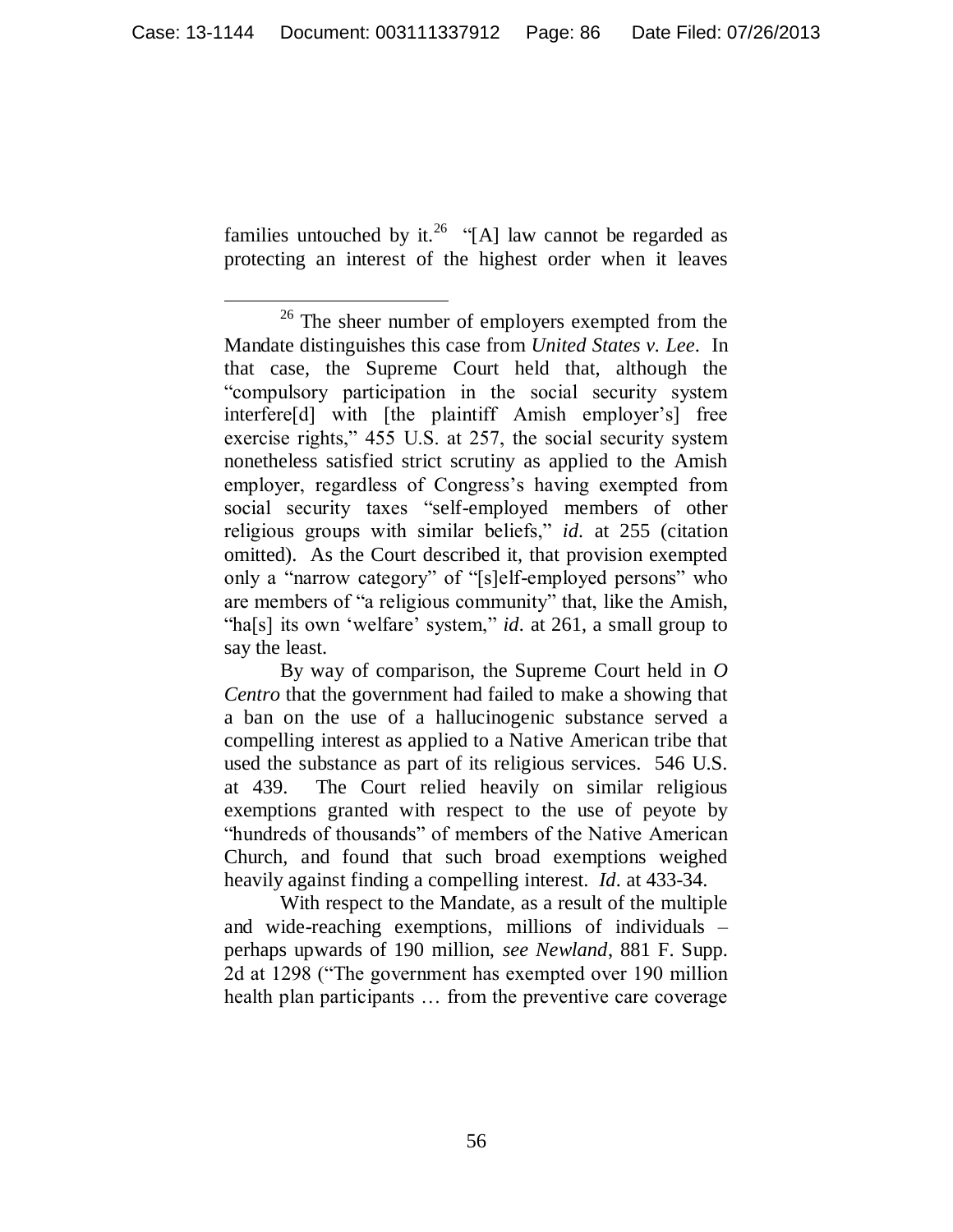appreciable damage to that supposedly vital interest unprohibited." *Church of the Lukumi Babalu Aye*, 508 U.S. at 547 (alteration and internal quotation marks omitted). So, when the government's proffered compelling interest applies equally to employers subject to a law and those exempt from it, "it is difficult to see how [the] same findings [supporting the government"s interest] alone can preclude any consideration of a similar exception" for a similarly situated plaintiff. *O Centro*, 546 U.S. at 433; *see also Republican Party of Minn. v. White*, 536 U.S. 765, 780 (2002) (noting that the purpose of a law is undermined when it is "so woefully underinclusive as to render belief in [its] purpose a challenge to the credulous"). The Mandate is a classic example of such arbitrary underinclusiveness. It cannot legitimately be said to vindicate a compelling governmental interest because the government has already exempted from its reach grandfathered plans, employers with under 50 employees, and what it defines as "religious employers" (*see*  Maj. Op. at 12 n.4), thus voluntarily allowing millions upon millions of people – by some estimates  $190$  million – to be covered by insurance plans that do not satisfy the supposedly vital interest of providing the public with free contraceptives. *See Geneva Coll. v. Sebelius*, No. 12-cv-00207, 2013 WL 3071481, at \*10 (W.D. Pa. June 18, 2013) ("In light of the myriad exemptions to the mandate's requirements already granted, the requirement is woefully underinclusive and therefore does not serve a compelling government interest." (internal quotation marks omitted)).

mandate.") – will fall outside the government's interest in increasing access to contraceptives. This case is thus even further removed than *O Centro* from the narrow exemption involved in *Lee*.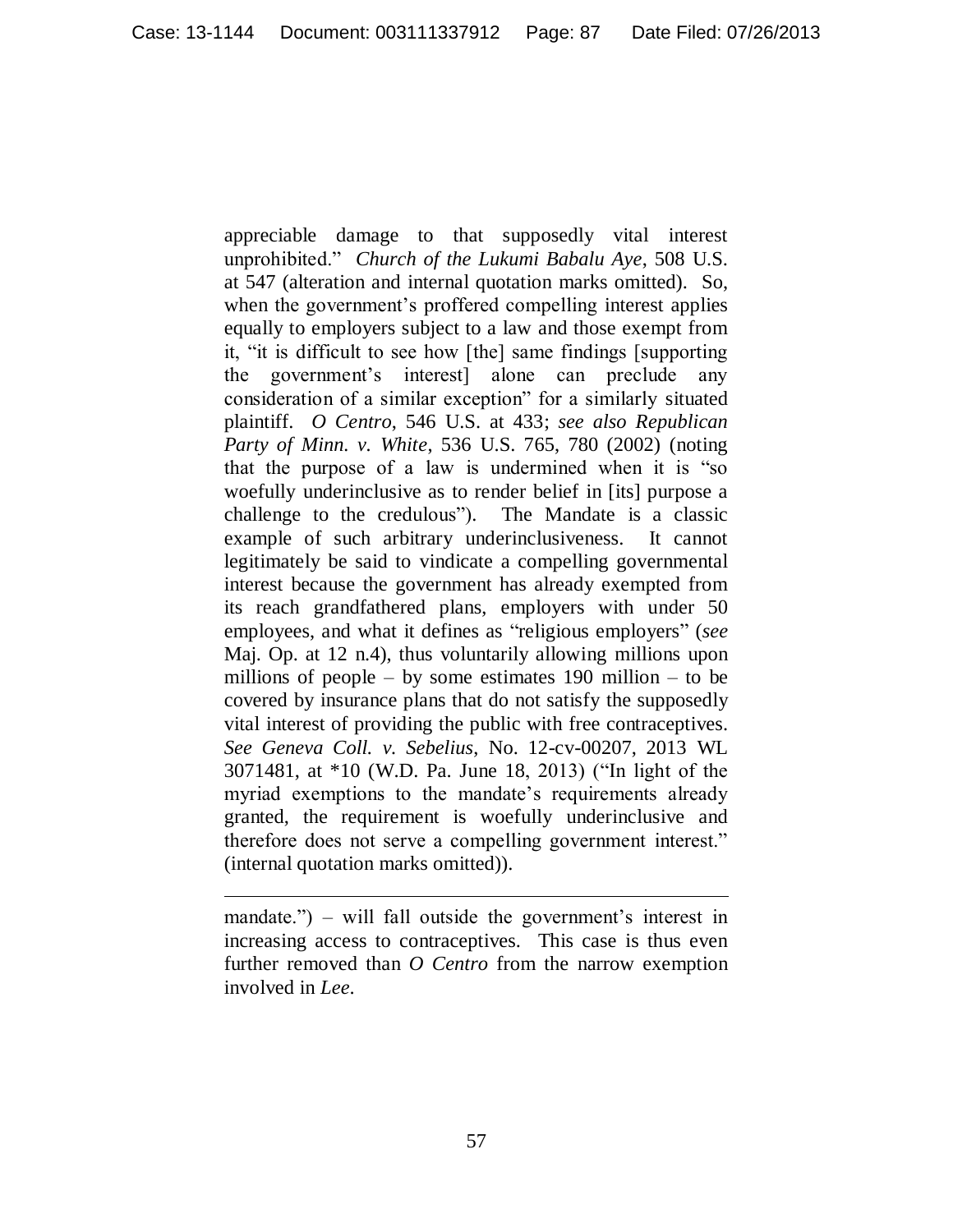### ii. *Least Restrictive Means*

Nor can the government affirmatively establish that the Mandate is the least restrictive means of advancing its interests in health and gender equality. Statutes fail the "least restrictive means" test when they are "overbroad" or "underinclusive." *Church of the Lukumi Babalu Aye*, 508 U.S. at 546. The underinclusiveness here is manifest, as just described. Moreover, the least restrictive means test is aimed at uncovering "the extent to which accommodation of the [plaintiff] would impede the state's objectives," and "[w]hether the state has made this showing depends on a comparison of the cost to the government of altering its activity to allow the religious practice to continue unimpeded versus the cost to the religious interest imposed by the government activity." *S. Ridge Baptist Church v. Indus. Comm'n*, 911 F.2d 1203, 1206 (6th Cir. 1990) (internal quotation marks omitted). If the government "has open to it a less drastic way of satisfying its legitimate interests, it may not choose a [regulatory] scheme that broadly stifles the exercise of fundamental personal liberties." *Anderson v. Celebrezze*, 460 U.S. 780, 806 (1983) (internal quotation marks omitted).

The Hahns and Conestoga argue that the government could directly further its interest in providing greater access to contraception without violating their religious exercise by, for example,

> (1) offer[ing] tax deductions or credits for the purchase of contraceptive services; (2) expand[ing] eligibility for already existing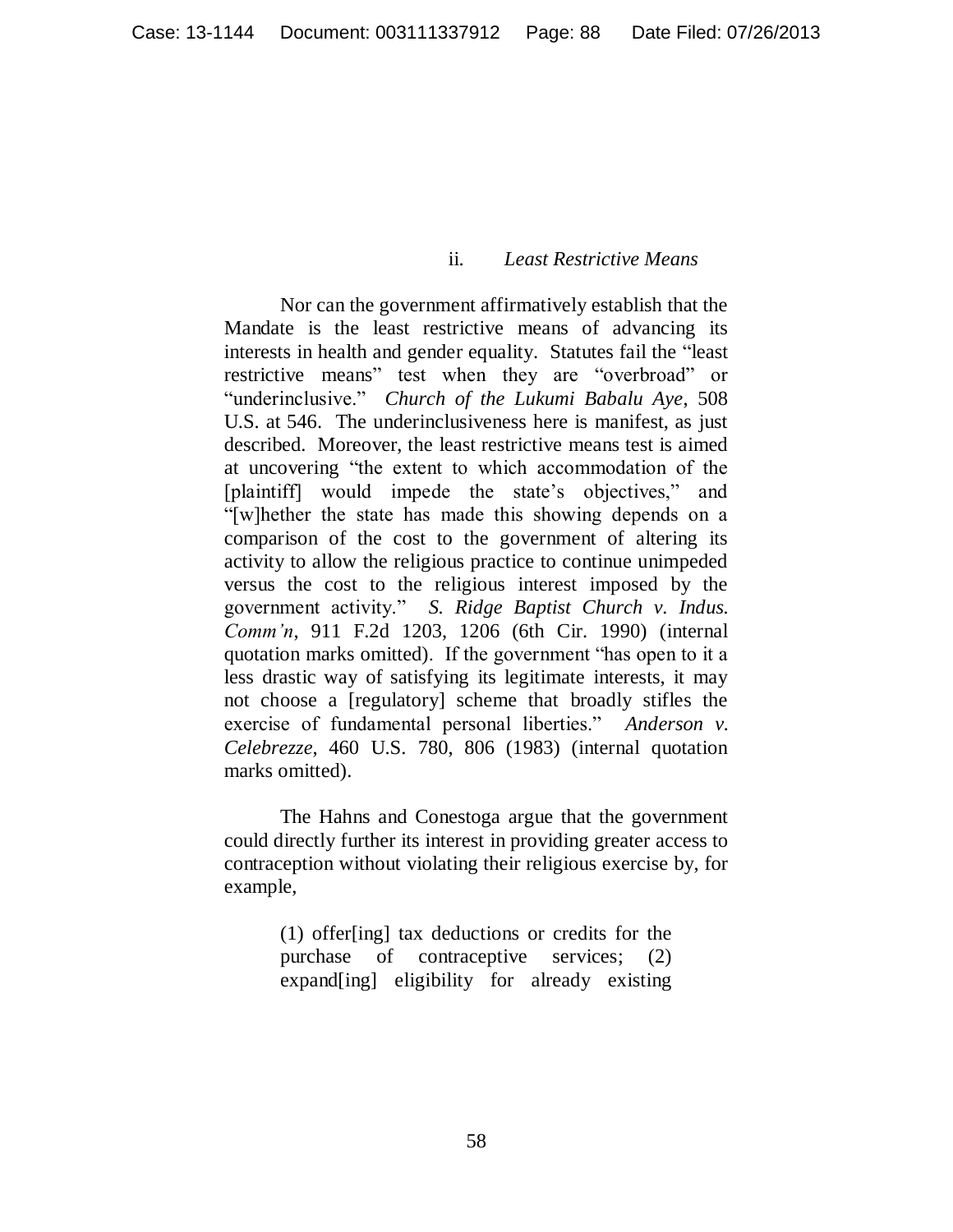federal programs that provide free contraception; (3) allow[ing] citizens who pay to use contraceptives to submit receipts to the government for reimbursement; or (4) provid[ing] incentives for pharmaceutical companies that manufacture contraceptives to provide such products to pharmacies, doctor's offices, and health clinics free of charge.

(Appellants" Opening Br. at 51.) In response, the government argues that the Appellants misunderstand the least-restrictivemeans test and that their proposed alternatives "would require federal taxpayers to pay the cost of contraceptive services for the employees of for-profit, secular companies." (Appellees' Br. at 40.)

It is the government that evidently misunderstands the test, for while the government need not address every conceivable alternative, it "must refute the alternative schemes offered by the challenger," *United States v. Wilgus*, 638 F.3d 1274, 1288-89 (10th Cir. 2011),<sup>27</sup> ultimately settling on a policy that is "necessary" to achieving its compelling goals, *Fisher*, slip op. at 10, 570 U.S. \_\_. And it must seek out religiously neutral alternatives before choosing policies that impinge on religious liberty. *Cf. Thompson v. W. States Med. Ctr.*, 535 U.S. 357, 373 (2002) ("The Government

 $\overline{a}$ <sup>27</sup> As the Tenth Circuit said in *Wilgus*, the government need not "refute each and every conceivable alternative regulation scheme." *Wilgus*, 638 F.3d at 1289. But it "must support its choice of regulation, and it must refute the alternative schemes offered by the challenger" – "both through the evidence presented in the record." *Id.*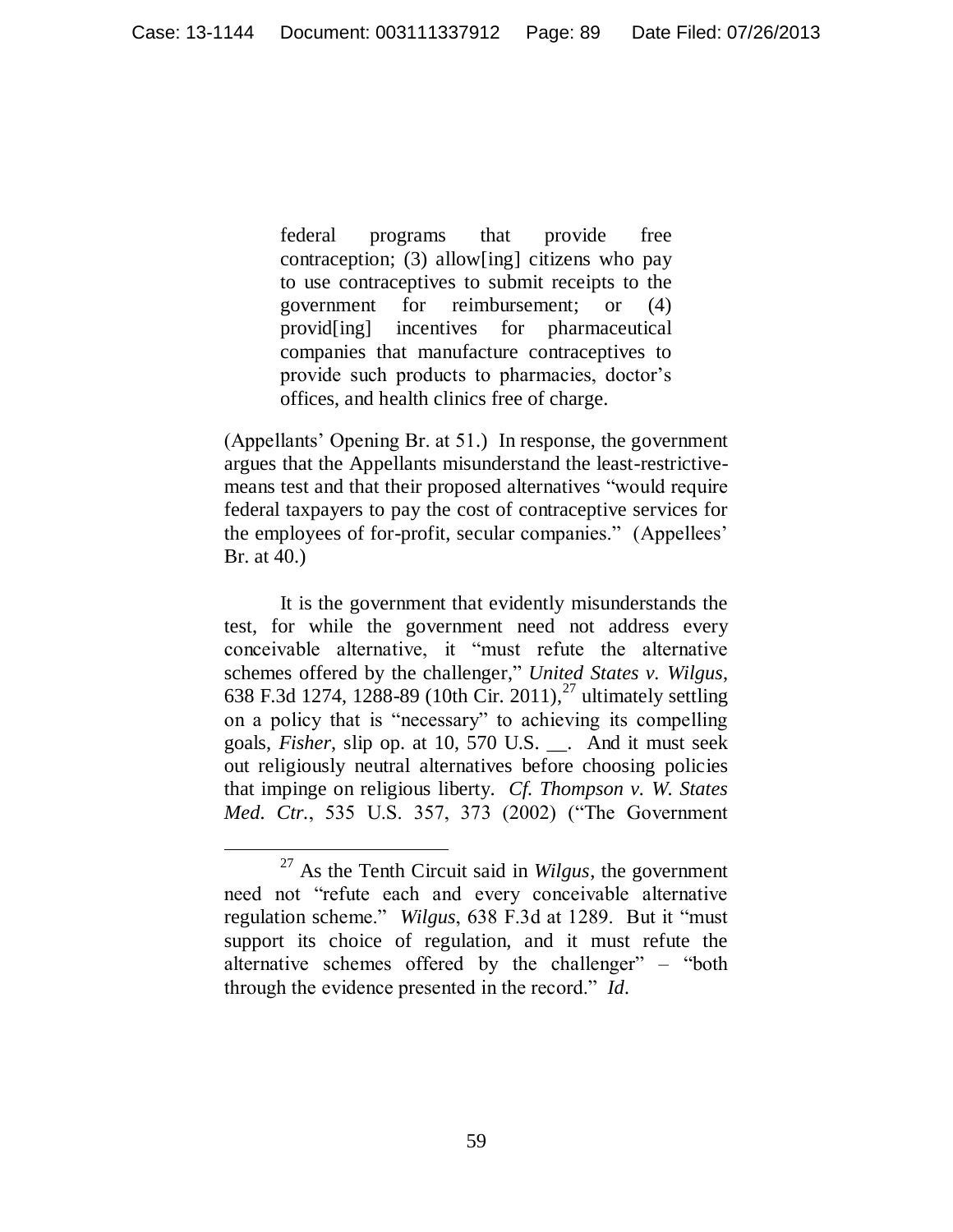simply has not provided sufficient justification here. If the First Amendment means anything, it means that regulating speech must be a last – not first – resort. Yet here it seems to have been the first strategy the Government thought to try."). In those responsibilities, the government has utterly failed. It has made no showing that any of the Appellants' alternative ideas would be unworkable. *Cf. Fisher*, slip op. at 11, 570 U.S. \_\_ (stating, in the context of racial preferences, that "[t]he reviewing court must ultimately be satisfied that no workable race-neutral alternatives would produce the … benefits" sought). In fact, the government already provides free contraception to some women, and there has been no showing that increasing the distribution of it would not achieve the government's goals. Because the government has not refuted that it could satisfy its interests in the wider distribution of contraception through any or all of the means suggested by Conestoga and the Hahns, without burdening their rights to religious liberty, the government has not shown that the Mandate is the least restrictive means of addressing those interests. It may be that the government's political interests are better satisfied by forcing the Hahns to the pharmacy counter than by trying to persuade voters to support other means to fund free contraceptives, but political expediency is not synonymous with "least restrictive means."

Accordingly, the government has not met the burdens of strict scrutiny, and I would hold that Conestoga and the Hahns have established a likelihood of succeeding on the merits of their RFRA claim.

### 3. *The Appellants' First Amendment Claim*

Conestoga and the Hahns also bring a separate claim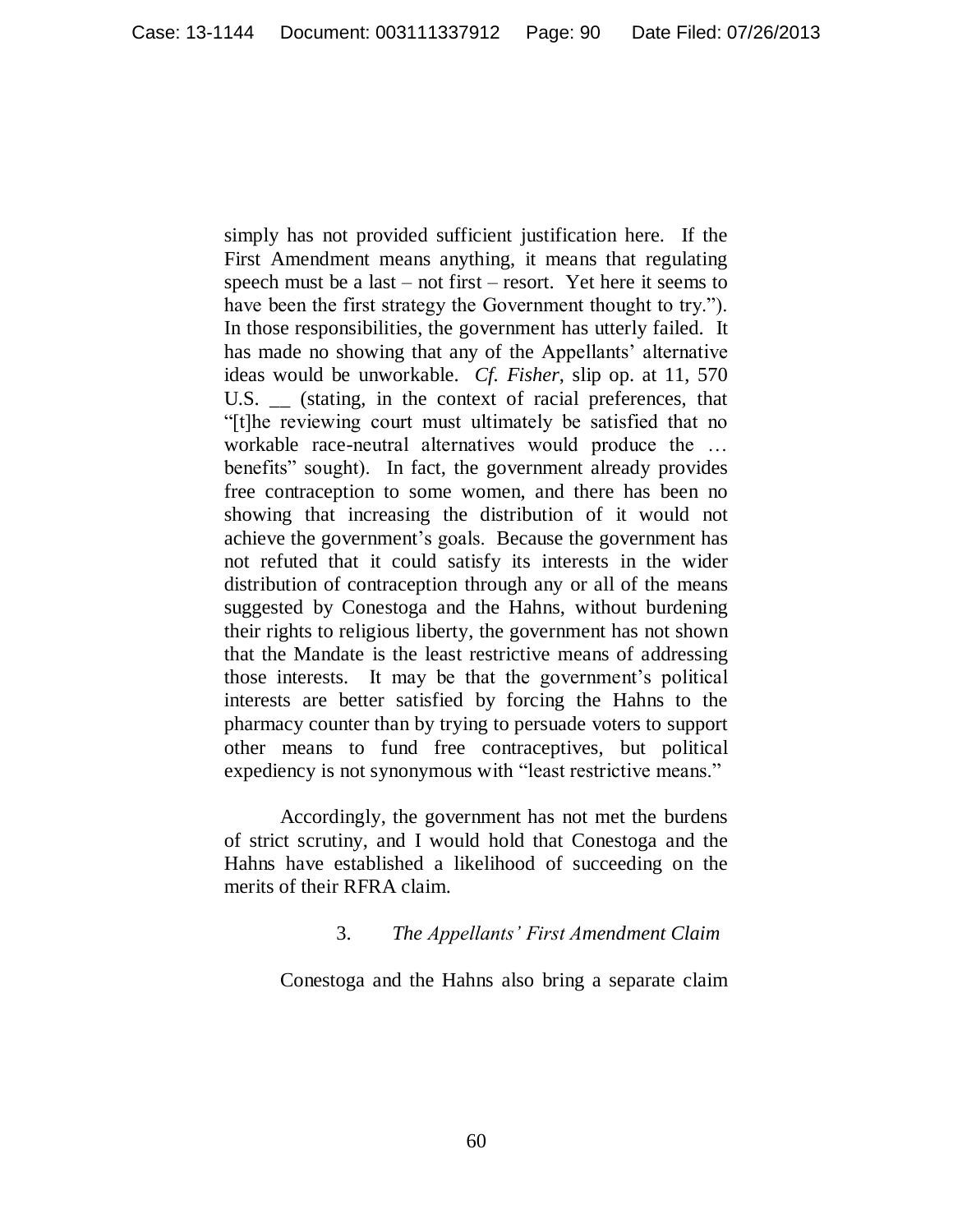under the First Amendment. As previously discussed, the Supreme Court in *Smith* held that the Free Exercise Clause is not implicated when the government burdens a person"s religious exercise through laws that are neutral and generally applicable. 494 U.S. at 879. In contrast, "[a] law burdening religious practice that is not neutral or not of general application must undergo the most rigorous of scrutiny." *Church of the Lukumi Babalu Aye*, 508 U.S. at 546. "Neutrality and general applicability are interrelated, and … failure to satisfy one requirement is a likely indication that the other has not been satisfied." *Id.* at 531.

In my view, the Mandate is not generally applicable, and it is not neutral. "A law fails the general applicability requirement if it burdens a category of religiously motivated conduct but exempts or does not reach a substantial category of conduct that is not religiously motivated and that undermines the purposes of the law to at least the same degree as the covered conduct that is religiously motivated." *Blackhawk v. Pennsylvania*, 381 F.3d 202, 209 (3d Cir. 2004). Here, as already noted, the government has provided numerous exemptions, large categories of which are unrelated to religious objections, namely, the exemption for grandfathered plans and the exemption for employers with less than 50 employees. And it seems less than neutral to say that some religiously motivated employers – the ones picked by the government – are exempt while others are not.<sup>28</sup> Finally, it is utterly arbitrary to say that religious liberties depend on whether a company hires 49 or 50 employees.

<sup>28</sup> Because I have already discussed the "non-profit versus for-profit" distinction at length, *see supra* Part III.A.1, I will not repeat my reasons for rejecting it in this context.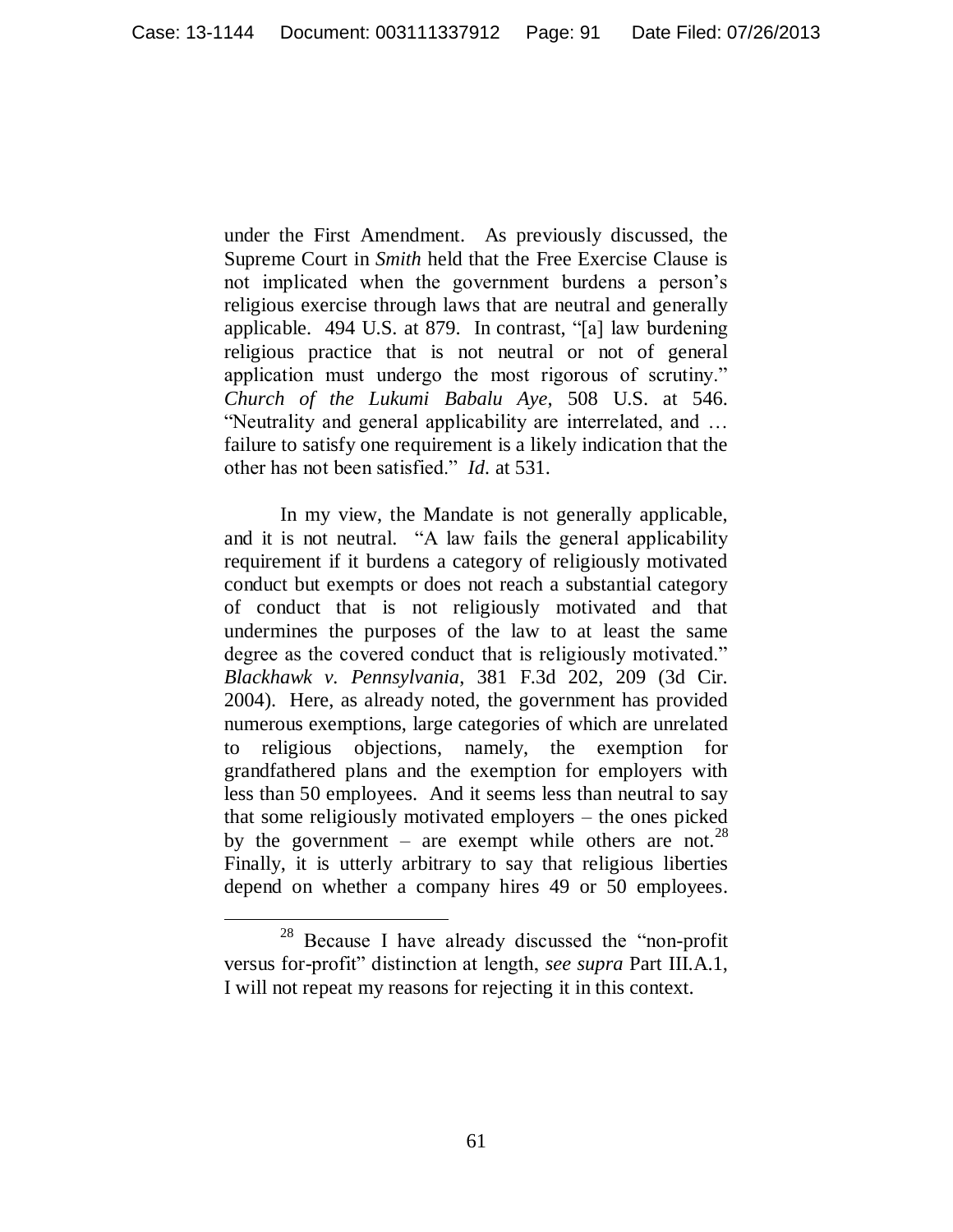Under the First Amendment, therefore, the Mandate is to be subjected to strict scrutiny. As discussed above in relation to the RFRA claim brought by Conestoga and the Hahns, *see supra* Part III.A.2.b, the Mandate does not pass that daunting test, and, accordingly, they have demonstrated a reasonable likelihood of succeeding on their First Amendment claim.

## B. *Irreparable Harm*

Focusing only on the question of likelihood of success on the merits, neither the District Court nor the Majority evaluated whether Conestoga and the Hahns have demonstrated irreparable harm. It is a painful topic to confront, as it brings to the fore the immediate and unconscionable consequences of the government"s overreaching.

"Irreparable harm is injury for which a monetary award cannot be adequate compensation." *Int'l Dairy Foods Ass'n v. Amestoy*, 92 F.3d 67, 71 (2d Cir. 1996) (internal quotation marks omitted). "It is well-established that "[t]he loss of First Amendment freedoms, for even minimal periods of time, unquestionably constitutes irreparable injury."" *Hohe v. Casey*, 868 F.2d 69, 72 (3d Cir. 1989) (quoting *Elrod v. Burns*, 427 U.S. 347, 373 (1976)) (alteration in original). In fact, "[w]hen an alleged deprivation of a constitutional right is involved, most courts hold that no further showing of irreparable injury is necessary." 11A Charles Alan Wright, Arthur R. Miller & Mary Kay Kane, *Federal Practice and Procedure* § 2948.1 (2d ed. 1995). That principle applies with equal force to a violation of RFRA because RFRA enforces First Amendment freedoms. *See Kikumura v. Hurley*, 242 F.3d 950, 963 (10th Cir. 2001) ("[C]ourts have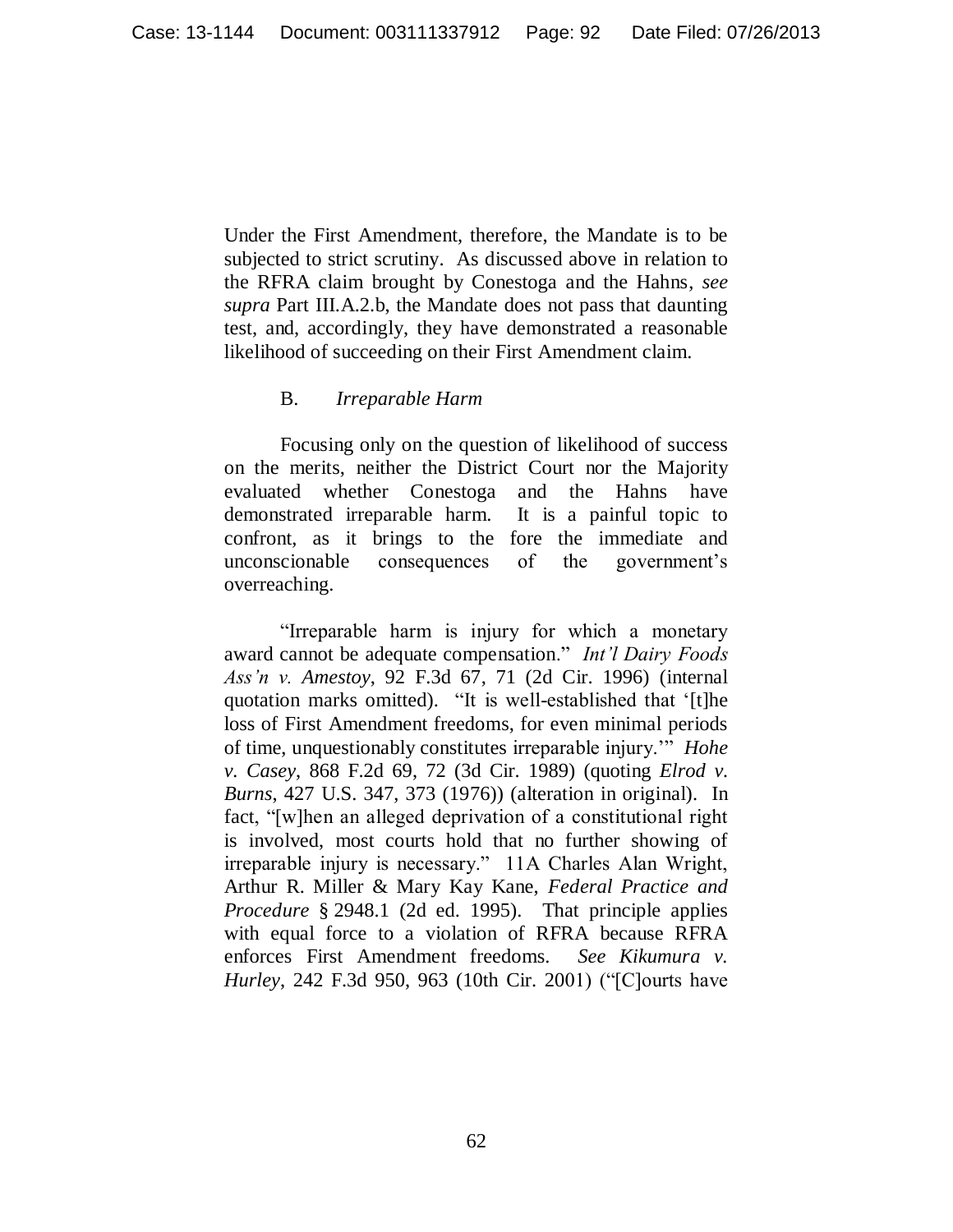held that a plaintiff satisfies the irreparable harm analysis by alleging a violation of RFRA."); *Jolly v. Coughlin*, 76 F.3d 468, 482 (2d Cir. 1996) ("Courts have persuasively found that irreparable harm accompanies a substantial burden on an individual"s rights to the free exercise of religion under RFRA." (citations omitted)). Threats to First Amendment rights are often seen as so potentially harmful that they justify a lower threshold of proof to show a likelihood of success on the merits. *Playboy Entm't Grp., Inc. v. United States*, 945 F. Supp. 772, 783 (D. Del. 1996) ("In a case … in which the alleged injury is a threat to First Amendment interests, the finding of irreparable injury is often tied to the likelihood of success on the merits."), *aff'd*, 520 U.S. 1141 (1997).

Because the government demanded that the Hahns and Conestoga capitulate before their appeal was even heard,  $2^9$ and because the District Court denied preliminary injunctive relief, the severe hardship has begun. (*See* Maj. Op. at 13 (noting that "Conestoga is currently complying with the Mandate").) Faced with ruinous fines, the Hahns and Conestoga are being forced to pay for the offending

<sup>&</sup>lt;sup>29</sup> Given the government's recent decision to delay the implementation of other aspects of the ACA, *see* Zachary A. Goldfarb & Sandhya Somashekhar, *White House Delays Health-Care Rule that Businesses Provide Insurance to Workers*, Washington Post, July 2, 2013, *available at*  http://www.washingtonpost.com/politics/white-house-delayshealth-care-rule-that-businesses-provide-insurance-toworkers/2013/07/02/f87e7892-e360-11e2-aef3-

<sup>339619</sup>eab080\_story.html, one wonders why it could not give religious believers some breathing room during court consideration of the Mandate.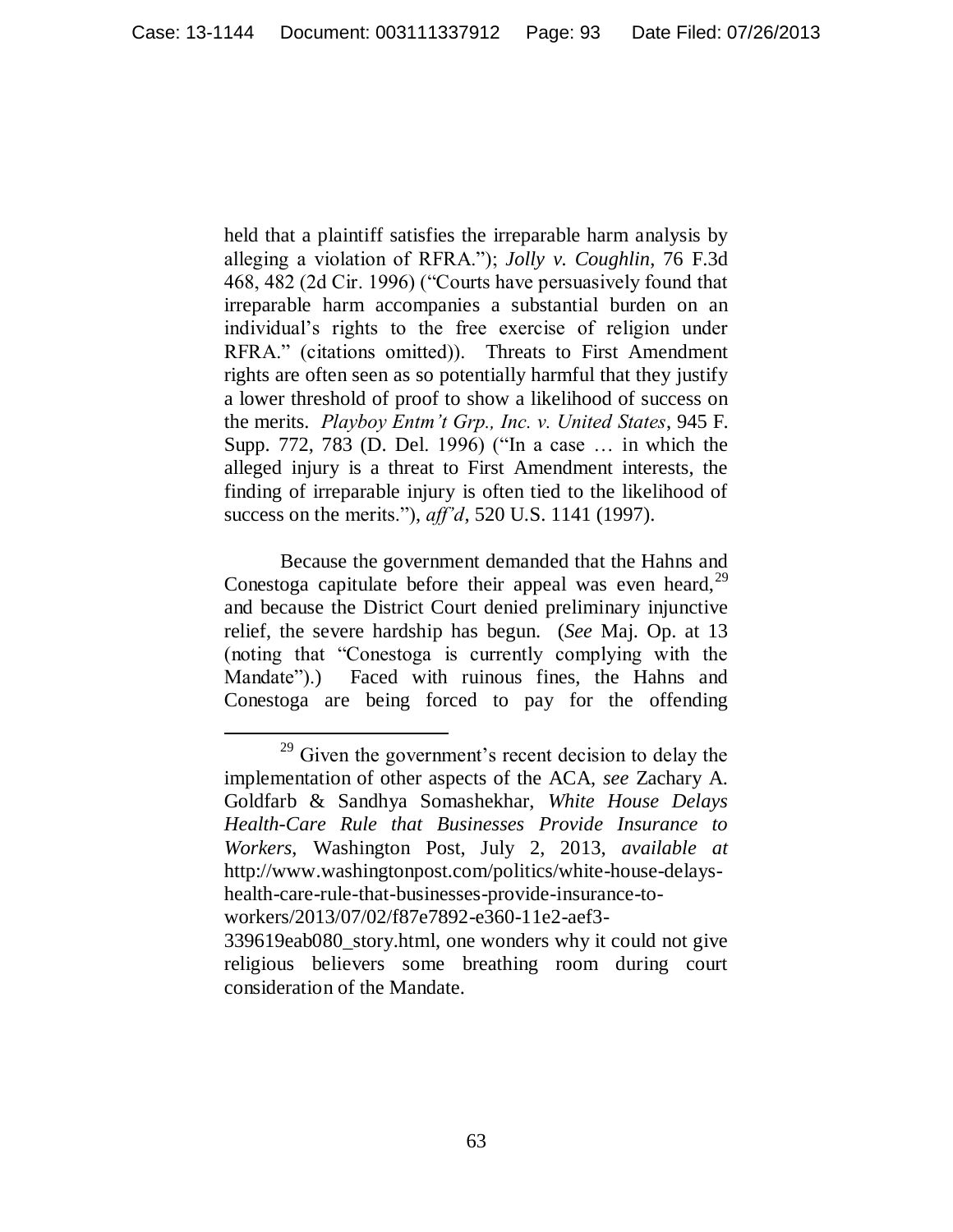contraceptives, including abortifacients, in violation of their religious convictions, and every day that passes under those conditions is a day in which irreparable harm is inflicted. *See Elrod*, 427 U.S. at 373 ("The loss of First Amendment freedoms, for even minimal periods of time, unquestionably constitutes irreparable injury."). The Majority"s ruling guarantees that grievous harm will go on and, as the days pile up, worsen. *See Conestoga Wood Specialties Corp. v. U.S. Dep't of Health & Human Servs.*, No. 13-1144, 2013 WL 1277419, at \*6-\*11 (3d Cir. Jan. 29, 2013) (Jordan, J., dissenting).

### C. *The Remaining Injunction Factors*

Conestoga and the Hahns have also met the remaining preliminary injunction factors. A preliminary injunction would not result in greater harm to the government but would merely restore the status quo between the parties. "One of the goals of the preliminary injunction analysis is to maintain that status quo, defined as the last, peaceable, noncontested status of the parties." *Kos Pharm., Inc. v. Andrx Corp.*, 369 F.3d 700, 708 (3d Cir. 2004) (alteration and internal quotation marks omitted). The last uncontested status between the parties was prior to January 1, 2013, the date the Mandate became effective against the Appellants. "Granting an injunction would restore that state of affairs." *Opticians Ass'n of Am. v. Indep. Opticians of Am.*, 920 F.2d 187, 197 (3d Cir. 1990). Moreover, the harm to Conestoga and the Hahns caused by the denial of the preliminary injunction vastly outweighs the harm to the government were an injunction to be granted. Again, any infringement on a person"s First Amendment rights – even if only for a short time – constitutes irreparable injury. *See Elrod*, 427 U.S. at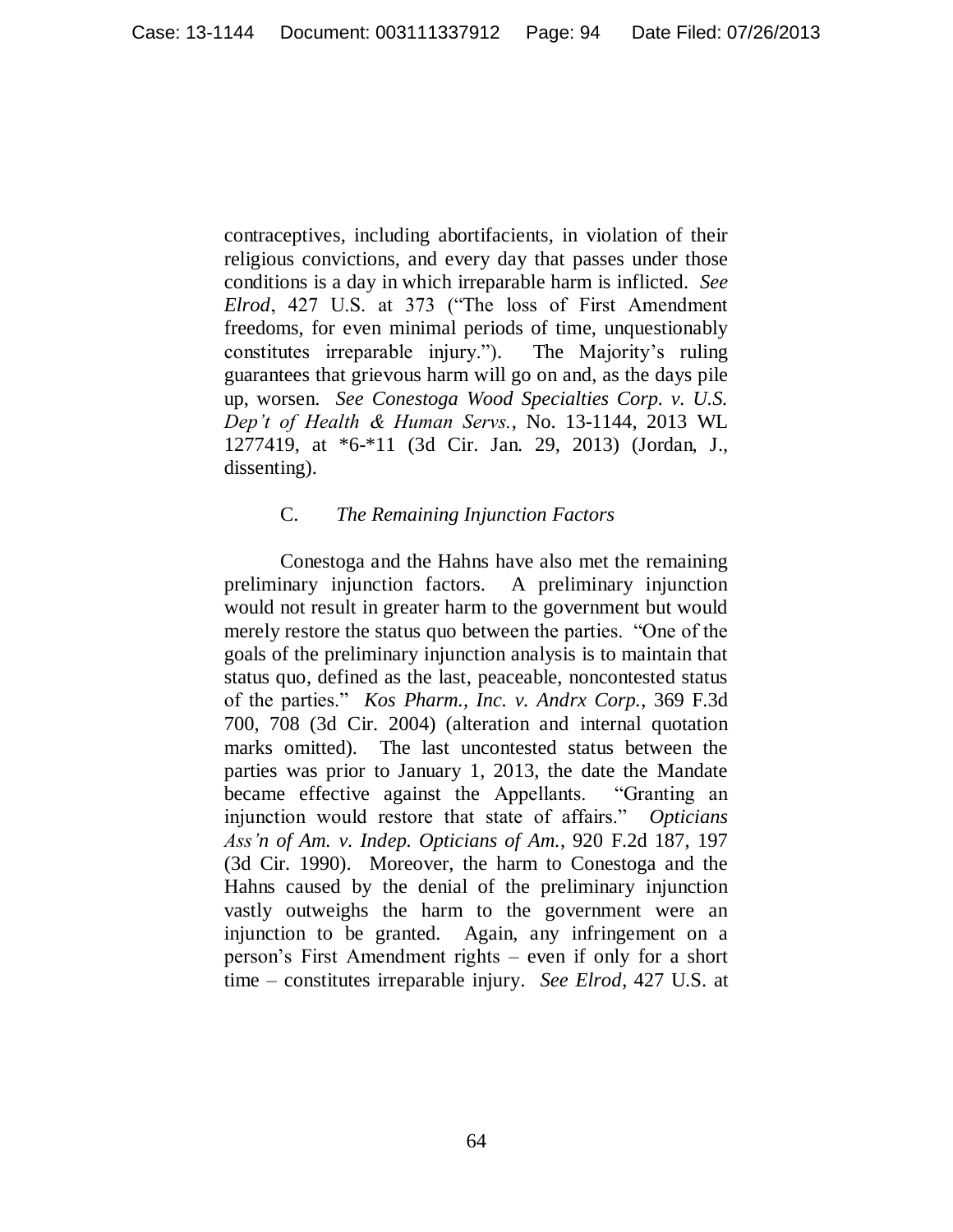373. Although a preliminary injunction in this case might "temporarily interfere<sup>[]</sup> with the government's goal of increasing cost-free access to contraception and sterilization," that interest "is outweighed by the harm to the substantial religious-liberty interests on the other side." *Korte v. Sebelius*, No. 12-3841, 2012 WL 6757353, at \*5 (7th Cir. Dec. 28, 2013); *see also Monaghan v. Sebelius*, \_\_ F. Supp. 2d \_\_, 2012 WL 6738476, at \*8 (E.D. Mich. Dec. 30, 2012) ("The harm of delaying the implementation of a statute that may later be deemed constitutional is outweighed by the risk of substantially burdening the free exercise of religion.").

In addition, a preliminary injunction would not harm the public interest. On the contrary, "[a]s a practical matter, if a plaintiff demonstrates both a likelihood of success on the merits and irreparable injury, it almost always will be the case that the public interest will favor the plaintiff." *Am. Tel. & Tel. Co. v. Winback & Conserve Program, Inc.*, 42 F.3d 1421, 1427 n.8 (3d Cir. 1994). And "[t]he public as a whole has a significant interest in ensuring … [the] protection of First Amendment liberties." *Jones v. Caruso*, 569 F.3d 258, 278 (6th Cir. 2009). An injunction would simply put Conestoga"s employees in the same position as the tens of millions of employees and their families whose employers have already been exempted from the Mandate.

# **IV. Conclusion**

This is a controversial and, in some ways, complex case, but in the final analysis it should not be hard for us to join the many courts across the country that have looked at the Mandate and its implementation and concluded that the government should be enjoined from telling sincere believers